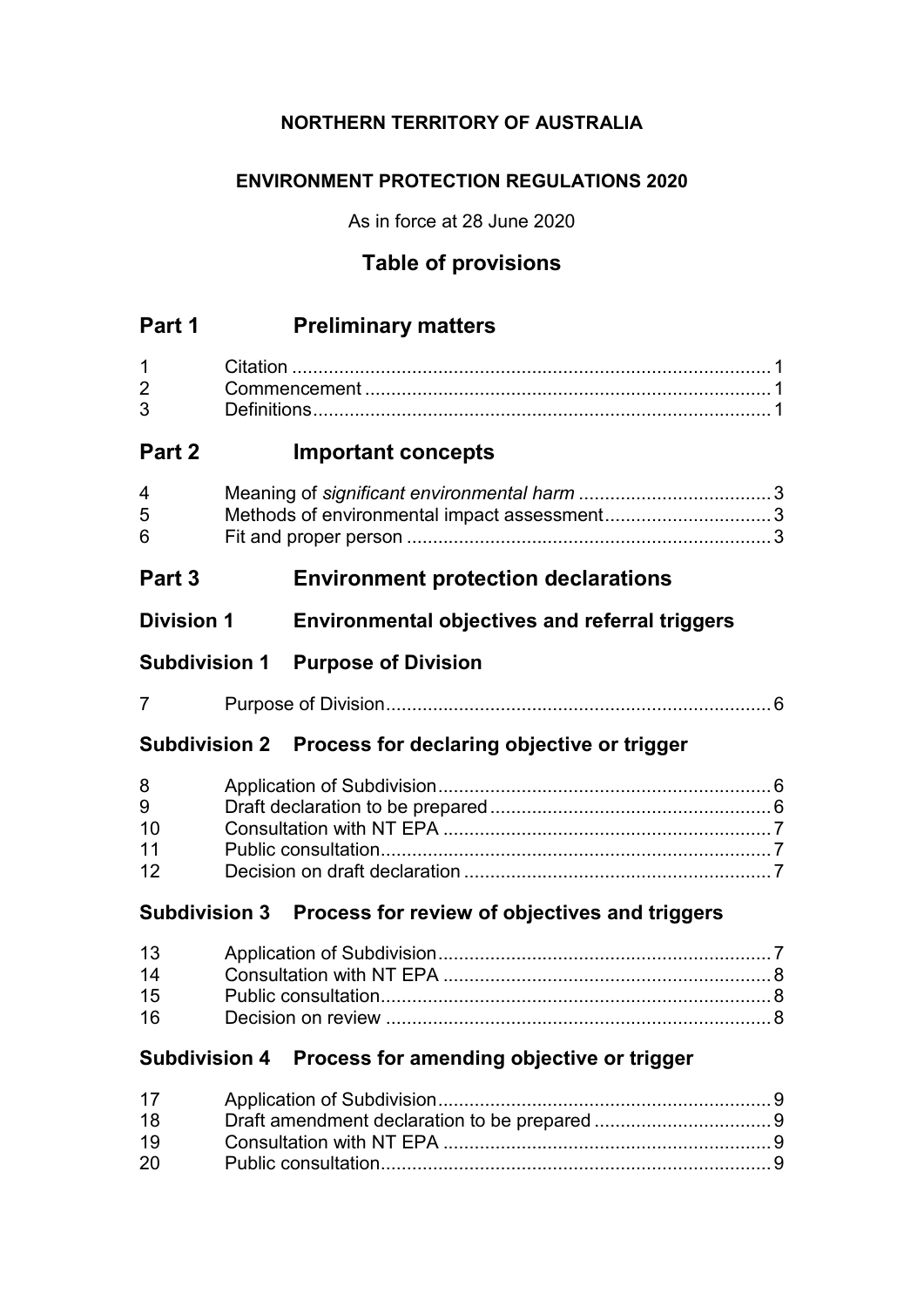| 21                         |  |                                                                                          |  |
|----------------------------|--|------------------------------------------------------------------------------------------|--|
| <b>Subdivision 5</b>       |  | Process for revoking objective or trigger                                                |  |
| 22<br>23<br>24<br>25<br>26 |  |                                                                                          |  |
| <b>Division 2</b>          |  | Protected environmental areas and prohibited<br>actions                                  |  |
| <b>Subdivision 1</b>       |  | <b>Purpose of Division</b>                                                               |  |
| 27                         |  |                                                                                          |  |
|                            |  | Subdivision 2 Process for declaring protected<br>environmental area or prohibited action |  |
| 28<br>29<br>30<br>31<br>32 |  |                                                                                          |  |
| <b>Subdivision 3</b>       |  | Process for revoking temporary declaration of<br>area                                    |  |
| 33                         |  |                                                                                          |  |
| <b>Subdivision 4</b>       |  | Process for revoking permanent declaration<br>of area or declaration of action           |  |
| 34<br>35<br>36<br>37<br>38 |  |                                                                                          |  |
| Part 4                     |  | Referrals of proposed actions and<br>strategic proposals                                 |  |
| <b>Division 1</b>          |  | <b>Preliminary matters</b>                                                               |  |
| 39                         |  |                                                                                          |  |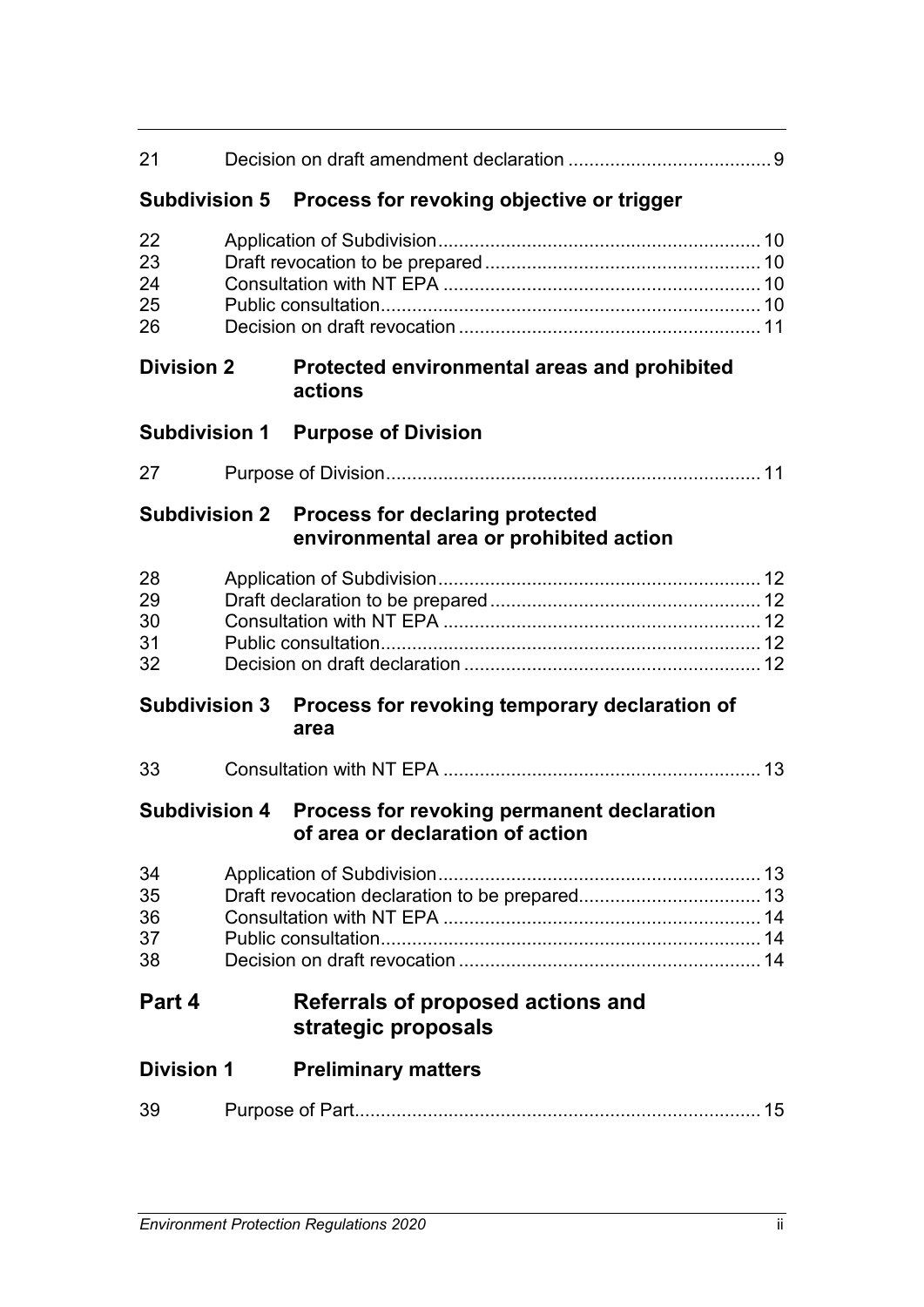# **Division 2 Initial consideration of referrals**

| 40 |                                                                   |    |
|----|-------------------------------------------------------------------|----|
| 41 |                                                                   |    |
| 42 |                                                                   |    |
| 43 |                                                                   |    |
| 44 | Decision whether to accept referral for standard assessment 17    |    |
| 45 |                                                                   |    |
| 46 |                                                                   |    |
| 47 |                                                                   |    |
| 48 | Ground for refusal to accept referral for strategic assessment 18 |    |
| 49 | Ground for refusal to accept referral as proponent initiated EIS  |    |
|    |                                                                   | 18 |
| 50 |                                                                   |    |
| 51 |                                                                   | 19 |
| 52 |                                                                   |    |
| 53 |                                                                   |    |
|    |                                                                   |    |

# **Division 3 Consideration of accepted referral**

| 54 |                                                        | 20   |
|----|--------------------------------------------------------|------|
| 55 |                                                        | . 20 |
| 56 |                                                        | 20   |
| 57 | Decision or recommendation on accepted referral except |      |
|    |                                                        | .20  |
| 58 | Decision or recommendation on proponent initiated EIS  |      |
|    |                                                        | 21   |
| 59 |                                                        | 22   |
| 60 |                                                        |      |
| 61 | Consultation on proposed recommendation for strategic  |      |
|    |                                                        | 23   |
| 62 | Consultation on proposed recommendation to refuse      |      |
|    |                                                        | 23   |
| 63 |                                                        | 24   |
| 64 | Notice to proponent of decision or recommendation      | .24  |
| 65 | Notice of decision or recommendation to be published   | 24   |

# **Division 4 Minister's decision on recommendation**

| 66 |                                                           |  |
|----|-----------------------------------------------------------|--|
| 67 | Consultation on proposal to refuse to grant environmental |  |
|    |                                                           |  |
| 68 |                                                           |  |
| 69 |                                                           |  |
| 70 |                                                           |  |
| 71 |                                                           |  |
| 72 |                                                           |  |
| 73 |                                                           |  |
| 74 | Effect of decision to refuse environmental approval  28   |  |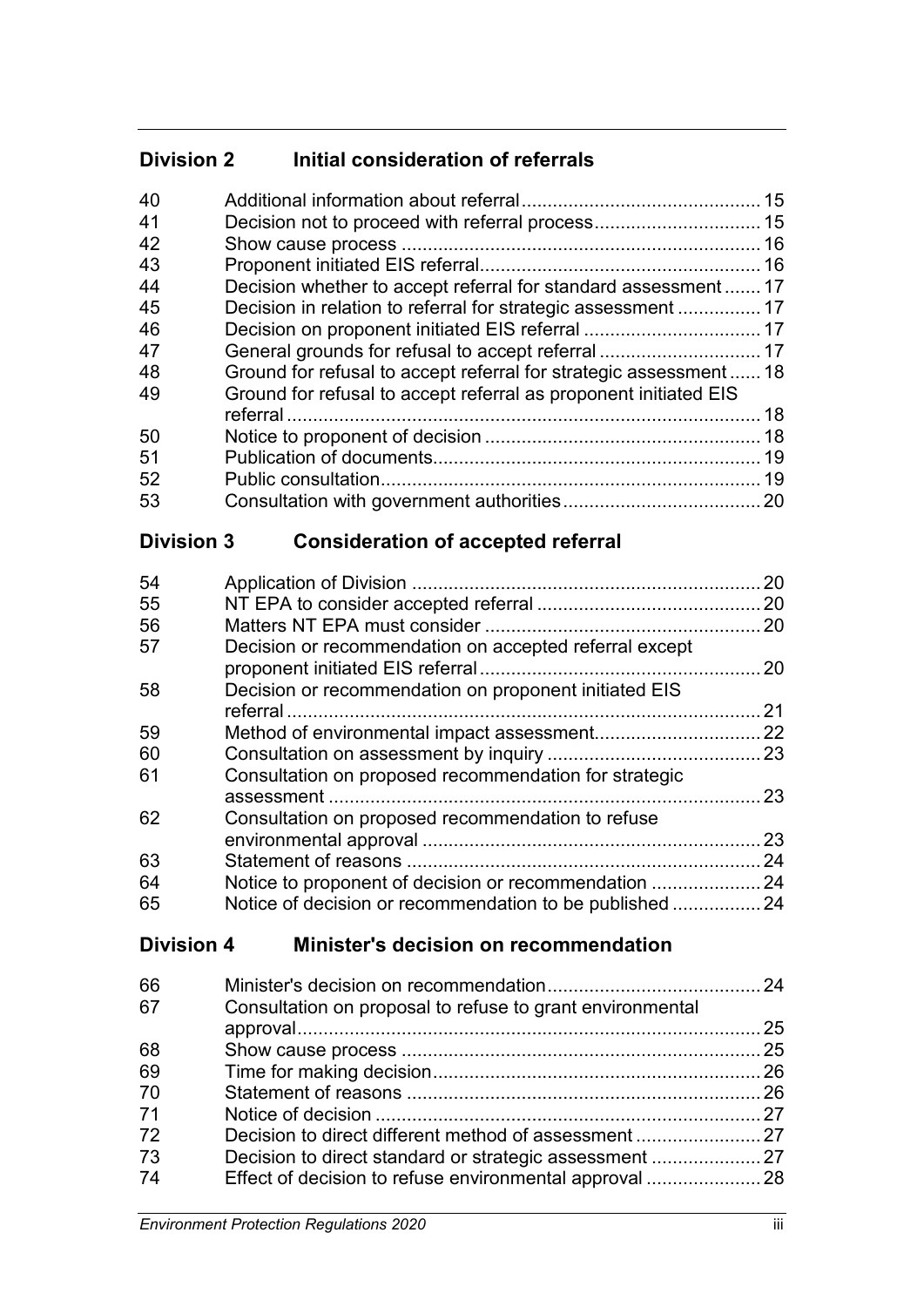| 75                |                                                           | 28 |
|-------------------|-----------------------------------------------------------|----|
| Part 5            | <b>Environmental impact assessment</b>                    |    |
| <b>Division 1</b> | <b>Purpose of Part</b>                                    |    |
| 76                |                                                           | 28 |
| <b>Division 2</b> | General provisions for environmental impact<br>assessment |    |
|                   | <b>Subdivision 1 Assessment process</b>                   |    |
| 77<br>78<br>79    | Matters that may be included in environmental impact      |    |
| 80                |                                                           |    |
| 81<br>82          |                                                           |    |
| 83<br>84          | Additional information during assessment process 30       |    |
| 85<br>86          |                                                           |    |
| 87                | Direction to proponent to obtain independent review32     |    |

# **Subdivision 2 Suspension and termination of assessment process**

| 88 | Suspension of assessment process on referral to              |  |
|----|--------------------------------------------------------------|--|
|    |                                                              |  |
| 89 | Suspension of assessment process at request of proponent  33 |  |
| 90 | Suspension of assessment process pending receipt of advice34 |  |
| 91 | Effect of suspension on required period to make decision 34  |  |
| 92 |                                                              |  |
| 93 |                                                              |  |
| 94 |                                                              |  |

# **Subdivision 3 Reconsideration of method of environmental impact assessment**

| 95 | NT EPA may reconsider method of environmental impact |  |
|----|------------------------------------------------------|--|
|    |                                                      |  |
| 96 |                                                      |  |
| 97 |                                                      |  |
|    |                                                      |  |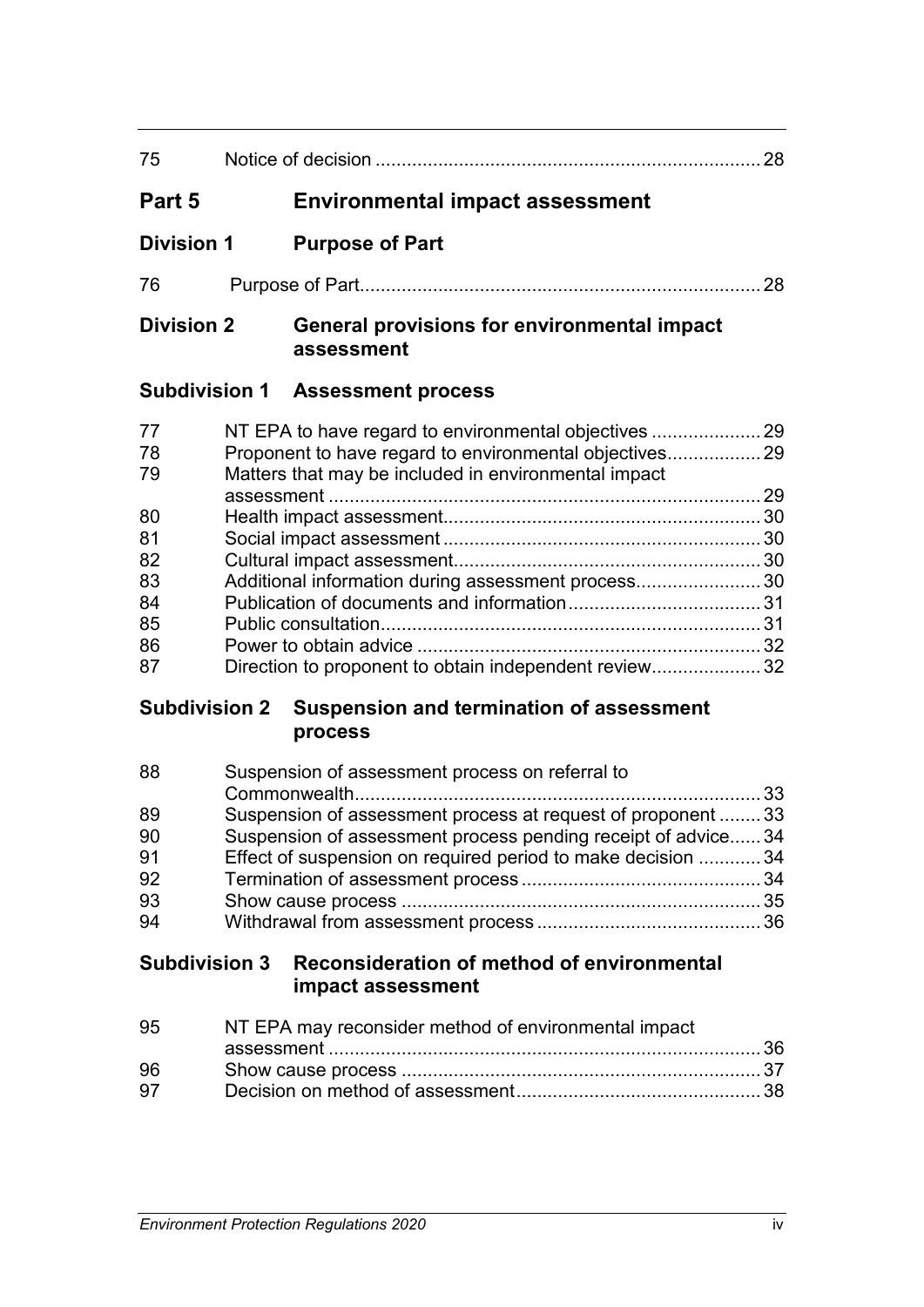# **Division 3 Terms of reference**

# **Subdivision 1 Approval of terms of reference**

| 98  |  |
|-----|--|
| 99  |  |
| 100 |  |
| 101 |  |
| 102 |  |
| 103 |  |
| 104 |  |
| 105 |  |
| 106 |  |

# **Subdivision 2 Amendment of approved terms of reference**

| 107 |                                                         |  |
|-----|---------------------------------------------------------|--|
| 108 | Preparation of draft amending terms of reference  43    |  |
| 109 |                                                         |  |
| 110 | Publication of draft amending terms of reference  44    |  |
| 111 |                                                         |  |
| 112 |                                                         |  |
| 113 |                                                         |  |
| 114 | Approved amending terms of reference to be given to     |  |
|     |                                                         |  |
| 115 | Publication of approved amending terms of reference  45 |  |
| 116 | Existing assessment process may continue during         |  |
|     |                                                         |  |

# **Division 4 Assessment by referral information**

| 117 |  |  |
|-----|--|--|
|-----|--|--|

## **Division 5 Assessment by supplementary environmental report**

| 118 |                                                             |  |
|-----|-------------------------------------------------------------|--|
| 119 | Preparation of supplementary environmental report 46        |  |
| 120 | Submission period for supplementary environmental report 47 |  |
| 121 | Proponent to publish supplementary environmental report  47 |  |
| 122 |                                                             |  |
| 123 |                                                             |  |
| 124 | Additional information in relation to supplementary         |  |
|     |                                                             |  |
| 125 |                                                             |  |
| 126 |                                                             |  |
| 127 | NT EPA may invite proponent to address submissions 49       |  |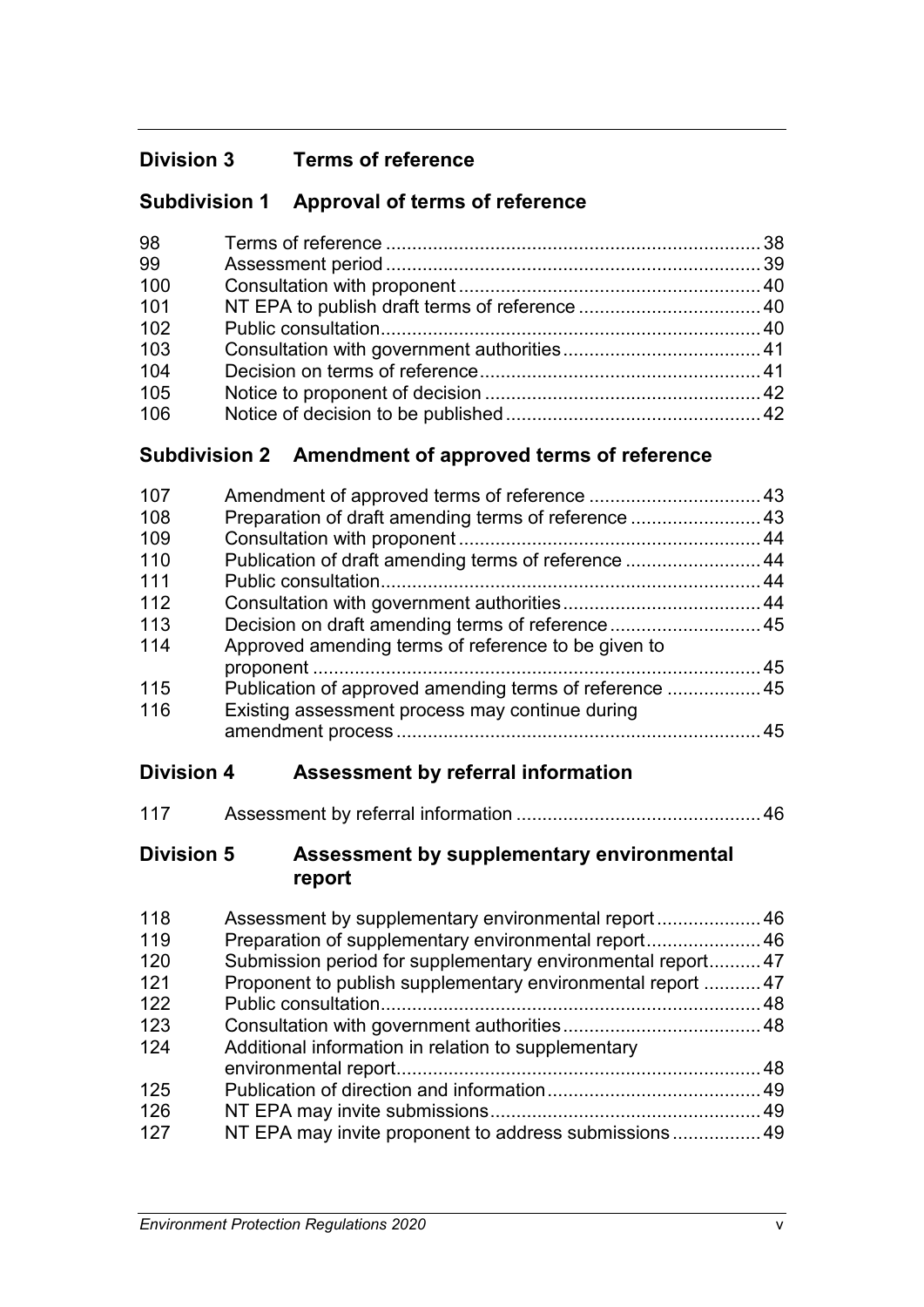# **Division 6 Assessment by environmental impact statement process**

# **Subdivision 1 Preliminary matters**

| 128 |  |
|-----|--|
| 129 |  |

# **Subdivision 2 Draft environmental impact statement**

| 130 | Preparation of draft environmental impact statement50       |  |
|-----|-------------------------------------------------------------|--|
| 131 | Submission of draft environmental impact statement to NT    |  |
|     |                                                             |  |
| 132 | Proponent to publish draft environmental impact statement50 |  |
| 133 |                                                             |  |
| 134 |                                                             |  |

# **Subdivision 3 Preparation of supplement**

| 135 | Preparation of supplement to draft environmental impact    |    |
|-----|------------------------------------------------------------|----|
|     |                                                            | 51 |
| 136 | Additional information to be included in supplement52      |    |
| 137 |                                                            |    |
| 138 |                                                            | 52 |
| 139 |                                                            | 53 |
| 140 |                                                            | 53 |
| 141 |                                                            |    |
| 142 |                                                            | 54 |
| 143 | Additional information in relation to environmental impact |    |
|     |                                                            | 54 |
| 144 |                                                            | 55 |
| 145 |                                                            | 55 |
| 146 | NT EPA may invite proponent to address submissions55       |    |
|     |                                                            |    |

# **Division 7 Assessment by inquiry**

| Publication of report of inquiry or inquiry panel57 |
|-----------------------------------------------------|
|                                                     |
|                                                     |

# **Part 6 Assessment reports**

| ATC |  |  |
|-----|--|--|
|-----|--|--|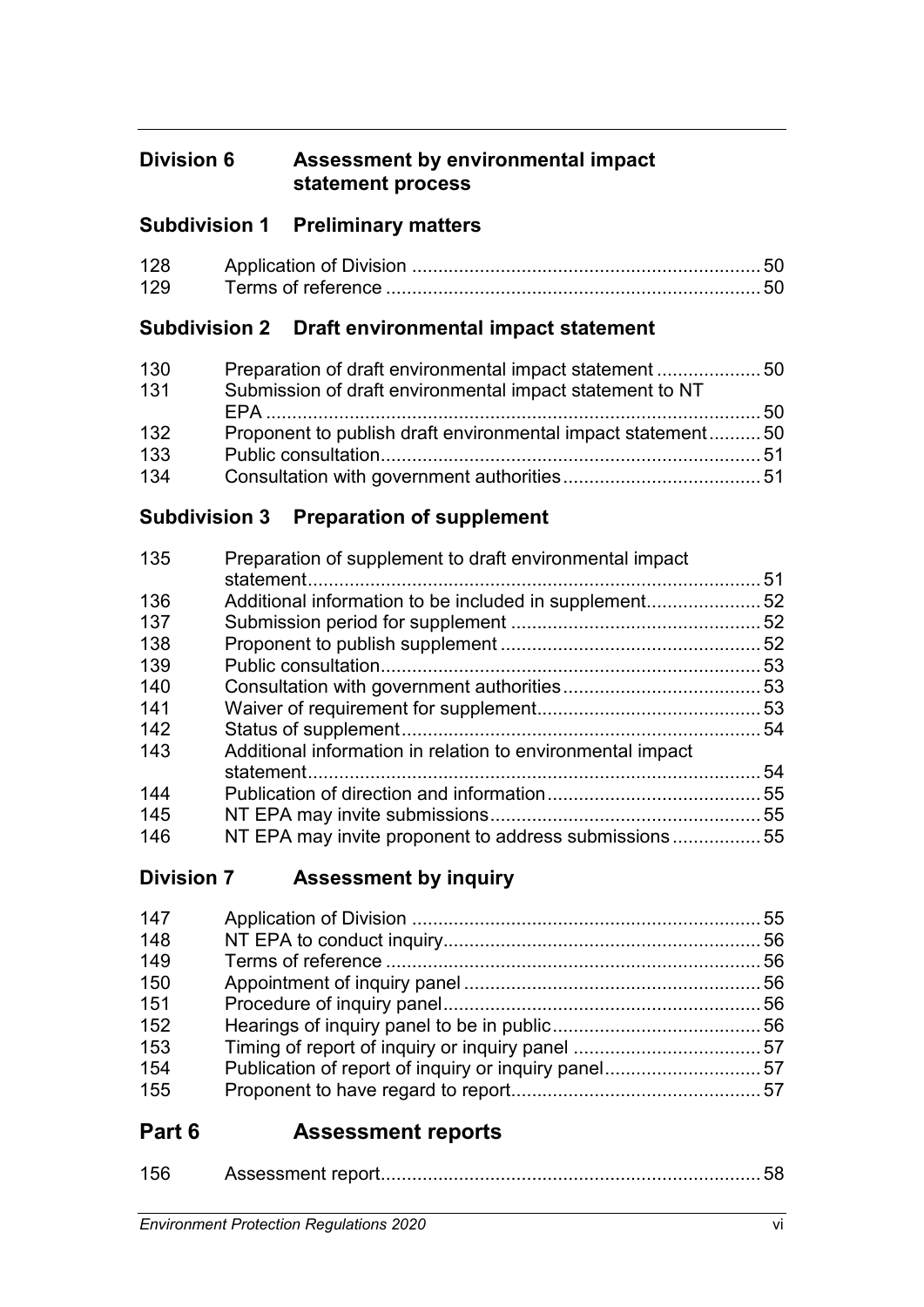| Consultation on draft environmental approval or draft |  |
|-------------------------------------------------------|--|
|                                                       |  |
|                                                       |  |
|                                                       |  |

# **Part 7 Significant variations**

# **Division 1 Process for significant variation notified during assessment process**

# **Subdivision 1 Preliminary matters**

| 162 |  |
|-----|--|
| 163 |  |

## **Subdivision 2 Initial consideration of notice of significant variation**

| 164 |                                                                   |  |
|-----|-------------------------------------------------------------------|--|
| 165 | Proponent may provide draft terms of reference or draft           |  |
|     |                                                                   |  |
| 166 |                                                                   |  |
| 167 | Grounds for refusal to accept notice of significant variation  63 |  |
| 168 |                                                                   |  |
| 169 |                                                                   |  |
| 170 |                                                                   |  |
| 171 |                                                                   |  |

# **Subdivision 3 Consideration of accepted notice of significant variation**

| 172 | Matters NT EPA must consider in relation to significant |  |
|-----|---------------------------------------------------------|--|
|     |                                                         |  |
| 173 |                                                         |  |
| 174 |                                                         |  |
| 175 |                                                         |  |
| 176 |                                                         |  |

# **Subdivision 4 Implementation of decision on assessment**

| 177 |                                                                 |  |
|-----|-----------------------------------------------------------------|--|
| 178 |                                                                 |  |
| 179 |                                                                 |  |
| 180 | Application of Part 5 if draft terms of reference for variation |  |
|     |                                                                 |  |
| 181 |                                                                 |  |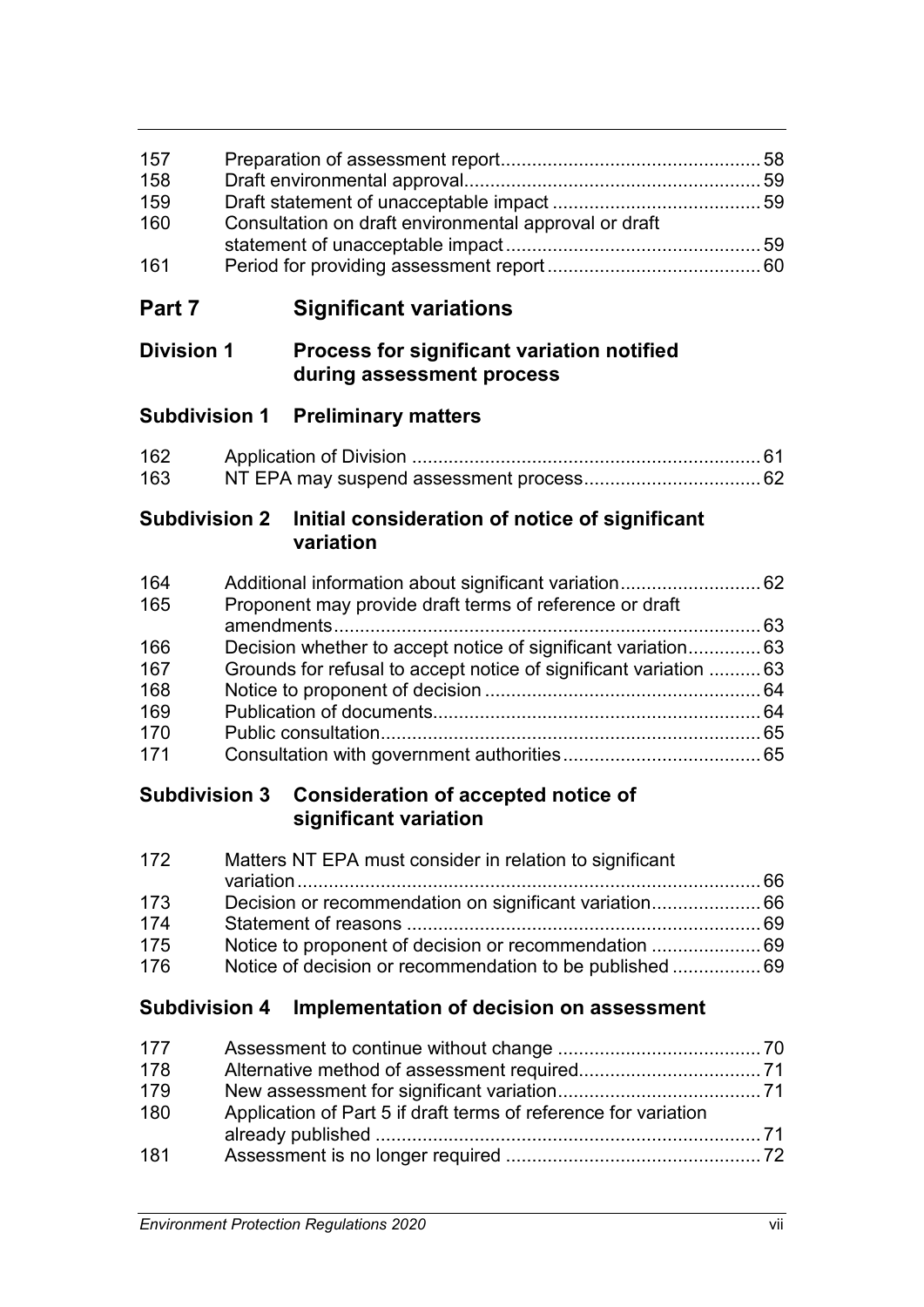# **Subdivision 5 Amendment of terms of reference**

| 182 |                                                               |     |
|-----|---------------------------------------------------------------|-----|
| 183 |                                                               |     |
| 184 |                                                               |     |
| 185 |                                                               |     |
| 186 |                                                               |     |
| 187 |                                                               |     |
| 188 | Decision on draft amending terms of reference for significant |     |
|     |                                                               | .74 |
| 189 |                                                               |     |
| 190 |                                                               |     |
| 191 | Assessment process after amending terms of reference          |     |
|     |                                                               |     |
|     |                                                               |     |

## **Division 2 Process for significant variation notified after assessment report**

# **Subdivision 1 Preliminary matters**

| 192 |                                                               |  |
|-----|---------------------------------------------------------------|--|
| 193 | NT EPA to notify Minister of receipt of notice of significant |  |
|     |                                                               |  |

## **Subdivision 2 Initial consideration of notice of significant variation**

| 194 | Additional information about significant variation 77                |  |
|-----|----------------------------------------------------------------------|--|
| 195 |                                                                      |  |
| 196 | Decision whether to accept notice of significant variation 78        |  |
| 197 | Grounds for refusal to accept notice of significant variation  78    |  |
| 198 | Matters to be provided to Minister if notice of variation refused 79 |  |
| 199 |                                                                      |  |
| 200 |                                                                      |  |
| 201 |                                                                      |  |
| 202 |                                                                      |  |

# **Subdivision 3 Consideration of accepted notice of significant variation**

| Matters NT EPA must consider in relation to significant  |  |
|----------------------------------------------------------|--|
|                                                          |  |
| Decision or recommendation on significant variation 81   |  |
| Decision or recommendation if statement of unacceptable  |  |
|                                                          |  |
| Notice to proponent of decision or recommendation  84    |  |
| Notice of decision or recommendation to be published  84 |  |
|                                                          |  |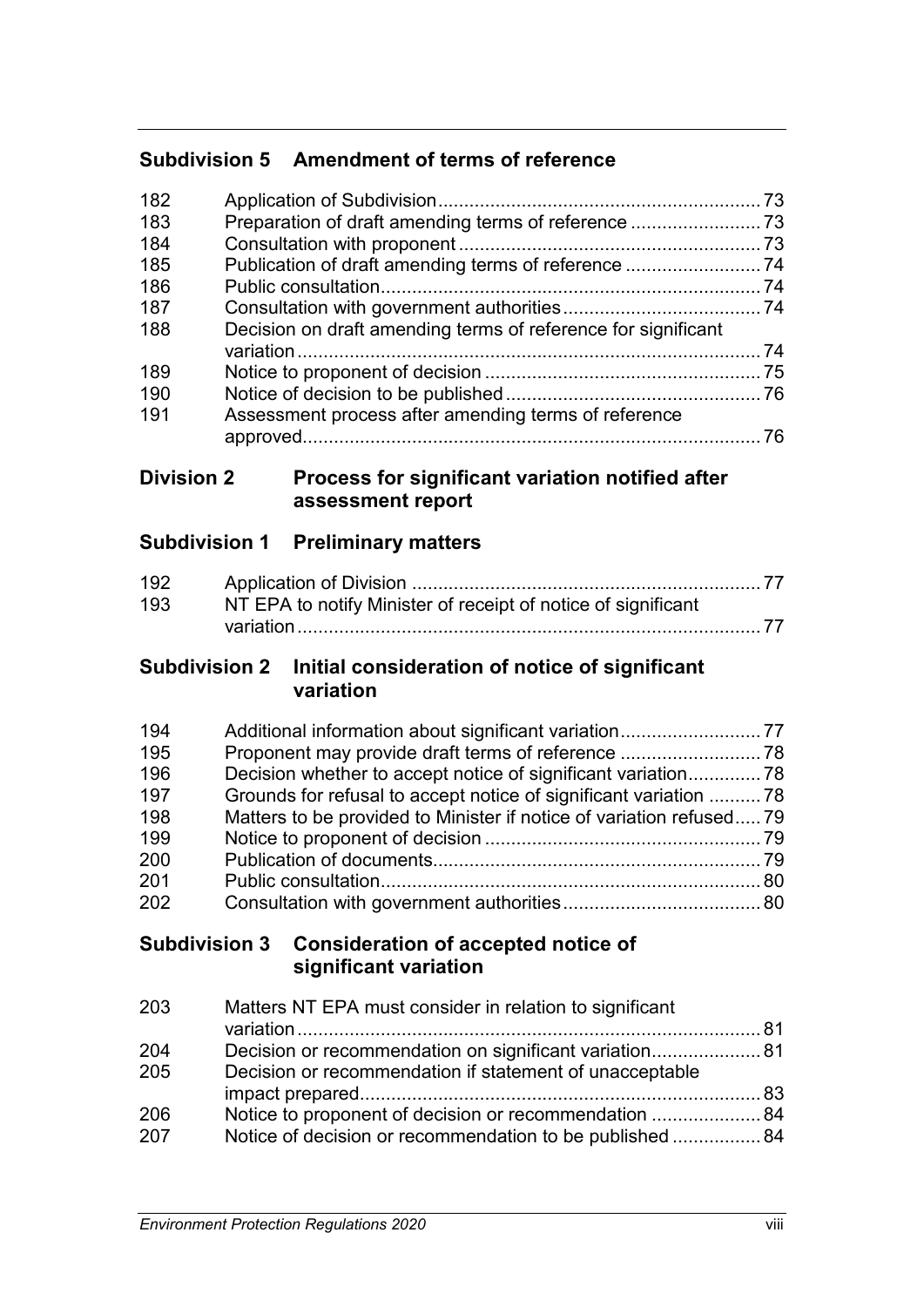# **Subdivision 4 Implementation of decision on assessment**

| 208 | Matters to be provided to Minister if additional assessment not | 84 |
|-----|-----------------------------------------------------------------|----|
| 209 | Documents to be provided to Minister if new assessment not      | 85 |
| 210 |                                                                 |    |
| 211 | Application of Part 5 if draft terms of reference for variation |    |
| 212 | Consultation on draft or revised draft environmental approval87 |    |

## **Division 3 Process for referral of significant variation after environmental approval granted**

# **Subdivision 1 Preliminary matters**

213 Application of Division ................................................................... 88

## **Subdivision 2 Initial consideration of referral of significant variation**

| 214  |                                                                  | 89  |
|------|------------------------------------------------------------------|-----|
| 215  |                                                                  |     |
| 216  | Decision whether to accept referral for standard assessment 90   |     |
| 217  | Decision whether to accept referral for strategic assessment  90 |     |
| 218  |                                                                  |     |
| 219  |                                                                  |     |
| 220  | Ground for refusal to accept referral for strategic assessment91 |     |
| -221 | Ground for refusal to accept referral as approval holder         |     |
|      |                                                                  | .91 |
| 222  |                                                                  | .91 |
| 223  |                                                                  | 92  |
| 224  |                                                                  | 92  |
| 225  |                                                                  | 93  |

# **Subdivision 3 Consideration of accepted referral of significant variation**

| 226 | Matters NT EPA must consider in relation to significant    |  |
|-----|------------------------------------------------------------|--|
|     |                                                            |  |
| 227 | Decision or recommendation on significant variation94      |  |
| 228 | Notice to approval holder of decision or recommendation 95 |  |
| 229 | Notice of decision or recommendation to be published  95   |  |
|     |                                                            |  |

# **Subdivision 4 Implementation of decision on accepted referral of significant variation**

| 230 | Documents to be provided to Minister if environmental impact |  |  |
|-----|--------------------------------------------------------------|--|--|
|     |                                                              |  |  |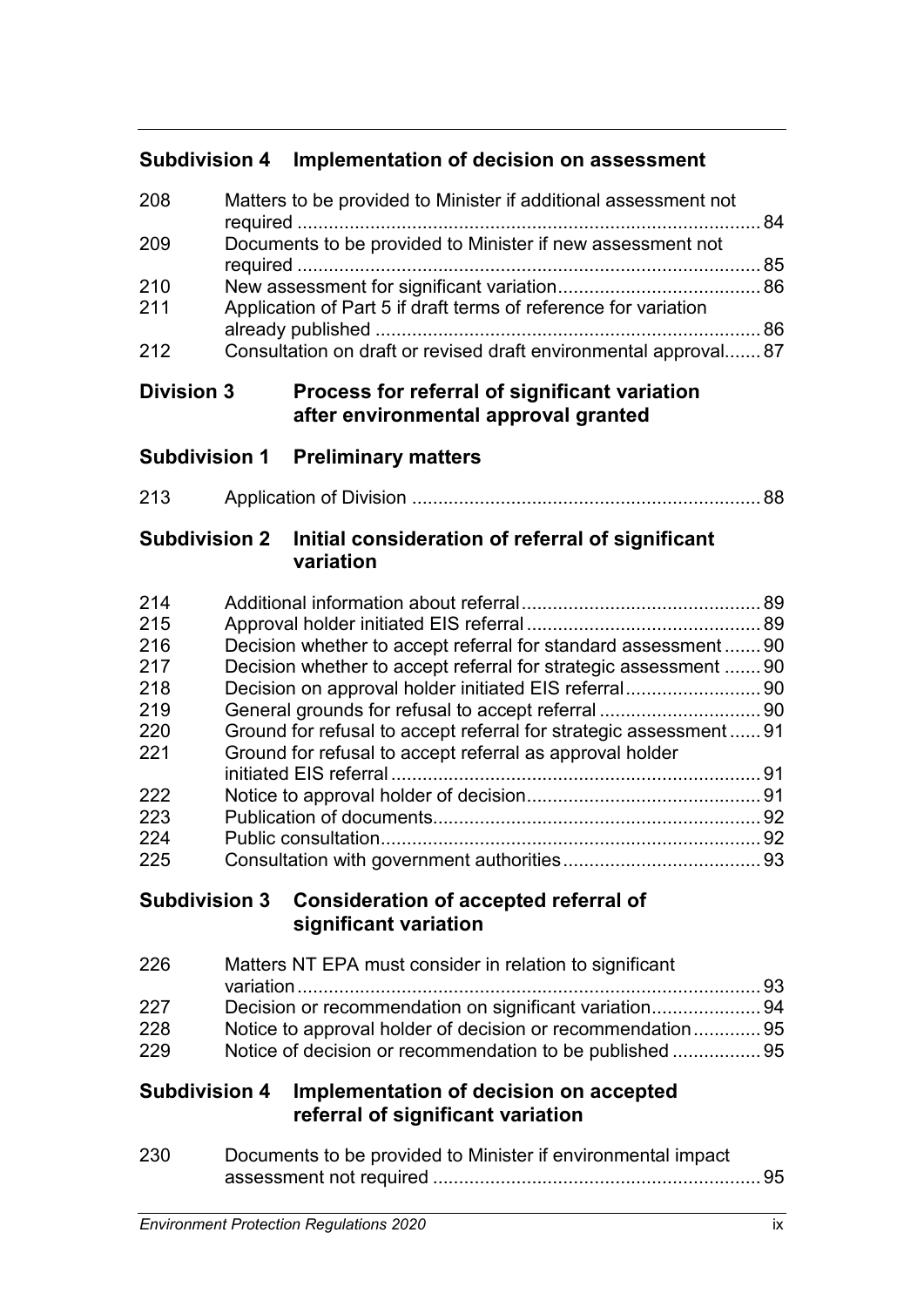| 231<br>232        | Application of Part 5 if draft terms of reference for variation |                                                                                  |  |  |  |
|-------------------|-----------------------------------------------------------------|----------------------------------------------------------------------------------|--|--|--|
| 233               | Consultation on draft amended environmental approval  97        |                                                                                  |  |  |  |
|                   |                                                                 |                                                                                  |  |  |  |
| Part 8            |                                                                 | <b>Environment protection bonds</b>                                              |  |  |  |
| 234               |                                                                 |                                                                                  |  |  |  |
| Part 9            |                                                                 | <b>Registration of environmental auditors and</b><br>environmental practitioners |  |  |  |
| <b>Division 1</b> |                                                                 | <b>Preliminary matters</b>                                                       |  |  |  |
| 235<br>236        |                                                                 |                                                                                  |  |  |  |
| <b>Division 2</b> |                                                                 | <b>Registration and renewal of registration</b>                                  |  |  |  |
| 237               |                                                                 |                                                                                  |  |  |  |
| 238               |                                                                 | Grant of registration as environmental auditor 101                               |  |  |  |
| 239               |                                                                 | Grant of registration as environmental practitioner 101                          |  |  |  |
| 240               |                                                                 |                                                                                  |  |  |  |
| 241               |                                                                 |                                                                                  |  |  |  |
| 242               |                                                                 |                                                                                  |  |  |  |
| 243               |                                                                 |                                                                                  |  |  |  |
| 244               |                                                                 |                                                                                  |  |  |  |
| 245               |                                                                 |                                                                                  |  |  |  |
| 246               |                                                                 |                                                                                  |  |  |  |
| <b>Division 3</b> |                                                                 | Suspension or revocation of registration                                         |  |  |  |
| 247               |                                                                 |                                                                                  |  |  |  |
| 248               |                                                                 |                                                                                  |  |  |  |
| 249               |                                                                 |                                                                                  |  |  |  |
| 250               |                                                                 |                                                                                  |  |  |  |
| 251               |                                                                 |                                                                                  |  |  |  |
| <b>Division 4</b> |                                                                 | <b>Review of decisions</b>                                                       |  |  |  |
| 252               |                                                                 |                                                                                  |  |  |  |
| <b>Division 5</b> |                                                                 | <b>Registers</b>                                                                 |  |  |  |
| 253               |                                                                 |                                                                                  |  |  |  |
| 254               |                                                                 |                                                                                  |  |  |  |
|                   |                                                                 |                                                                                  |  |  |  |
|                   |                                                                 |                                                                                  |  |  |  |
|                   |                                                                 |                                                                                  |  |  |  |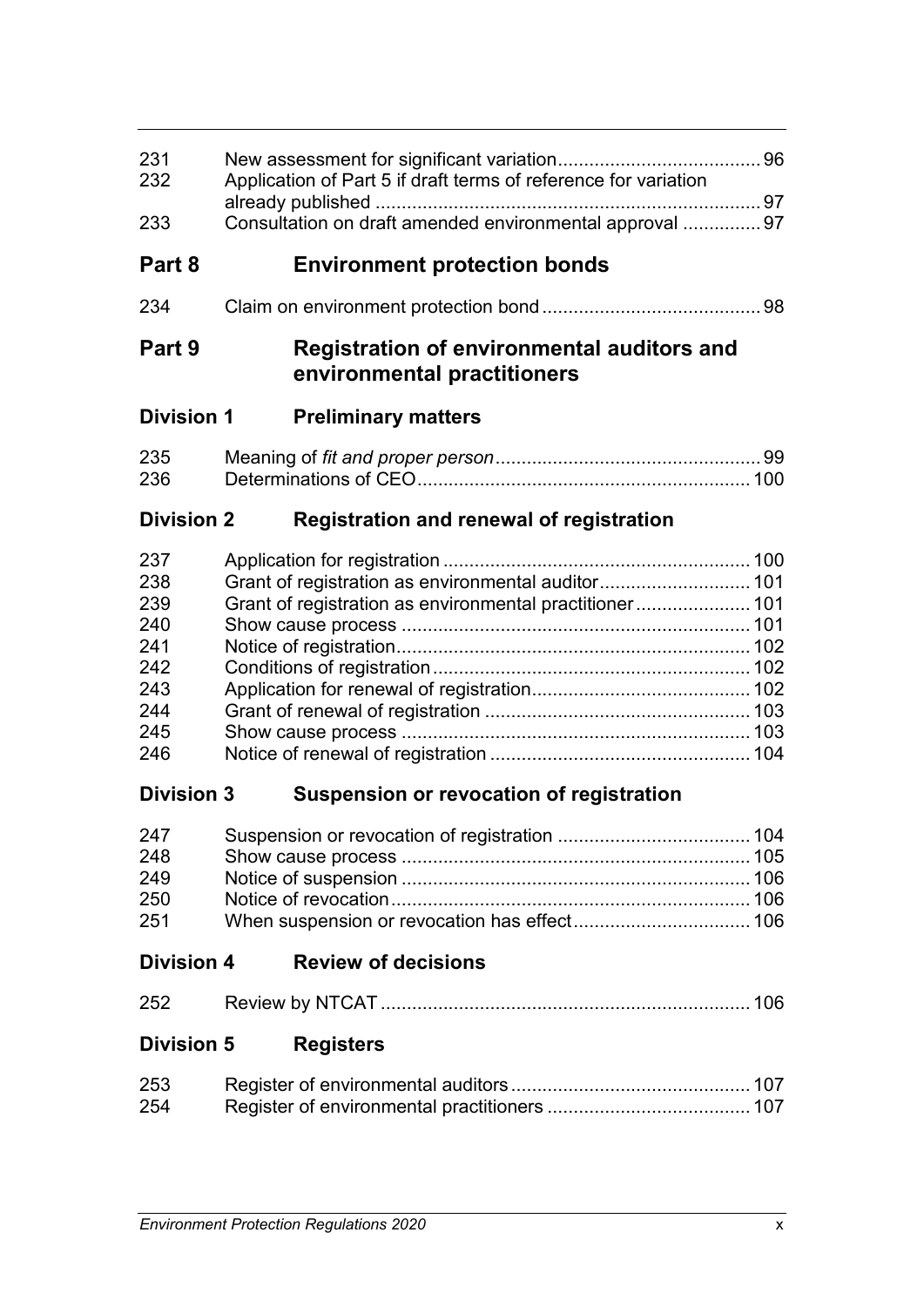# **Part 10 Notice of environmental incidents**

| 255 |  |
|-----|--|
|     |  |

# **Part 11 Infringement notice offences**

| 256 | Infringement notice offence and prescribed amount payable  109 |  |
|-----|----------------------------------------------------------------|--|
| 257 |                                                                |  |
| 258 |                                                                |  |
| 259 |                                                                |  |
| 260 |                                                                |  |
| 261 |                                                                |  |

- **Part 12 General matters**
- **Division 1 Documents and information**

# **Subdivision 1 Referral and assessment documents**

| 262 |                                                              |  |
|-----|--------------------------------------------------------------|--|
| 263 |                                                              |  |
| 264 | Proponent or approval holder to have regard to objectives in |  |
|     |                                                              |  |

# **Subdivision 2 Submissions**

| 265 |                                                       |  |
|-----|-------------------------------------------------------|--|
| 266 | NT EPA to give copies of submissions to proponent or  |  |
|     |                                                       |  |
| 267 | Publication of submissions received during assessment |  |
|     |                                                       |  |
| 268 | Publication relating to form response or petition 113 |  |
| 269 |                                                       |  |

# **Subdivision 3 Prescribed documents**

| 270                  |             |                                                                   | 114 |
|----------------------|-------------|-------------------------------------------------------------------|-----|
|                      |             | <b>Subdivision 4 Confidential information</b>                     |     |
| 271                  |             |                                                                   | 115 |
| <b>Division 2</b>    |             | Specified periods and extensions of specified<br>periods          |     |
| <b>Subdivision 1</b> |             | Extension of specified period for proponent or<br>approval holder |     |
| 272                  | Definition. |                                                                   | 15  |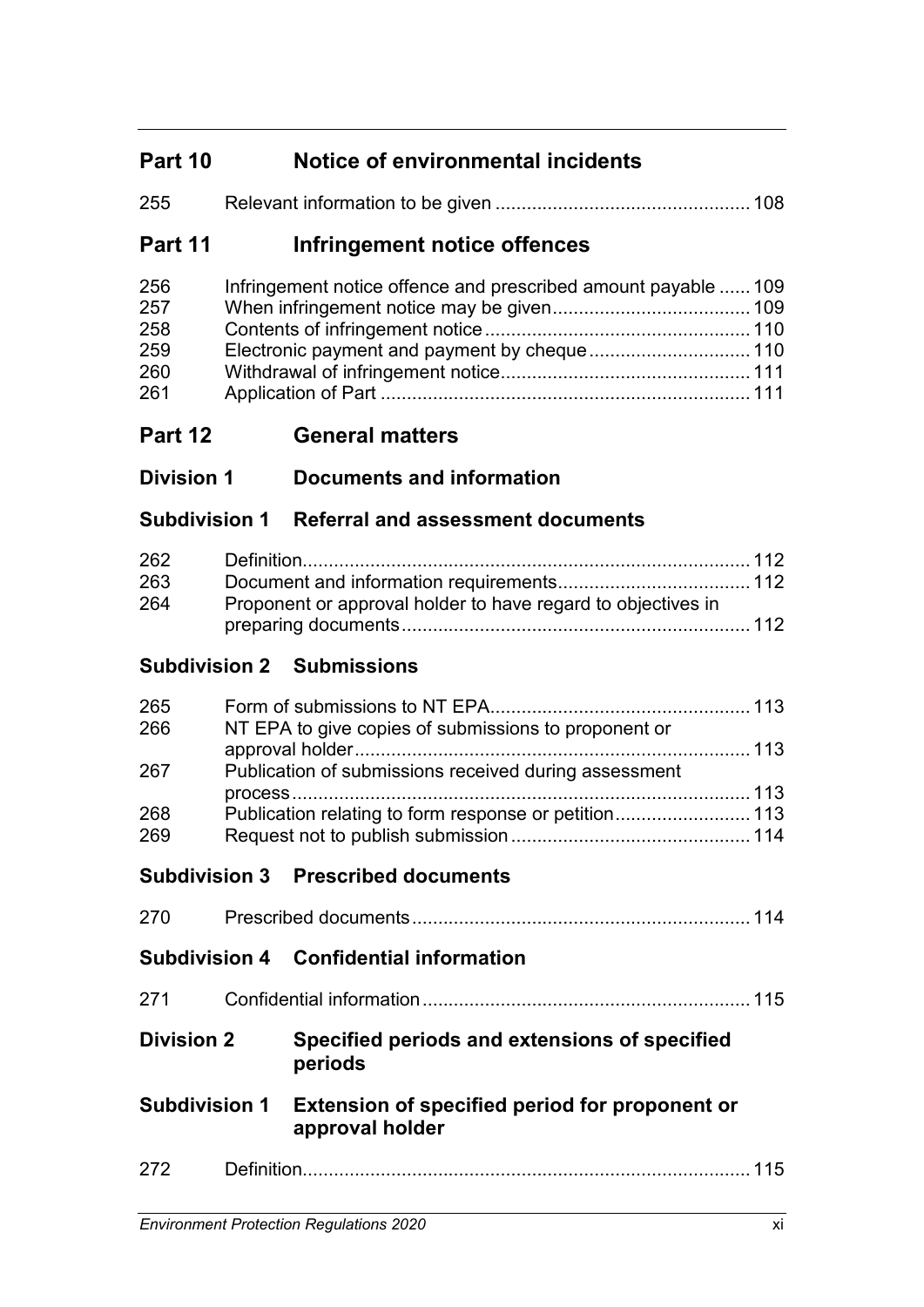| 273 |  |
|-----|--|
| 274 |  |
| 275 |  |
| 276 |  |
| 277 |  |
|     |  |

# **Subdivision 2 Required period for NT EPA to do thing**

| 278<br>279        | Extension of period for NT EPA or inquiry panel to do thing 117<br>Failure of NT EPA to make decision or give direction within |                                                        |  |
|-------------------|--------------------------------------------------------------------------------------------------------------------------------|--------------------------------------------------------|--|
| <b>Division 3</b> |                                                                                                                                | <b>Costs and fees</b>                                  |  |
| 280<br>281        |                                                                                                                                |                                                        |  |
|                   |                                                                                                                                | Division 4 Public register                             |  |
| 282               |                                                                                                                                |                                                        |  |
| <b>Schedule 1</b> |                                                                                                                                | <b>Reviewable decisions and affected</b><br>persons    |  |
| <b>Schedule 2</b> |                                                                                                                                | Infringement notice offences and<br>prescribed amounts |  |
| <b>ENDNOTES</b>   |                                                                                                                                |                                                        |  |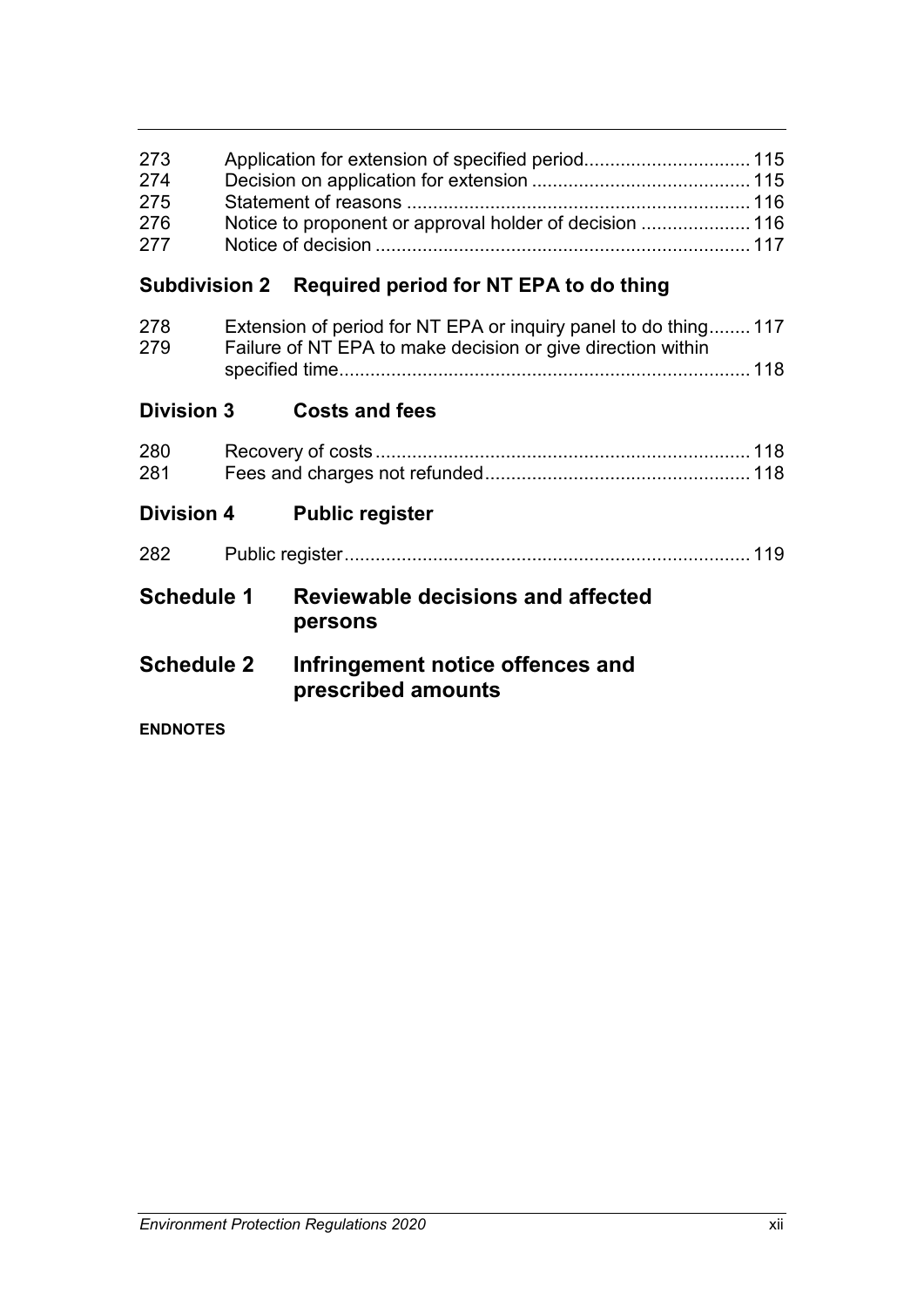# **NORTHERN TERRITORY OF AUSTRALIA**

As in force at 28 June 2020 \_\_\_\_\_\_\_\_\_\_\_\_\_\_\_\_\_\_\_\_

\_\_\_\_\_\_\_\_\_\_\_\_\_\_\_\_\_\_\_\_

### **ENVIRONMENT PROTECTION REGULATIONS 2020**

**Regulations under the** *Environment Protection Act 2019*

## **Part 1 Preliminary matters**

#### **1 Citation**

These Regulations may be cited as the *Environment Protection Regulations 2020*.

#### **2 Commencement**

These Regulations commence on the day on which section 17 of the *Environment Protection Act 2019* commences.

#### **3 Definitions**

In these Regulations:

*amend* includes substitute.

*approval holder initiated EIS referral* means a referral mentioned in regulation 215.

*Commonwealth Act* means the *Environment Protection and Biodiversity Conservation Act 1999* (Cth).

*director*, in relation to a body corporate, includes a person concerned in the management of the body corporate.

*EIS* means environmental impact statement.

*environmental work* means any of the following:

- (a) preparing environmental impact assessment documents and amending documents;
- (b) providing an independent review of environmental impact assessment documents and information;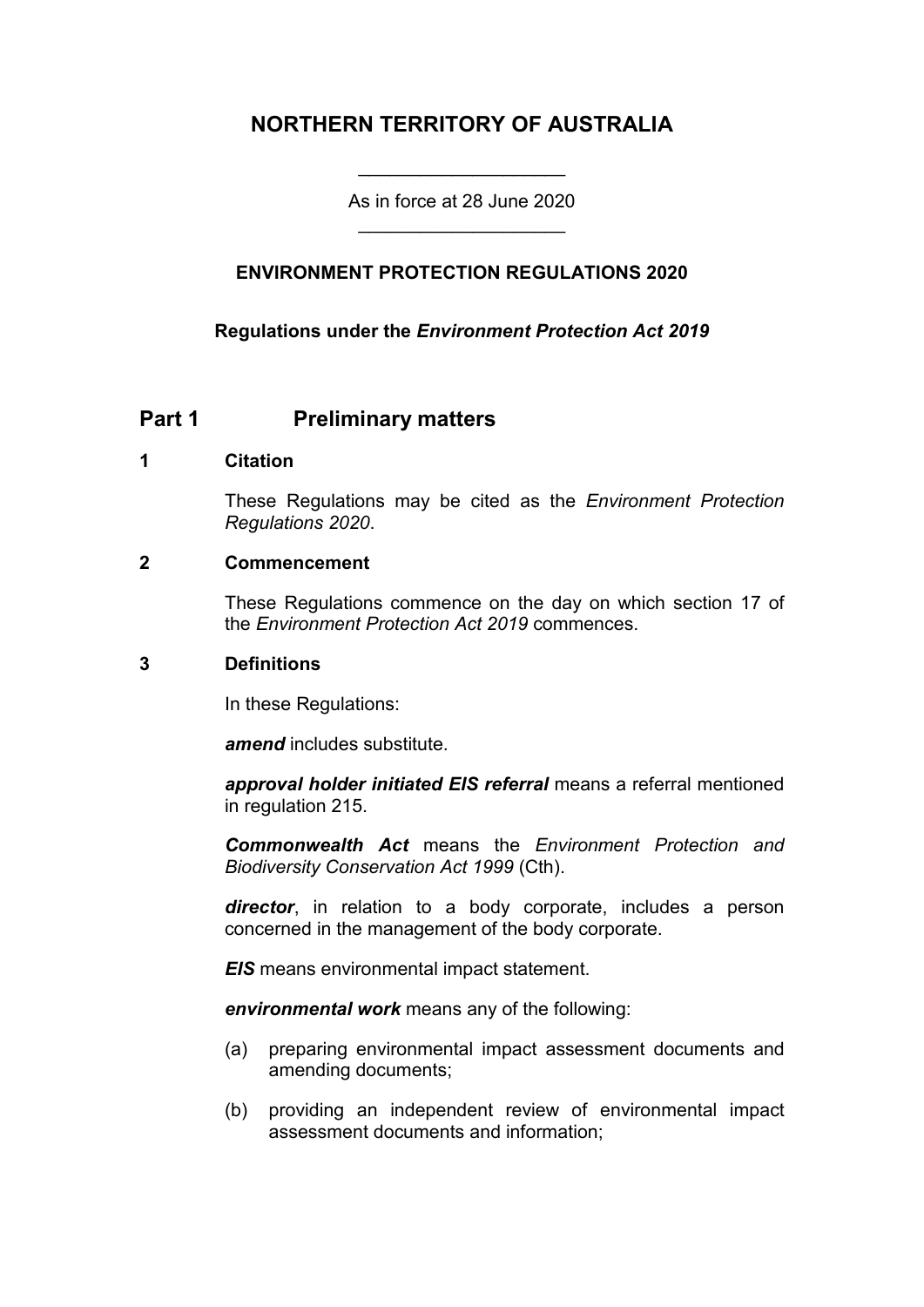- (c) providing advice on the environmental impact assessment process;
- (d) undertaking any investigation under the Act or these Regulations;
- (e) preparing or reviewing any other document required under the Act or these Regulations.

*fit and proper person*, for Part 9, see regulation 235.

*infringement notice*, see regulation 257.

*infringement notice offence*, see regulation 256(1).

*inquiry panel* means a panel appointed under regulation 150(1).

*method of environmental impact assessment*, see regulation 5.

*prescribed amount*, see regulation 256(2).

*proponent initiated EIS referral* means a referral mentioned in regulation 43.

*referred action* means a proposed action referred to the NT EPA under section 48 or 50(2)(c) of the Act for standard assessment.

#### *referred significant variation* means:

- (a) a proposed significant variation of an action notified under section 51(1) of the Act; or
- (b) a proposed significant variation of a strategic proposal notified under section 51(2) of the Act; or
- (c) a proposed significant variation of an action that has been referred to the NT EPA under section 52(1) of the Act.

*referred strategic proposal* means a strategic proposal referred to the NT EPA under section 49 of the Act for strategic assessment.

*terms of reference*, in relation to an environmental impact assessment, means:

- (a) the terms of reference approved under Part 5, Division 3 or Part 7 for the assessment; or
- (b) if the terms of reference are amended under these Regulations – the terms of reference as amended.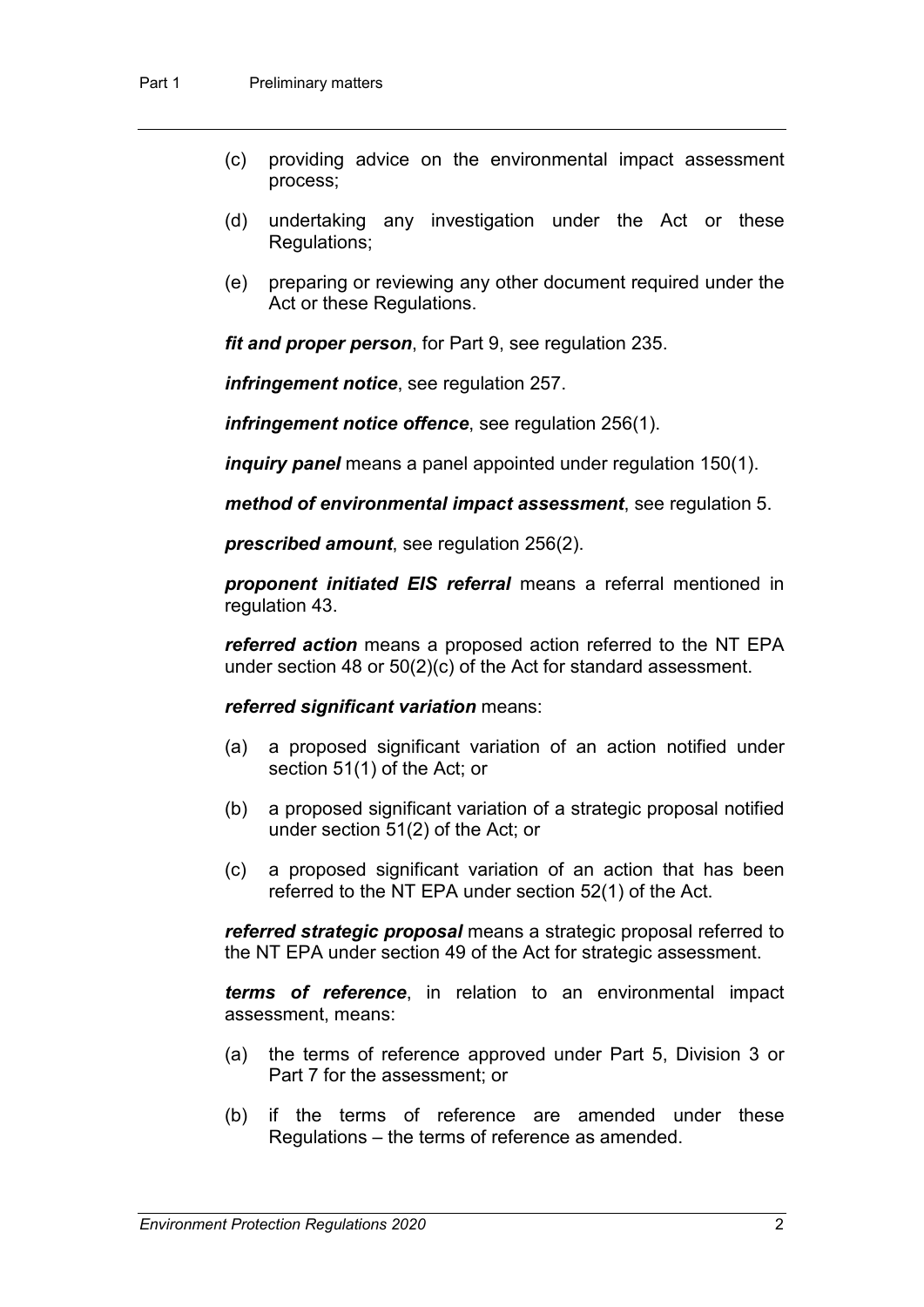## **Part 2 Important concepts**

#### **4 Meaning of** *significant environmental harm*

For section 9(b) of the Act, the amount prescribed is \$50 000.

#### **5 Methods of environmental impact assessment**

- (1) The methods of environmental impact assessment that may be required for a referred action, a referred strategic proposal or a referred significant variation are:
	- (a) assessment by referral information; or
	- (b) assessment by supplementary environmental report; or
	- (c) assessment by environmental impact statement; or
	- (d) assessment by inquiry.
- (2) An assessment by inquiry may be carried out separately or with any other method of environmental impact assessment.
- (3) An assessment by inquiry that is carried out with another method of assessment must not duplicate any matters being assessed by that other method.

#### **6 Fit and proper person**

- (1) For section 62(b) of the Act, the following matters are prescribed:
	- (a) whether, in the Minister's opinion, the person is of good repute, having regard to character, honesty and integrity;
	- (b) if the person is a body corporate whether, in the Minister's opinion, each director of the body corporate is of good repute, having regard to character, honesty and integrity;
	- (c) if the person is a member of a partnership whether, in the Minister's opinion, each member of the partnership is of good repute, having regard to character, honesty and integrity.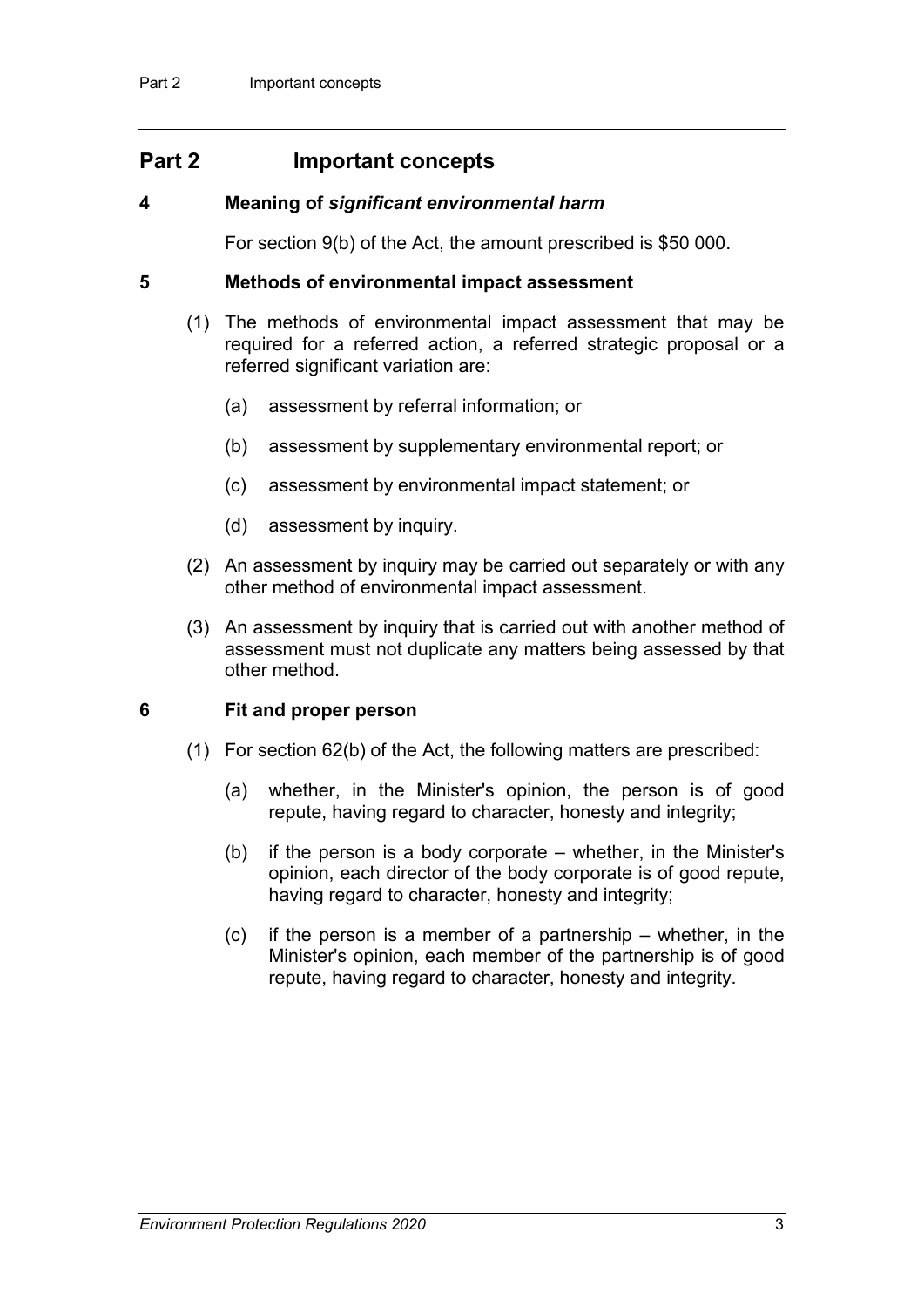- (2) If the Minister has regard to the matters in section 62(a) of the Act in relation to a person that is a body corporate, the following additional matters are prescribed for section 62(b) of the Act:
	- (a) whether the Minister believes on reasonable grounds that a director of the body corporate:
		- (i) has contravened a law of the Territory or another jurisdiction that relates to the physical or biological environment, including matters relating to pollution, biodiversity, natural resources, planning, development or waste; or
		- (ii) has contravened a law of the Territory or another jurisdiction that relates to heritage, health or cultural matters, including matters relating to sacred sites; or
		- (iii) has contravened a law of the Territory or another jurisdiction that relates to work health and safety; or
		- (iv) has committed an offence against any law of the Territory or another jurisdiction that involves an element of fraud or dishonesty; or
		- (v) has behaved or is likely to behave in a way that is inconsistent with the person's duties as an approval holder;
	- (b) whether the Minister believes on reasonable grounds that a director of the body corporate is or has been the director of another body corporate that has engaged in conduct of a kind mentioned in paragraph (a);
	- (c) if the body corporate is the subsidiary of another body or company (the *parent company*) – whether the Minister believes on reasonable grounds that:
		- (i) the parent company or a director of the parent company has engaged in conduct of a kind mentioned in paragraph (a); or
		- (ii) a director of the parent company is or has been the director of another body corporate that has engaged in conduct of a kind mentioned in paragraph (a).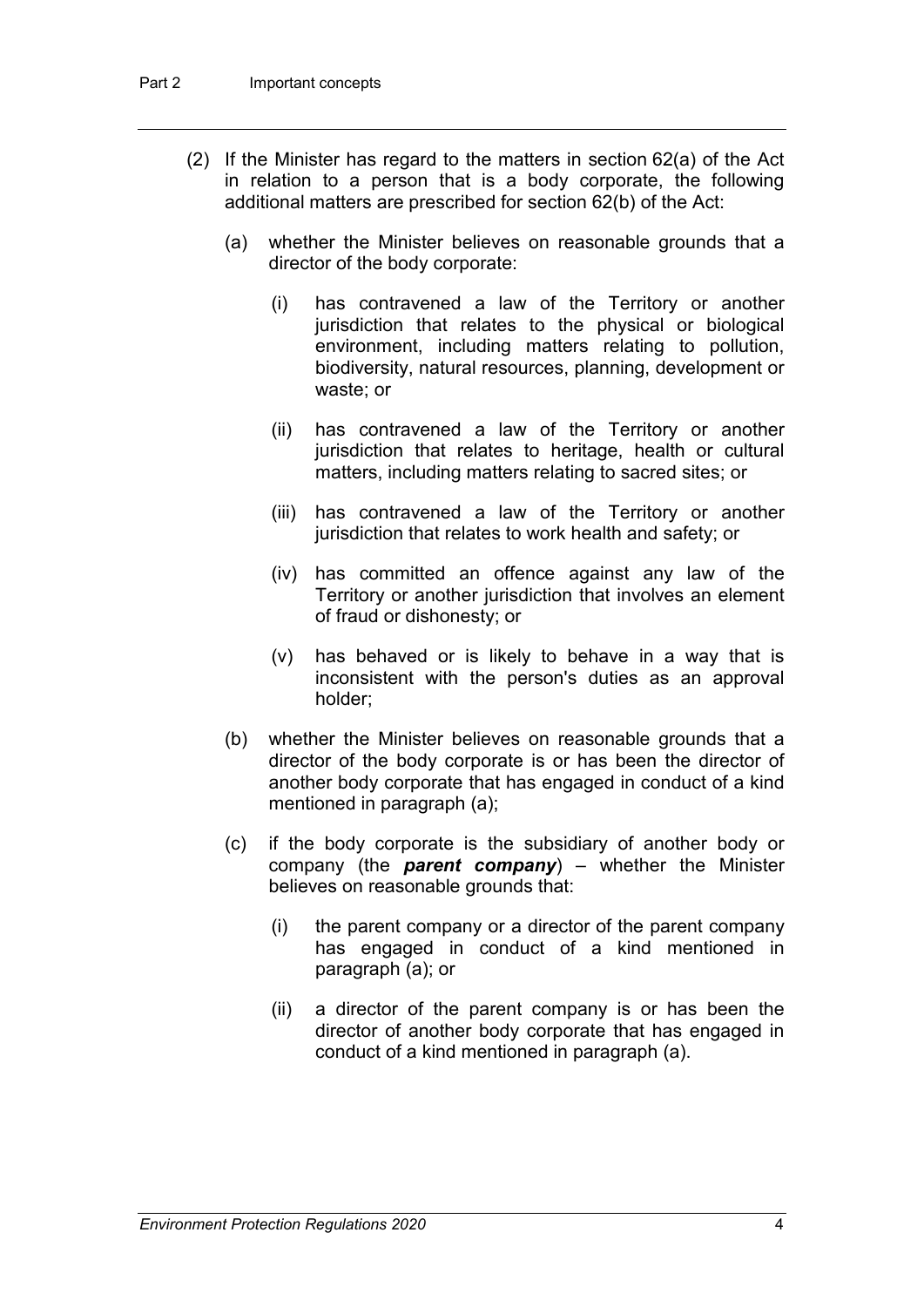- (3) Subregulation (2) does not apply in relation to conduct by a person to the extent that the Minister, having regard to the following matters, considers that the conduct should not be taken into account:
	- (a) the seriousness of the conduct;
	- (b) the length of time since the conduct occurred;
	- (c) any other matters that appear relevant to the Minister.
- (4) Without limiting section 62(c) of the Act, the matters the Minister may consider under that paragraph may include the following:
	- (a) whether the person, during the previous 3 years:
		- (i) was an undischarged bankrupt; or
		- (ii) applied to take the benefit of any law for the relief of bankrupt or insolvent debtors; or
		- (iii) compounded with the person's creditors or made an assignment of the person's remuneration for their benefit;
	- (b) whether the person is or was a director of a body corporate:
		- (i) that is the subject of a winding up order; or
		- (ii) for which a controller or administrator has been appointed during the previous 3 years;
	- (c) if the person is a body corporate whether the body corporate:
		- (i) is the subject of a winding up order; or
		- (ii) has had a controller or administrator appointed during the previous 3 years;
	- (d) whether, in the Minister's opinion, the person has the financial capacity to comply with the person's obligations under the environmental approval;
	- (e) whether, in the Minister's opinion, actions or things authorised by the environmental approval will be carried out by a technically competent person.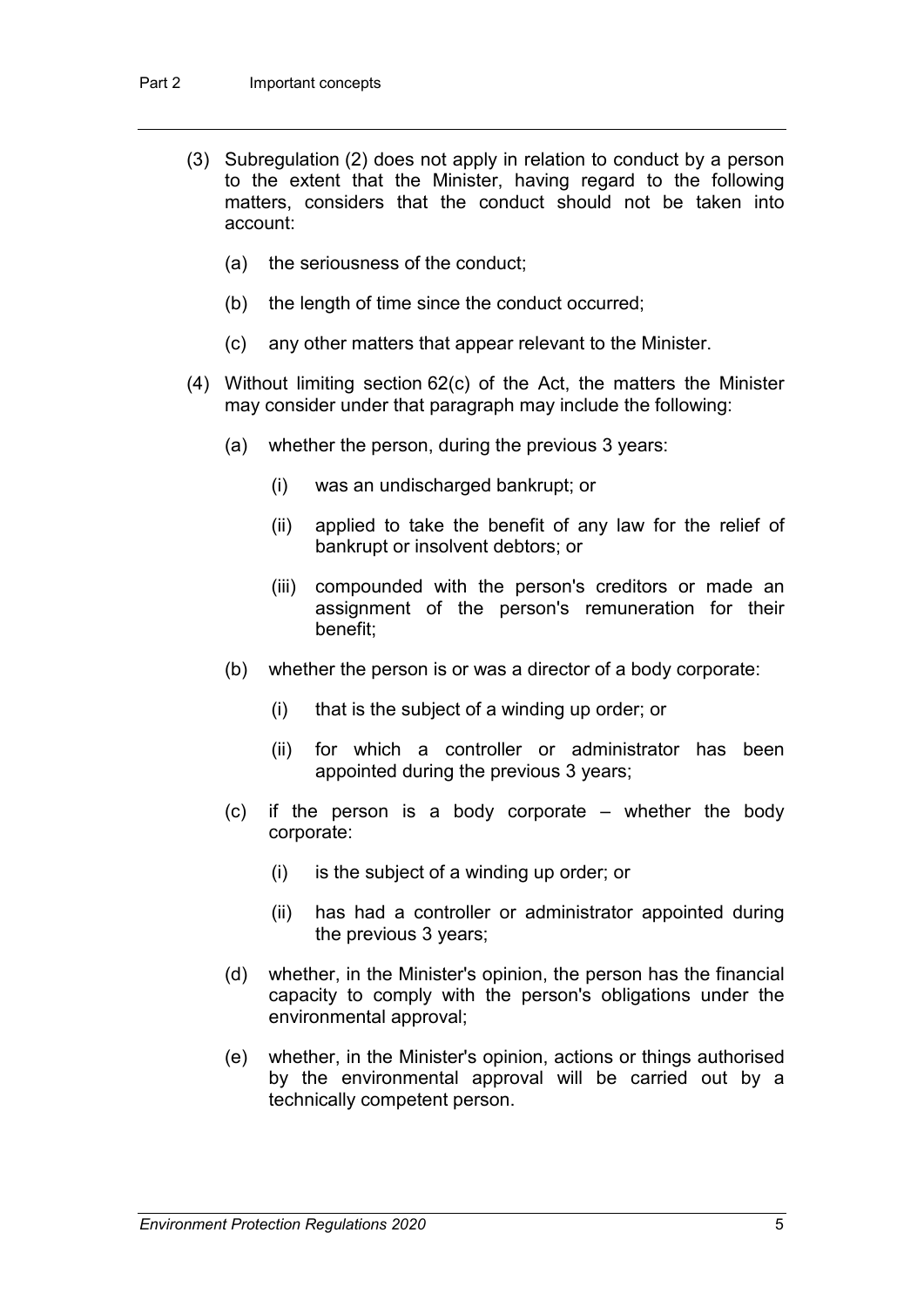(5) A person who is to be assessed under Part 5 of the Act to determine whether the person is a fit and proper person to hold an environmental approval must provide to the NT EPA or the Minister any information required by the NT EPA or the Minister for the Minister to make that assessment.

# **Part 3 Environment protection declarations**

## **Division 1 Environmental objectives and referral triggers**

## **Subdivision 1 Purpose of Division**

### **7 Purpose of Division**

This Division sets out processes for preparing the following:

- (a) the declaration of an environmental objective under section 28 of the Act;
- (b) the declaration of a referral trigger under section 30 of the Act;
- (c) a review of environmental objectives and referral triggers under section 32 of the Act;
- (d) the amendment of an environmental objective or referral trigger under section 33 of the Act;
- (e) the revocation of an environmental objective or referral trigger under section 33 of the Act.

## **Subdivision 2 Process for declaring objective or trigger**

#### **8 Application of Subdivision**

This Subdivision applies if the Minister proposes to declare:

- (a) an environmental objective; or
- (b) a referral trigger.

#### **9 Draft declaration to be prepared**

The Minister must prepare a draft declaration of the environmental objective or referral trigger.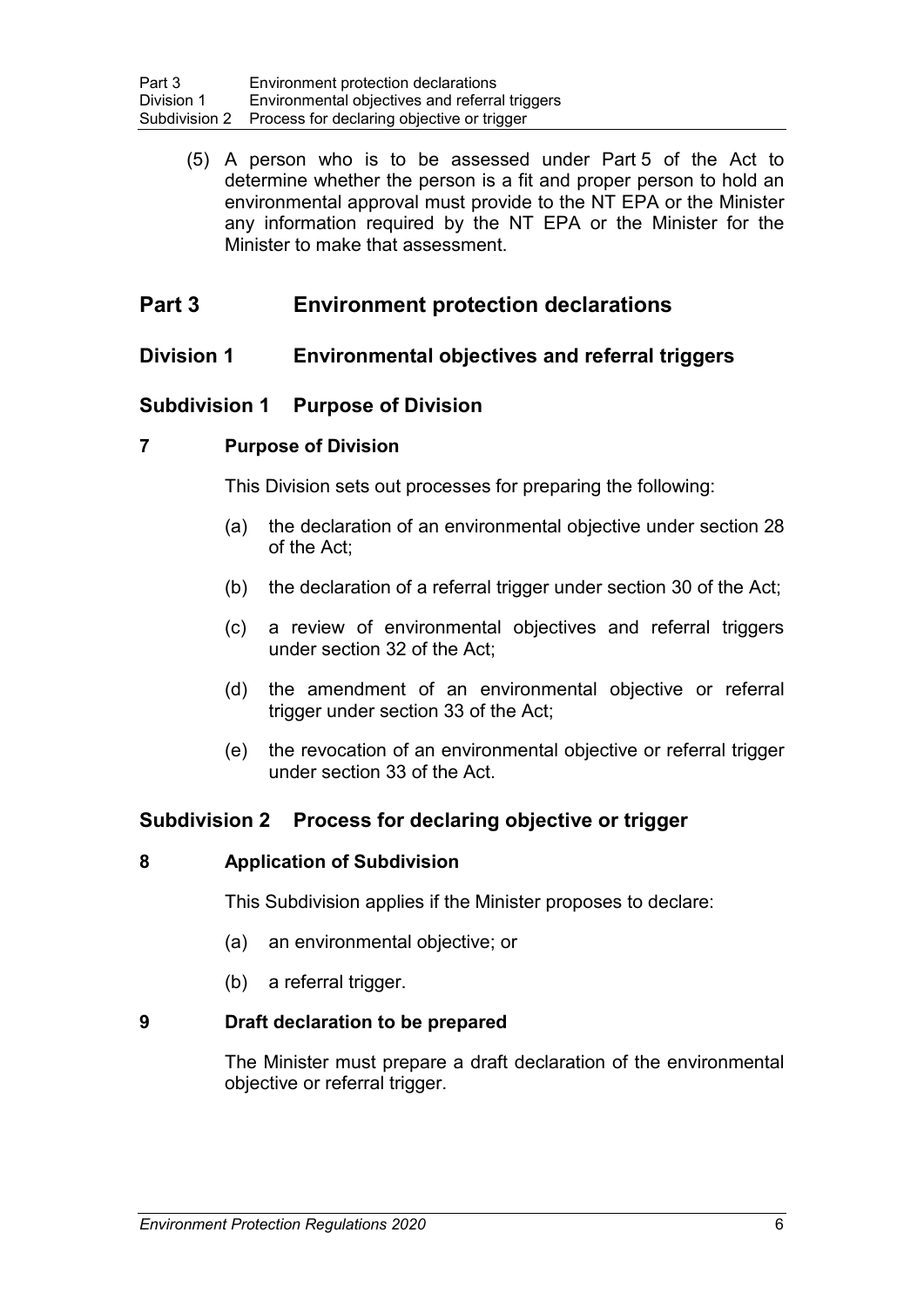#### **10 Consultation with NT EPA**

The Minister must consult with the NT EPA in relation to the draft declaration.

#### **11 Public consultation**

- (1) The Minister must publish a notice of the draft declaration prepared under regulation 9.
- (2) The notice must:
	- (a) state where the draft declaration, and a statement of reasons for the draft declaration, may be inspected and obtained; and
	- (b) invite interested persons to make written comments to the Minister on the draft declaration within the period specified in the notice.
- (3) The comment period must be not less than 30 business days after the date of the notice.

#### **12 Decision on draft declaration**

- (1) The Minister must consider:
	- (a) the comments of the NT EPA on the draft declaration; and
	- (b) any written comments received on the draft declaration within the comment period specified in the notice under regulation 11.
- (2) After considering the comments, the Minister may decide:
	- (a) to declare the environmental objective or referral trigger; or
	- (b) to amend the draft environmental objective or referral trigger and declare the amended objective or trigger; or
	- (c) not to declare the environmental objective or referral trigger.

#### **Subdivision 3 Process for review of objectives and triggers**

#### **13 Application of Subdivision**

This Subdivision applies if the Minister proposes to review the environmental objectives and referral triggers.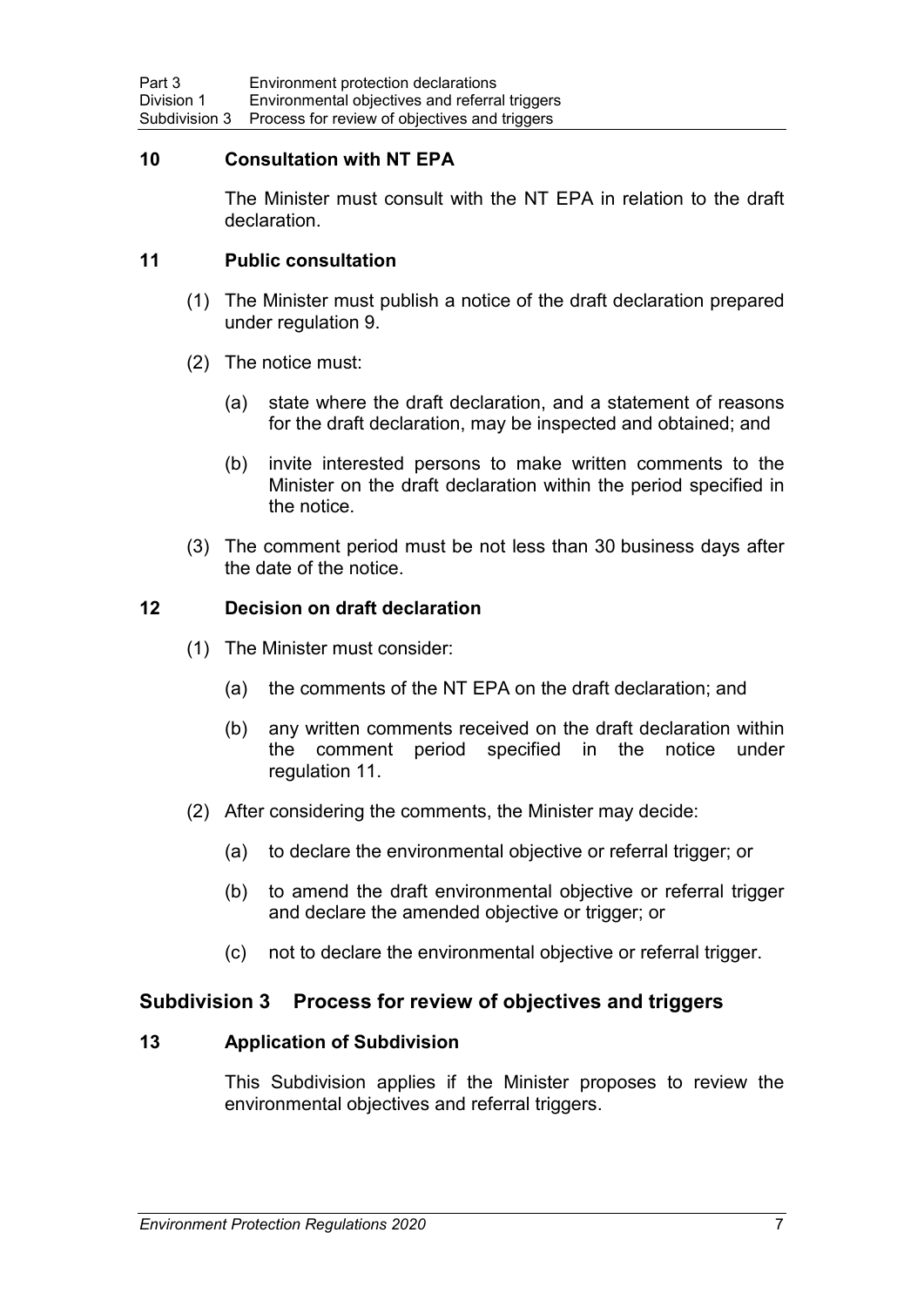#### **14 Consultation with NT EPA**

The Minister must consult with the NT EPA in relation to the review of the environmental objectives and referral triggers.

#### **15 Public consultation**

- (1) The Minister must publish a notice of the review of the environmental objectives and referral triggers.
- (2) The notice must invite interested persons to make written comments to the Minister on the review within the period specified in the notice.
- (3) The comment period must be not less than 30 business days after the date of the notice.

#### **16 Decision on review**

- (1) The Minister must consider:
	- (a) the comments of the NT EPA on the review; and
	- (b) any written comments received on the review within the comment period specified in the notice under regulation 15.
- (2) After considering the comments, the Minister may decide:
	- (a) that a new or amended environmental objective or referral trigger is required; or
	- (b) that the existing environmental objectives and referral triggers are to remain unchanged.
- (3) The Minister must publish a decision and a statement of reasons for the decision under subregulation (2) as soon as practicable after the decision is made.
- (4) Subdivision 2 applies to the declaration of a new environmental objective or referral trigger after a review.
- (5) Subdivision 4 applies to the amendment of an environmental objective or referral trigger after a review.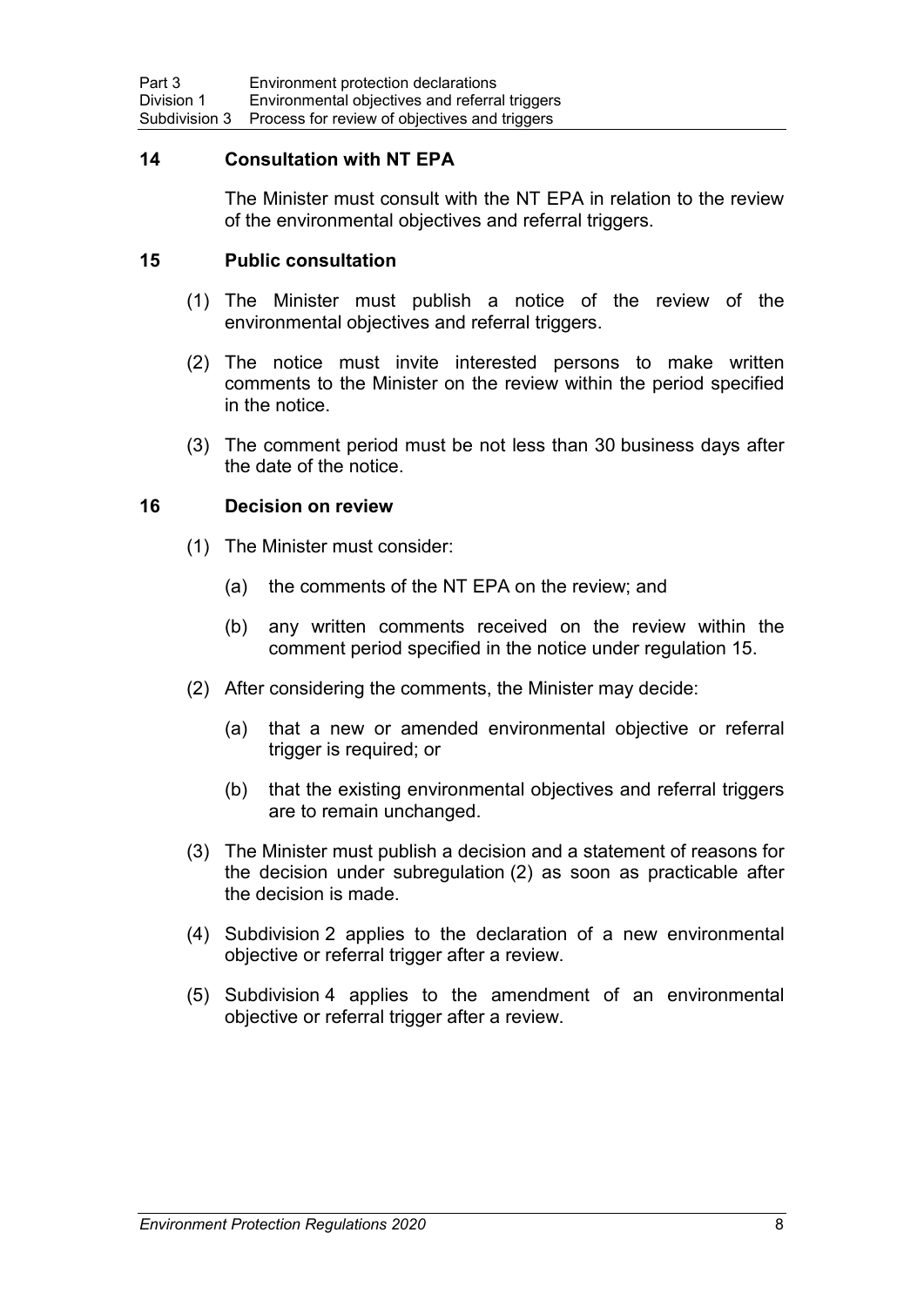## **Subdivision 4 Process for amending objective or trigger**

### **17 Application of Subdivision**

- (1) This Subdivision applies if the Minister proposes to amend:
	- (a) an environmental objective; or
	- (b) a referral trigger.
- (2) This Subdivision does not apply to an amendment that is solely of an administrative nature.

#### **18 Draft amendment declaration to be prepared**

The Minister must prepare a draft amendment declaration to amend the environmental objective or referral trigger.

#### **19 Consultation with NT EPA**

The Minister must consult with the NT EPA in relation to the draft amendment declaration.

#### **20 Public consultation**

- (1) The Minister must publish a notice of the draft amendment declaration prepared under regulation 18.
- (2) The notice must:
	- (a) state where the draft amendment declaration, and a statement of reasons for the draft amendment declaration, may be inspected and obtained; and
	- (b) invite interested persons to make written comments to the Minister on the draft amendment declaration within the period specified in the notice.
- (3) The comment period must be not less than 30 business days after the date of the notice.

#### **21 Decision on draft amendment declaration**

- (1) The Minister must consider:
	- (a) the comments of the NT EPA on the draft amendment declaration; and
	- (b) any written comments received on the draft amendment declaration within the comment period specified in the notice under regulation 20.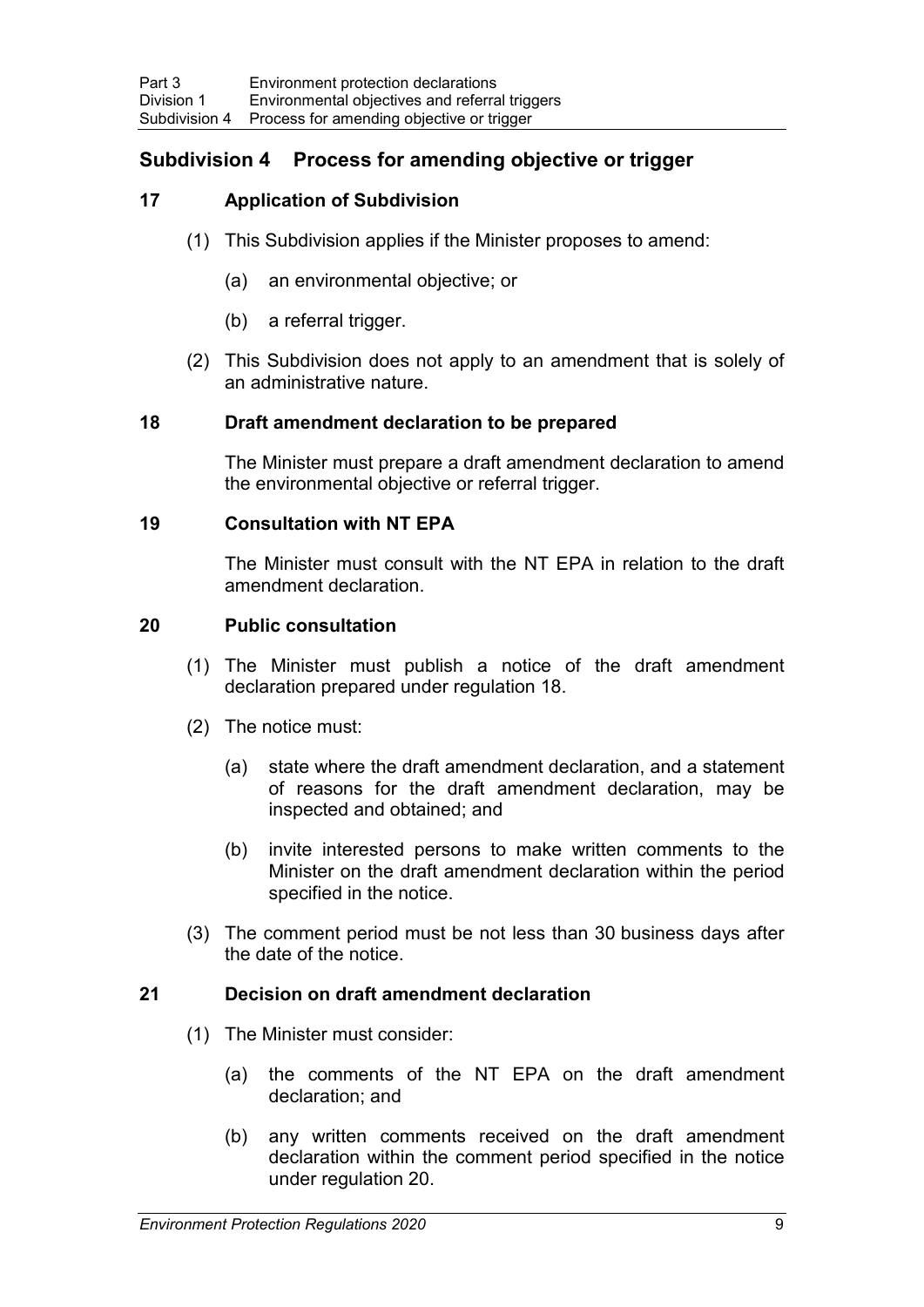- (2) After considering the comments, the Minister may decide:
	- (a) to declare the amendment to the environmental objective or referral trigger; or
	- (b) to amend the draft amendment declaration and declare the amendment to the environmental objective or referral trigger as so amended; or
	- (c) not to declare the amendment to the environmental objective or referral trigger.

## **Subdivision 5 Process for revoking objective or trigger**

#### **22 Application of Subdivision**

- (1) This Subdivision applies if the Minister proposes to revoke:
	- (a) an environmental objective; or
	- (b) a referral trigger.
- (2) This Subdivision does not apply to an amendment that substitutes an environmental objective or referral trigger.

#### **23 Draft revocation to be prepared**

The Minister must prepare a draft revocation of the environmental objective or referral trigger.

#### **24 Consultation with NT EPA**

The Minister must consult with the NT EPA in relation to the draft revocation.

#### **25 Public consultation**

- (1) The Minister must publish a notice of the draft revocation prepared under regulation 23.
- (2) The notice must:
	- (a) state where the draft revocation, and a statement of reasons for the draft revocation, may be inspected and obtained; and
	- (b) invite interested persons to make written comments to the Minister on the draft revocation within the period specified in the notice.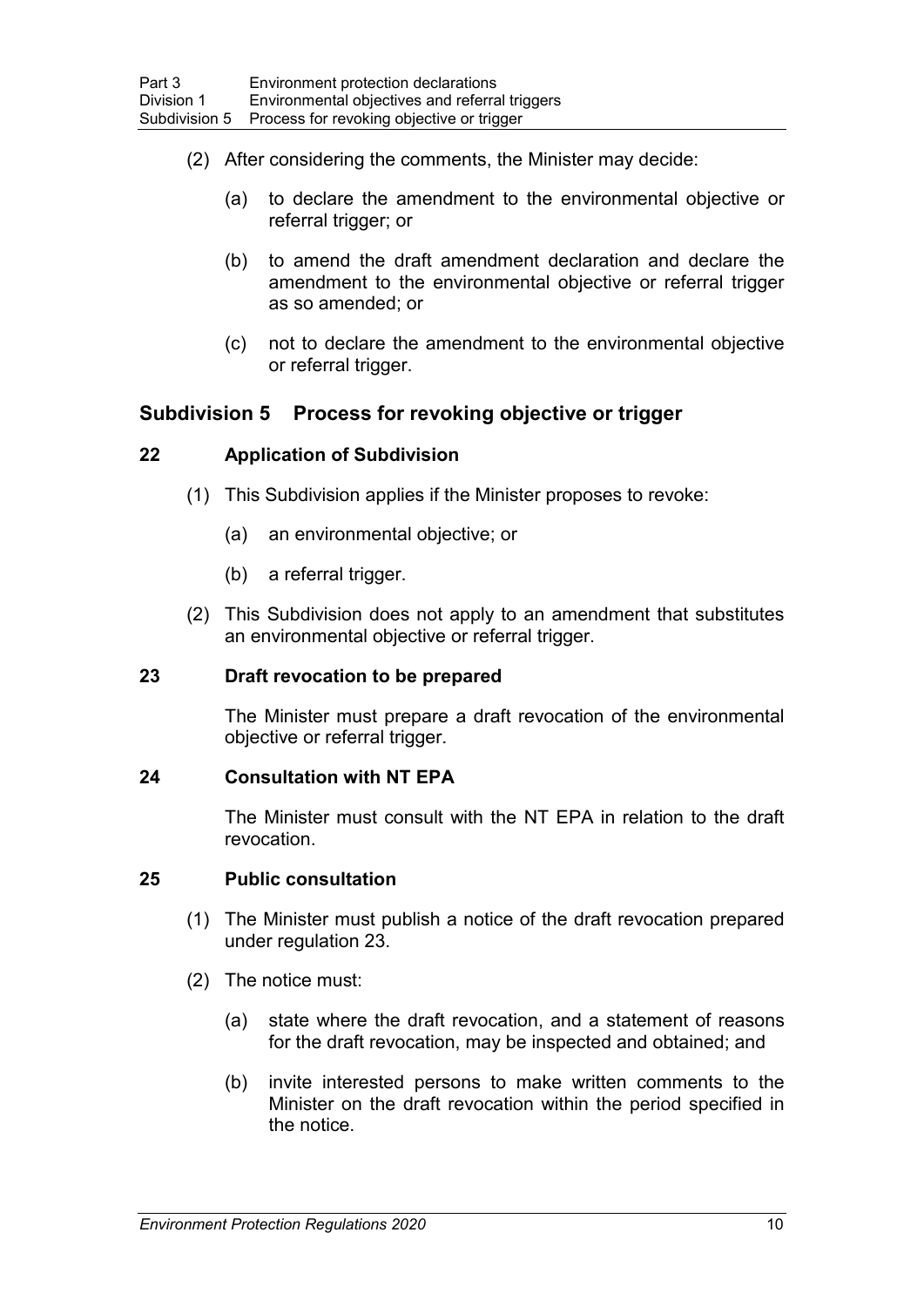(3) The comment period must be not less than 30 business days after the date of the notice.

### **26 Decision on draft revocation**

- (1) The Minister must consider:
	- (a) the comments of the NT EPA on the draft revocation; and
	- (b) any written comments received on the draft revocation within the comment period specified in the notice under regulation 25.
- (2) After considering the comments, the Minister may decide:
	- (a) to revoke the environmental objective or referral trigger; or
	- (b) not to revoke the environmental objective or referral trigger and to declare an amendment to the objective or trigger instead; or
	- (c) not to revoke the environmental objective or referral trigger.

### **Division 2 Protected environmental areas and prohibited actions**

#### **Subdivision 1 Purpose of Division**

#### **27 Purpose of Division**

- (1) This Division sets out processes for preparing the following:
	- (a) a permanent declaration of a protected environmental area under section 36 of the Act;
	- (b) a declaration of a prohibited action or a class of prohibited actions under section 38 of the Act;
	- (c) a revocation of a declaration under section 39 of the Act.
- (2) This Division does not apply to an amendment that is solely of an administrative nature.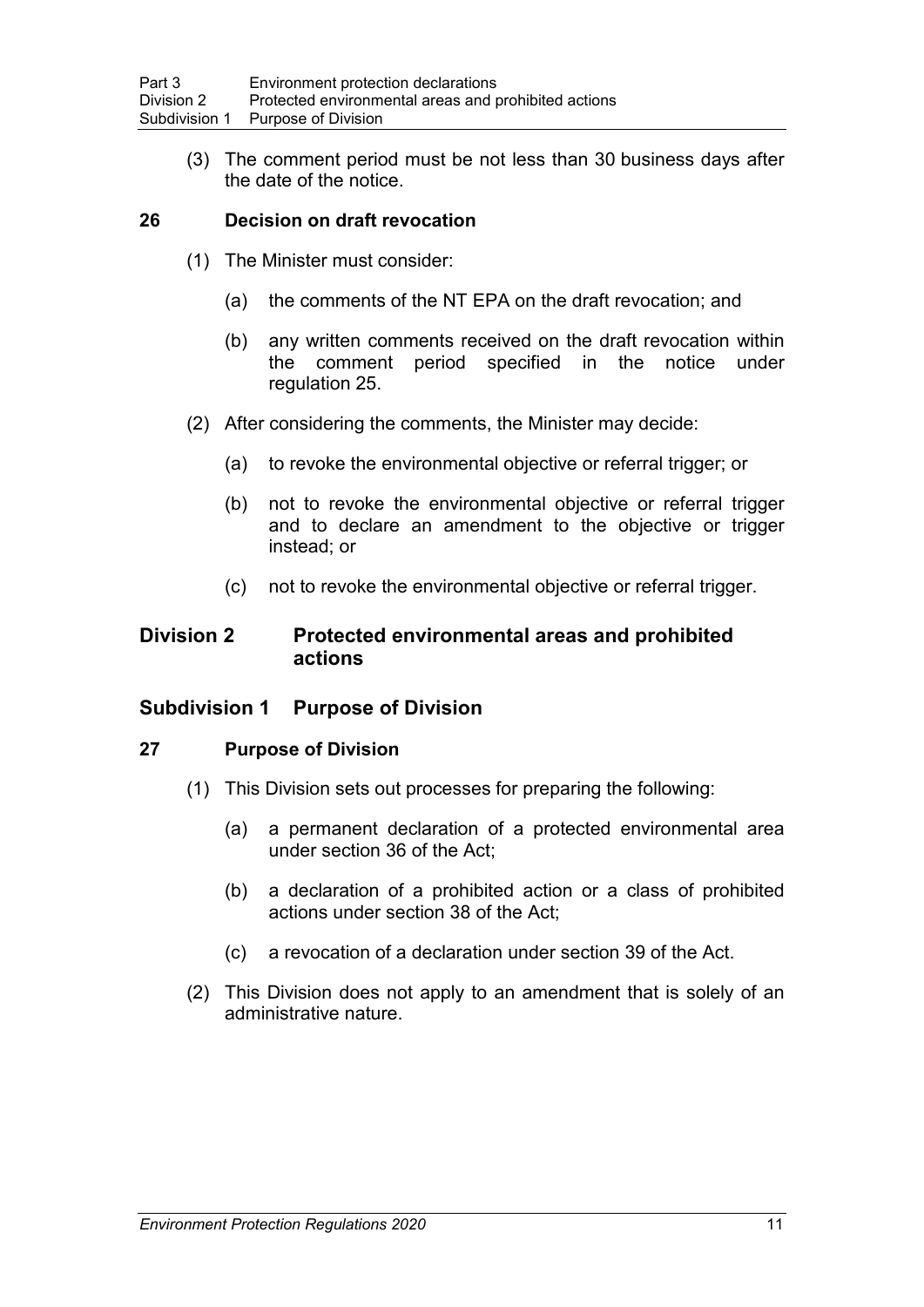## **Subdivision 2 Process for declaring protected environmental area or prohibited action**

#### **28 Application of Subdivision**

This Subdivision applies if the Minister proposes to declare:

- (a) an area of land to be a protected environmental area; or
- (b) a prohibited action or a class of prohibited actions.

#### **29 Draft declaration to be prepared**

The Minister must prepare:

- (a) a draft permanent declaration of the protected environmental area; or
- (b) a draft declaration of the prohibited action or a class of prohibited actions.

#### **30 Consultation with NT EPA**

The Minister must consult with the NT EPA in relation to the draft declaration.

### **31 Public consultation**

- (1) The Minister must publish a notice of the draft declaration prepared under regulation 29.
- (2) The notice must:
	- (a) state where the draft declaration, and a statement of reasons for the draft declaration, may be inspected and obtained; and
	- (b) invite interested persons to make written comments to the Minister on the draft declaration within the period specified in the notice.
- (3) The comment period must be not less than 30 business days after the date of the notice.

#### **32 Decision on draft declaration**

- (1) The Minister must consider:
	- (a) the comments of the NT EPA on the draft declaration; and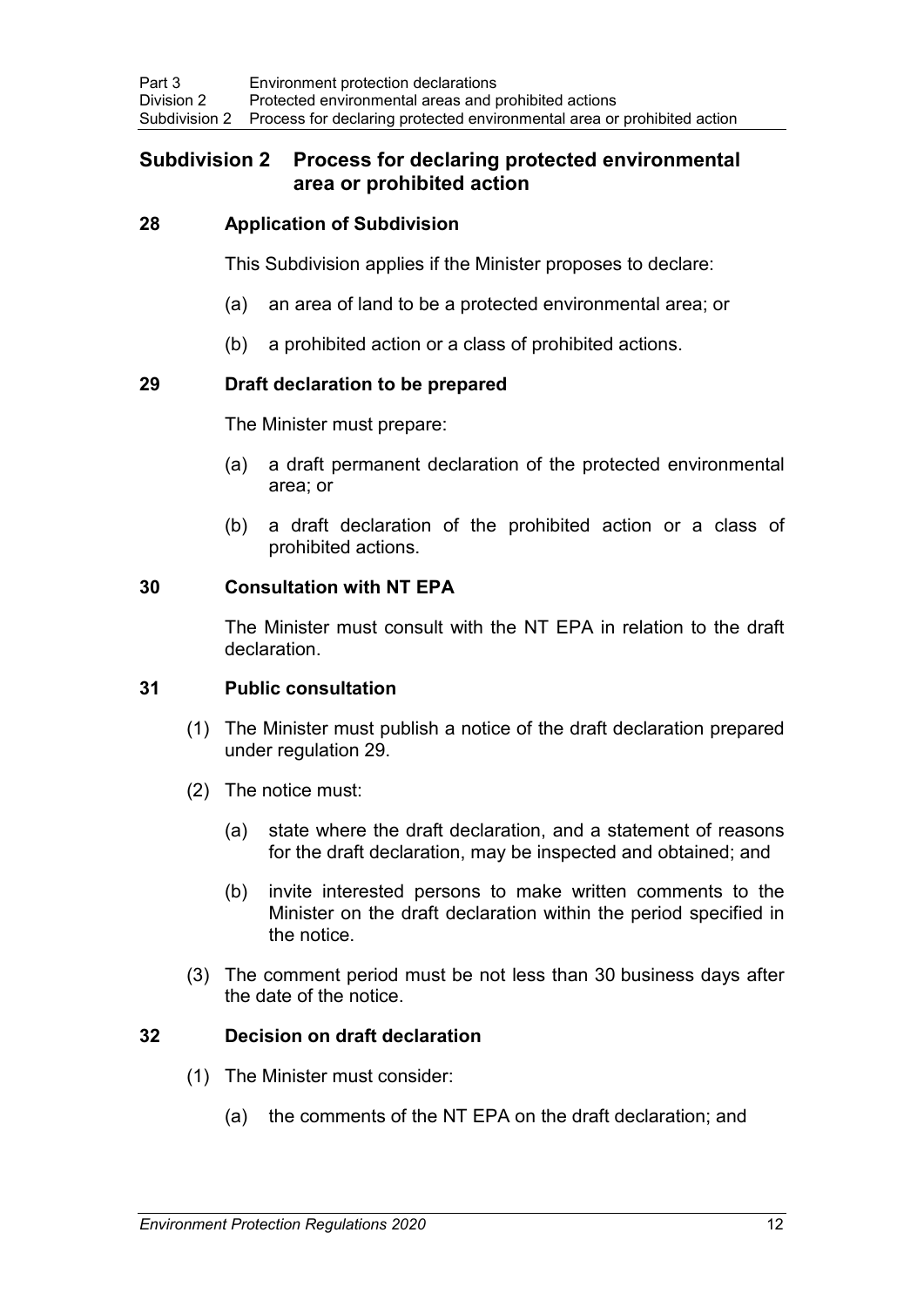- (b) any written comments received on the draft declaration within the comment period specified in the notice under regulation 31.
- (2) After considering the comments, the Minister may decide:
	- (a) to declare the protected environmental area or the prohibited action or class of prohibited actions; or
	- (b) to amend the draft declaration and declare the protected environmental area or the prohibited action or class of prohibited actions in accordance with the amended draft declaration; or
	- (c) not to declare the protected environmental area or the prohibited action or class of prohibited actions.
- (3) The Minister must make reasonable efforts to advise any owner or occupier of land in the protected environmental area of the making of the permanent declaration of the area.

#### **Subdivision 3 Process for revoking temporary declaration of area**

#### **33 Consultation with NT EPA**

The Minister must consult with the NT EPA and consider the comments of the NT EPA before revoking a temporary declaration in whole or in part under section 39(1) of the Act.

## **Subdivision 4 Process for revoking permanent declaration of area or declaration of action**

#### **34 Application of Subdivision**

This Subdivision applies if the Minister proposes to revoke:

- (a) the permanent declaration of a protected environmental area; or
- (b) the declaration of a prohibited action or class of prohibited actions.

#### **35 Draft revocation declaration to be prepared**

The Minister must prepare a draft revocation of:

(a) the permanent declaration of a protected environmental area; or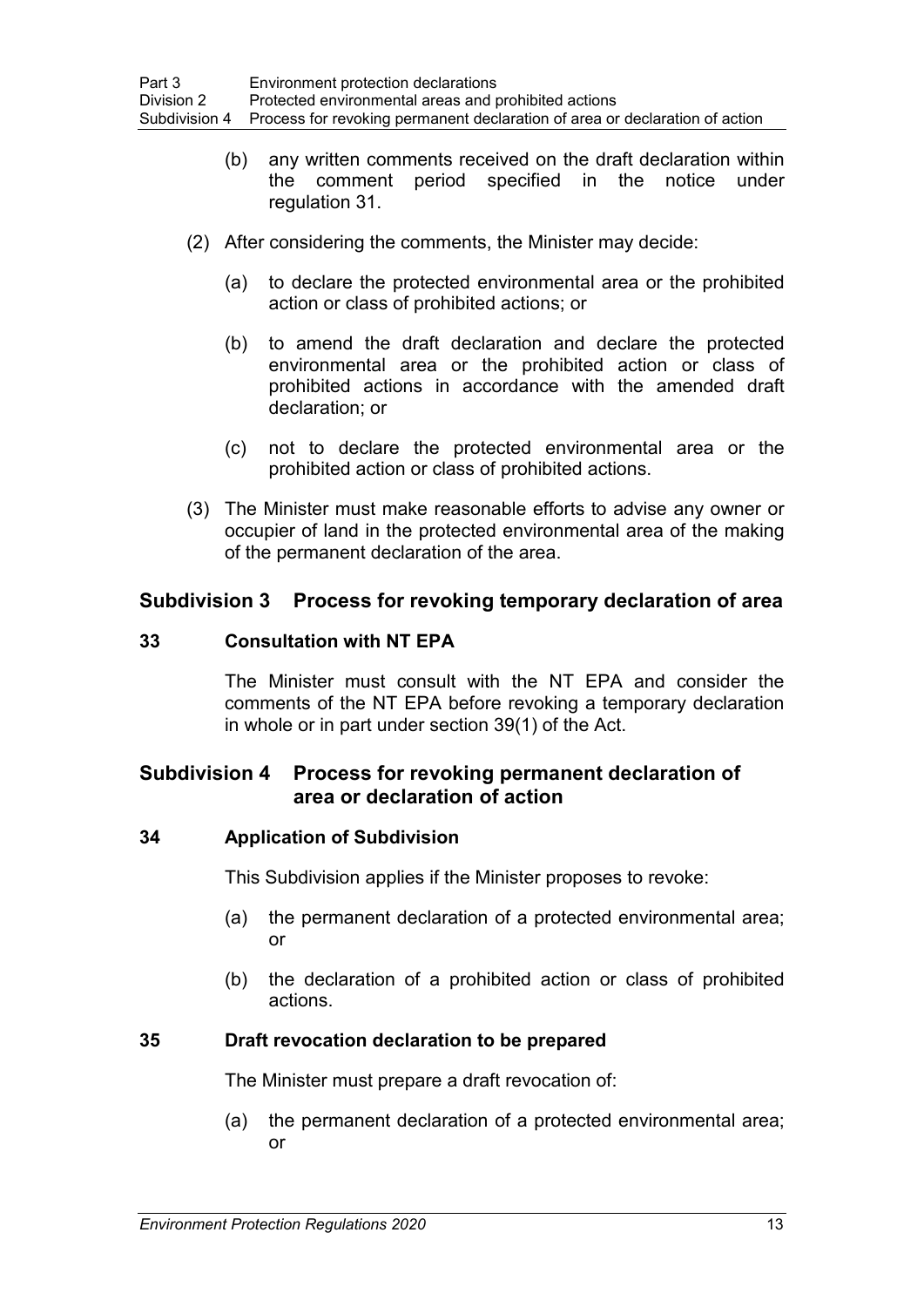(b) the declaration of a prohibited action or class of prohibited actions.

### **36 Consultation with NT EPA**

The Minister must consult with the NT EPA in relation to the draft revocation.

#### **37 Public consultation**

- (1) The Minister must publish a notice of the draft revocation prepared under regulation 35.
- (2) The notice must:
	- (a) state where the draft revocation, and a statement of reasons for the draft revocation, may be inspected and obtained; and
	- (b) invite interested persons to make written comments to the Minister on the draft revocation within the period specified in the notice.
- (3) The comment period must be not less than 30 business days after the date of the notice.

#### **38 Decision on draft revocation**

- (1) The Minister must consider:
	- (a) the comments of the NT EPA on the draft revocation; and
	- (b) any written comments received on the draft revocation within the comment period specified in the notice under regulation 37.
- (2) After considering the comments, the Minister may decide:
	- (a) to revoke:
		- (i) the permanent declaration of the protected environmental area; or
		- (ii) the declaration of the prohibited action or class of prohibited actions; or
	- (b) not to revoke the declaration of the protected environmental area or prohibited action or class of prohibited actions and to declare an amendment to the declaration instead; or
	- (c) not to revoke the declaration of the protected environmental area or prohibited action or class of prohibited actions.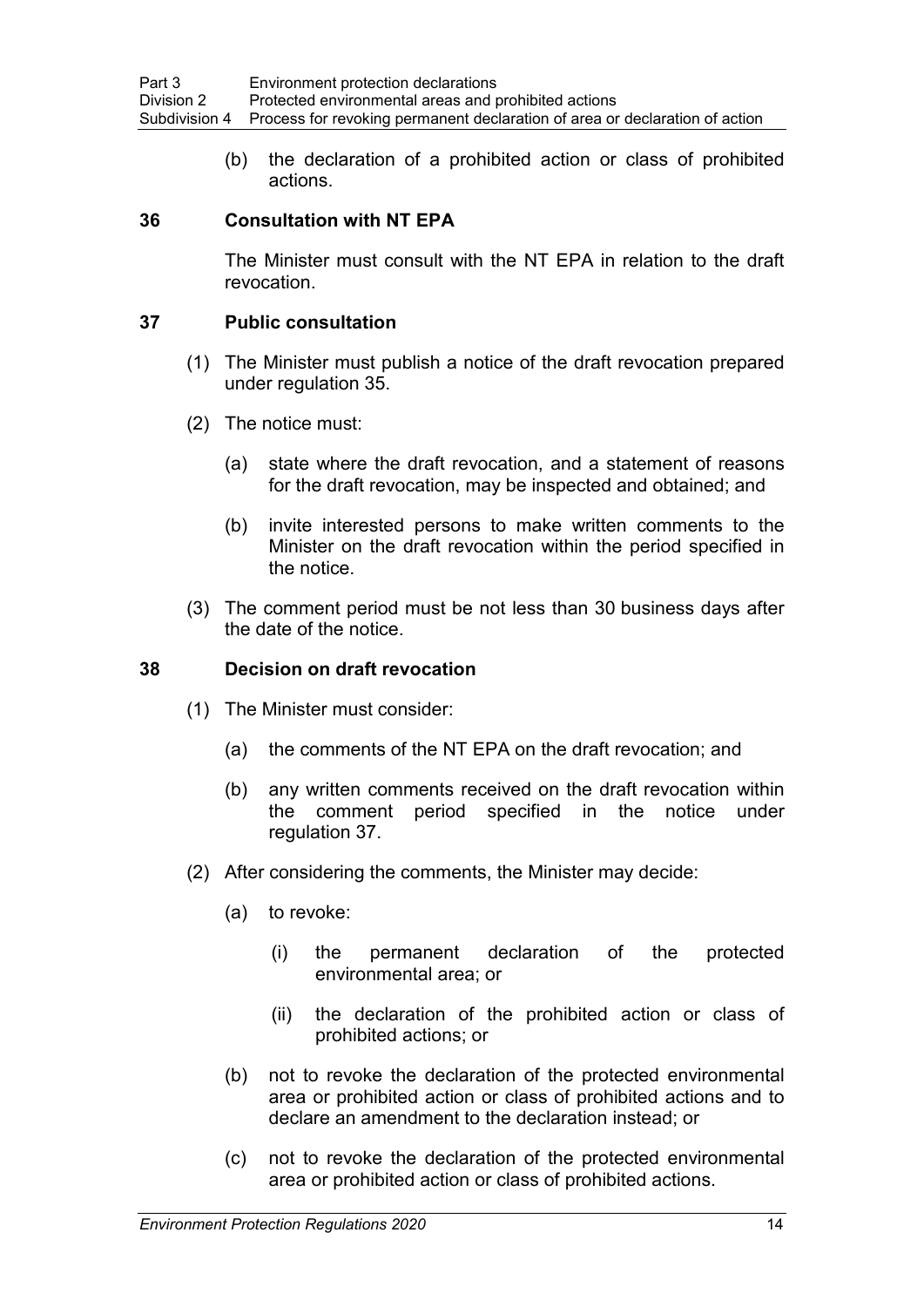# **Part 4 Referrals of proposed actions and strategic proposals**

## **Division 1 Preliminary matters**

### **39 Purpose of Part**

This Part sets out processes for considering and dealing with the following:

- (a) a referral of a proposed action for a standard assessment under section 48 or 50(2)(c) of the Act;
- (b) a referral of a strategic proposal for a strategic assessment under section 49 of the Act.

## **Division 2 Initial consideration of referrals**

### **40 Additional information about referral**

- (1) On receipt of a referral of a proposed action for a standard assessment under section 48 or 50(2)(c) of the Act or a strategic proposal for a strategic assessment under section 49 of the Act, the NT EPA may direct the proponent to give it additional information in relation to the referral, within a specified period.
- (2) The additional information must be:
	- (a) a material omission from the referral; and
	- (b) required to enable the NT EPA to properly consider the referral and whether it is required to be made.
- (3) A direction must be given within 10 business days after the NT EPA receives the referral.
- (4) If the NT EPA gives a direction under this regulation, the required period for the NT EPA to make a decision on the referral under regulation 44, 45 or 46 ceases to run until the information is given.

#### **41 Decision not to proceed with referral process**

(1) The NT EPA may decide not to proceed with a referral of a proposed action or strategic proposal if the NT EPA has directed the proponent to give it additional information under regulation 40 and the proponent has failed to give that information within the period specified in that direction.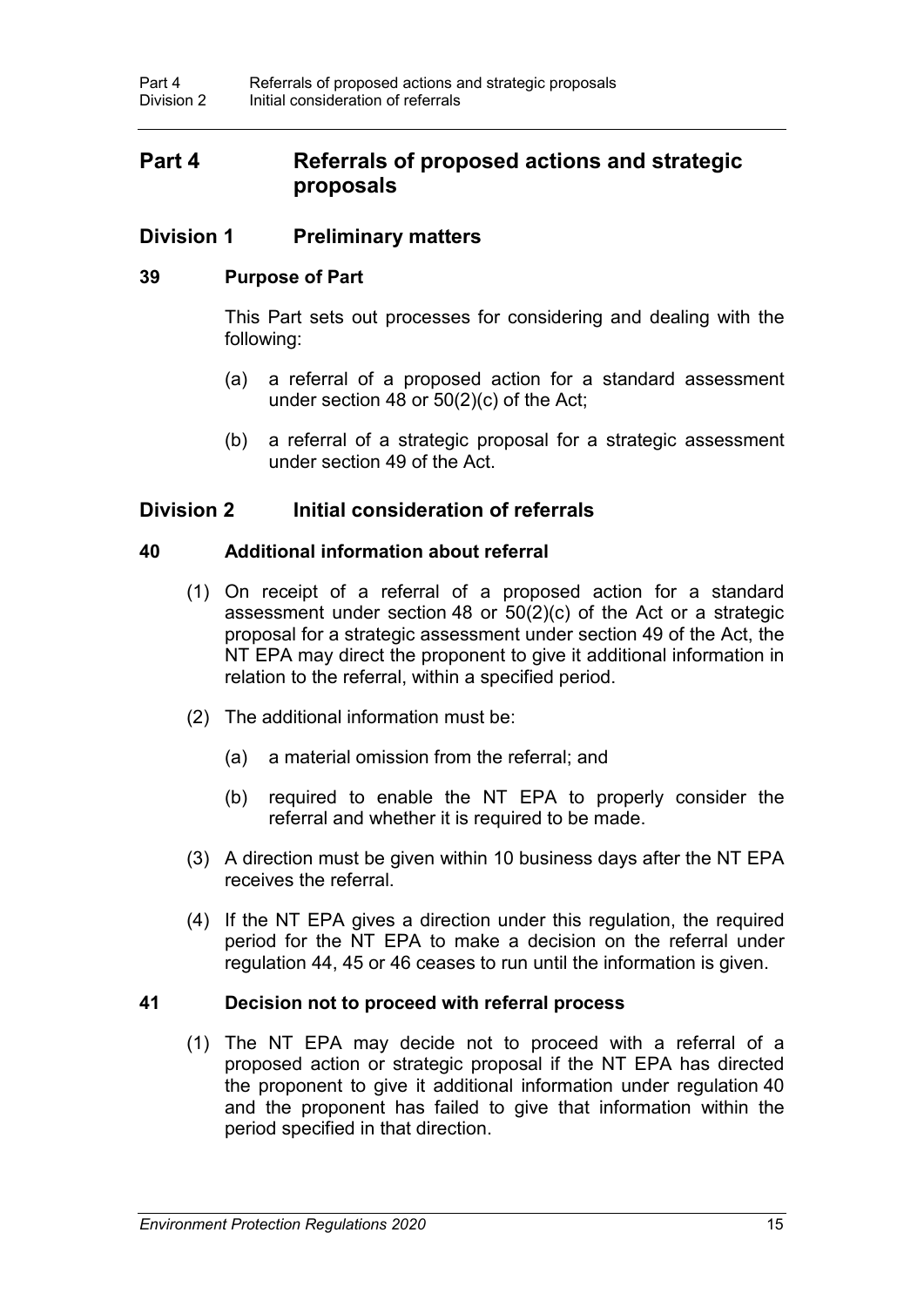(2) The NT EPA must give written notice to the proponent of a decision under subregulation (1).

#### **42 Show cause process**

- (1) The NT EPA must not make a decision under regulation 41 unless the NT EPA has first complied with this regulation.
- (2) The NT EPA must give written notice (a *show cause notice*) to the proponent:
	- (a) stating the NT EPA's intention not to proceed with the referral of the proposed action or strategic proposal; and
	- (b) asking the proponent to show cause why the referral should proceed.
- (3) The show cause notice must specify the date by which the proponent may show cause.
- (4) The date specified in the show cause notice must be not less than 10 business days after the date of the notice.
- (5) The NT EPA must consider any response given by the proponent to the show cause notice in making a decision under regulation 41.

#### **43 Proponent initiated EIS referral**

A proponent may include in a referral of a proposed action for a standard assessment under section 48 or 50(2)(c) of the Act or a strategic proposal for a strategic assessment under section 49 of the Act:

- (a) draft terms of reference for an assessment by environmental impact statement for the proposed action or strategic proposal; and
- (b) a statement of reasons why:
	- (i) an assessment by environmental impact statement is required for the proposed action or strategic proposal; and
	- (ii) the draft terms of reference are appropriate.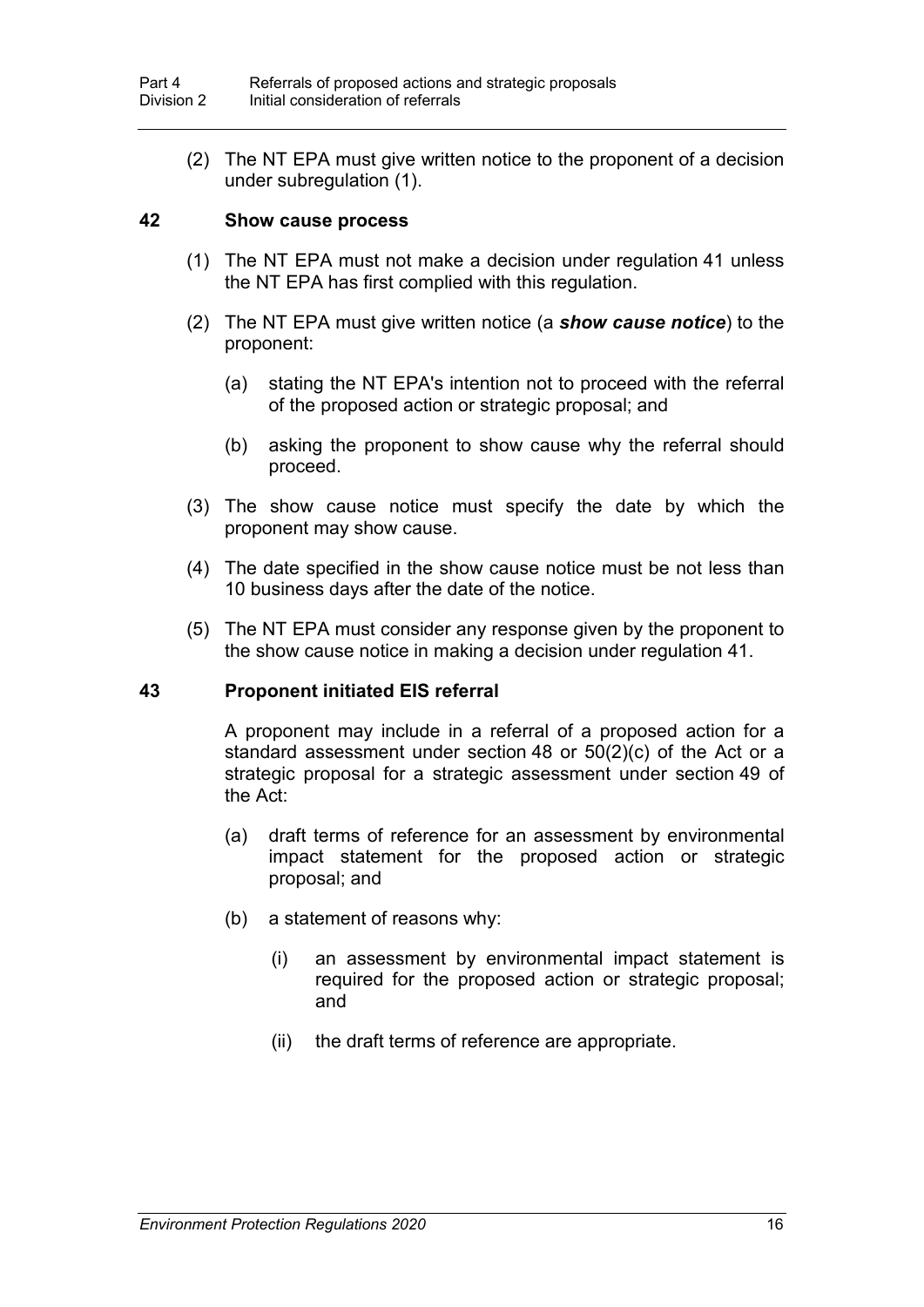#### **44 Decision whether to accept referral for standard assessment**

- (1) The NT EPA must accept or refuse to accept a referral of a proposed action for a standard assessment under section 48 or 50(2)(c) of the Act within 15 business days after the referral is made.
- (2) If the NT EPA does not make a decision under subregulation (1) within the required period, the referral is taken to be accepted.
- (3) This regulation does not apply if the NT EPA decides under regulation 41 not to proceed with the referral.

#### **45 Decision in relation to referral for strategic assessment**

- (1) The NT EPA may accept a referral of a strategic proposal for a strategic assessment under section 49 of the Act if it considers it appropriate to do so.
- (2) The NT EPA must make a decision whether to accept or refuse to accept a referral of a strategic proposal for a strategic assessment under section 49 of the Act within 15 business days after the referral is made.
- (3) This regulation does not apply if the NT EPA decides under regulation 41 not to proceed with the referral.

#### **46 Decision on proponent initiated EIS referral**

If a referral of a proposed action or strategic proposal includes the matters mentioned in regulation 43(a) and (b), the NT EPA may decide to accept the referral as a proponent initiated EIS referral.

#### **47 General grounds for refusal to accept referral**

The NT EPA may refuse to accept a referral of a proposed action for a standard assessment under section 48 or 50(2)(c) of the Act or a strategic proposal for a strategic assessment under section 49 of the Act if the NT EPA considers that the referral:

- (a) contains insufficient information to make an assessment decision; or
- (b) has not been prepared or certified in accordance with the requirements determined under regulation 263; or
- (c) relates to part of a larger action proposed by the proponent and information on the whole action is required to make an assessment decision; or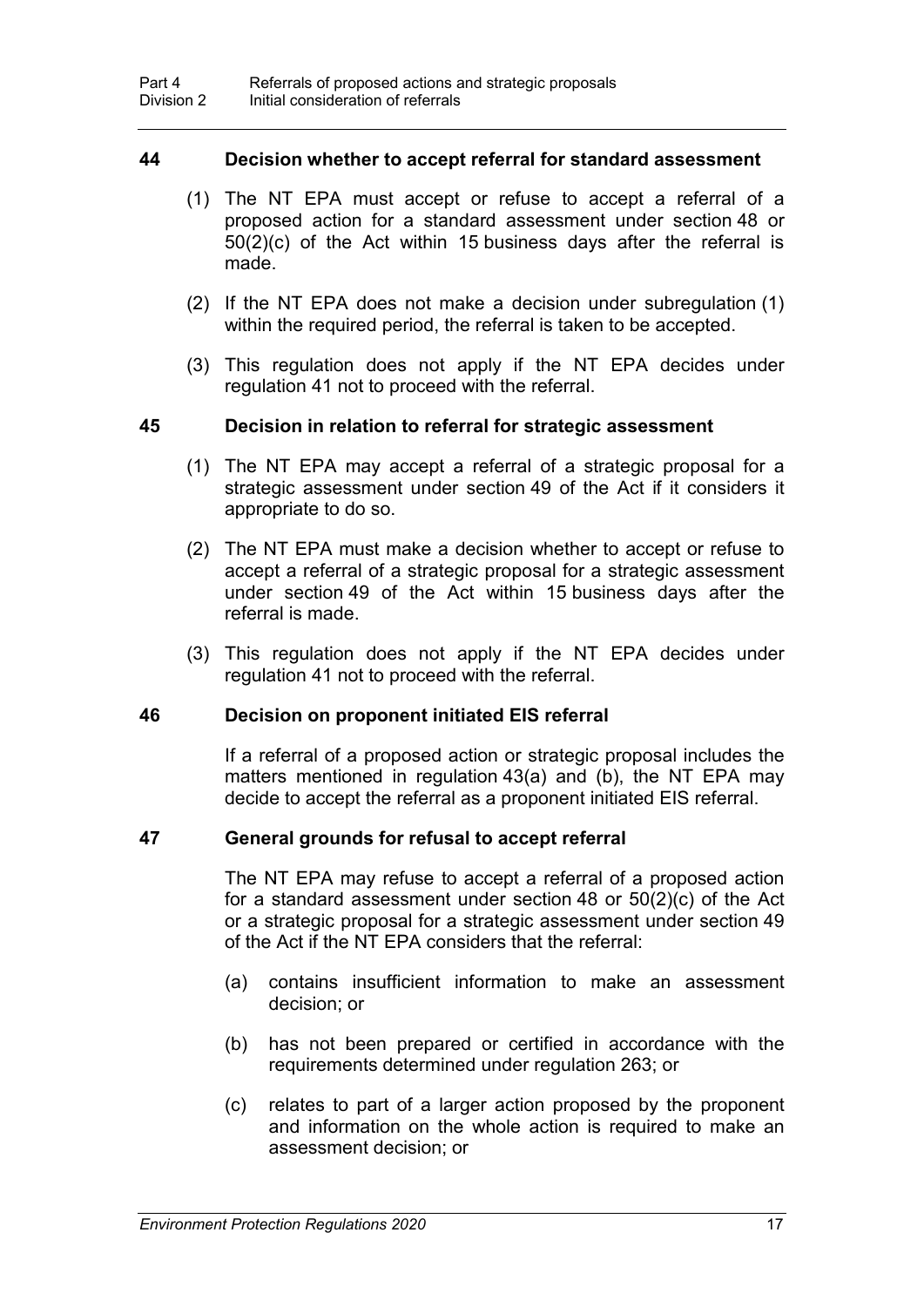(d) was not required to be made.

#### **48 Ground for refusal to accept referral for strategic assessment**

- (1) Without limiting regulation 47, the NT EPA may refuse to accept a referral of a strategic proposal for a strategic assessment if it considers that a standard assessment is more appropriate.
- (2) If the NT EPA refuses to accept a referral of a strategic proposal for a strategic assessment, it may accept the referral as a referral of a proposed action for a standard assessment.

#### **49 Ground for refusal to accept referral as proponent initiated EIS referral**

- (1) Without limiting regulation 47 or 48, the NT EPA may refuse to accept a referral as a proponent initiated EIS referral if the NT EPA considers that an assessment by environmental impact statement is unlikely to be required for the proposed action or strategic proposal.
- (2) If the NT EPA refuses to accept a referral as a proponent initiated EIS referral, it may accept the referral as a referral for a standard assessment or strategic assessment.

### **50 Notice to proponent of decision**

- (1) The NT EPA must give notice of a decision under regulation 44, 45 or 46 to the proponent.
- (2) The notice of decision must contain the following information:
	- (a) a statement that the referral has been accepted or refused;
	- (b) the name of the proponent;
	- (c) the name of the proposed action or strategic proposal to which the referral relates;
	- (d) the nature of the proposed action or strategic proposal to which the referral relates.
- (3) If the NT EPA refuses to accept a referral, the NT EPA must give the proponent a statement of reasons for the decision.
- (4) The notice of decision and, if the decision is to refuse to accept the referral, the statement of reasons must be given to the proponent as soon as practicable after the decision is made.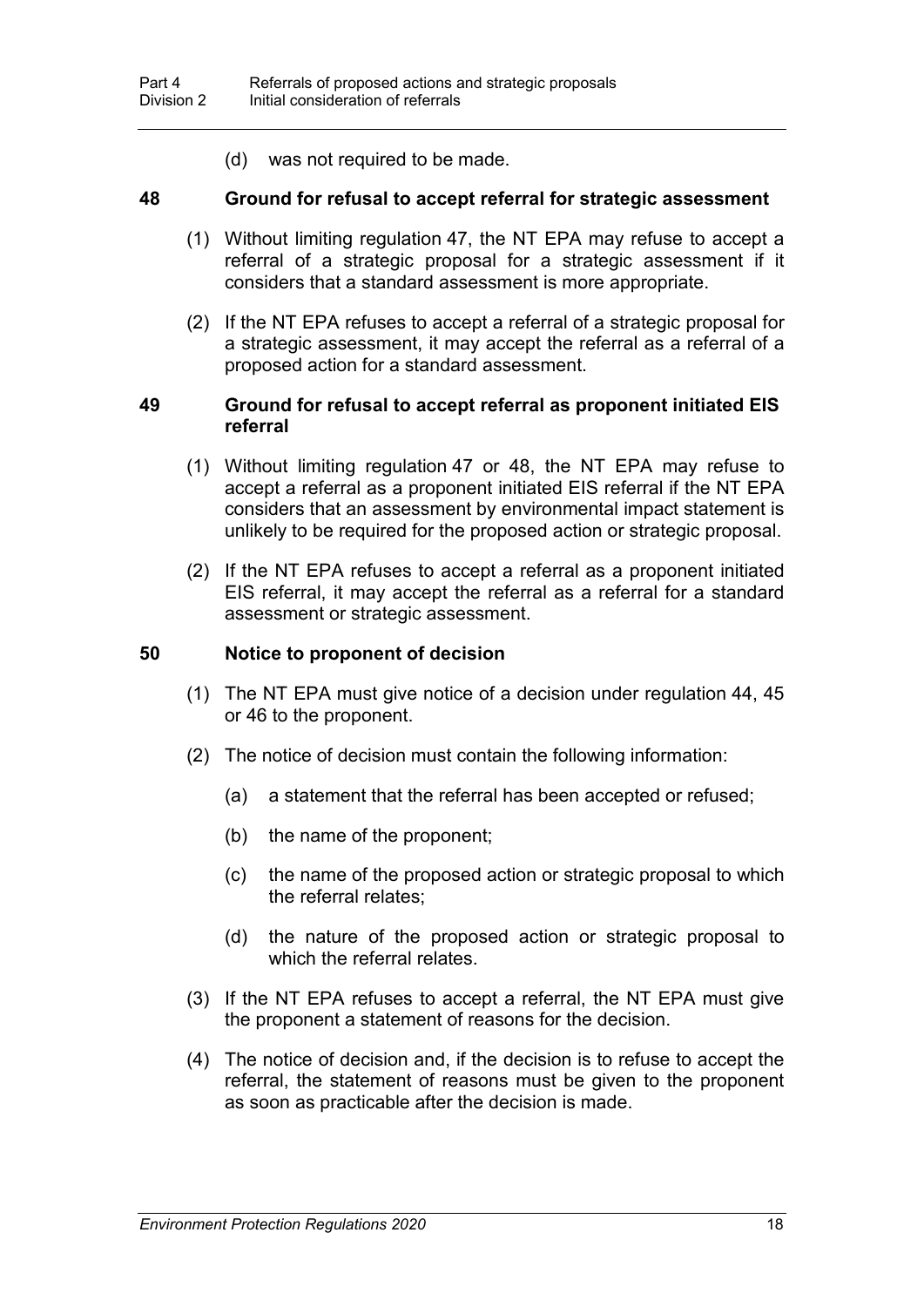### **51 Publication of documents**

- (1) The NT EPA must publish the following as soon as practicable after the decision is made:
	- (a) the notice of decision;
	- (b) if the decision is to refuse to accept the referral  $-$  the statement of reasons for the decision.
- (2) If the referral is accepted, the NT EPA must also publish the following as soon as practicable after the decision is made:
	- (a) a copy of the accepted referral;
	- (b) any direction given under regulation 40;
	- (c) any additional information given in response to the direction given under regulation 40;
	- (d) for an accepted proponent initiated EIS referral the draft terms of reference and statement of reasons provided under regulation 43.

#### **52 Public consultation**

- (1) If the referral is accepted, the NT EPA must publish a notice:
	- (a) advising where the documents mentioned in regulation 51 may be inspected and obtained; and
	- (b) inviting interested persons to make a submission to the NT EPA on the referral within the period specified in the notice.
- (2) The submission period is to be:
	- (a) for a referral for a standard assessment that is not an accepted proponent initiated EIS referral – 20 business days after the date of the notice; or
	- (b) for a referral for a standard assessment that is an accepted proponent initiated EIS referral – 30 business days after the date of the notice; or
	- (c) for a referral for a strategic assessment that is not an accepted proponent initiated EIS referral – 30 business days after the date of the notice; or
	- (d) for a referral for a strategic assessment that is an accepted proponent initiated EIS referral – 40 business days after the date of the notice.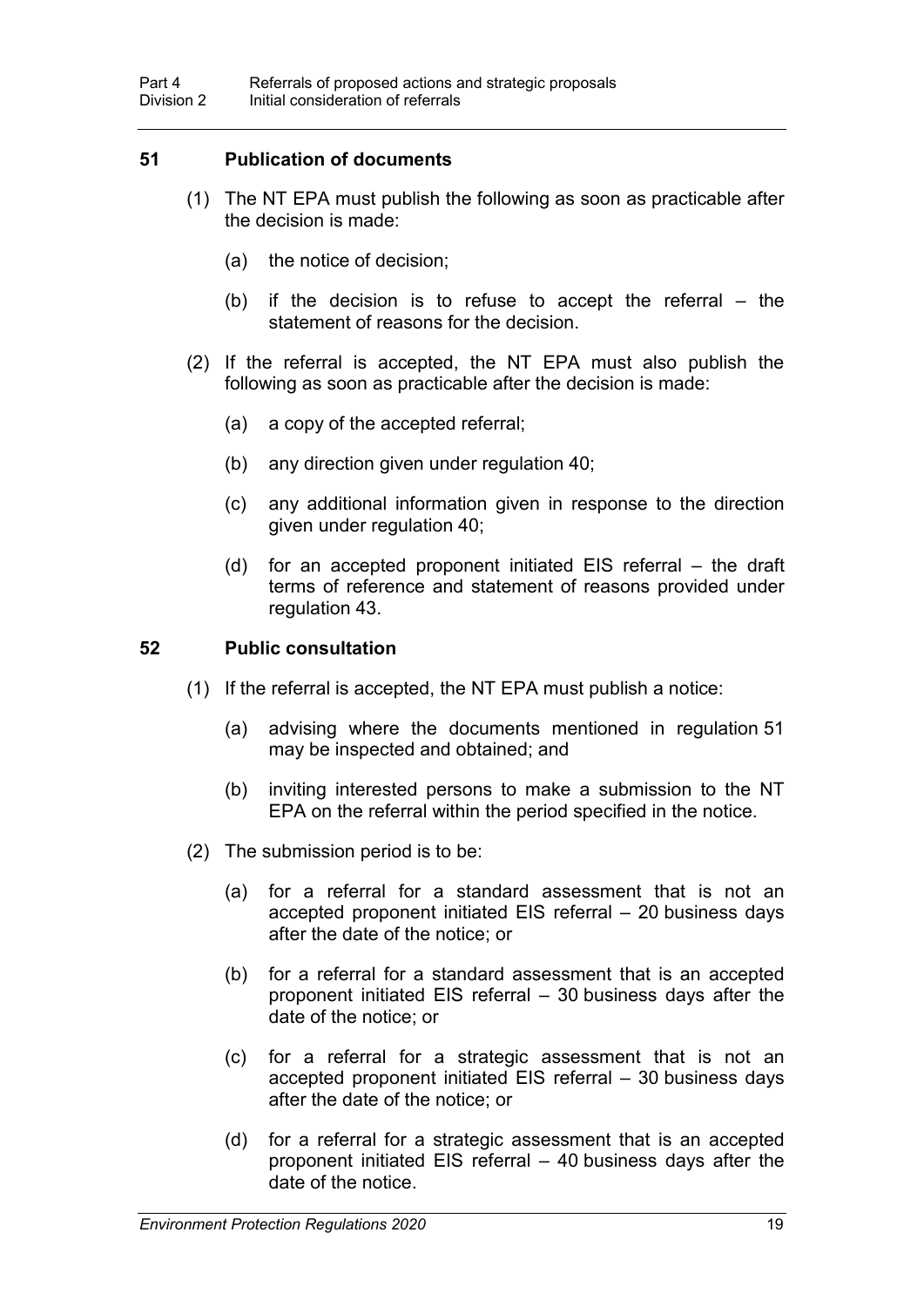#### **53 Consultation with government authorities**

If the referral is accepted, the NT EPA must:

- (a) make reasonable efforts to obtain the views of any government authority that the NT EPA considers may have a view on the referral; and
- (b) invite the government authority to make a submission to the NT EPA about the referral within the submission period specified in the notice under regulation 52.

### **Division 3 Consideration of accepted referral**

#### **54 Application of Division**

This Division applies if either of the following is accepted under Division 2:

- (a) a referral of a proposed action for a standard assessment under section 48 or 50(2)(c) of the Act;
- (b) a referral of a strategic proposal for a strategic assessment under section 49 of the Act.

#### **55 NT EPA to consider accepted referral**

The NT EPA must consider whether the proposed action or strategic proposal specified in the accepted referral requires an environmental impact assessment.

#### **56 Matters NT EPA must consider**

Before making a decision or recommendation under regulation 57 or 58, the NT EPA must consider the following:

- (a) the accepted referral;
- (b) any additional information given to the NT EPA under regulation 40;
- (c) any submissions made under regulation 52 or 53.

#### **57 Decision or recommendation on accepted referral except proponent initiated EIS referral**

(1) This regulation does not apply to a proponent initiated EIS referral.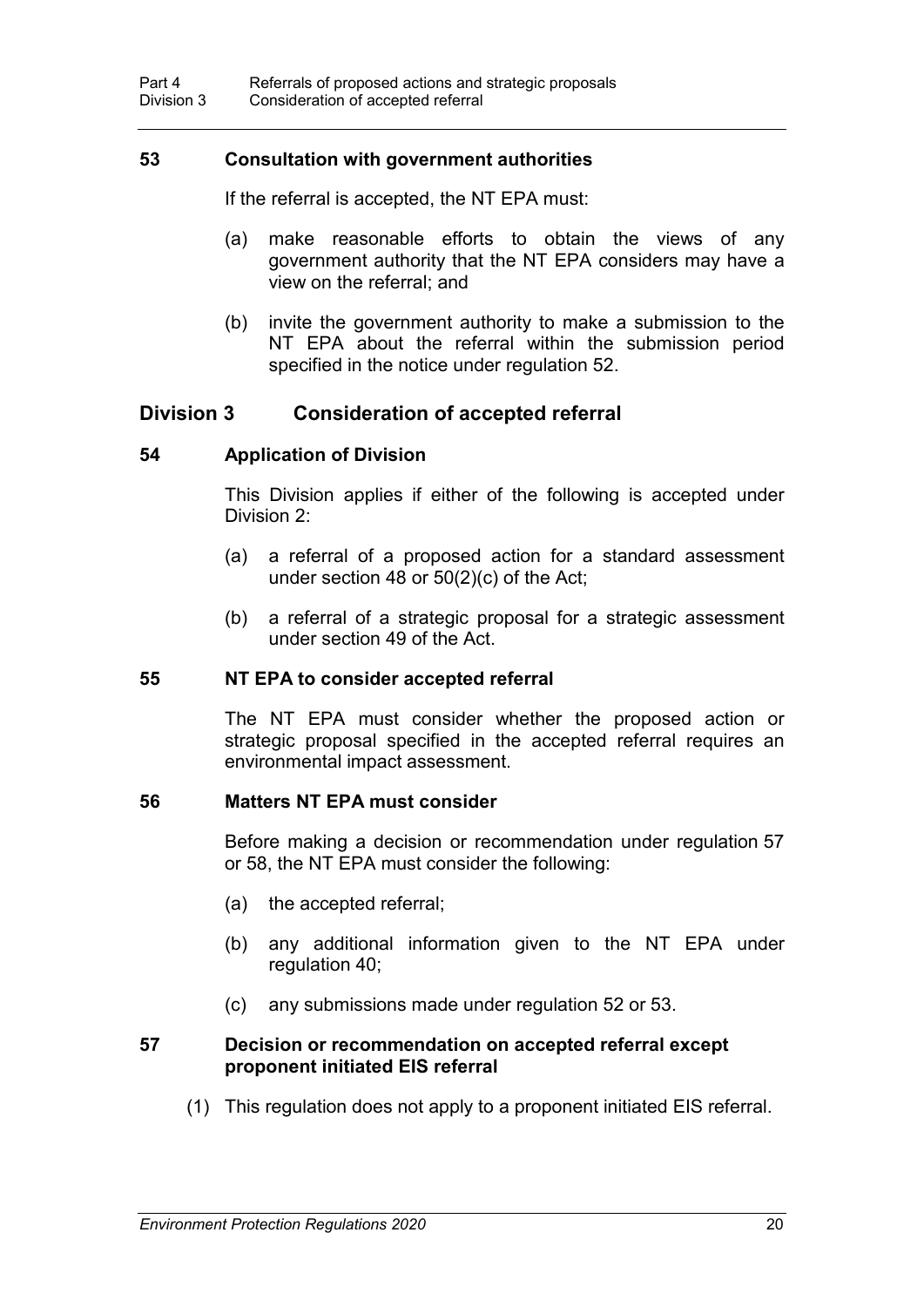- (2) The NT EPA may, in relation to an accepted referral:
	- (a) decide that an environmental impact assessment is not required; or
	- (b) decide:
		- (i) that a standard assessment is required; and
		- (ii) the required method of environmental impact assessment; or
	- (c) in the case of a referred strategic proposal recommend to the Minister:
		- (i) that a strategic assessment be carried out; and
		- (ii) the proposed method of environmental impact assessment; or
	- (d) recommend to the Minister that the Minister refuse to grant environmental approval for the proposed action or strategic proposal.
- (3) A decision or recommendation under this regulation must be made within 30 business days after the end of the submission period specified in the notice under regulation 52.
- (4) The required period for the NT EPA to make a decision or recommendation under this regulation ceases to run during the period of any consultation required under regulation 60, 61 or 62.

#### **58 Decision or recommendation on proponent initiated EIS referral**

- (1) The NT EPA may, in relation to a proponent initiated EIS referral:
	- (a) decide that an environmental impact assessment is not required; or
	- (b) decide:
		- (i) that a standard assessment is required; and
		- (ii) that the required method of environmental impact assessment is an assessment by environmental impact statement; or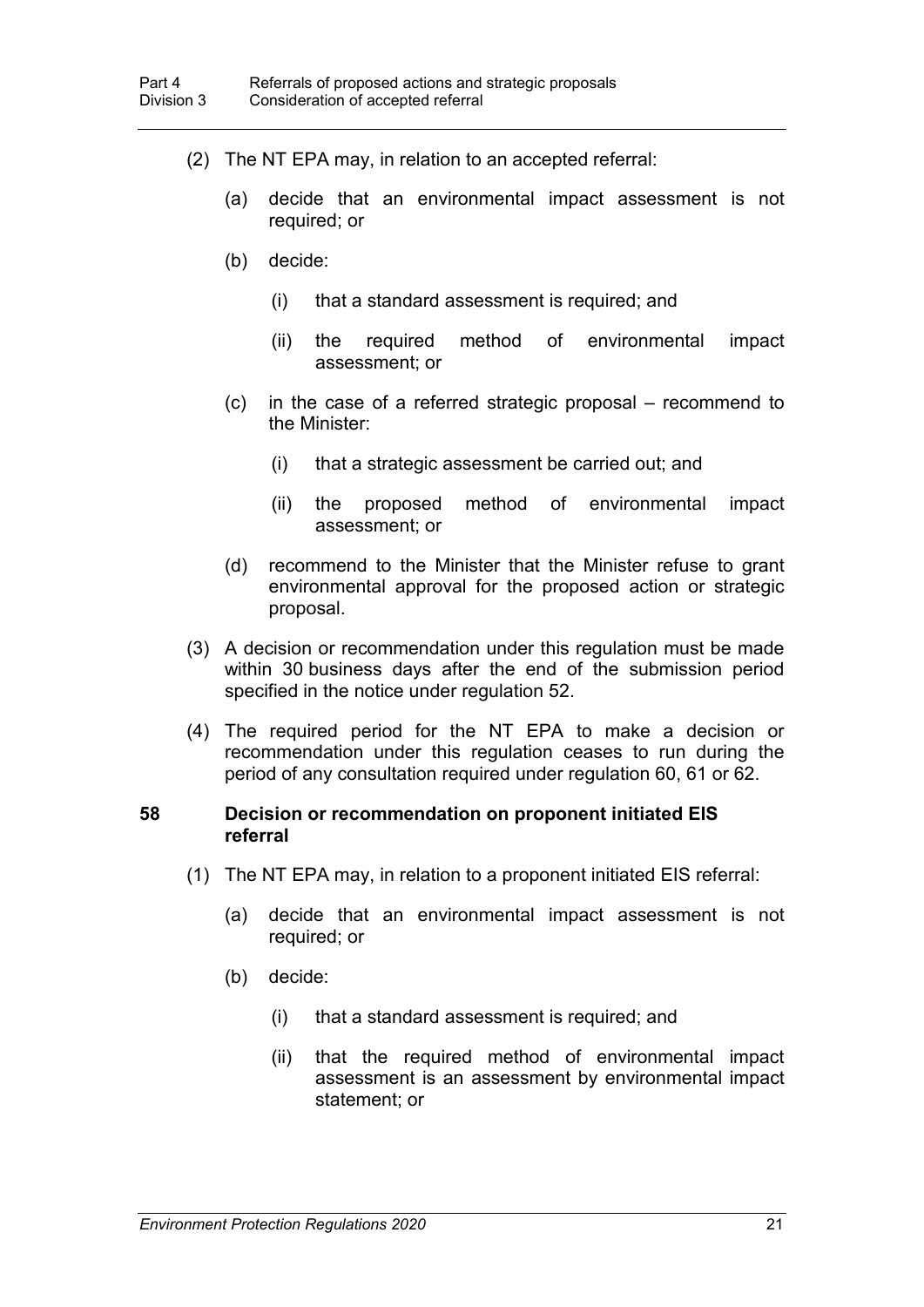- (c) decide:
	- (i) that a standard assessment other than an assessment by environmental impact statement is required; and
	- (ii) the required method of environmental impact assessment; or
- (d) in the case of a referred strategic proposal recommend to the Minister:
	- (i) that a strategic assessment be carried out; and
	- (ii) the proposed method of environmental impact assessment; or
- (e) recommend to the Minister that the Minister refuse to grant environmental approval for the proposed action or strategic proposal.
- (2) A decision or recommendation under this regulation must be made within 35 business days after the end of the submission period specified in the notice under regulation 52.
- (3) The required period for the NT EPA to do any of the following in relation to a proponent initiated EIS referral ceases to run during the period of any consultation required under regulation 60, 61 or 62:
	- (a) make a decision or recommendation under subregulation (1);
	- (b) give a direction under regulation 119(2);
	- (c) approve terms of reference for an assessment by environmental impact statement under regulation 104(3).

#### **59 Method of environmental impact assessment**

In deciding or recommending a method of environmental impact assessment of a proposed action or strategic proposal under regulation 57 or 58, the NT EPA must have regard to the following criteria:

- (a) the significance of the potential impact of the proposed action or the strategic proposal;
- (b) the level of confidence in predicting potential significant impacts of the proposed action or strategic proposal taking into account the extent and currency of existing knowledge;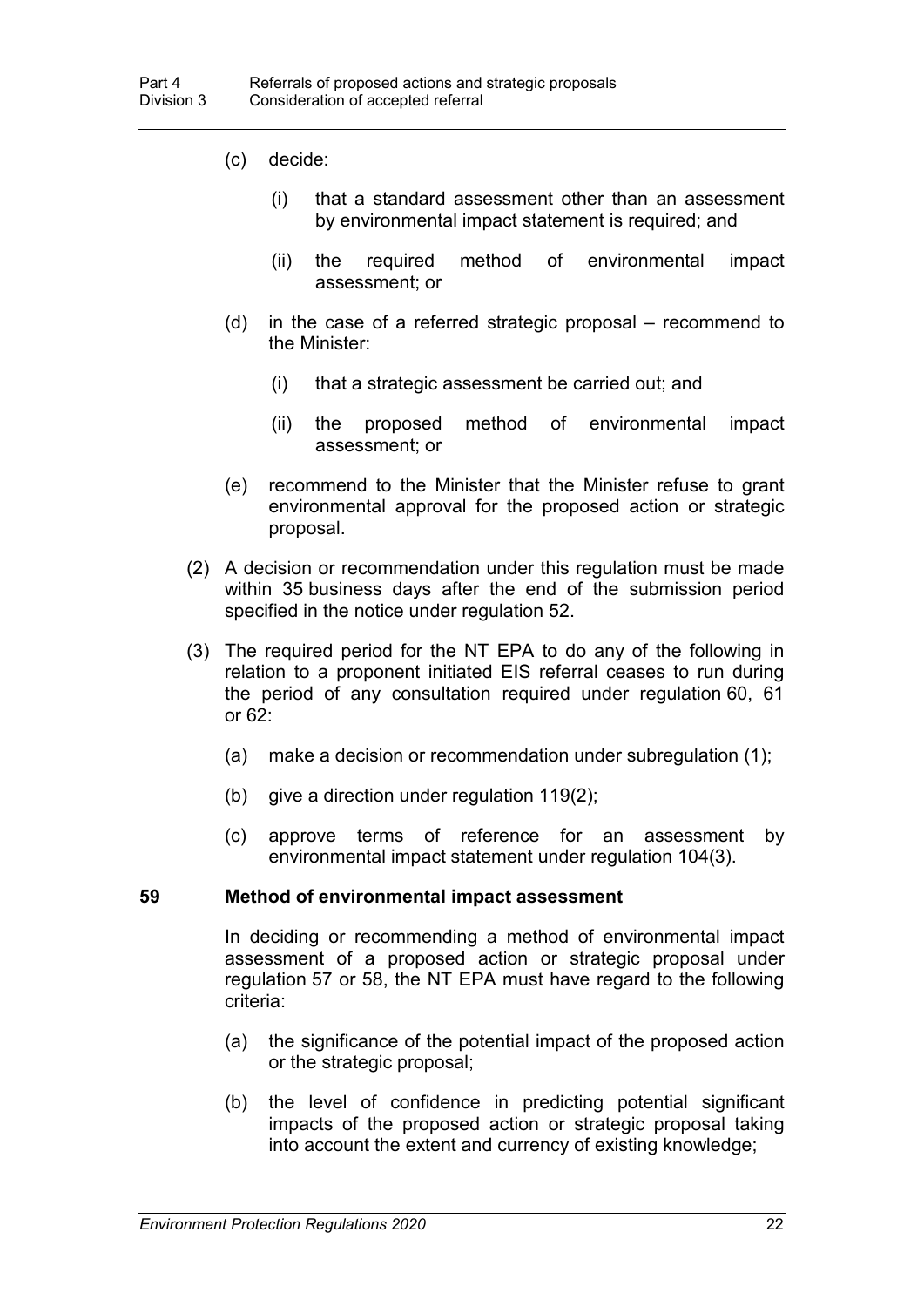- (c) the level of confidence in the effectiveness of any proposed measures identified in the referral to avoid, mitigate or manage potential significant impacts of the proposed action or strategic proposal;
- (d) the extent of community engagement that has occurred in relation to the proposed action or strategic proposal;
- (e) the capacity of communities and individuals likely to be affected to access and understand information about the proposed action or strategic proposal and its potential significant impacts.

#### **60 Consultation on assessment by inquiry**

Before deciding or recommending a method of environmental impact assessment that is, or includes, an assessment by inquiry, the NT EPA must:

- (a) consult with the Minister and consider the Minister's views; and
- (b) consult with the proponent and consider any written submission received from the proponent within the period specified in writing by the NT EPA.

#### **61 Consultation on proposed recommendation for strategic assessment**

Before making a recommendation under regulation 57(2)(c) or 58(1)(d), the NT EPA must consult with the Minister and consider the Minister's views.

#### **62 Consultation on proposed recommendation to refuse environmental approval**

- (1) Before making a recommendation under regulation 57(2)(d) or 58(1)(e), the NT EPA must:
	- (a) consult with the proponent; and
	- (b) consider any written submission received from the proponent within the period specified in writing by the NT EPA.
- (2) The NT EPA may only make a recommendation under regulation  $57(2)(d)$  or  $58(1)(e)$  if it considers that the action is unacceptable because it is likely to have significant impacts that cannot be appropriately avoided, mitigated or managed.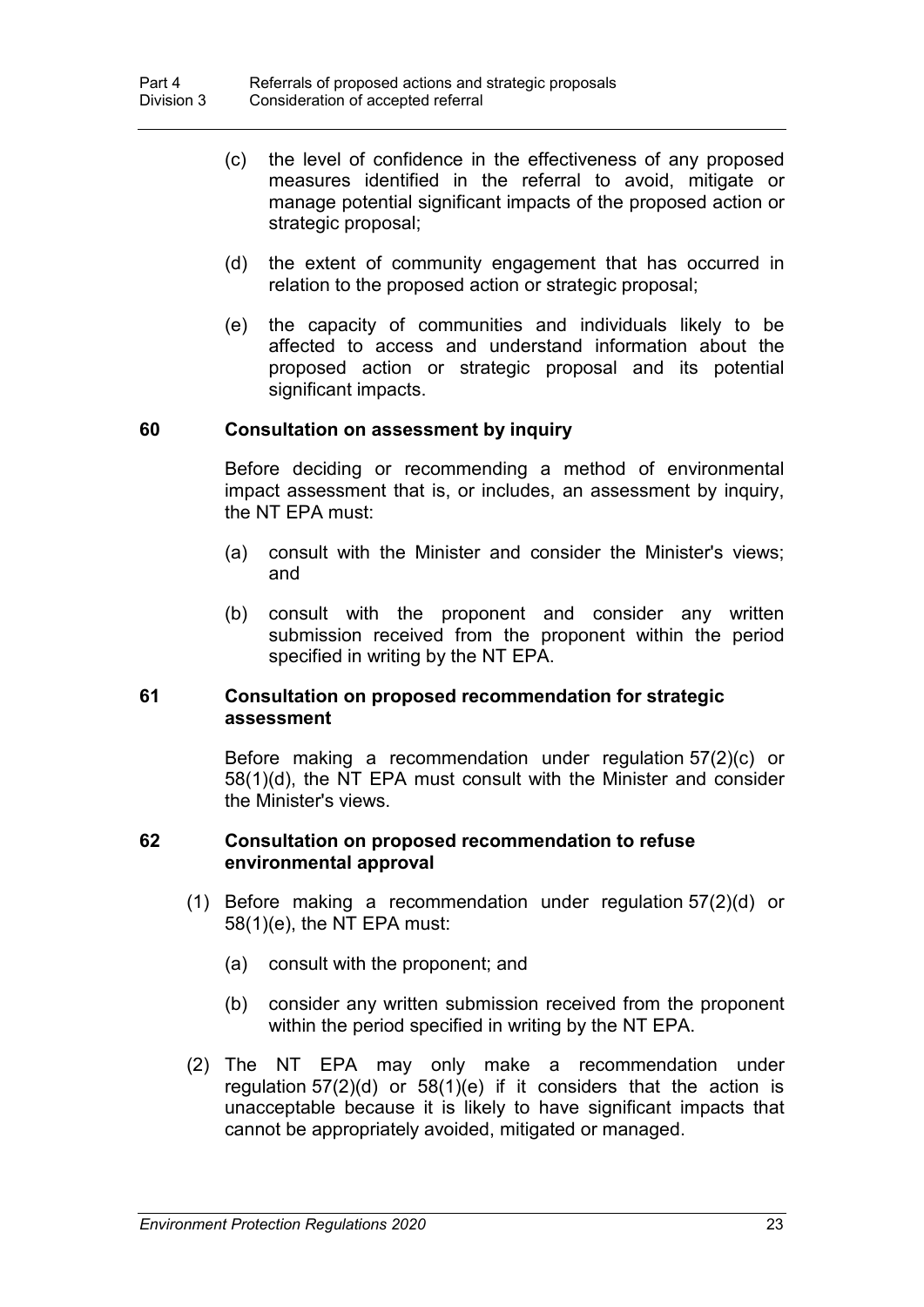#### **63 Statement of reasons**

- (1) The NT EPA must prepare a statement of reasons for a decision or recommendation under regulation 57 or 58.
- (2) The statement of reasons for a decision under regulation 57(2)(b) or 58(1)(b) or (c) must specify the reasons for the required method of environmental impact assessment.
- (3) The statement of reasons for a recommendation under regulation 57(2)(c) or 58(1)(d) must specify the reasons for the recommendation and the recommended method of environmental impact assessment.

#### **64 Notice to proponent of decision or recommendation**

- (1) The NT EPA must give the proponent:
	- (a) notice of a decision or recommendation under regulation 57 or 58; and
	- (b) the statement of reasons for the decision or recommendation.
- (2) The notice and statement of reasons must be given as soon as practicable after the decision or recommendation is made.

#### **65 Notice of decision or recommendation to be published**

The NT EPA must publish the following as soon as practicable after the decision or recommendation under regulation 57 or 58 is made:

- (a) the notice of decision or recommendation;
- (b) the statement of reasons for the decision or recommendation.

#### **Division 4 Minister's decision on recommendation**

#### **66 Minister's decision on recommendation**

- (1) If the NT EPA recommends to the Minister under regulation  $57(2)(c)$ or 58(1)(d) that a strategic assessment be carried out, the Minister may:
	- (a) accept the recommendation for the strategic assessment and the proposed method of environmental impact assessment; or
	- (b) if the recommendation is for a strategic assessment that is, or includes, an assessment by inquiry – accept the recommendation for the strategic assessment and direct the NT EPA to decide a different method of assessment; or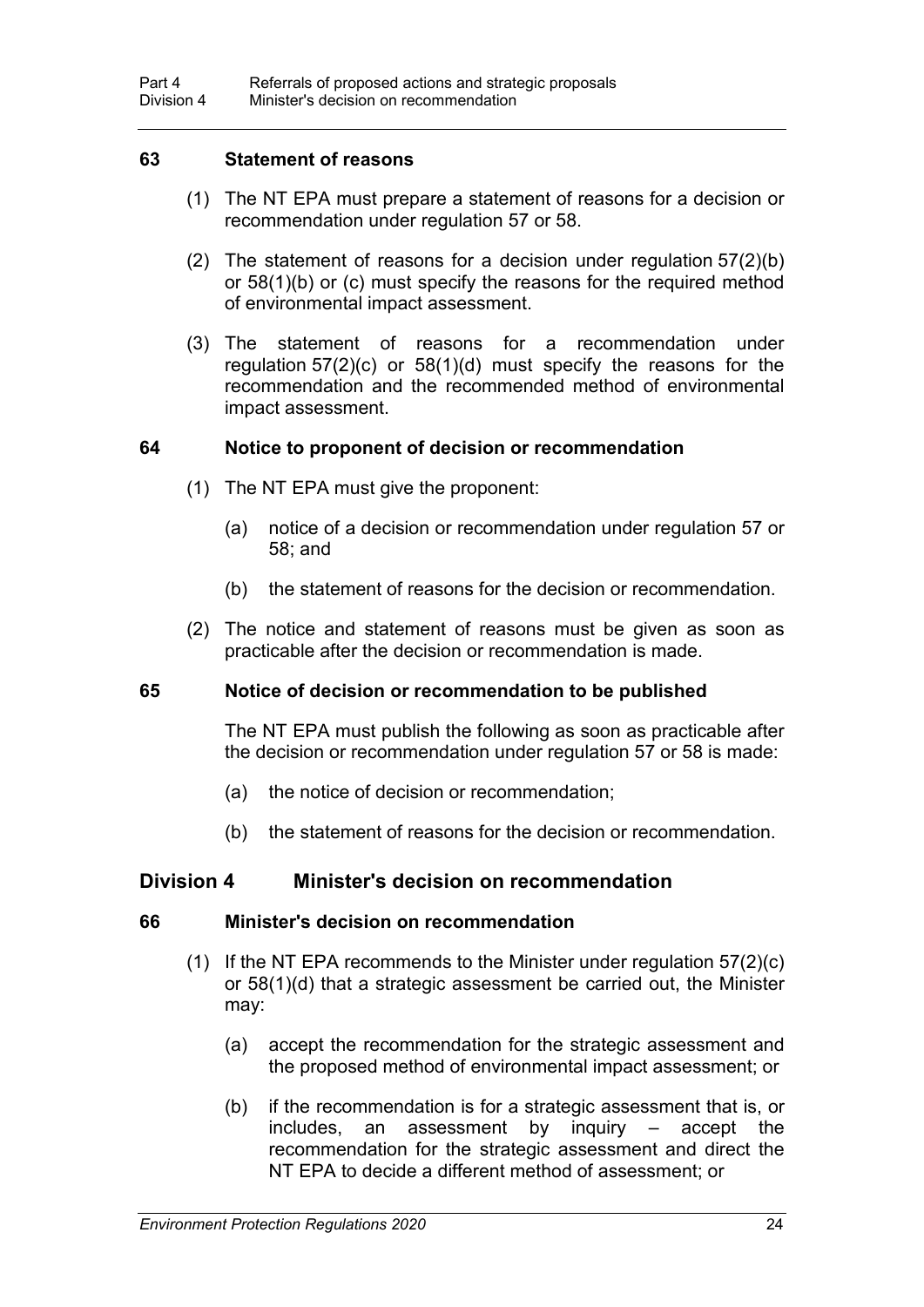- (c) refuse to accept the recommendation for the strategic assessment and direct the NT EPA to carry out a standard assessment of the proposed action.
- (2) If the NT EPA recommends to the Minister under regulation 57(2)(d) or 58(1)(e) that the Minister refuse to grant environmental approval for a proposed action or strategic proposal, the Minister may:
	- (a) accept the recommendation and decide to refuse to grant environmental approval for the proposed action or strategic proposal; or
	- (b) direct the NT EPA to carry out:
		- (i) a standard assessment of the proposed action; or
		- (ii) a strategic assessment of the strategic proposal.

#### **67 Consultation on proposal to refuse to grant environmental approval**

- (1) If the Minister proposes to refuse to grant an environmental approval for a proposed action or strategic proposal under regulation 66(2)(a), the Minister must:
	- (a) make reasonable efforts to obtain the views of any statutory decision-maker who the Minister considers may have a view on the matter; and
	- (b) consider any written comments received from the statutory decision-maker within the time specified in writing by the Minister.
- (2) The required period under regulation 69 for the Minister to make a decision under regulation 66(2) ceases to run during any period that the Minister carries out a consultation under subregulation (1).

#### **68 Show cause process**

- (1) The Minister must not refuse to grant an environmental approval for a proposed action or strategic proposal under regulation 66(2)(a) unless the Minister has first complied with this regulation.
- (2) The Minister must give written notice (a *show cause notice*) to the proponent:
	- (a) stating the Minister's intention to refuse to grant the environmental approval; and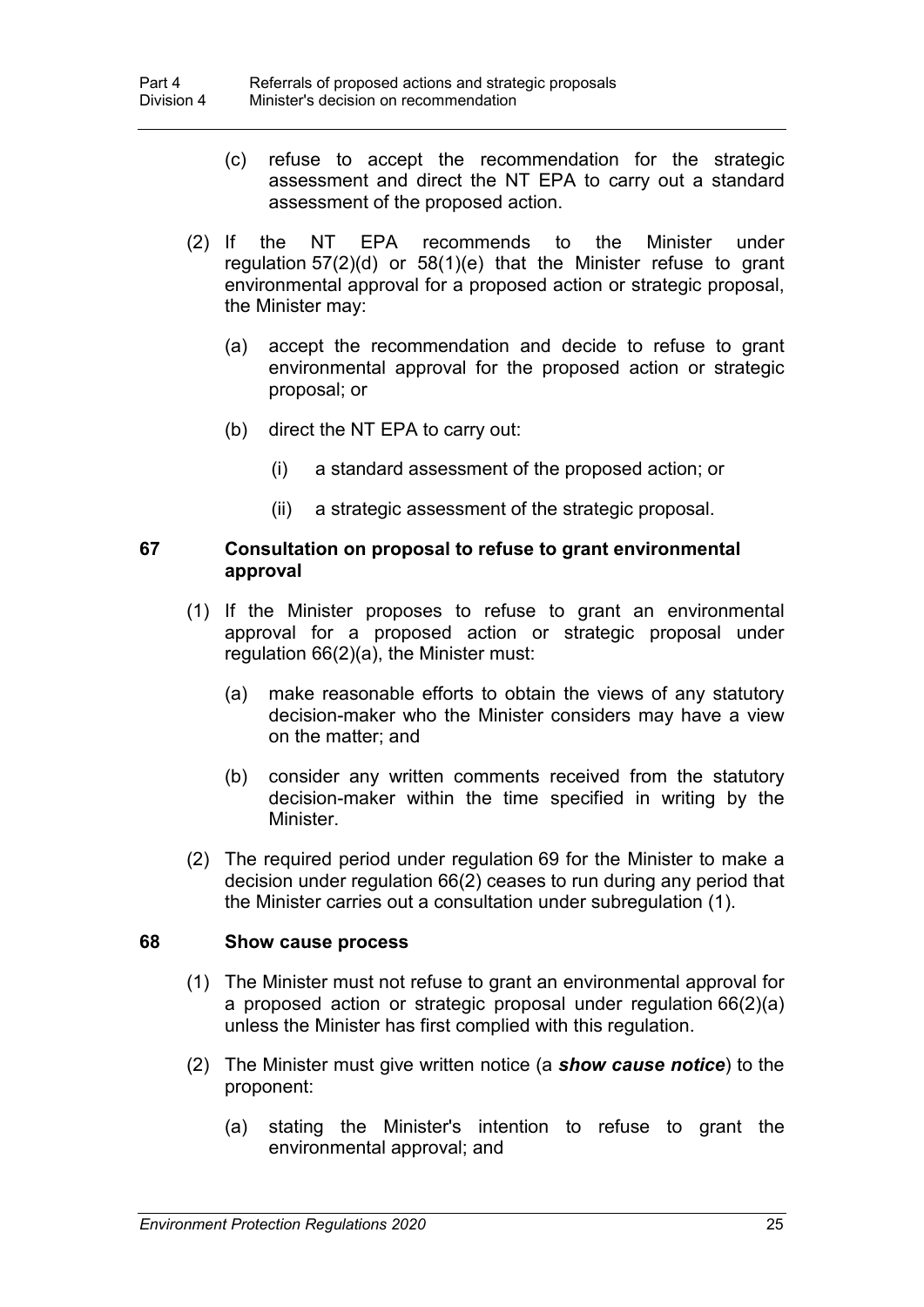- (b) asking the proponent to show cause why the recommendation of the NT EPA under regulation 57(2)(d) or 58(1)(e) should not be accepted.
- (3) The show cause notice must specify the date by which the proponent may show cause.
- (4) The date specified in the show cause notice must be not less than 10 business days after the date of the notice.
- (5) The Minister must consider any response given by the proponent to the show cause notice in making a decision under regulation 66(2).
- (6) The required period under regulation 69 for the Minister to make a decision under regulation 66(2) ceases to run from the date of the show cause notice until the date by which the proponent may show cause.

## **69 Time for making decision**

- (1) The Minister must make a decision under regulation 66(1) within 20 business days after receiving the recommendation under regulation  $57(2)(c)$  or  $58(1)(d)$ .
- (2) If the Minister does not make a decision under regulation 66(1) within the required period:
	- (a) the Minister is taken to have made a decision accepting the NT EPA recommendation; and
	- (b) the method of environmental impact assessment recommended by the NT EPA is taken to be the required method of environmental impact assessment.
- (3) The Minister must make a decision under regulation 66(2) within 30 business days after receiving the recommendation under regulation 57(2)(d) or 58(1)(e).
- (4) If the Minister does not make a decision under regulation 66(2) within the required period, the Minister is taken to have made a decision refusing to grant environmental approval for the proposed action or strategic proposal.

#### **70 Statement of reasons**

(1) The Minister must prepare a statement of reasons for a decision under regulation 66.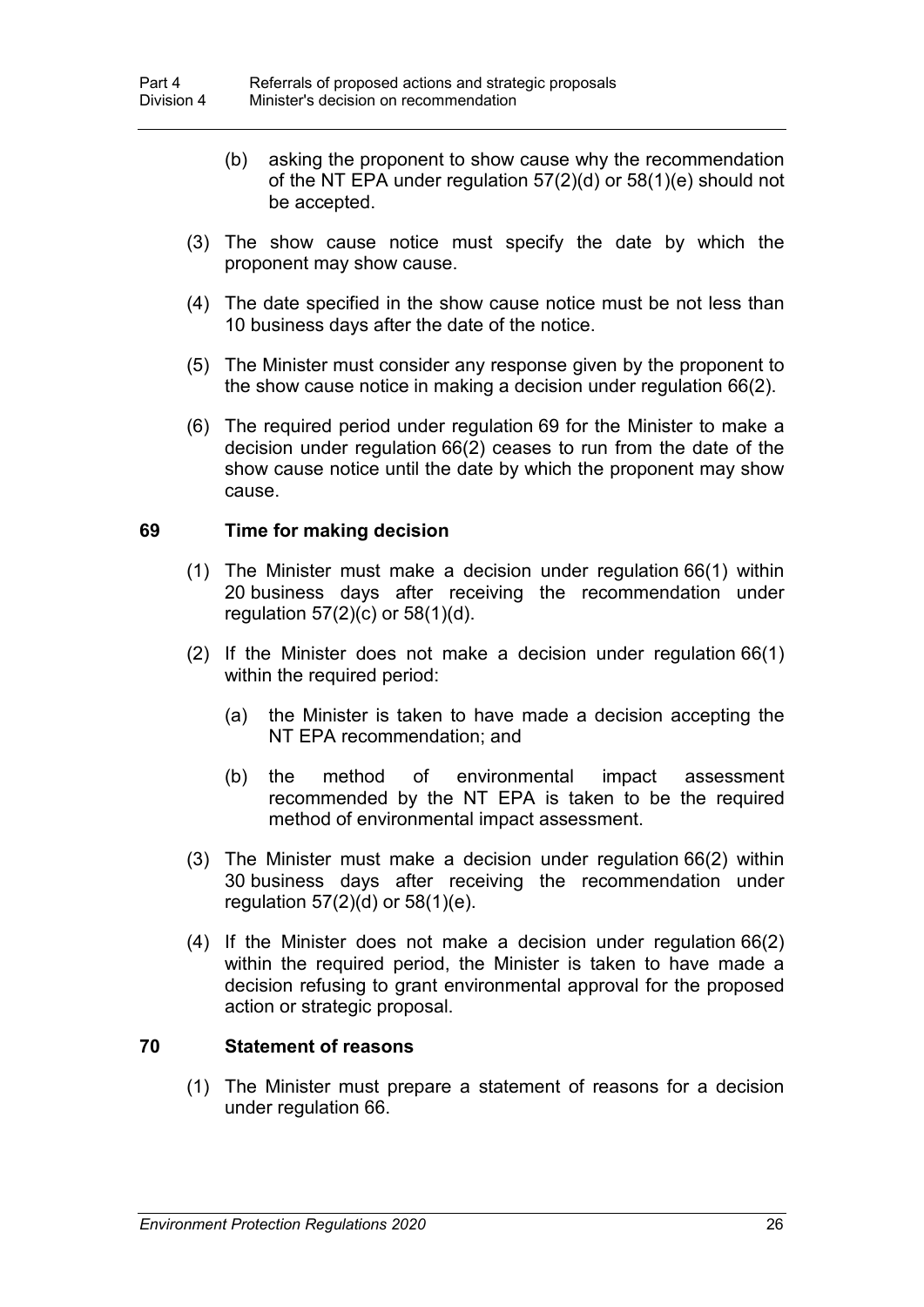(2) The statement of reasons may refer to or adopt the recommendation of the NT EPA under regulation 57(2)(c) or (d) or 58(1)(d) or (e).

# **71 Notice of decision**

- (1) The Minister must give notice of a decision under regulation 66 and the statement of reasons for the decision to:
	- (a) the NT EPA; and
	- (b) the proponent.
- (2) The notice and statement of reasons must be given as soon as practicable after the decision is made.
- (3) The Minister must publish the following as soon as practicable after a decision is made under regulation 66:
	- (a) the notice of decision;
	- (b) the statement of reasons for the decision.
- (4) If a decision is taken to be made under regulation 69(2) or (4), the NT EPA must, as soon as practicable after the decision is made:
	- (a) publish a statement that the decision was made under regulation 69(2) or (4) (as the case requires); and
	- (b) give the proponent a copy of that statement.

## **72 Decision to direct different method of assessment**

- (1) This regulation applies if the Minister directs the NT EPA under regulation 66(1)(b) to decide a different method of assessment for a strategic assessment.
- (2) The NT EPA must decide a different method of environmental impact assessment for the strategic assessment within 15 business days after being advised of the Minister's direction.
- (3) Regulation 59 applies to the consideration of the method of environmental impact assessment under subregulation (2).

# **73 Decision to direct standard or strategic assessment**

- (1) This regulation applies if the Minister directs the NT EPA:
	- (a) under regulation 66(1)(c) to carry out a standard assessment; or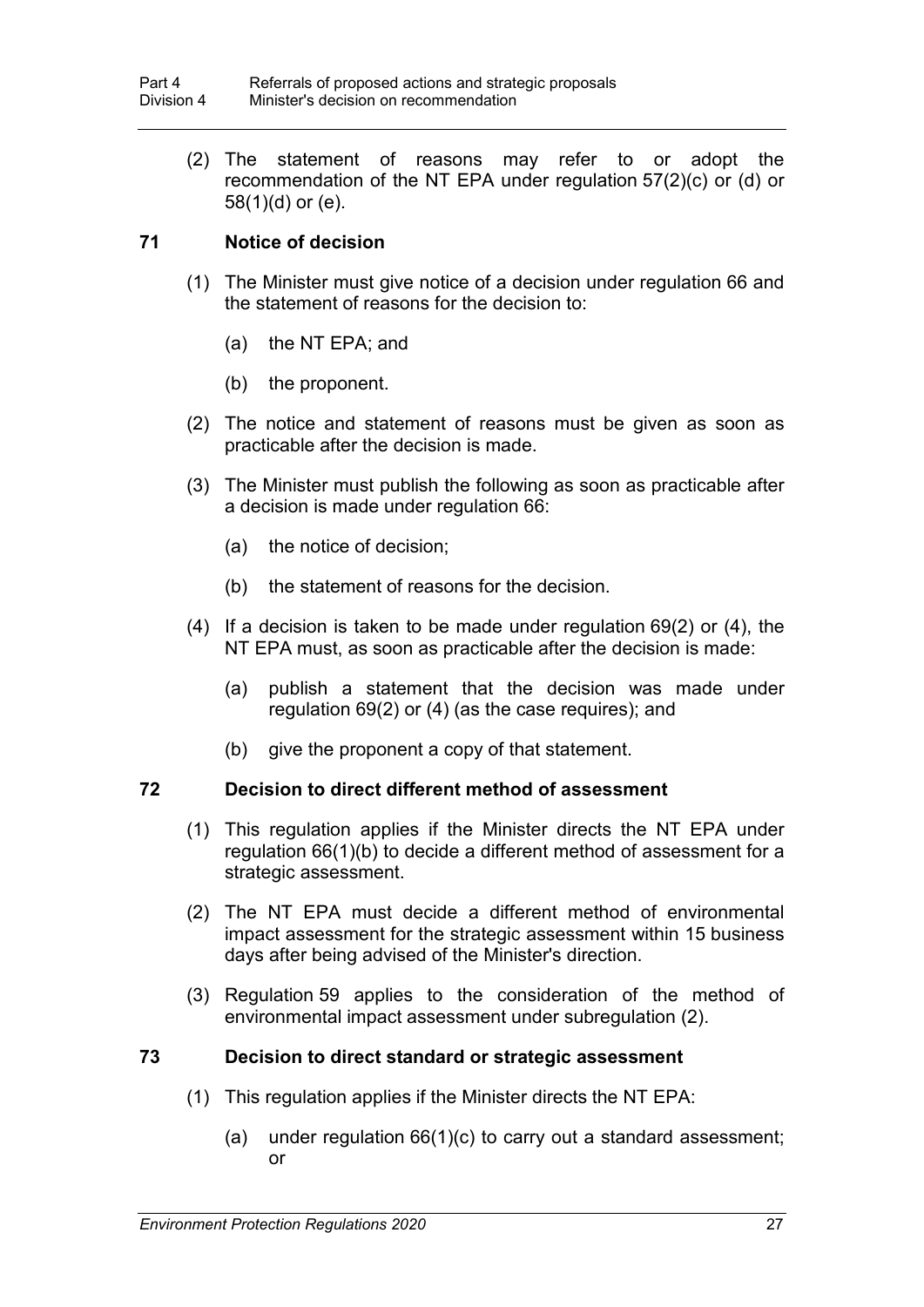- (b) under regulation 66(2)(b) to carry out a standard assessment or strategic assessment.
- (2) The NT EPA must carry out the assessment unless the proponent withdraws from the assessment process under regulation 94.
- (3) The NT EPA must decide the method of environmental impact assessment for the standard assessment or strategic assessment within 15 business days after being advised of the Minister's direction.
- (4) Regulations 59 and 60 apply to the consideration of the method of environmental impact assessment under subregulation (3).
- (5) The required period for the NT EPA to make a decision under subregulation (3) ceases to run during the period of any consultation required under regulation 60.

#### **74 Effect of decision to refuse environmental approval**

If the Minister makes a decision to refuse to grant an environmental approval for a proposed action or strategic proposal under regulation 66(2)(a), the proponent is not eligible to refer the same or substantially the same proposed action or strategic proposal to the NT EPA under Part 4, Division 3 of the Act for the period of 2 years after the decision is made.

#### **75 Notice of decision**

- (1) The NT EPA must give notice of a decision under regulation 72 or 73 to the proponent as soon as practicable after the decision is made.
- (2) The NT EPA must publish the notice of decision under regulation 72 or 73 as soon as practicable after the decision is made.

# **Part 5 Environmental impact assessment**

## **Division 1 Purpose of Part**

## **76 Purpose of Part**

This Part sets out the processes for an environmental impact assessment that is required under:

- (a) Part 4; or
- (b) subject to that Part Part 7.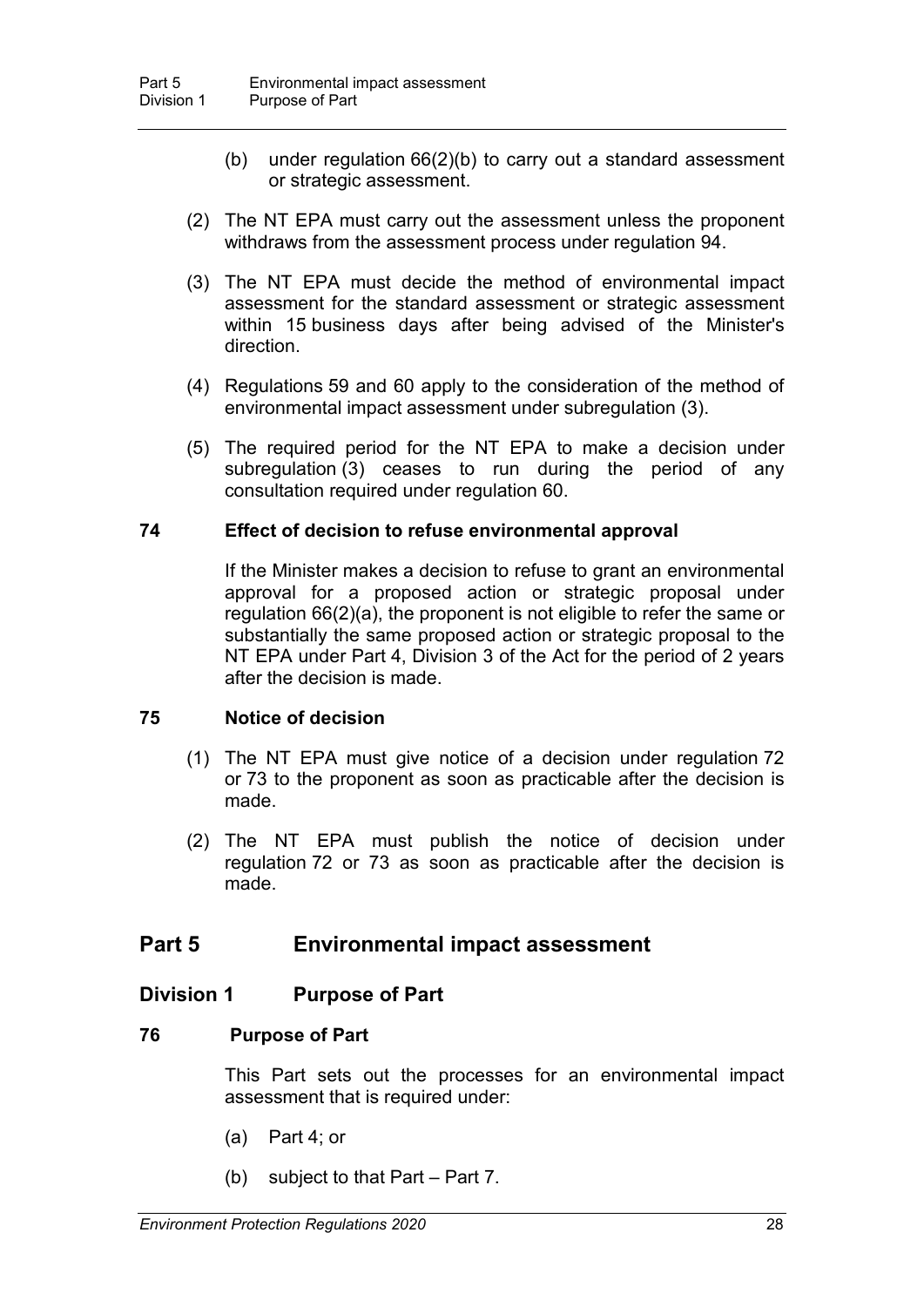## **Division 2 General provisions for environmental impact assessment**

# **Subdivision 1 Assessment process**

## **77 NT EPA to have regard to environmental objectives**

The NT EPA must have regard to the environmental objectives in carrying out an environmental impact assessment.

#### **78 Proponent to have regard to environmental objectives**

A proponent must have regard to the environmental objectives when doing anything required of the proponent under an environmental impact assessment process.

#### **79 Matters that may be included in environmental impact assessment**

The matters to be included in an environmental impact assessment may include all or any of the following:

- (a) an assessment that considers the potential impact of a proposed action or strategic proposal on the biological or physical environment (a *biological or physical environment assessment*);
- (b) an assessment that considers the potential impacts of a proposed action or strategic proposal on human health or wellbeing (a *health impact assessment*);
- (c) an assessment that considers the potential impact of a proposed action or strategic proposal on communities (including Aboriginal communities) or on individuals (a *social impact assessment*);
- (d) an assessment that considers the potential impact of a proposed action or strategic proposal on the natural and cultural values of an area, including Aboriginal cultural values and sacred sites and the Territory's natural and built heritage (a *cultural impact assessment*);
- (e) an assessment that considers the potential economic costs and benefits of a proposed action or strategic proposal to the Territory or to a regional or local area of the Territory (an *economic assessment*);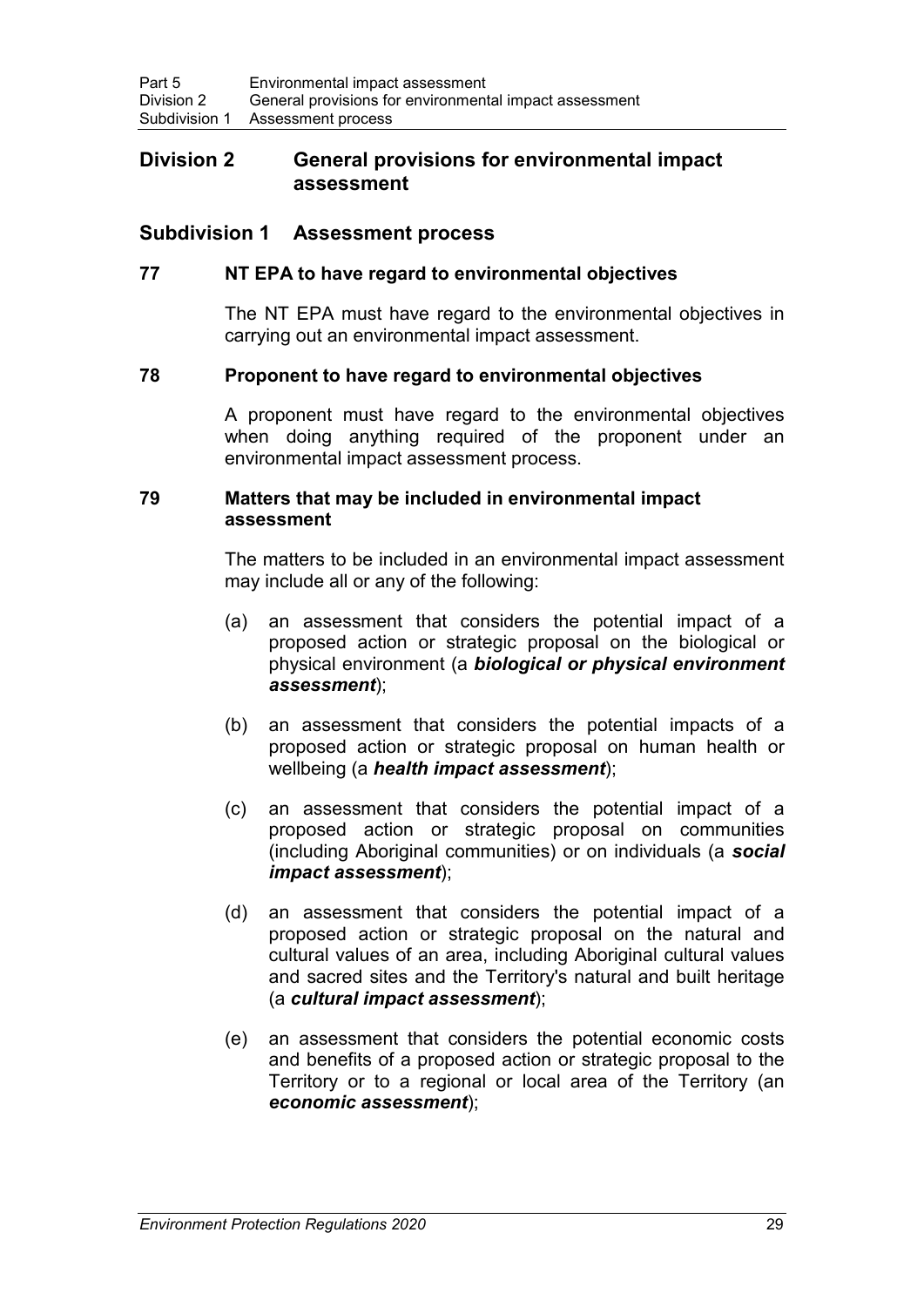- (f) an assessment that considers the potential cumulative impacts of a proposed action or strategic proposal and takes into account the combined impact of the action or proposal and other actions (a *cumulative impact assessment*):
	- (i) for which environmental approval has been granted; or
	- (ii) which are the subject of environmental impact assessment; or
	- (iii) for which an approval (however described) has been given under another enactment; or
	- (iv) for which an application for approval (however described) is being assessed under another enactment; or
	- (v) that are occurring or proposed in or near the area of the proposed action or strategic proposal.

# **80 Health impact assessment**

- (1) The NT EPA must consult with the Chief Health Officer before requiring a health impact assessment.
- (2) A health impact assessment must be carried out in accordance with any guidelines specified for this subregulation by the Chief Health Officer.

## **81 Social impact assessment**

A social impact assessment must be carried out in accordance with any guidelines specified for this regulation by the Minister responsible for social policy.

## **82 Cultural impact assessment**

A cultural impact assessment must be carried out in accordance with any guidelines specified for this regulation by the relevant Minister responsible for preserving the values, sites or heritage that may be subject to that impact.

# **83 Additional information during assessment process**

(1) The NT EPA may direct the proponent to give the NT EPA, within a specified period, any additional information that the NT EPA considers is reasonably necessary to undertake an environmental impact assessment to meet the objects of the Act.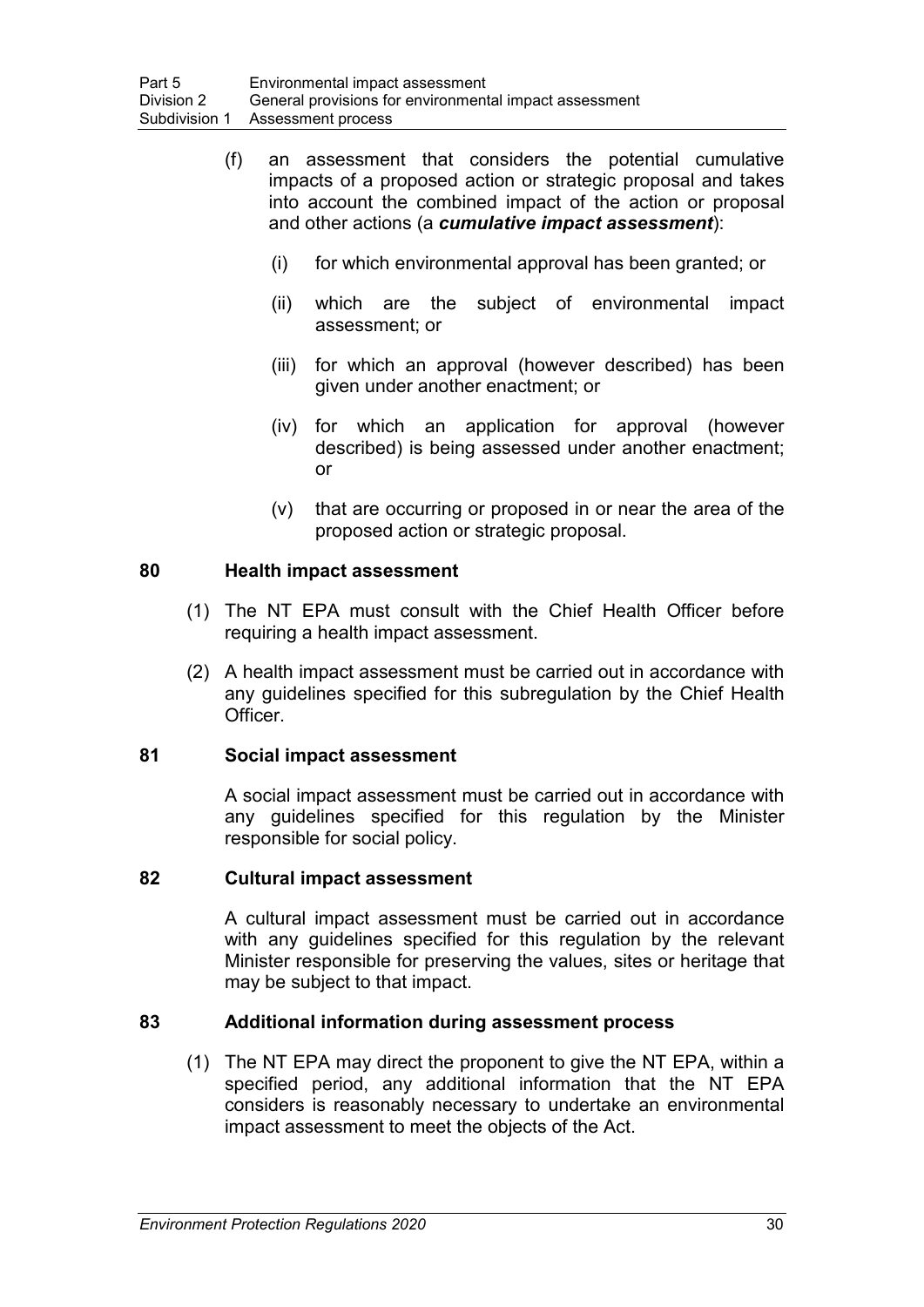- (2) A direction to give information may include a direction to the proponent to give the NT EPA draft terms of reference for an assessment by environmental impact statement.
- (3) A direction to give information may be made at any time during the environmental impact assessment process.
- (4) If the NT EPA gives a direction under this regulation, the required period for the NT EPA to make a decision or take any action in relation to the environmental impact assessment ceases to run until the later of the following occurs:
	- (a) the information is given;
	- (b) if applicable the end of the submission period specified in the notice under regulation 85.
- (5) This regulation does not apply to an assessment by referral information.
- (6) This regulation does not limit the operation of regulation 124 or 143.

#### **84 Publication of documents and information**

The NT EPA must publish the following as soon as practicable after they are given:

- (a) a direction under regulation 83;
- (b) the information and any draft terms of reference for the assessment given in response to the direction.

#### **85 Public consultation**

- (1) The NT EPA may publish a notice of a direction under regulation 83, if the NT EPA considers it appropriate to invite submissions.
- (2) The NT EPA must publish a notice of a direction under regulation 83 if the NT EPA has directed the proponent to provide draft terms of reference for the assessment.
- (3) A notice under subregulation (1) or (2) must:
	- (a) state where the direction and information and any draft terms of reference for the assessment given in response to the direction may be inspected and obtained; and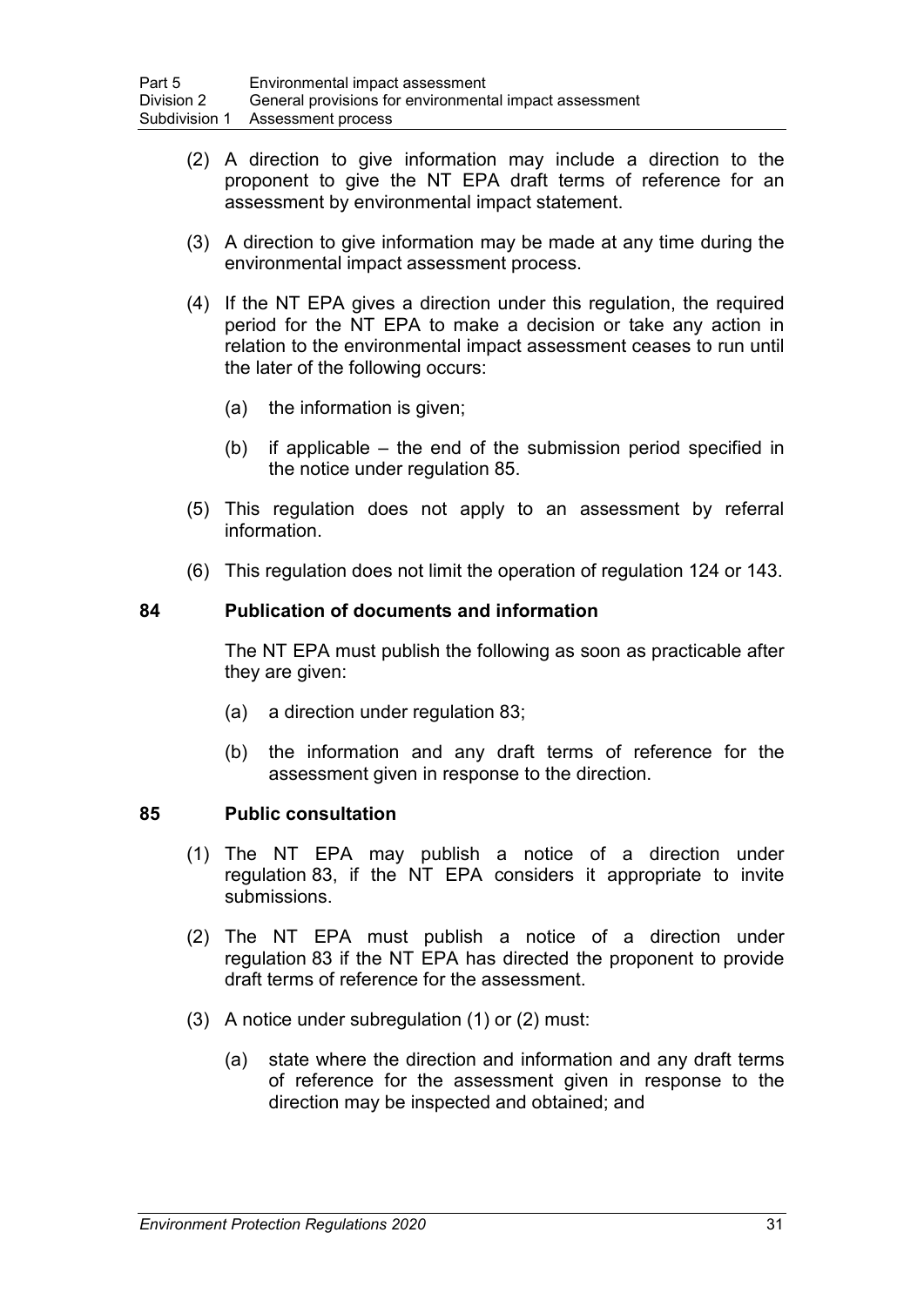- (b) invite interested persons to make a submission to the NT EPA on the direction and information and, if applicable, the draft terms of reference for the assessment within the period specified in the notice.
- (4) The submission period must be not less than 15 business days after the date of the notice.
- (5) The notice must be published as soon as practicable after the proponent gives the information and any draft terms of reference for the assessment to the NT EPA under regulation 83(1).

## **86 Power to obtain advice**

- (1) The NT EPA may engage or request a person or body that the NT EPA considers is suitably qualified to give advice in relation to any material, information or documents given to the NT EPA during an environmental impact assessment process.
- (2) The NT EPA must consult with the proponent before engaging a person or body under subregulation (1) if the NT EPA proposes that the proponent is to be required to pay the costs of that engagement.

#### *Note for regulation 86(2)*

*Regulation 280(1) empowers the CEO to recover these costs from the proponent.*

## **87 Direction to proponent to obtain independent review**

- (1) The NT EPA may direct the proponent to include in the material, information or documents given to the NT EPA as part of an environmental impact assessment process an independent review by a person in a specified class of qualified reviewer of:
	- (a) one or more elements of the proposed action or strategic proposal; and
	- (b) the management response proposed by the proponent to manage those elements.
- (2) In this regulation:

#### *qualified reviewer* means:

- (a) a qualified person; or
- (b) a person, or a class of persons, who have the qualifications and experience determined by the NT EPA for the purpose of this definition.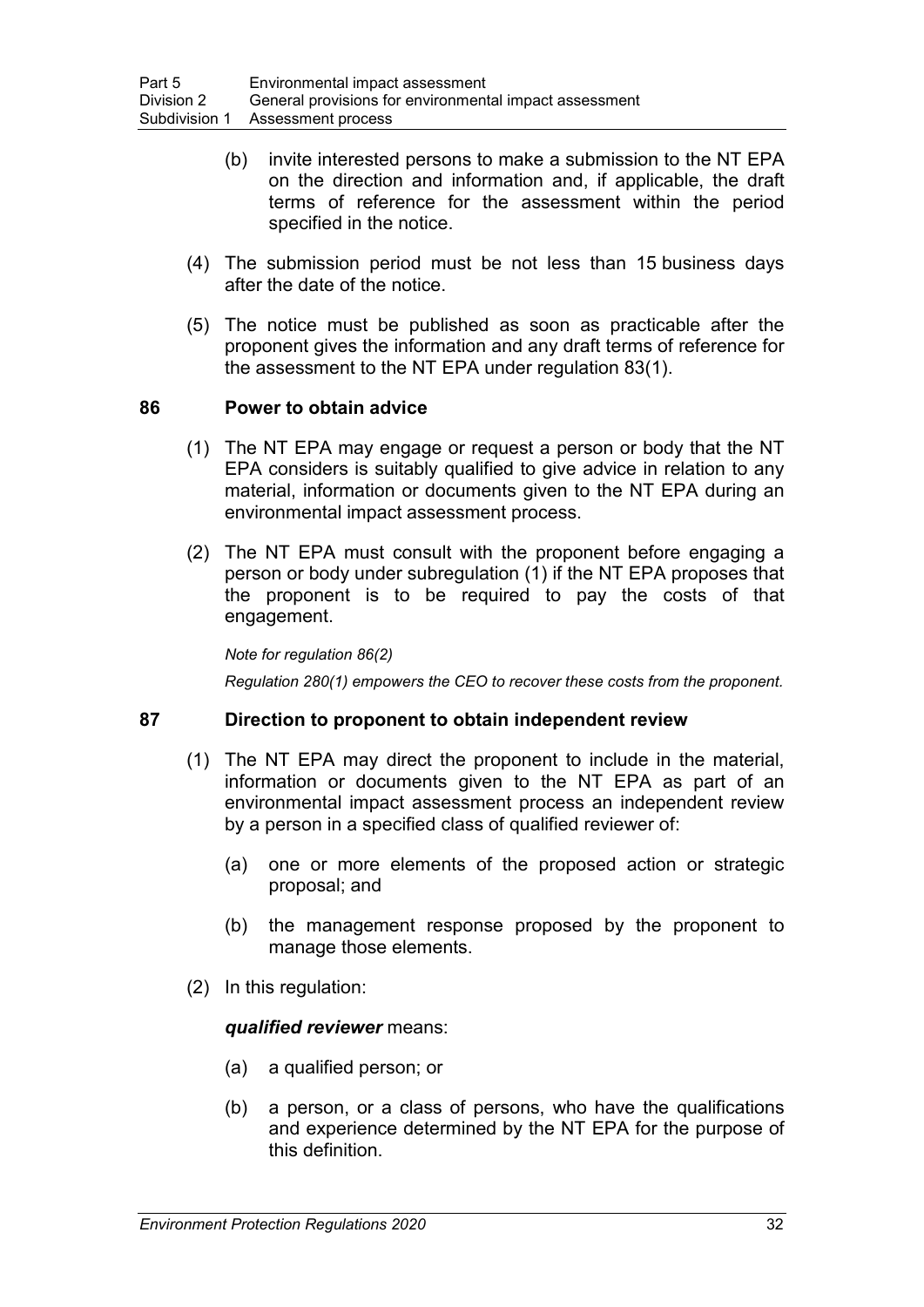# **Subdivision 2 Suspension and termination of assessment process**

#### **88 Suspension of assessment process on referral to Commonwealth**

- (1) The NT EPA may suspend the environmental impact assessment of a proposed action or strategic proposal if:
	- (a) the NT EPA reasonably considers that the proposed action or strategic proposal may have an impact on a matter of national environmental significance; and
	- (b) the proponent is required, or is likely to be required, to refer the proposed action or strategic proposal to the relevant Commonwealth Minister under the Commonwealth Act; and
	- (c) the proposal:
		- (i) has not been so referred; or
		- (ii) has been referred and the Commonwealth Minister has not made a decision on the referral, the assessment process under the Commonwealth Act or the matters to be included in the assessment.
- (2) The NT EPA must recommence the environmental impact assessment process within 10 business days after the NT EPA is notified of the last of the following:
	- (a) the Commonwealth Minister's decision on the referral;
	- (b) if applicable the assessment process under the Commonwealth Act;
	- (c) the matters to be included in the assessment process.

## **89 Suspension of assessment process at request of proponent**

- (1) The NT EPA may suspend the environmental impact assessment process for a proposed action or strategic proposal at any time at the request of the proponent.
- (2) If the NT EPA suspends an environmental impact assessment process at the request of a proponent, the NT EPA must recommence the assessment process within 10 business days after receiving a request from the proponent to do so.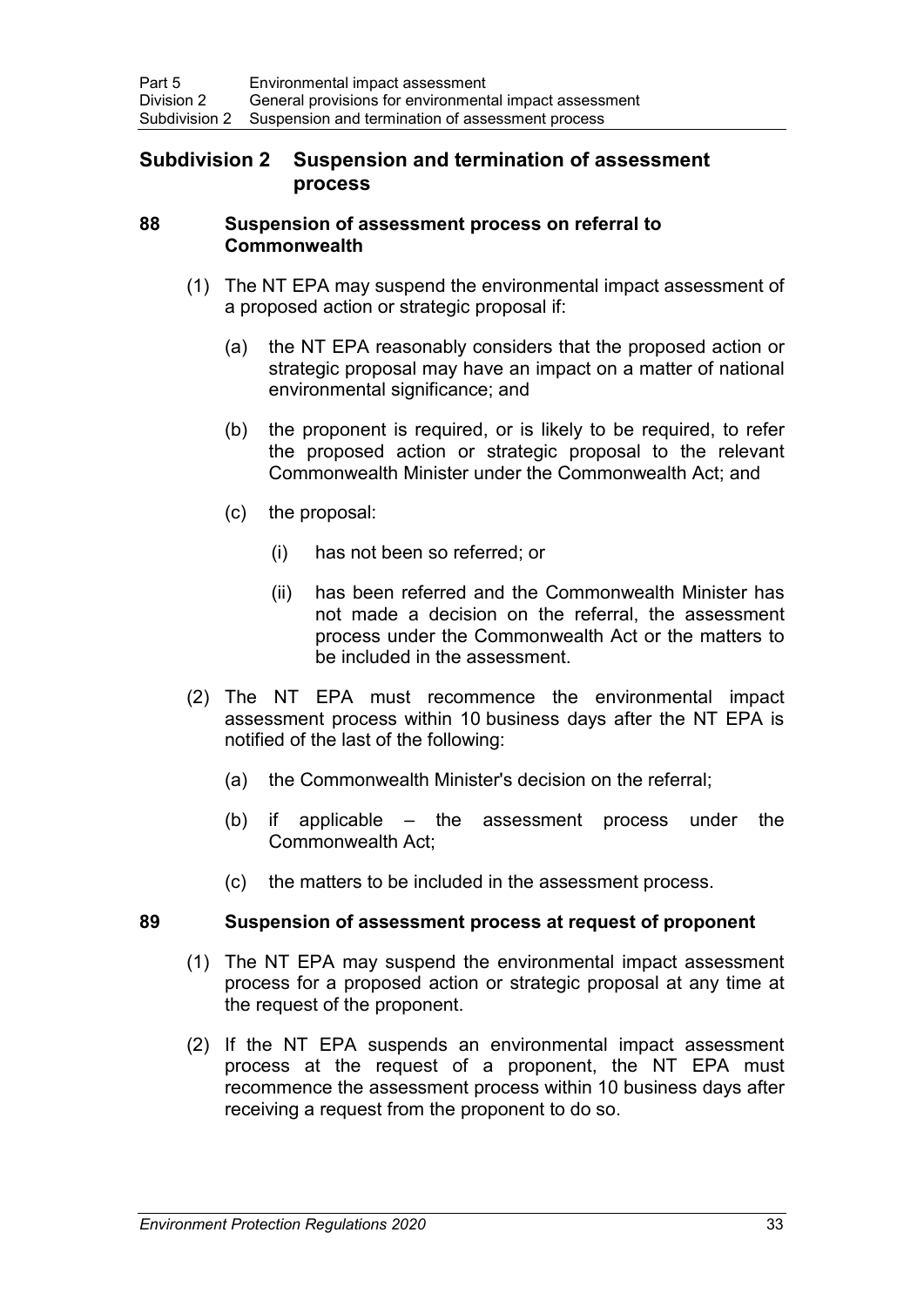#### **90 Suspension of assessment process pending receipt of advice**

- (1) This regulation applies if the NT EPA engages or requests a person or body under regulation 86 to give advice.
- (2) The NT EPA may suspend the environmental impact assessment process until the advice is given.
- (3) If the NT EPA suspends an environmental impact assessment process under subregulation (2), the NT EPA must recommence the assessment process within 10 business days after receiving the advice.

#### **91 Effect of suspension on required period to make decision**

If the NT EPA suspends an environmental impact assessment process under regulation 88, 89 or 90, the required period to complete the assessment process ceases to run during the period of suspension.

## **92 Termination of assessment process**

- (1) The NT EPA may, by written notice to the proponent, terminate the environmental impact assessment process in relation to a proposed action or strategic proposal if:
	- (a) the NT EPA has directed the proponent to give it additional information during the assessment process and the proponent has failed to give that information within the period specified in the direction; or
	- (b) the proponent has failed to prepare a supplementary environmental report as required under Division 5; or
	- (c) the proponent has failed to submit a draft environmental impact statement within the period specified in the terms of reference; or
	- (d) the proponent has failed to prepare a supplement to an environmental impact statement as required under Division 6; or
	- (e) the proponent has proposed variations to the proposed action or strategic proposal to an extent that the proposed action or strategic proposal as varied is no longer the same as that for which the original decision or recommendation in relation to the method of environmental impact assessment was made; or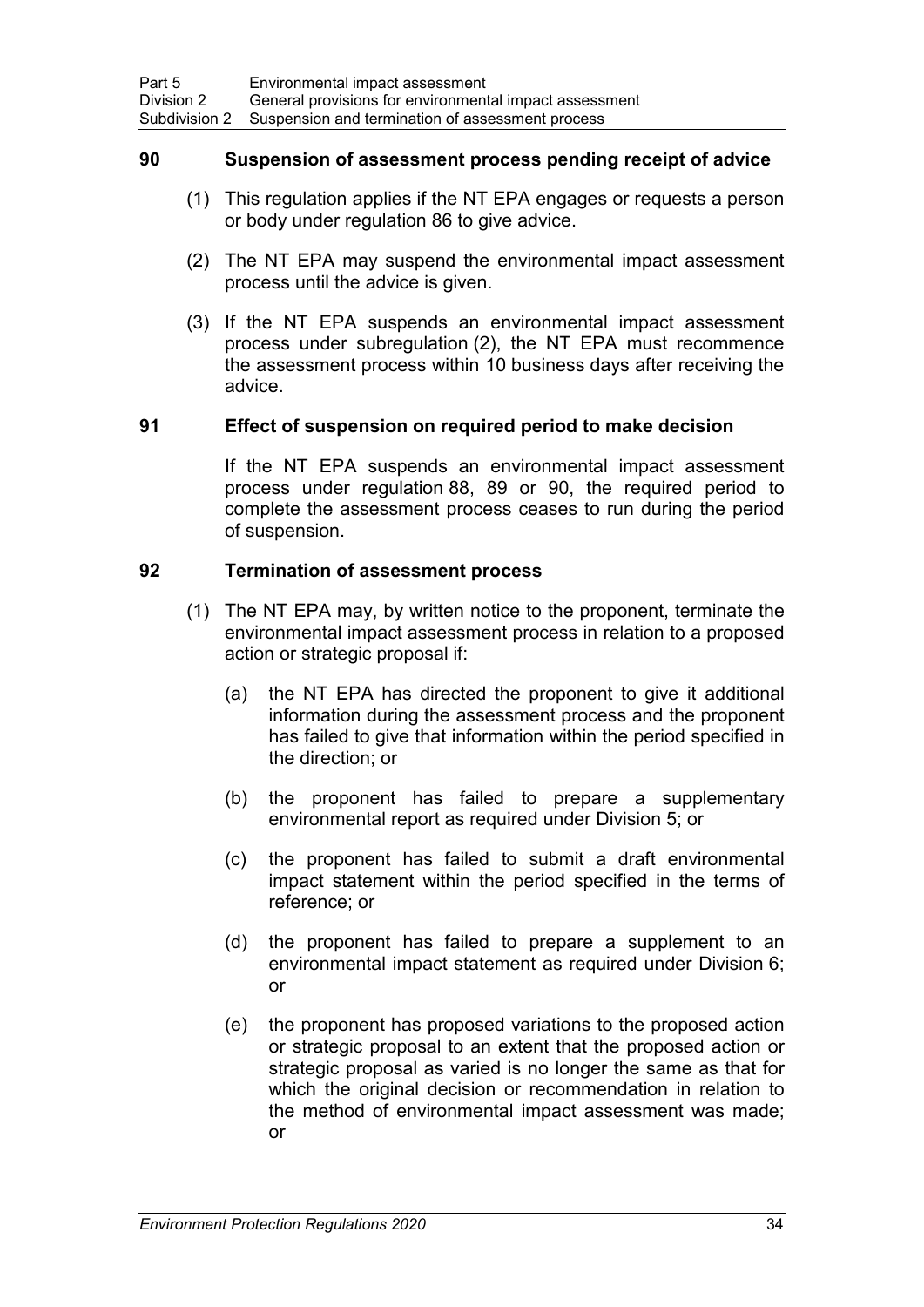- (f) the proponent has requested the NT EPA to suspend the assessment process for the proposed action or strategic proposal and a period of 2 years has passed since that suspension and the assessment process has not recommenced.
- (2) The NT EPA must not issue a notice on a ground in subregulation (1)(a), (b), (c) or (d) in relation to an assessment by supplementary environmental report or by environmental impact statement unless a period of at least 12 months has passed since the last of the following that is applicable occurs in relation to the assessment:
	- (a) the end of the period specified in the direction to give the information;
	- (b) the end of the specified period for submitting the supplementary environmental report;
	- (c) the end of the specified period for submitting the draft environmental impact statement;
	- (d) the giving to the proponent of the direction to include information in the supplement.
- (3) The NT EPA may terminate the environmental impact assessment process for a proposed action or strategic proposal under this regulation even if the assessment process is suspended under regulation 88 or 89.
- (4) This regulation does not apply to the termination of an assessment process under regulation 178 or 181.

## **93 Show cause process**

- (1) The NT EPA must not terminate an environmental impact assessment process under regulation 92 unless the NT EPA has first complied with this regulation.
- (2) The NT EPA must give written notice (a *show cause notice*) to the proponent:
	- (a) stating the NT EPA's intention to terminate the environmental impact assessment process; and
	- (b) asking the proponent to show cause why the environmental impact assessment process should not be terminated.
- (3) The show cause notice must specify the date by which the proponent may show cause.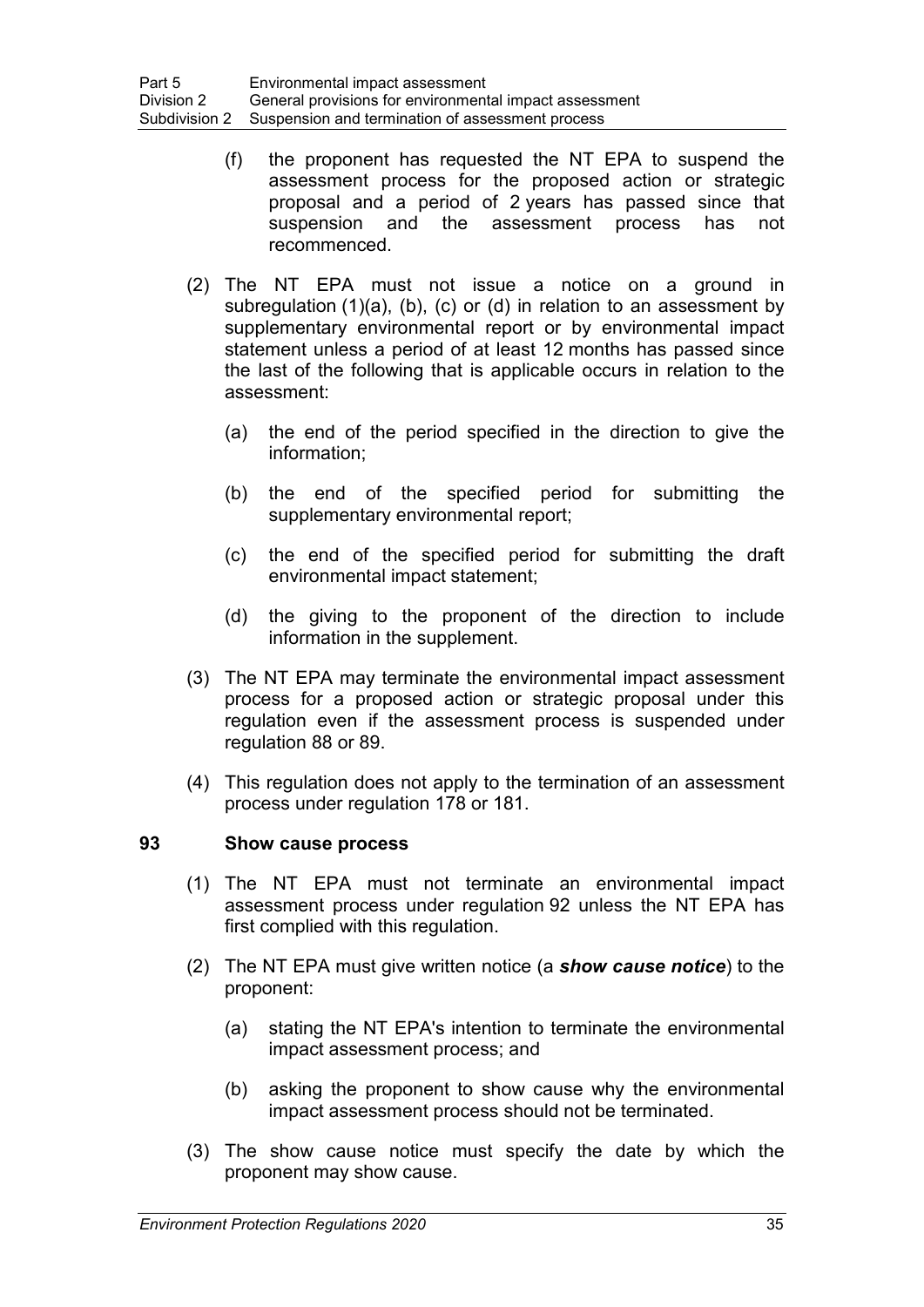- (4) The date specified in the show cause notice must be not less than 10 business days after the date of the notice.
- (5) The NT EPA must consider any response given by the proponent to the show cause notice in making a decision under regulation 92.

#### **94 Withdrawal from assessment process**

The proponent may, by written notice to the NT EPA, withdraw from an environmental impact assessment process.

# **Subdivision 3 Reconsideration of method of environmental impact assessment**

#### **95 NT EPA may reconsider method of environmental impact assessment**

- (1) The NT EPA may reconsider the method of environmental impact assessment during the environmental impact assessment process for a proposed action or strategic proposal if:
	- (a) any of the following circumstances apply:
		- (i) substantial new information about the impacts of the proposed action or strategic proposal has become available and the NT EPA would have made a different decision or recommendation if that information had been available when the original decision or recommendation in relation to the method of environmental impact assessment was made;
		- (ii) there has been a substantial change in circumstances not foreseen when the original decision or recommendation in relation to the method of environmental impact assessment was made;
		- (iii) the proposed action or strategic proposal was to have had an environmental impact assessment under a cooperative agreement under section 45 of the Act, but the cooperative agreement was cancelled before the assessment was carried out or completed;
		- (iv) the proponent has proposed variations to the proposed action or strategic proposal to an extent that the proposed action or strategic proposal as varied is no longer the same as that for which the original decision or recommendation in relation to the method of environmental impact assessment was made; and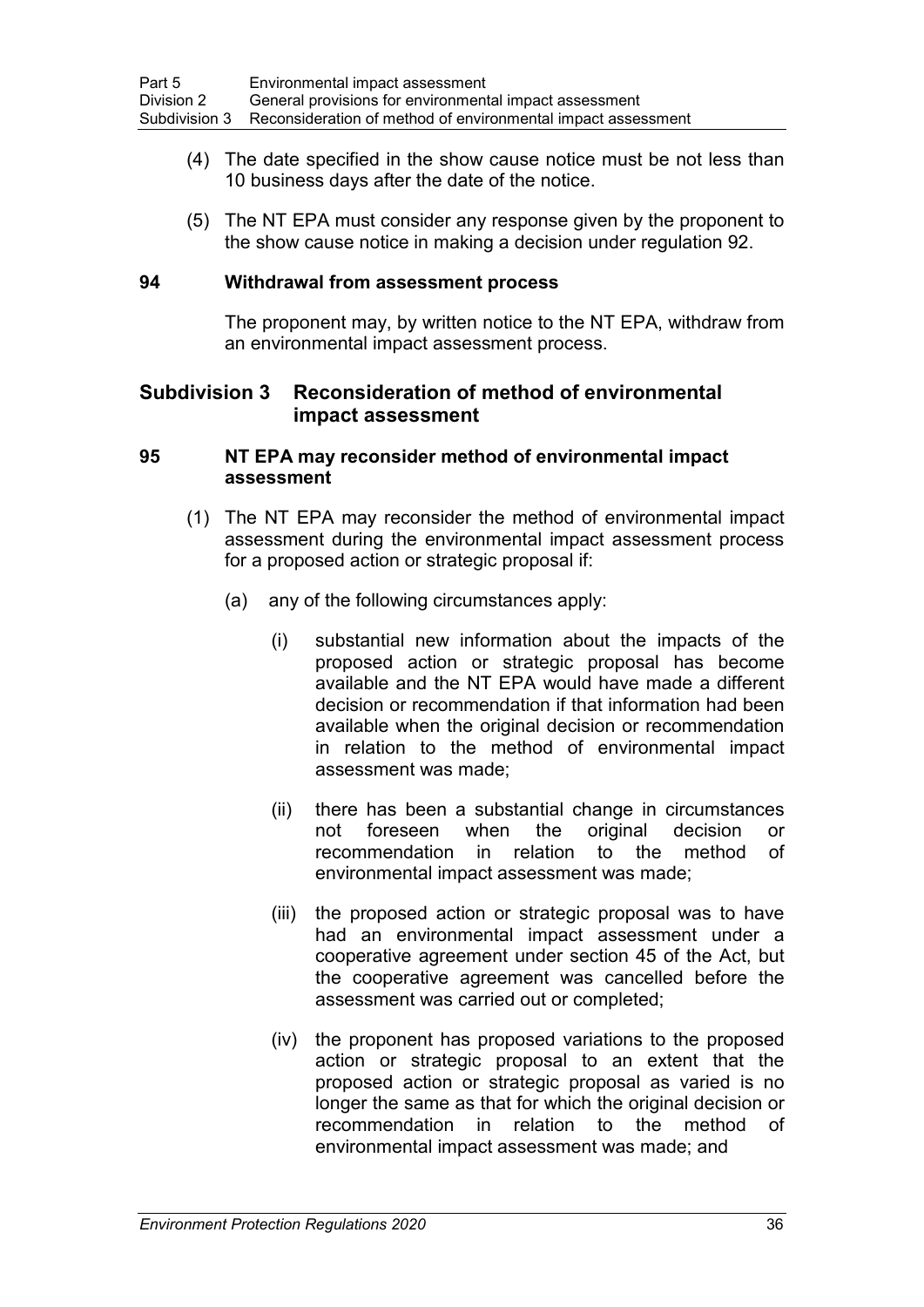- (b) the NT EPA considers that it is necessary to reconsider the method of environmental impact assessment:
	- (i) to meet the objects of the Act; and
	- (ii) to achieve the purpose of the environmental impact assessment process set out in section 42 of the Act.
- (2) The NT EPA must not reconsider the method of environmental impact assessment under this regulation after:
	- (a) the assessment report on the proposed action or strategic proposal has been completed; or
	- (b) the environmental approval for the proposed action or strategic proposal has been granted; or
	- (c) if the NT EPA has determined that an environmental impact assessment is not required for the proposed action or strategic proposal – another statutory authorisation of the action or proposal has been granted.
- (3) This regulation does not apply to a reconsideration of a method of environmental impact assessment in relation to a significant variation to which Part 7 applies.

## **96 Show cause process**

- (1) The NT EPA must not decide a new method of environmental impact assessment under regulation 97 unless the NT EPA has first complied with this regulation.
- (2) The NT EPA must give written notice (a *show cause notice*) to the proponent:
	- (a) stating the NT EPA's intention to decide a new method of environmental impact assessment; and
	- (b) stating the NT EPA's reasons for that intention; and
	- (c) asking the proponent to show cause why the method of environmental impact assessment should not be changed.
- (3) The show cause notice must specify the date by which the proponent may show cause.
- (4) The date specified in the show cause notice must be not less than 10 business days after the date of the notice.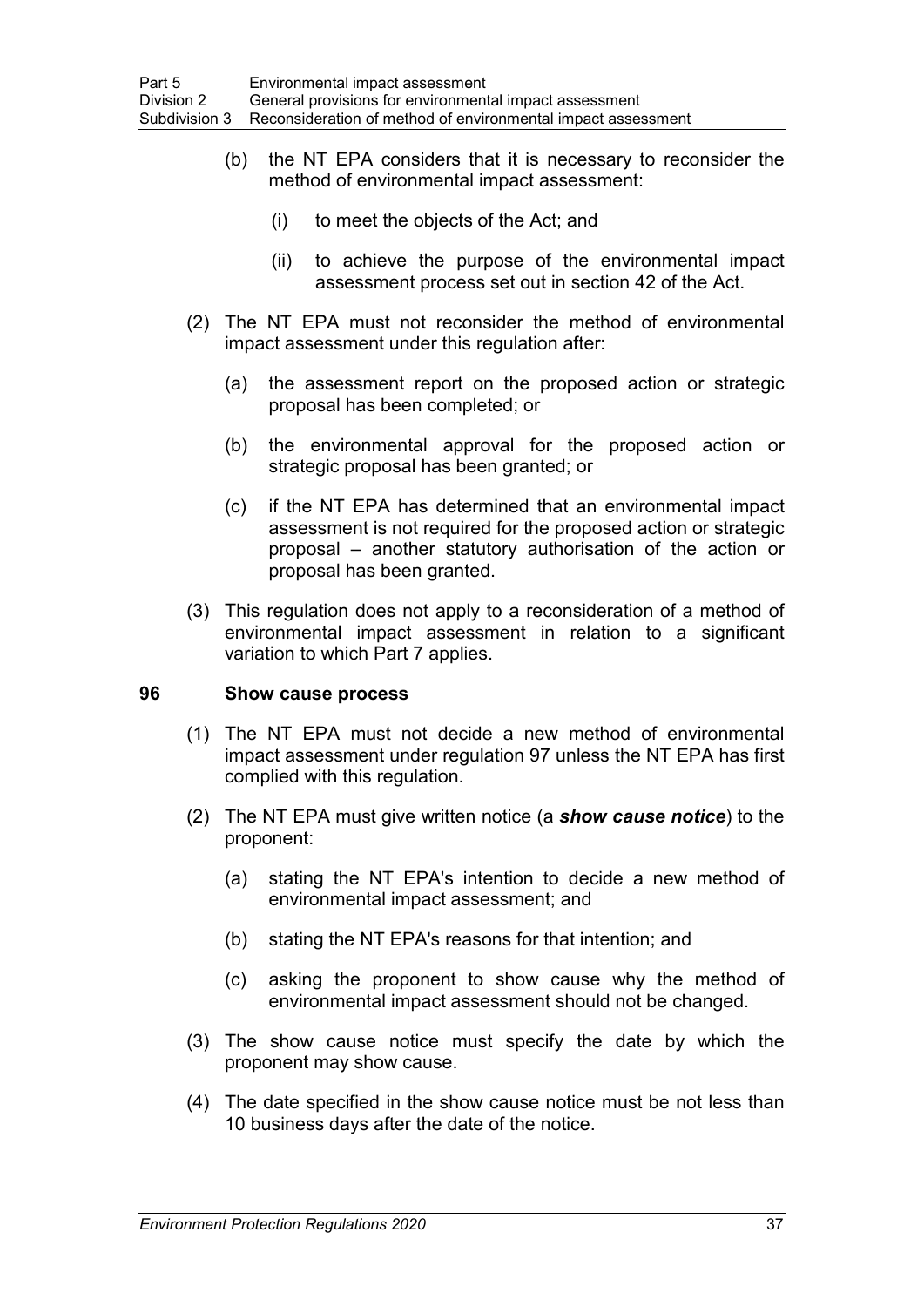(5) The NT EPA must consider any response given by the proponent to the show cause notice in making a decision under regulation 97.

## **97 Decision on method of assessment**

- (1) If the NT EPA reconsiders the method of environmental impact assessment under regulation 95(1), the NT EPA must either:
	- (a) decide the new method of environmental impact assessment and direct the proponent to carry out the environmental impact assessment in accordance with that new assessment method; or
	- (b) decide to continue the assessment with the existing assessment method.
- (2) Regulations 59 and 60 apply to the consideration of the method of environmental impact assessment under subregulation (1).
- (3) The NT EPA must make a decision under subregulation (2) within 15 business days after the earlier of the following occurs:
	- (a) the receipt of the response of the proponent to the show cause notice under regulation 96;
	- (b) the date specified under regulation 96 for the proponent to show cause.
- (4) The required period for the NT EPA to make any decision or take any action in relation to the existing environmental impact assessment process ceases to run from the time the show cause notice is given under regulation 96 until a decision is made under subregulation (1).

# **Division 3 Terms of reference**

# **Subdivision 1 Approval of terms of reference**

## **98 Terms of reference**

- (1) The NT EPA must prepare terms of reference for an environmental impact assessment that:
	- (a) is an assessment by environmental impact statement; or
	- (b) is, or includes, an assessment by inquiry.
- (2) Terms of reference may include any terms the NT EPA considers appropriate.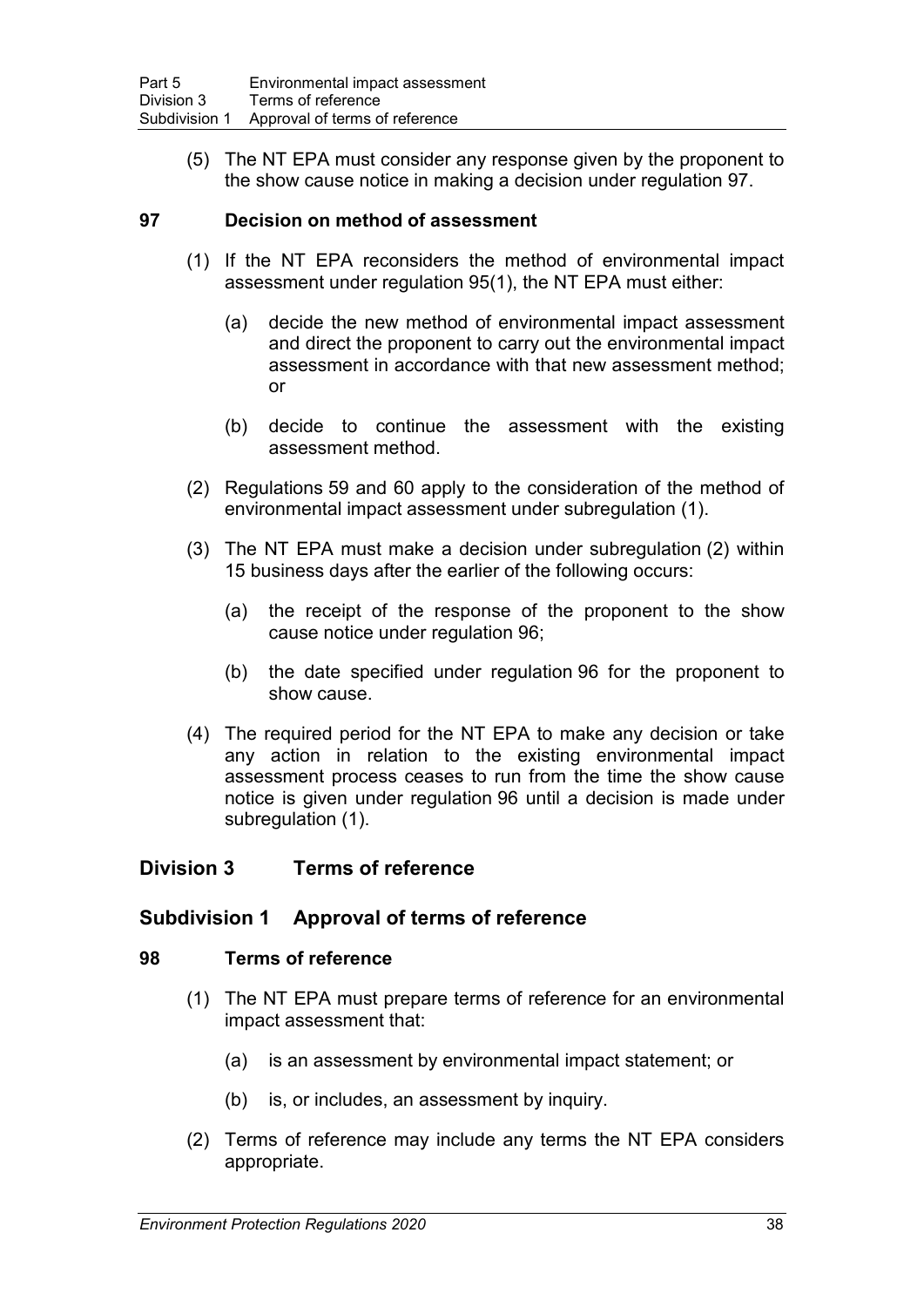- (3) Subregulation (1) and regulations 100 to 103 do not apply if draft terms of reference for the assessment were published:
	- (a) with an accepted proponent initiated EIS referral under regulation 51; or
	- (b) under regulation 84.
- (4) Subregulation (3) does not affect the requirement in regulation 104(6) to prepare terms of reference.

#### **99 Assessment period**

- (1) In preparing terms of reference for an assessment by environmental impact statement, the NT EPA must specify the assessment period within which the draft environmental impact statement is to be submitted to the NT EPA.
- (2) In preparing terms of reference for an assessment by inquiry, the NT EPA must specify the assessment period within which:
	- (a) the NT EPA must complete the report of the inquiry; or
	- (b) an inquiry panel must complete the report of the inquiry and give it to the NT EPA.
- (3) In determining the assessment period, the NT EPA must consider the following:
	- (a) the level of certainty provided by the descriptions in the referral and any information provided under Part 4 or 7 or Division 2 of this Part of:
		- (i) the proposed action or strategic proposal; and
		- (ii) any proposed measures to avoid, mitigate or manage potential significant impacts of the proposed action or strategic proposal;
	- (b) the extent and currency of existing knowledge about the potential significant impacts of the proposed action or strategic proposal;
	- (c) the nature and extent of requirements for additional information to inform the assessment of the proposed action or strategic proposal;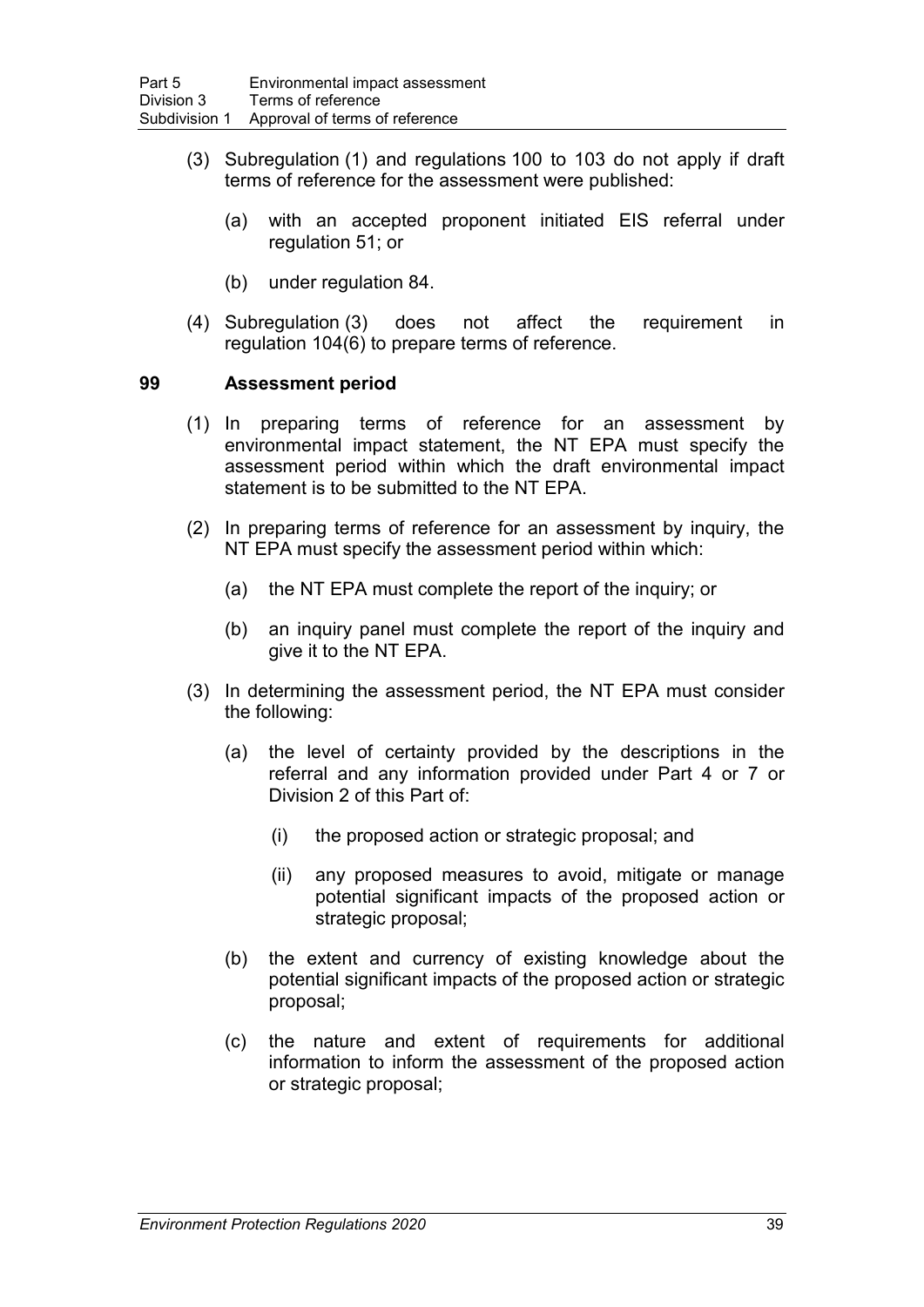- (d) the likelihood of significant change to the environment during the assessment period, including any potential cumulative impacts associated with other actions that are occurring or proposed in or near the area of the proposed action or strategic proposal;
- (e) any other matter the NT EPA considers relevant.

## **100 Consultation with proponent**

- (1) Before publishing the draft terms of reference under regulation 101, the NT EPA:
	- (a) may consult with the proponent; and
	- (b) if the proponent is consulted must consider any written submission received from the proponent within the period specified by the NT EPA.
- (2) The required period for the NT EPA to publish the draft terms of reference ceases to run during any period that the NT EPA carries out a consultation under subregulation (1).

# **101 NT EPA to publish draft terms of reference**

The NT EPA must publish draft terms of reference prepared under regulation 98 within 40 business days after the decision about the method of environmental impact assessment is made under regulation 57, 72 or 73.

## **102 Public consultation**

- (1) The NT EPA must publish a notice of the draft terms of reference prepared under regulation 98.
- (2) The notice must:
	- (a) state where the draft terms of reference may be inspected and obtained; and
	- (b) invite interested persons to make a submission to the NT EPA on the draft terms of reference within the period specified in the notice.
- (3) The submission period must be 15 business days after the notice is published under subregulation (1).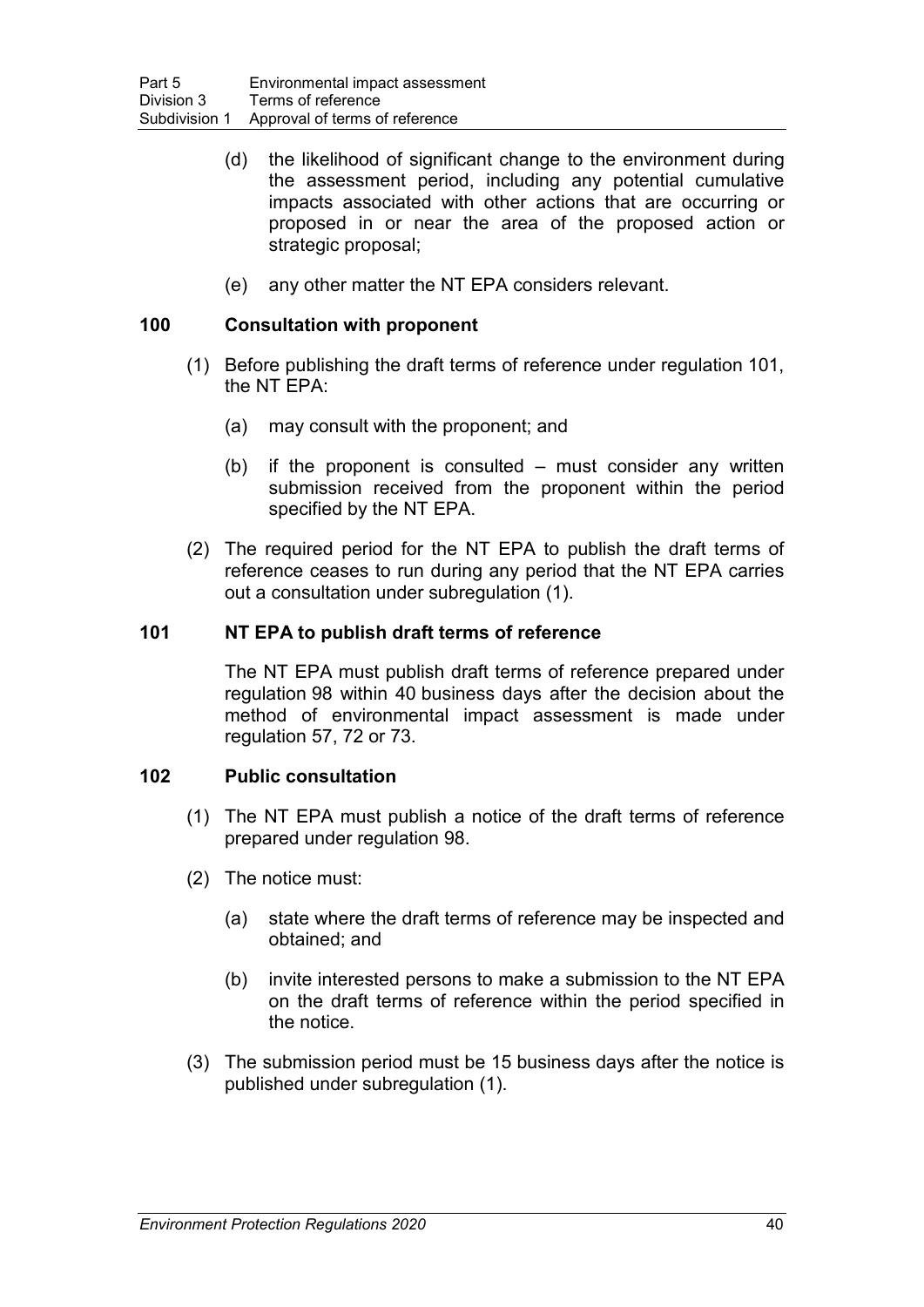## **103 Consultation with government authorities**

The NT EPA must:

- (a) make reasonable efforts to obtain the views of any government authority that the NT EPA considers may have a view on the draft terms of reference prepared under regulation 98; and
- (b) invite the government authority to make a submission on the draft terms of reference within the submission period specified in the notice under regulation 102.

#### **104 Decision on terms of reference**

- (1) After considering any submissions received under regulations 102 and 103, the NT EPA may:
	- (a) approve the draft terms of reference; or
	- (b) approve the draft terms of reference with any changes the NT EPA considers appropriate; or
	- (c) refuse to approve the draft terms of reference.
- (2) Subregulation (3) applies if a decision is made under regulation 58(1)(b), 72 or 73 to require an assessment by environmental impact statement for a proposed action or strategic proposal to which a proponent initiated EIS referral applies.
- (3) After considering any submissions received under Part 4 in relation to draft terms of reference published under regulation 51, the NT EPA may:
	- (a) approve the draft terms of reference; or
	- (b) approve the draft terms of reference with any changes the NT EPA considers appropriate; or
	- (c) refuse to approve draft the terms of reference.
- (4) After considering any submissions received under regulation 85 in relation to draft terms of reference published under regulation 84, the NT EPA may:
	- (a) approve the draft terms of reference; or
	- (b) approve the draft terms of reference with any changes the NT EPA considers appropriate; or
	- (c) refuse to approve the draft terms of reference.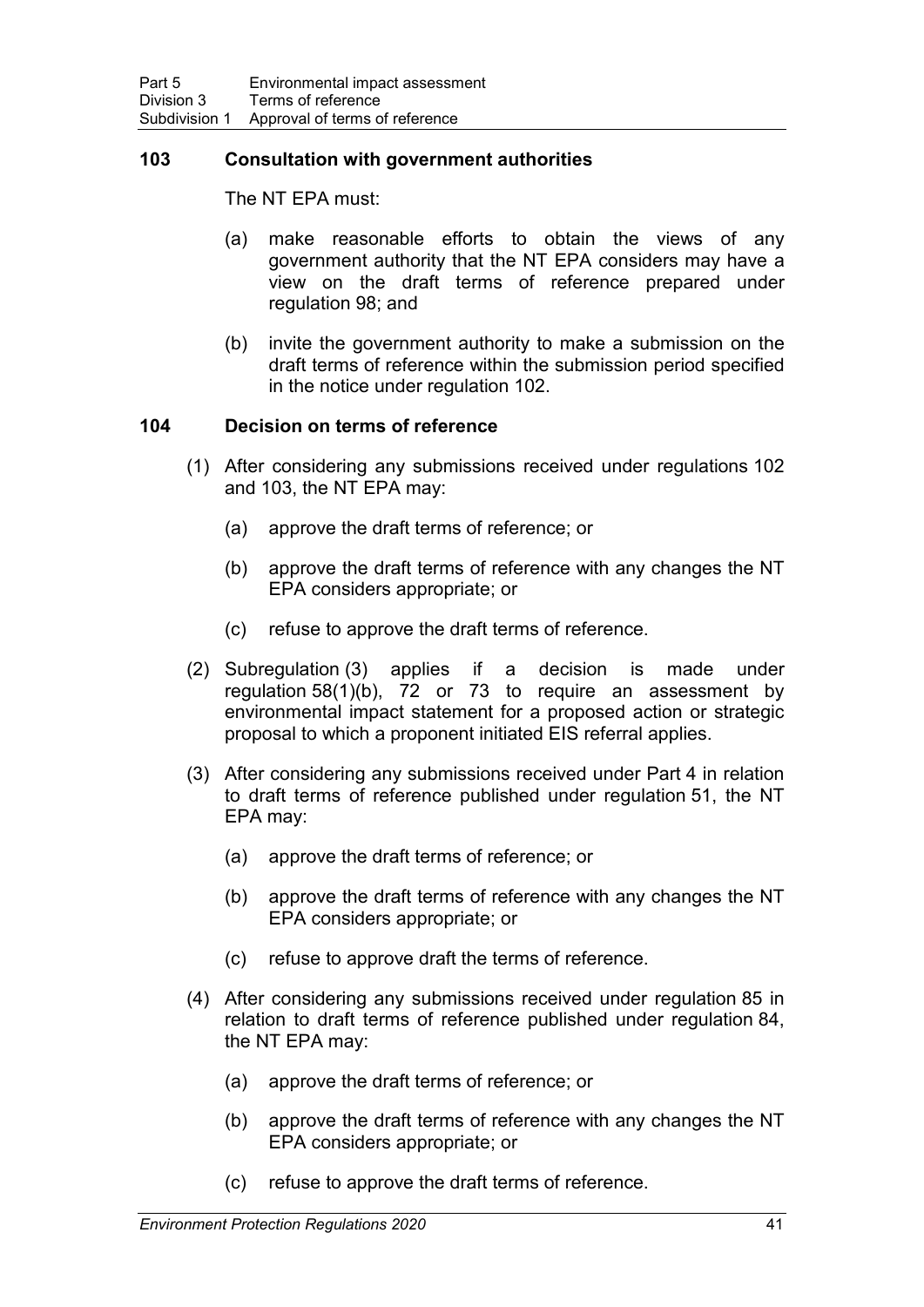- (5) The NT EPA must make the decision on the draft terms of reference within:
	- (a) for a decision under subregulation  $(1)$  15 business days after the end of the submission period specified in the notice under regulation 102; or
	- (b) for a decision under subregulation (3):
		- (i) if a decision is made under regulation  $58(1)(b)$  35 business days after the end of the submission period specified in the notice under regulation 52; or
		- (ii) 25 business days after the decision is made under regulation 72 or 73; or
	- (c) for a decision under subregulation  $(4) 25$  business days after the end of the submission period specified in the notice under regulation 85.
- (6) If the NT EPA refuses to approve the draft terms of reference for an assessment, the NT EPA must prepare terms of reference for the assessment under regulation 98(1).

## **105 Notice to proponent of decision**

- (1) The NT EPA must give notice of a decision under regulation 104(1), (3) or (4) to the proponent.
- (2) If the NT EPA approves the draft terms of reference (with or without changes), the NT EPA must give the proponent a copy of the approved terms of reference.
- (3) If the NT EPA refuses to approve the draft terms of reference, the NT EPA must give the proponent a statement of reasons for the decision.
- (4) The notice of decision and either the approved terms of reference or, if the decision is to refuse to approve the terms of reference, the statement of reasons must be given to the proponent as soon as practicable after the decision is made.

## **106 Notice of decision to be published**

The NT EPA must publish the following as soon as practicable after a decision is made under regulation 104(1), (3) or (4):

(a) the notice of decision;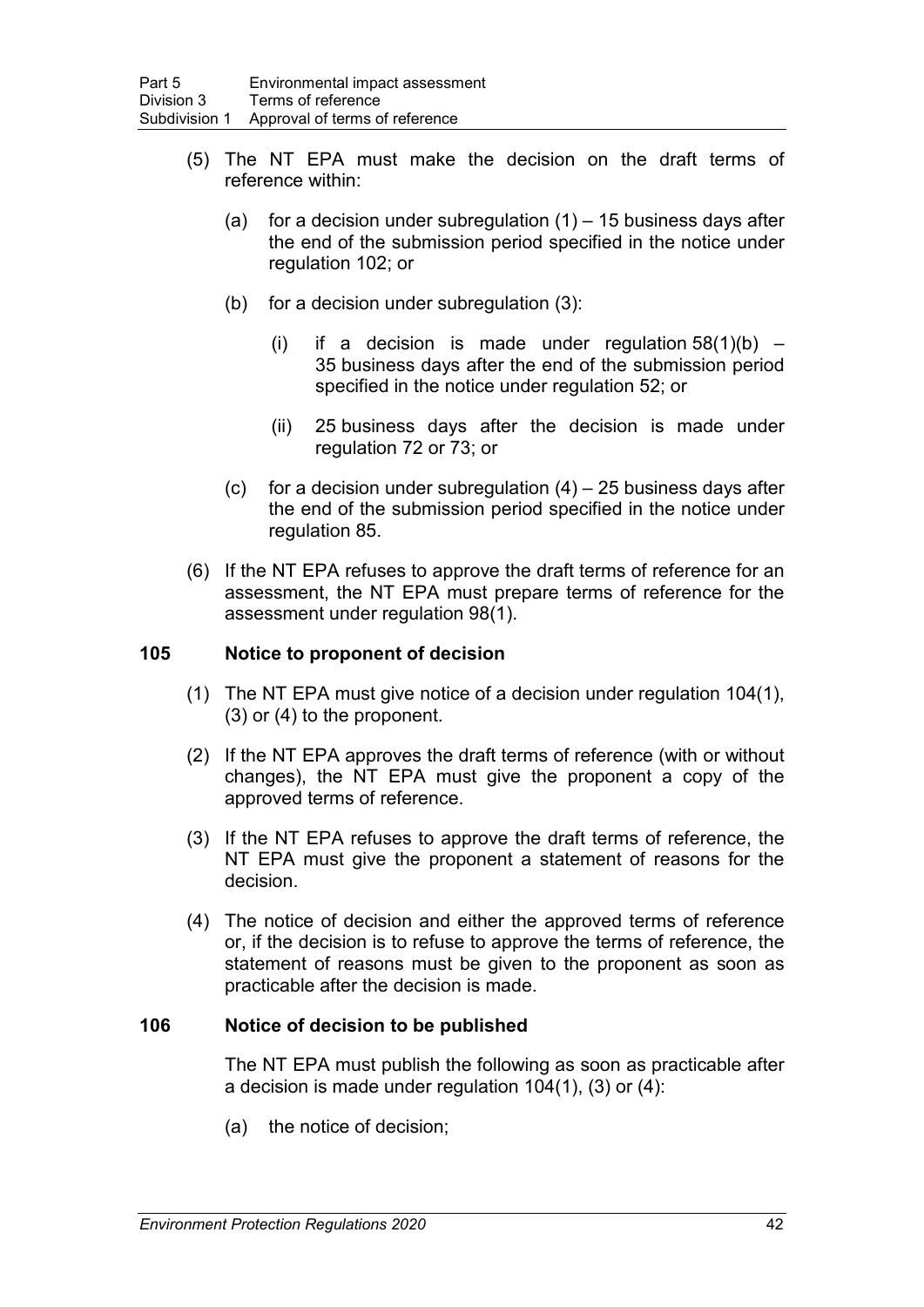- (b) if the draft terms of reference are approved, with or without changes – the approved terms of reference;
- (c) if the NT EPA refuses to approve the draft terms of reference – the statement of reasons for the decision.

# **Subdivision 2 Amendment of approved terms of reference**

#### **107 Amendment of approved terms of reference**

- (1) The NT EPA may amend the approved terms of reference for an environmental impact assessment process during the assessment process if:
	- (a) either of the following circumstances apply:
		- (i) the NT EPA becomes aware of information that was not available at the time of approval of the terms of reference and the NT EPA would have specified different terms of reference if the information had been available;
		- (ii) new information becomes available that indicates a new threat or change in circumstance relating to the environment that the NT EPA reasonably considers requires an amendment to the terms of reference; and
	- (b) the NT EPA considers that the amendment is necessary:
		- (i) to meet the objects of the Act; and
		- (ii) to achieve the purpose of the environmental impact assessment process set out in section 42 of the Act.
- (2) If the NT EPA proposes to amend approved terms of reference, the NT EPA must advise the proponent as soon as practicable of the proposal and the reasons for the amendment.
- (3) This Subdivision does not apply to an amendment that is solely of an administrative nature.

#### **108 Preparation of draft amending terms of reference**

- (1) If the NT EPA proposes to amend approved terms of reference, the NT EPA must prepare draft amending terms of reference.
- (2) The terms of reference may be amended by preparing:
	- (a) amended terms of reference; or
	- (b) new terms of reference; or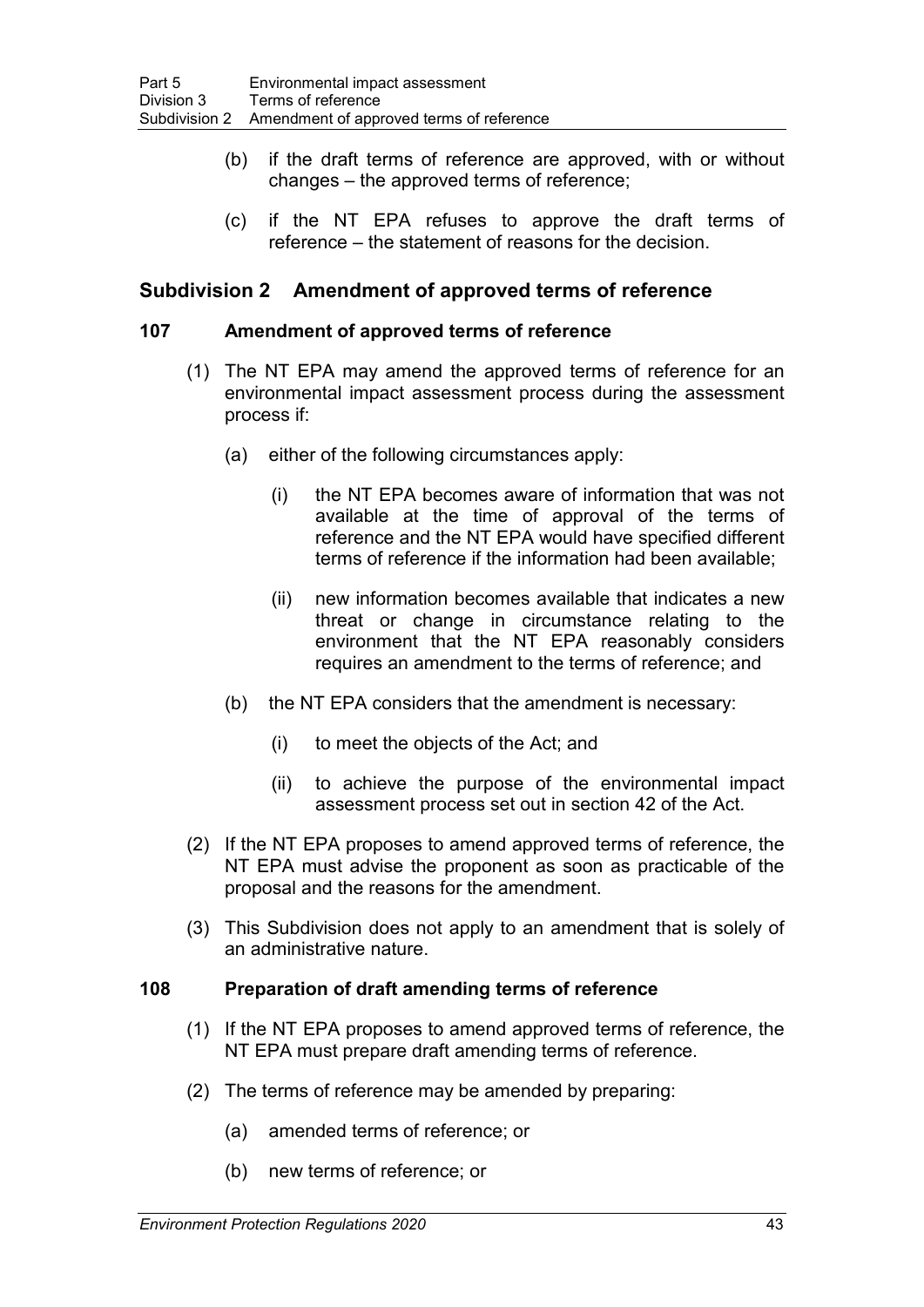(c) an addendum to the terms of reference.

#### **109 Consultation with proponent**

- (1) Before publishing the draft amending terms of reference under regulation 110, the NT EPA:
	- (a) may consult with the proponent; and
	- (b) if the proponent is consulted must consider any written submission received from the proponent within the period specified by the NT EPA.
- (2) The required period for the NT EPA to publish the draft amending terms of reference under regulation 110 ceases to run during any period that the NT EPA carries out a consultation under subregulation (1).

#### **110 Publication of draft amending terms of reference**

The NT EPA must publish the draft amending terms of reference within 20 business days after the NT EPA decides that the terms of reference need to be amended.

#### **111 Public consultation**

- (1) The NT EPA must publish a notice of the draft amending terms of reference prepared under regulation 108.
- (2) The notice must:
	- (a) state where the draft amending terms of reference may be inspected and obtained; and
	- (b) invite interested persons to make a submission to the NT EPA on the draft amending terms of reference within the period specified in the notice.
- (3) The submission period must be 15 business days after the notice is published under subregulation (1).

## **112 Consultation with government authorities**

The NT EPA must:

(a) give a copy of the draft amending terms of reference prepared under regulation 108 to any government authority that the NT EPA considers may have a view on the matter; and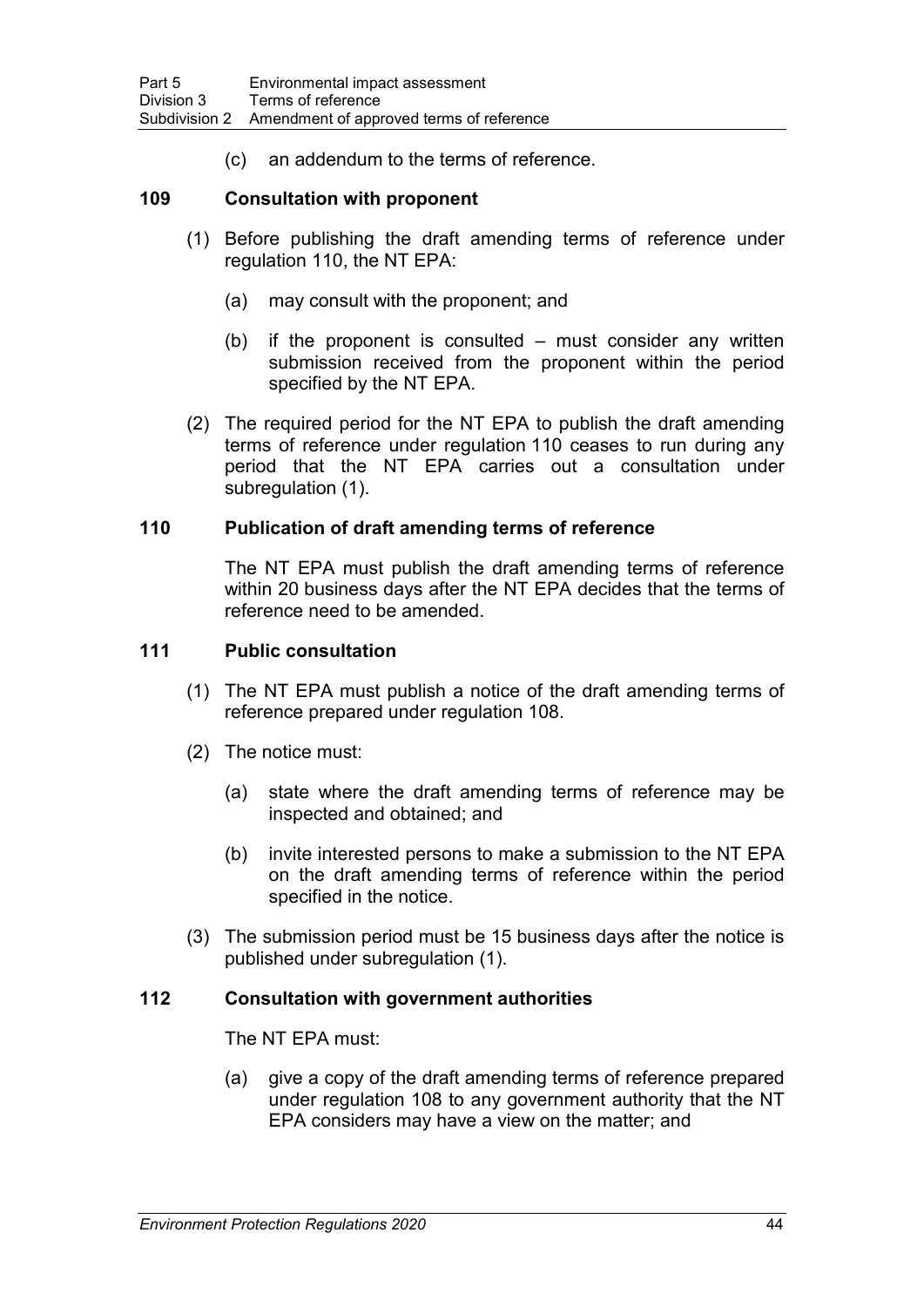(b) invite the government authority to make a submission on the draft amending terms of reference within the submission period specified in the notice under regulation 111.

# **113 Decision on draft amending terms of reference**

- (1) After considering any submissions received under regulations 111 and 112 and making any changes to the draft amending terms of reference the NT EPA considers appropriate, the NT EPA must approve the draft amending terms of reference.
- (2) The NT EPA must approve the draft amending terms of reference under subregulation (1) within 15 business days after the end of the submission period specified in the notice under regulation 111.
- (3) The terms of reference have effect as amended:
	- (a) on the date that the approved amending terms of reference are published under regulation 115; or
	- (b) on a later date specified in the approved amending terms of reference.

## **114 Approved amending terms of reference to be given to proponent**

The NT EPA must give the proponent a copy of the approved amending terms of reference as soon as practicable after they are approved.

## **115 Publication of approved amending terms of reference**

The NT EPA must publish the approved amending terms of reference as soon as practicable after they are approved.

#### **116 Existing assessment process may continue during amendment process**

If the NT EPA proposes to amend approved terms of reference under this Subdivision:

- (a) the proponent may continue to prepare a draft environmental impact statement for the proposed action or strategic proposal on the basis of the existing terms of reference until they are amended under this Subdivision; and
- (b) an assessment that is, or includes, an assessment by inquiry may continue in relation to the proposed action or strategic proposal on the basis of the existing terms of reference until they are amended under this Subdivision.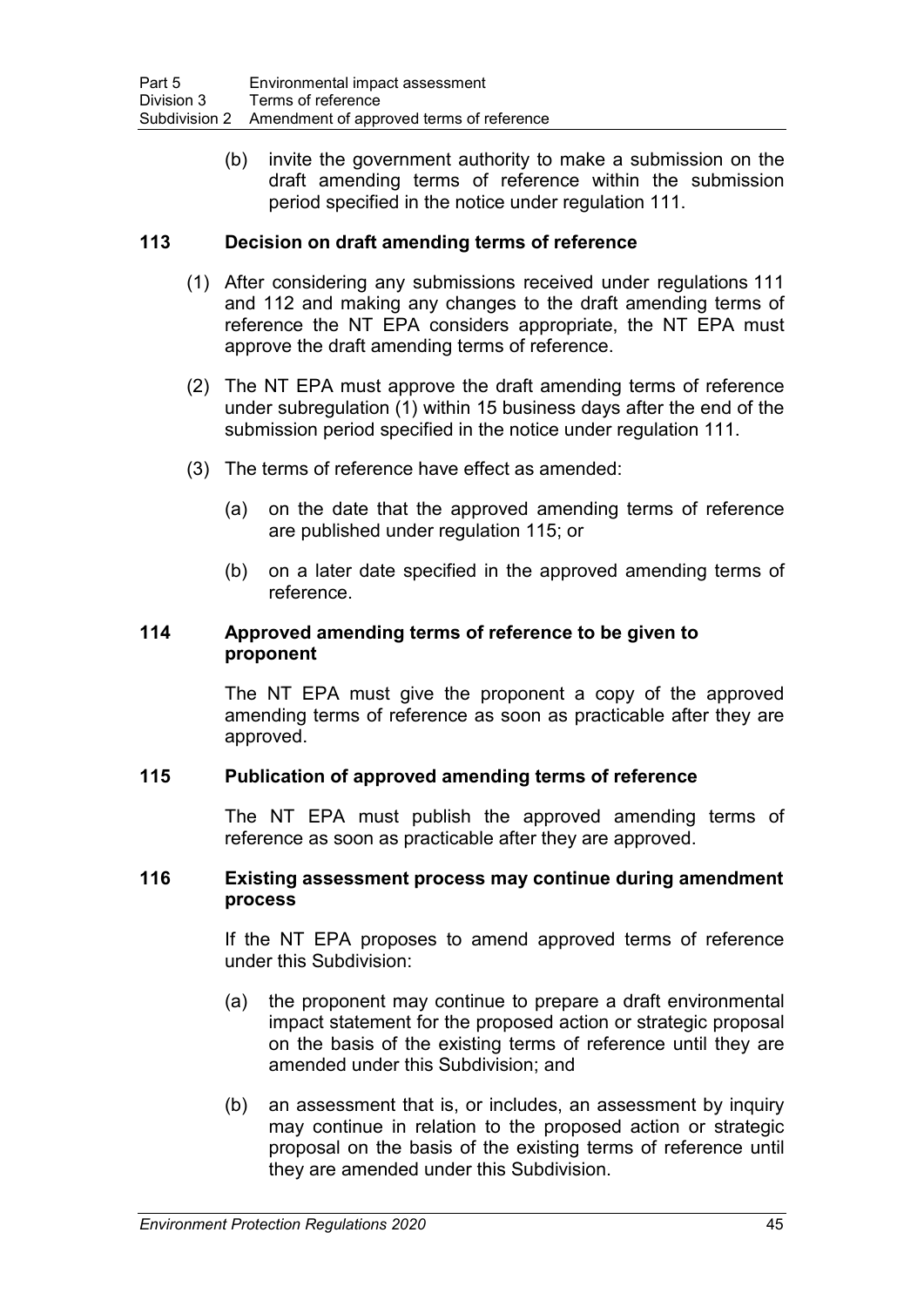# **Division 4 Assessment by referral information**

## **117 Assessment by referral information**

An assessment by referral information required under Part 4 or 7 assesses a proposed action or strategic proposal on the basis of:

- (a) the information given with the referral; and
- (b) any additional information, submissions or advice given to the NT EPA under:
	- (i) Part 4 or 7; or
	- (ii) Division 2 of this Part (except regulation 83).

## **Division 5 Assessment by supplementary environmental report**

#### **118 Assessment by supplementary environmental report**

An assessment by supplementary environmental report required under Part 4 or 7 assesses a proposed action or strategic proposal on the basis of:

- (a) the information given with the referral; and
- (b) any additional information, submissions or advice given to the NT EPA under:
	- (i) Part 4 or 7; or
	- (ii) Division 2 of this Part; and
- (c) a supplementary environmental report prepared under this Division.

## **119 Preparation of supplementary environmental report**

- (1) The proponent must prepare a supplementary environmental report to address the submissions received in relation to the referral information and submit it to the NT EPA.
- (2) The NT EPA may direct the proponent to include additional information in the supplementary environmental report:
	- (a) to address the submissions; and
	- (b) to ensure that the NT EPA has sufficient information to complete the environmental impact assessment process.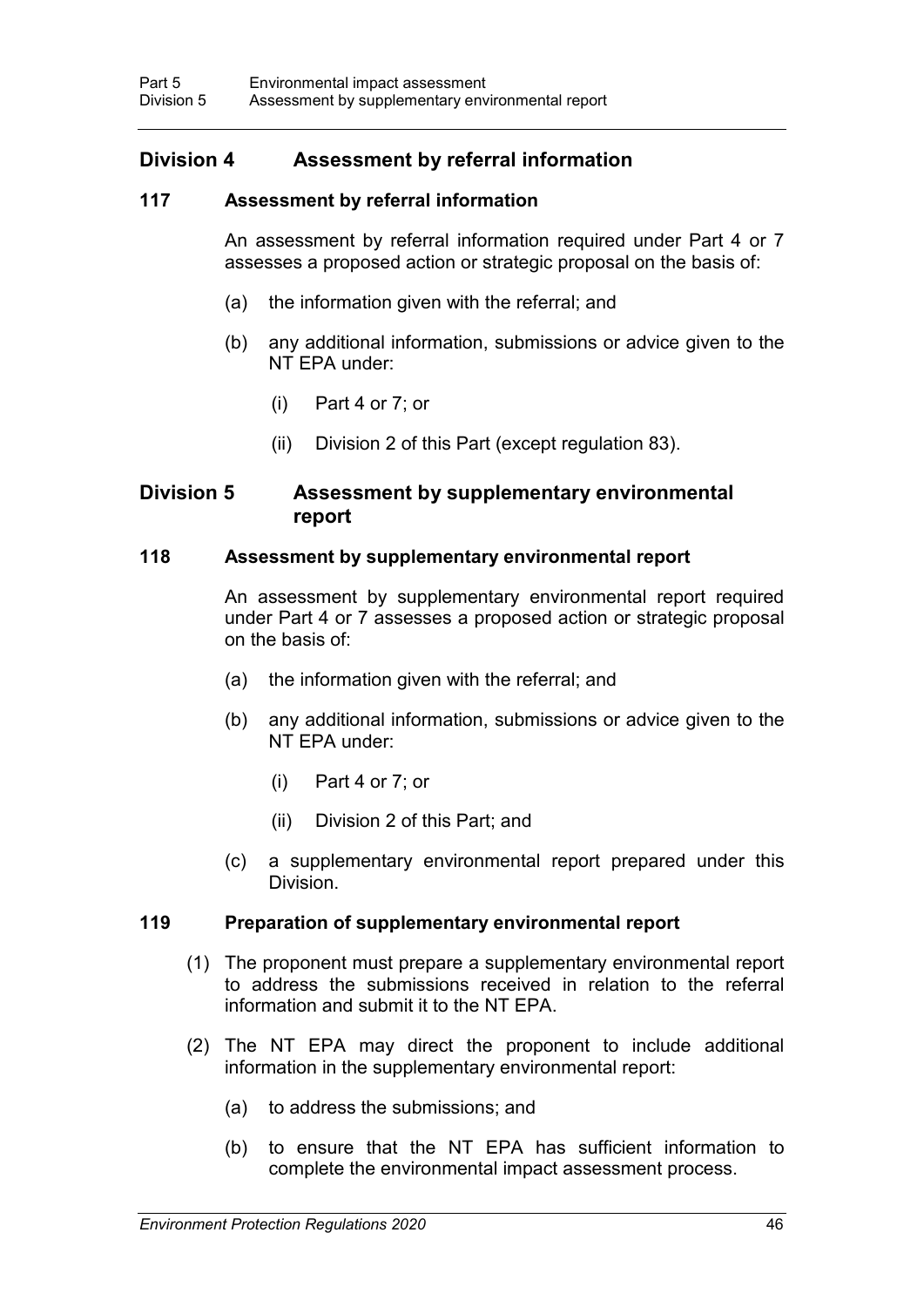(3) A direction under subregulation (2) must be given within 25 business days after the assessment decision is made under regulation 57, 58, 72 or 73.

## **120 Submission period for supplementary environmental report**

- (1) A direction under regulation 119(2) may specify the period within which the supplementary environmental report is to be submitted to the NT EPA.
- (2) In determining the submission period, the NT EPA must consider the following:
	- (a) the level of certainty provided by the descriptions in the referral and any information provided under Part 4 or 7 or Division 2 of this Part of:
		- (i) the proposed action or strategic proposal; and
		- (ii) any proposed measures to avoid, mitigate or manage potential significant impacts of the proposed action or strategic proposal;
	- (b) the extent and currency of existing knowledge about the potential significant impacts of the proposed action or strategic proposal;
	- (c) the nature and extent of requirements for additional information to inform the assessment of the proposed action or strategic proposal;
	- (d) the likelihood of significant change to the environment during the assessment period, including any potential cumulative impacts associated with other actions that are occurring or proposed in or near the area of the proposed action or strategic proposal;
	- (e) any other matter the NT EPA considers relevant.

#### **121 Proponent to publish supplementary environmental report**

- (1) The proponent must publish the supplementary environmental report prepared under regulation 119 in the manner determined by the NT EPA.
- (2) The NT EPA may give directions to the proponent about the form and manner in which the supplementary environmental report is to be published.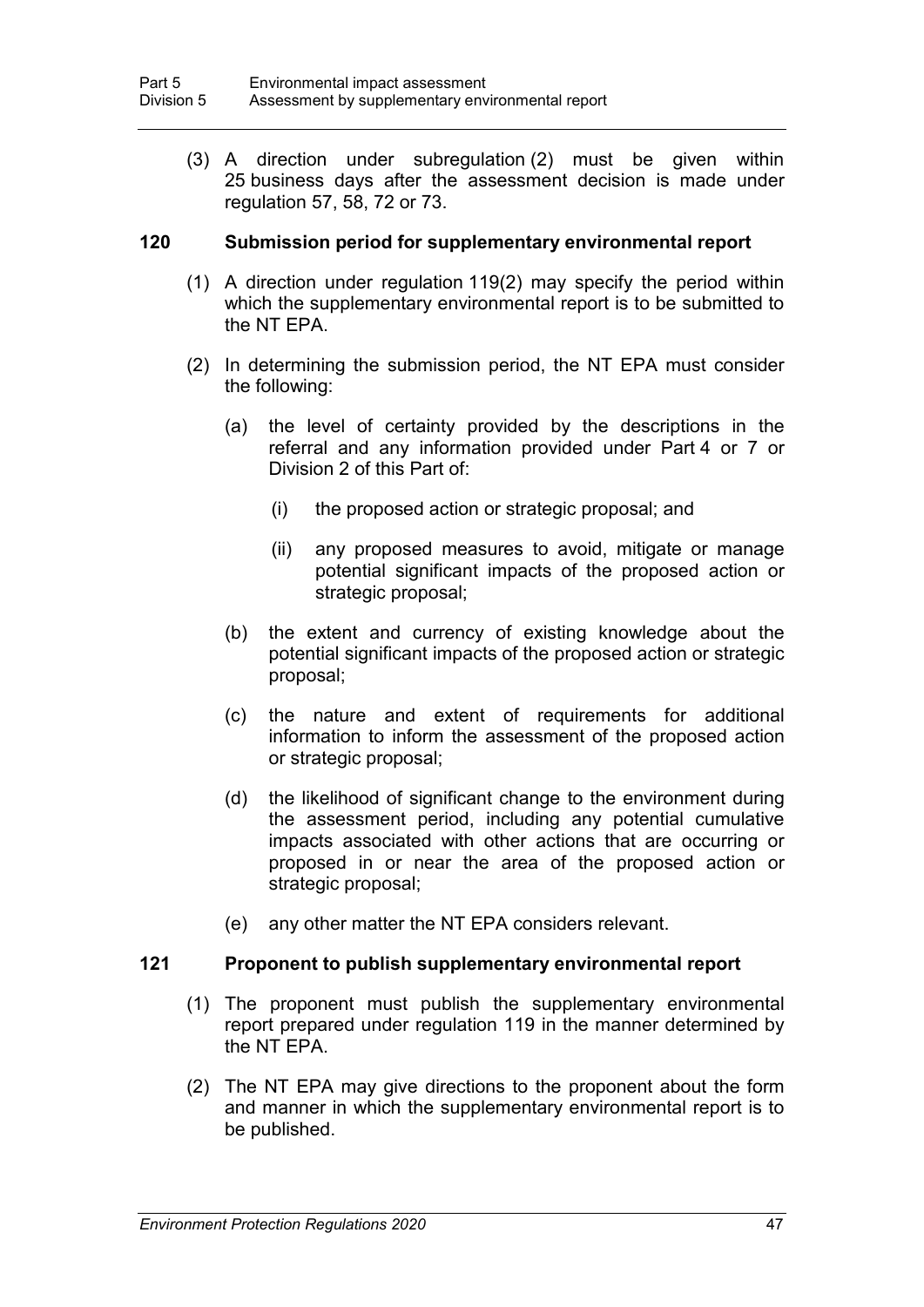## **122 Public consultation**

- (1) The NT EPA must publish a notice of the supplementary environmental report prepared under regulation 119.
- (2) The notice must:
	- (a) state where the supplementary environmental report may be inspected and obtained; and
	- (b) invite interested persons to make a submission to the NT EPA on the supplementary environmental report within the period specified in the notice.
- (3) The submission period must be 25 business days after the notice is published under subregulation (1).

#### **123 Consultation with government authorities**

- (1) The proponent must give a copy of the supplementary environmental report prepared under regulation 119 to any government authority that the NT EPA specifies.
- (2) The NT EPA must:
	- (a) make reasonable efforts to obtain the views of any<br>qovernment authority to which the supplementary government authority to which the supplementary environmental report is given under subregulation (1); and
	- (b) invite the government authority to make a submission to the NT EPA on the supplementary environmental report within the submission period specified in the notice under regulation 122.

#### **124 Additional information in relation to supplementary environmental report**

- (1) The NT EPA may direct the proponent to give the NT EPA, within a specified period, any additional information the NT EPA considers necessary to facilitate consideration of the supplementary environmental report.
- (2) The direction must be given not later than 20 business days after the end of the submission period specified in the notice under regulation 122.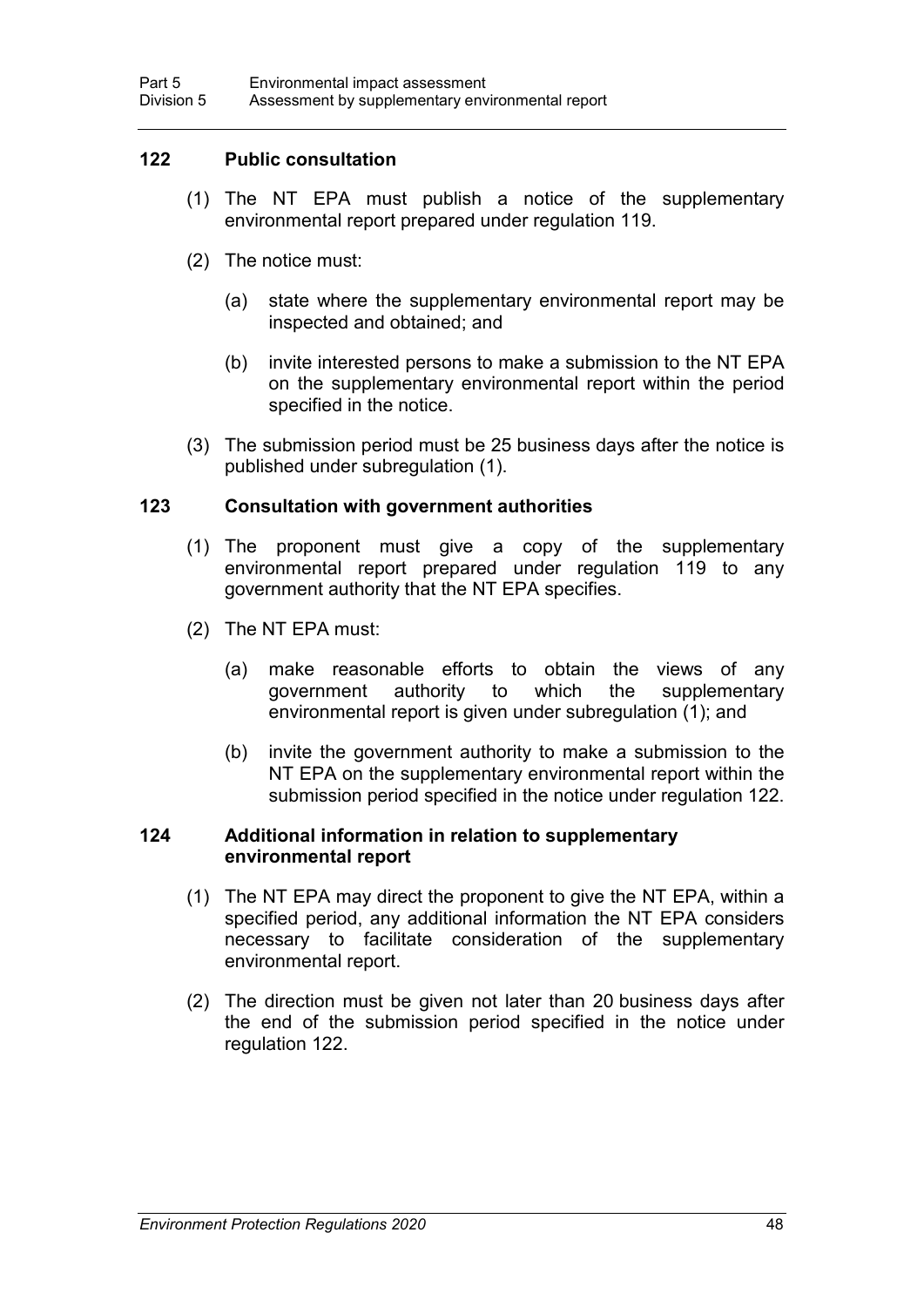- (3) If the NT EPA gives a direction under this regulation, the required period for the NT EPA to give an assessment report to the Minister under regulation 161(1) for the assessment under this Division ceases to run until the later of the following occurs:
	- (a) the information is given;
	- (b) if applicable the end of the submission period specified under regulation 126(1).

## **125 Publication of direction and information**

The NT EPA must publish a direction under regulation 124 and the information given in response to the direction as soon as practicable after being given the information.

## **126 NT EPA may invite submissions**

- (1) The NT EPA may invite interested persons or specified persons or government authorities to make submissions within the period specified by the NT EPA about:
	- (a) the information given in response to a direction under regulation 124; or
	- (b) a specified aspect of the information given in response to a direction under regulation 124.
- (2) The submission period must not exceed 15 business days.
- (3) If the NT EPA invites submissions under subregulation (1), the required period for the NT EPA to prepare an assessment report under regulation 161(1) for the assessment under this Division ceases to run until the end of the submission period.

## **127 NT EPA may invite proponent to address submissions**

- (1) This regulation applies if the NT EPA receives submissions under regulation 126.
- (2) The NT EPA may invite the proponent to provide a response addressing the submissions within the period specified by the NT EPA.
- (3) If the NT EPA invites the proponent to provide a response to the submissions, the required period for the NT EPA to prepare an assessment report under regulation 161(1) for the assessment under this Division ceases to run until the NT EPA receives the proponent's response.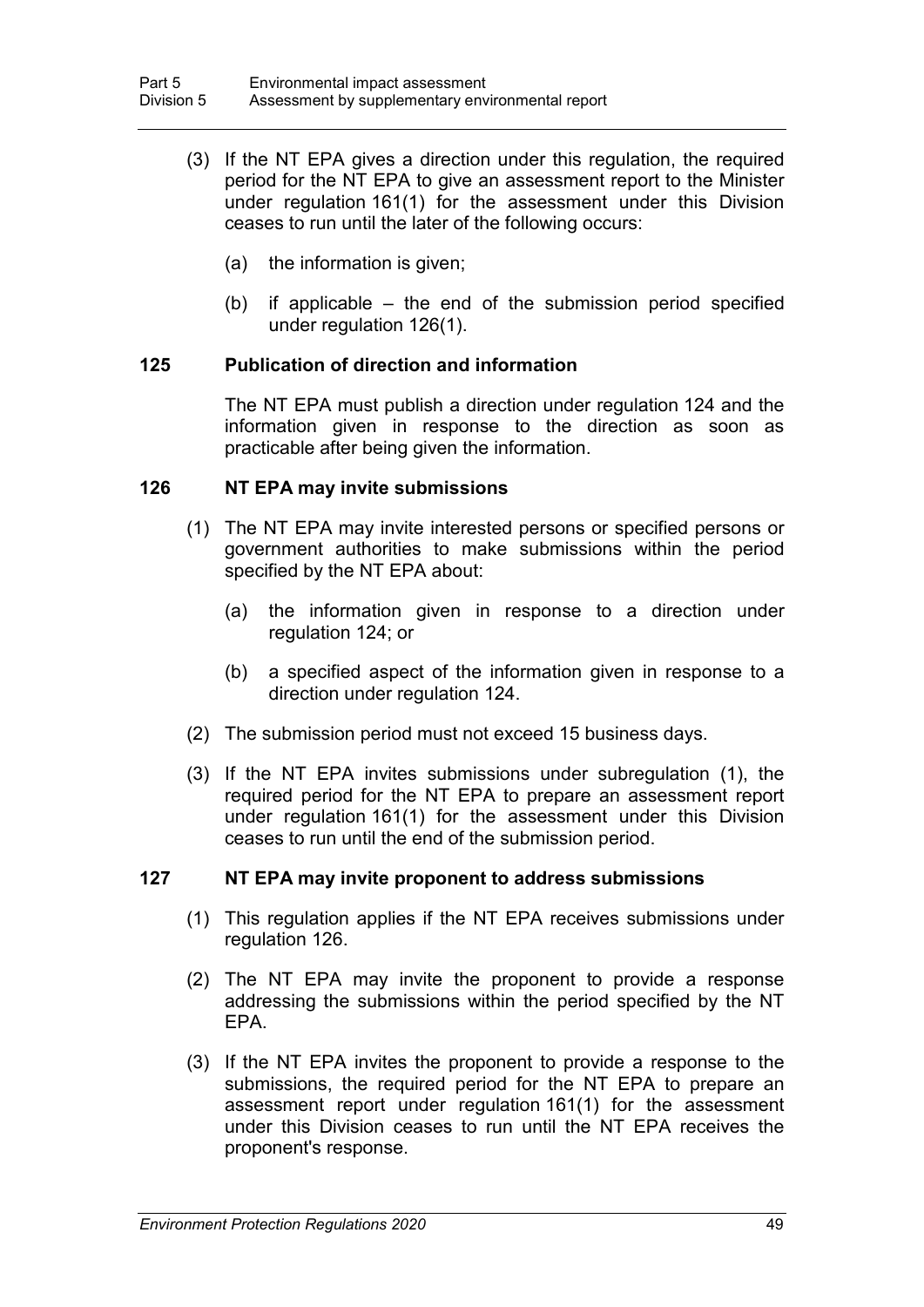## **Division 6 Assessment by environmental impact statement process**

# **Subdivision 1 Preliminary matters**

#### **128 Application of Division**

This Division applies if an assessment by environmental impact statement is required under Part 4 or 7.

#### **129 Terms of reference**

- (1) The terms of reference for an assessment by environmental impact statement are the terms of reference approved under Division 3 or Part 7 for that assessment or those terms of reference as amended under these Regulations.
- (2) The NT EPA must apply the terms of reference in carrying out the assessment by environmental impact statement.
- (3) The proponent must comply with the terms of reference in preparing the environmental impact statement and doing anything required of the proponent under the assessment by environmental impact statement process.

# **Subdivision 2 Draft environmental impact statement**

## **130 Preparation of draft environmental impact statement**

The proponent must prepare a draft environmental impact statement and must submit the statement to the NT EPA within the assessment period for the statement specified by the NT EPA under regulation 99(1).

#### **131 Submission of draft environmental impact statement to NT EPA**

- (1) The proponent must submit a draft environmental impact statement to the NT EPA in the form required by the terms of reference for the assessment.
- (2) The proponent must comply with any requirements of the NT EPA in relation to the draft environmental impact statement.

## **132 Proponent to publish draft environmental impact statement**

(1) The proponent must publish the draft environmental impact statement in accordance with any directions given by the NT EPA.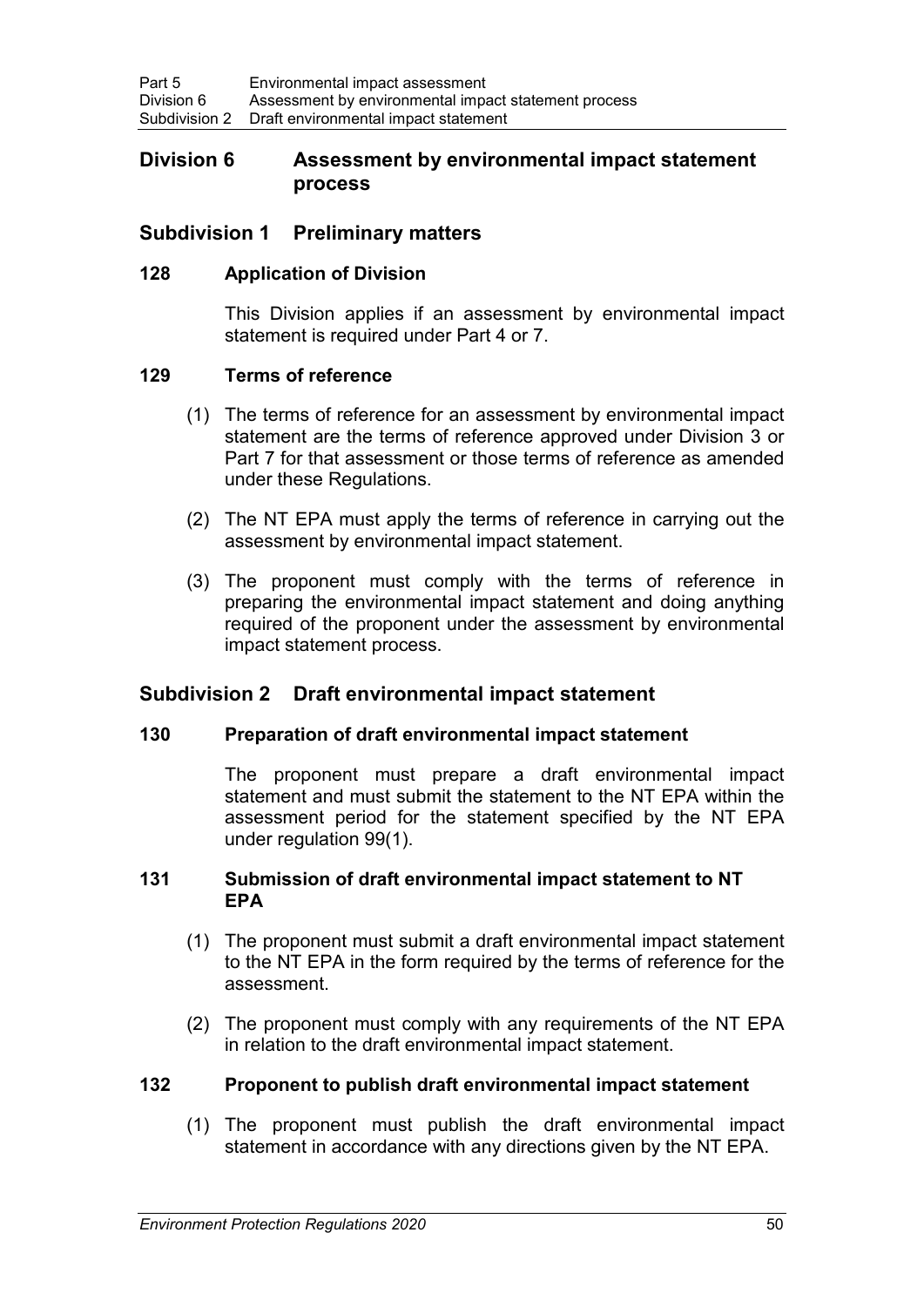(2) The NT EPA may give directions to the proponent about the manner in which the draft environmental impact statement is to be published.

# **133 Public consultation**

- (1) The NT EPA must publish a notice of the draft environmental impact statement prepared under regulation 130 as soon as practicable after it is submitted to the NT EPA.
- (2) The notice must:
	- (a) state where the draft environmental impact statement may be inspected and obtained; and
	- (b) invite interested persons to make a submission on the draft environmental impact statement to the NT EPA within the period specified in the notice.
- (3) The submission period must be not less than 30 business days and not more than 60 business days after the date of the notice.

## **134 Consultation with government authorities**

- (1) The proponent must give a copy of the draft environmental impact statement to any government authority that the NT EPA specifies.
- (2) The NT EPA must:
	- (a) make reasonable efforts to obtain the views of any government authority to which the draft environmental impact statement has been given under subregulation (1); and
	- (b) invite the government authority to make a submission to the NT EPA on the draft environmental impact statement within the submission period specified in the notice under regulation 133.

# **Subdivision 3 Preparation of supplement**

## **135 Preparation of supplement to draft environmental impact statement**

The proponent must:

- (a) consider any submissions received on the draft environmental impact statement; and
- (b) prepare a supplement to the draft environmental impact statement to address any issues raised in the submissions.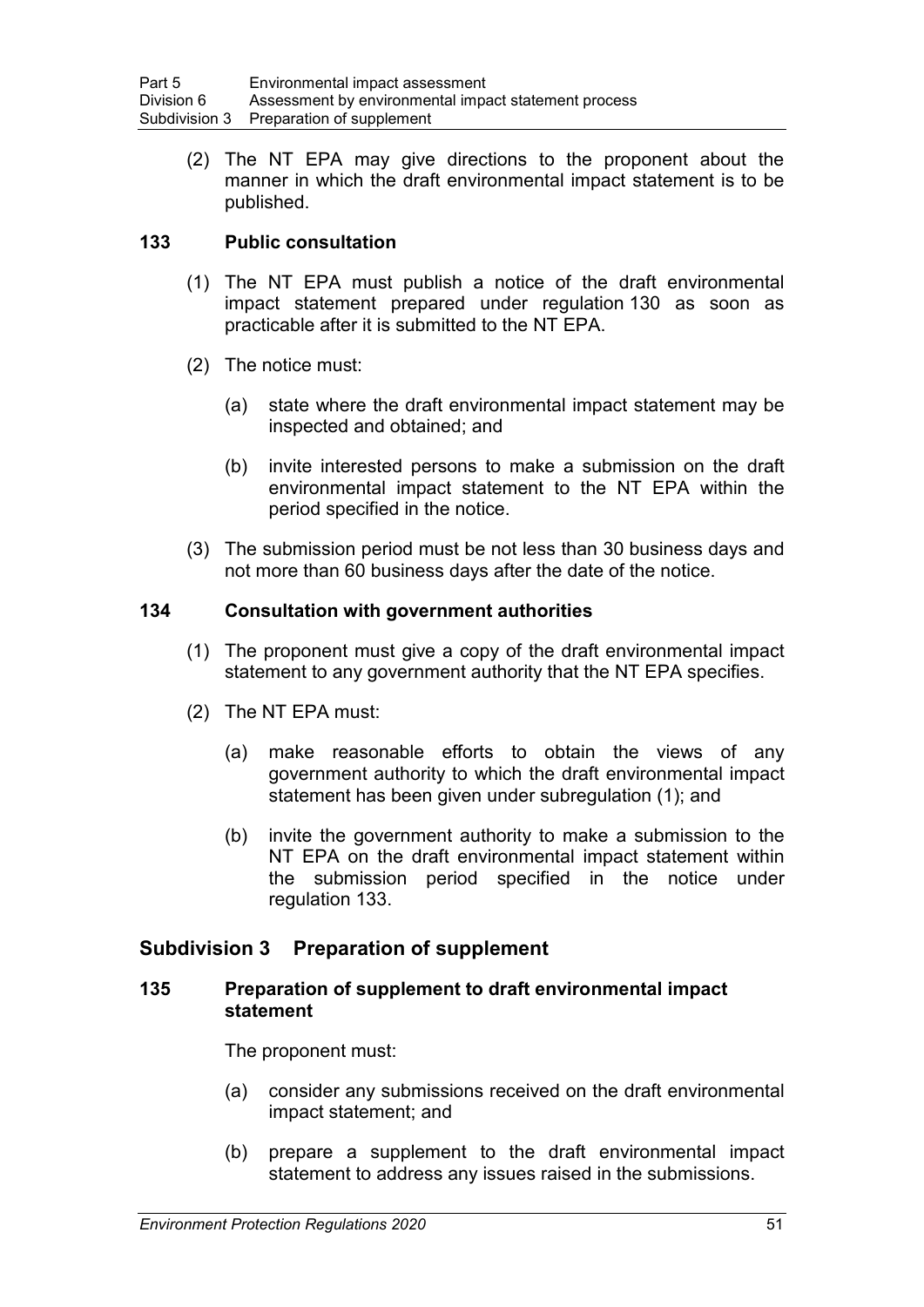## **136 Additional information to be included in supplement**

- (1) The NT EPA may direct the proponent to include additional information in the supplement to the draft environmental impact statement:
	- (a) to address the submissions; and
	- (b) to ensure that the NT EPA has sufficient information to complete the environmental impact assessment process.
- (2) A direction under subregulation (1) must be given within 25 business days after the end of the submission period specified in the notice under regulation 133.

## **137 Submission period for supplement**

- (1) A direction under regulation 136(1) may specify the period within which the supplement to the draft environmental impact statement is to be submitted to the NT EPA.
- (2) In determining the submission period, the NT EPA must consider the following:
	- (a) the nature of the matters raised in the submissions received on the draft environmental impact statement;
	- (b) the extent and currency of existing knowledge about the potential significant impacts on the environment associated with the proposed action or strategic proposal;
	- (c) the nature and extent of the need for additional information to inform the assessment of the proposed action or strategic proposal;
	- (d) the likelihood of significant change to the environment during the assessment period, including any potential cumulative impacts associated with other actions that are occurring or proposed in or near the area of the proposed action or strategic proposal;
	- (e) any other matter the NT EPA considers relevant.

## **138 Proponent to publish supplement**

(1) The proponent must publish a supplement to a draft environmental impact statement prepared under regulation 135 in accordance with any directions of the NT EPA.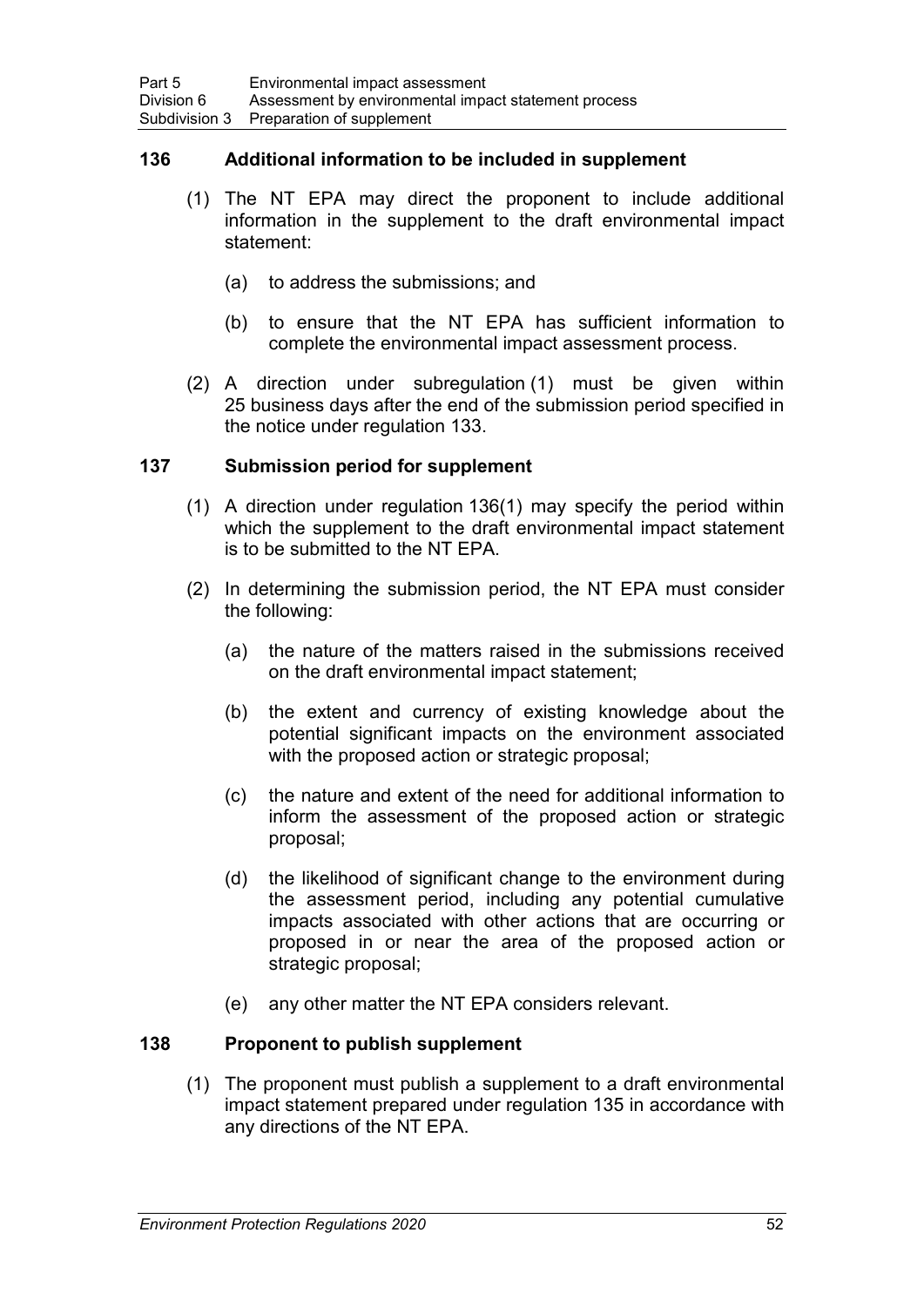(2) The NT EPA may give directions to the proponent about the form and manner in which the supplement to the statement is to be published.

# **139 Public consultation**

- (1) The NT EPA must publish a notice of a supplement to a draft environmental impact statement prepared under regulation 135 as soon as practicable after it is submitted to the NT EPA.
- (2) The notice must:
	- (a) state where the supplement to the draft environmental impact statement may be inspected and obtained; and
	- (b) invite interested persons to make a submission to the NT EPA on the supplement to the draft environmental impact statement within the period specified in the notice.
- (3) The submission period must be 15 business days after the notice is published under subregulation (1).

## **140 Consultation with government authorities**

- (1) The proponent must give a copy of the supplement to the draft environmental impact statement to any government authority that the NT EPA specifies.
- (2) The NT EPA must:
	- (a) make reasonable efforts to obtain the views of any government authority to which the supplement to the draft environmental impact statement is given under subregulation (1); and
	- (b) invite the government authority to make a submission to the NT EPA on the supplement to the draft environmental impact statement within the submission period specified in the notice under regulation 139.

## **141 Waiver of requirement for supplement**

- (1) The NT EPA may waive a requirement for a supplement to a draft environmental impact statement on its own initiative or at the request of the proponent.
- (2) A request from a proponent for a waiver must set out the reasons why a supplement to the statement is not required.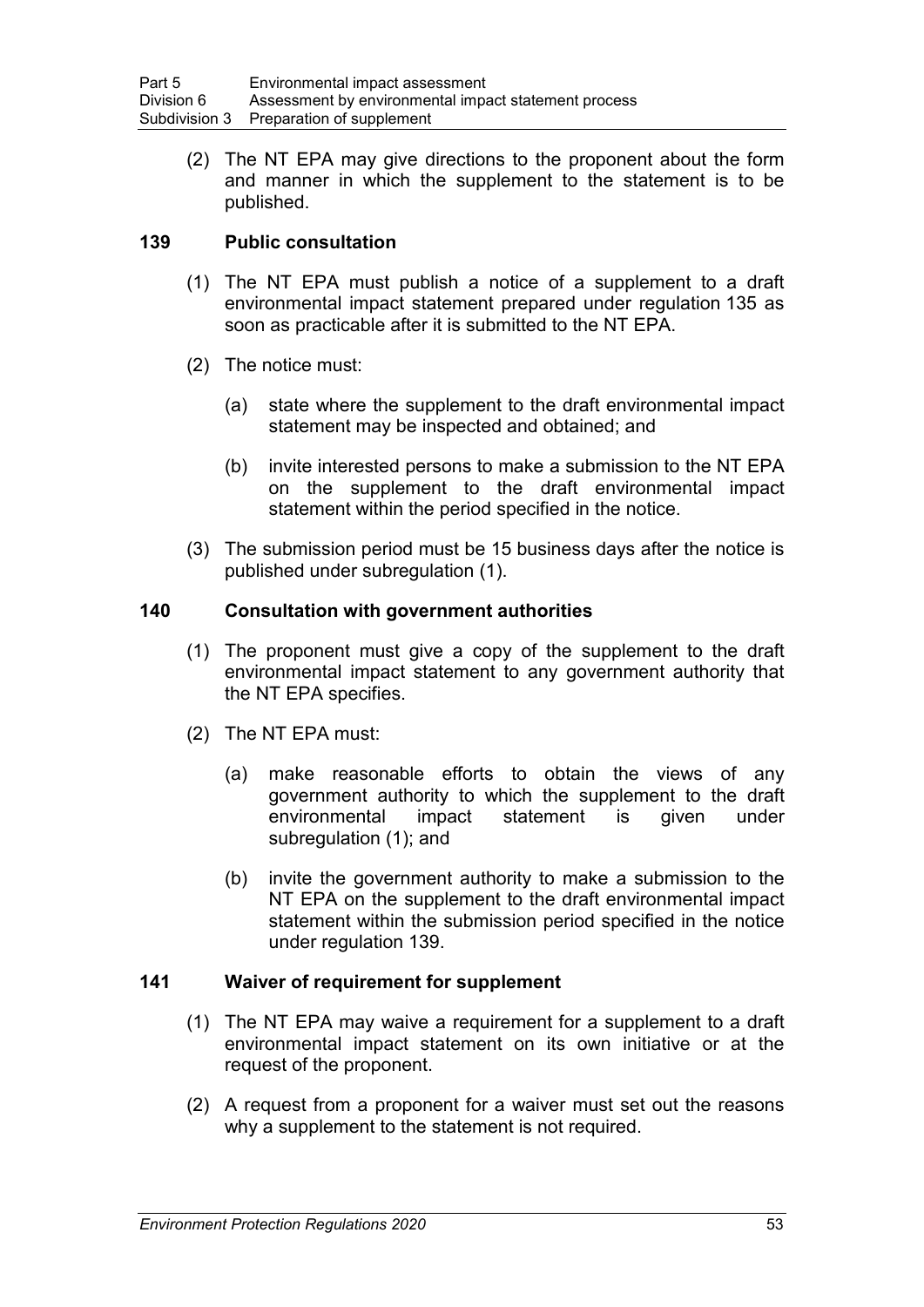- (3) On a request from a proponent for a waiver, the NT EPA may:
	- (a) waive the requirement for a supplement; or
	- (b) refuse to waive the requirement for a supplement.
- (4) The NT EPA must make a decision under subregulation (3) within 10 business days after receiving the request for a waiver from the proponent.
- (5) The NT EPA must give notice to the proponent of a decision to waive or refuse to waive the requirement for a supplement and a statement of reasons for the decision.
- (6) If the NT EPA decides to waive the requirement for a supplement, the NT EPA must publish the decision and a statement of reasons for the decision.
- (7) The NT EPA must not waive the requirement for a supplement if the action is being assessed under a Bilateral Agreement with the Commonwealth in accordance with section 45 of the Commonwealth Act.

#### **142 Status of supplement**

A supplement to a draft environmental impact statement forms part of that statement.

#### **143 Additional information in relation to environmental impact statement**

- (1) If the proponent provides a supplement to a draft environmental impact statement to the NT EPA, the NT EPA may direct the proponent to give the NT EPA, within a specified period, any additional information the NT EPA considers necessary to facilitate consideration of the environmental impact statement.
- (2) The direction must be given not later than 20 business days after the end of the submission period specified in the notice under regulation 139.
- (3) If the NT EPA gives a direction under this regulation, the required period for the NT EPA to prepare an assessment report under regulation 161(1) for the assessment under this Division ceases to run until the information is given to the NT EPA.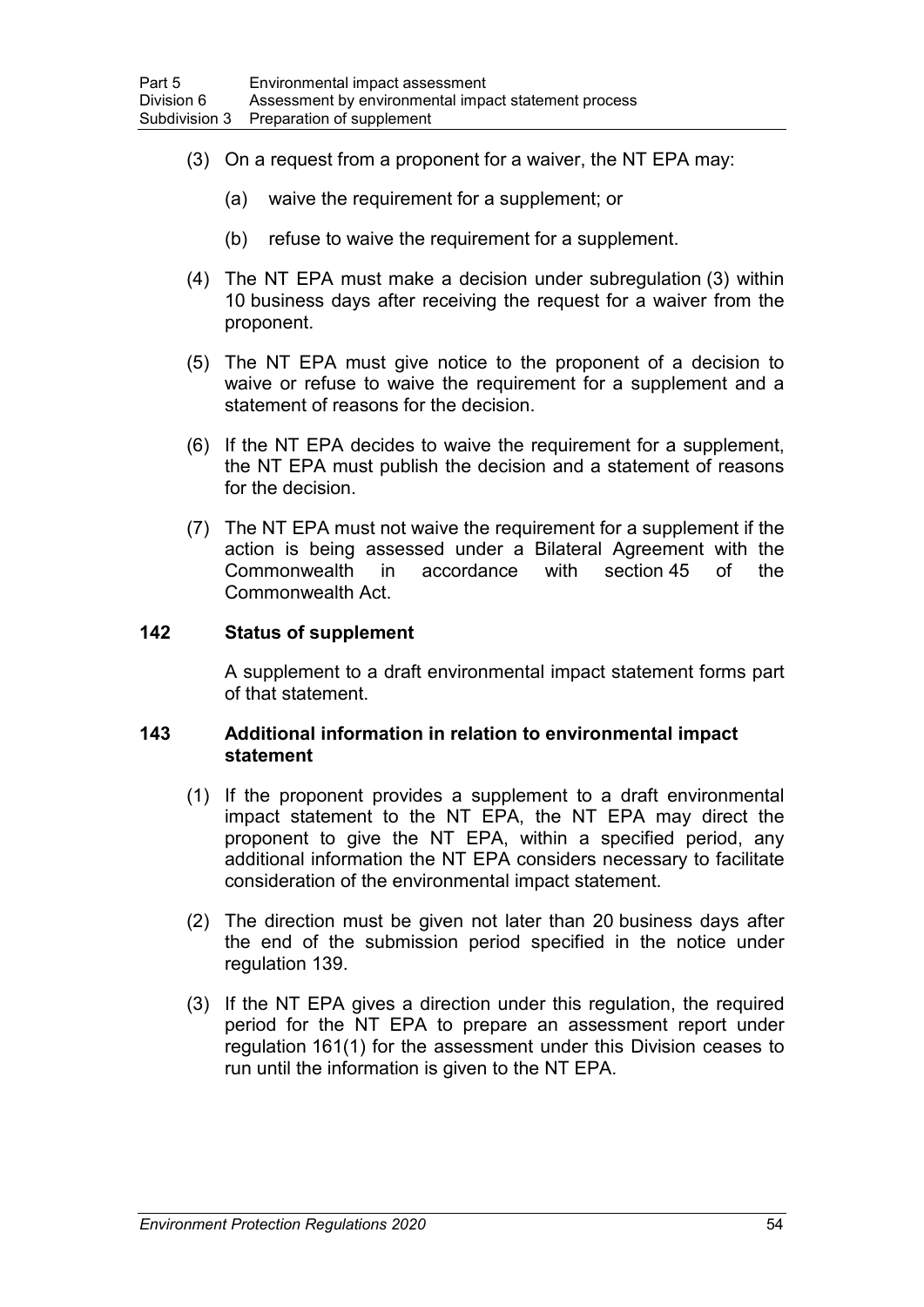## **144 Publication of direction and information**

The NT EPA must publish a direction under regulation 143 and the information given in response to the direction as soon as practicable after being given the information.

#### **145 NT EPA may invite submissions**

- (1) The NT EPA may invite interested persons or specified persons or government authorities to make submissions within a period specified by the NT EPA about:
	- (a) the information given in response to the direction under regulation 143; or
	- (b) a specified aspect of the information given in response to the direction under regulation 143.
- (2) The submission period must not exceed 15 business days.
- (3) If the NT EPA invites submissions under this regulation, the required period for the NT EPA to prepare an assessment report under regulation 161(1) for the assessment under this Division ceases to run until the end of the submission period.

#### **146 NT EPA may invite proponent to address submissions**

- (1) This regulation applies if the NT EPA receives submissions under regulation 145.
- (2) The NT EPA may invite the proponent to provide a response addressing the submissions within the period specified by the NT EPA.
- (3) The period specified by the NT EPA under subregulation (2) must not exceed 15 business days.
- (4) If the NT EPA invites the proponent to provide a response to the submissions, the required period for the NT EPA to prepare an assessment report under regulation 161(1) for the assessment under this Division ceases to run until the NT EPA receives the proponent's response.

# **Division 7 Assessment by inquiry**

#### **147 Application of Division**

This Division applies if a method of assessment that is, or includes, an assessment by inquiry is required under Part 4 or 7.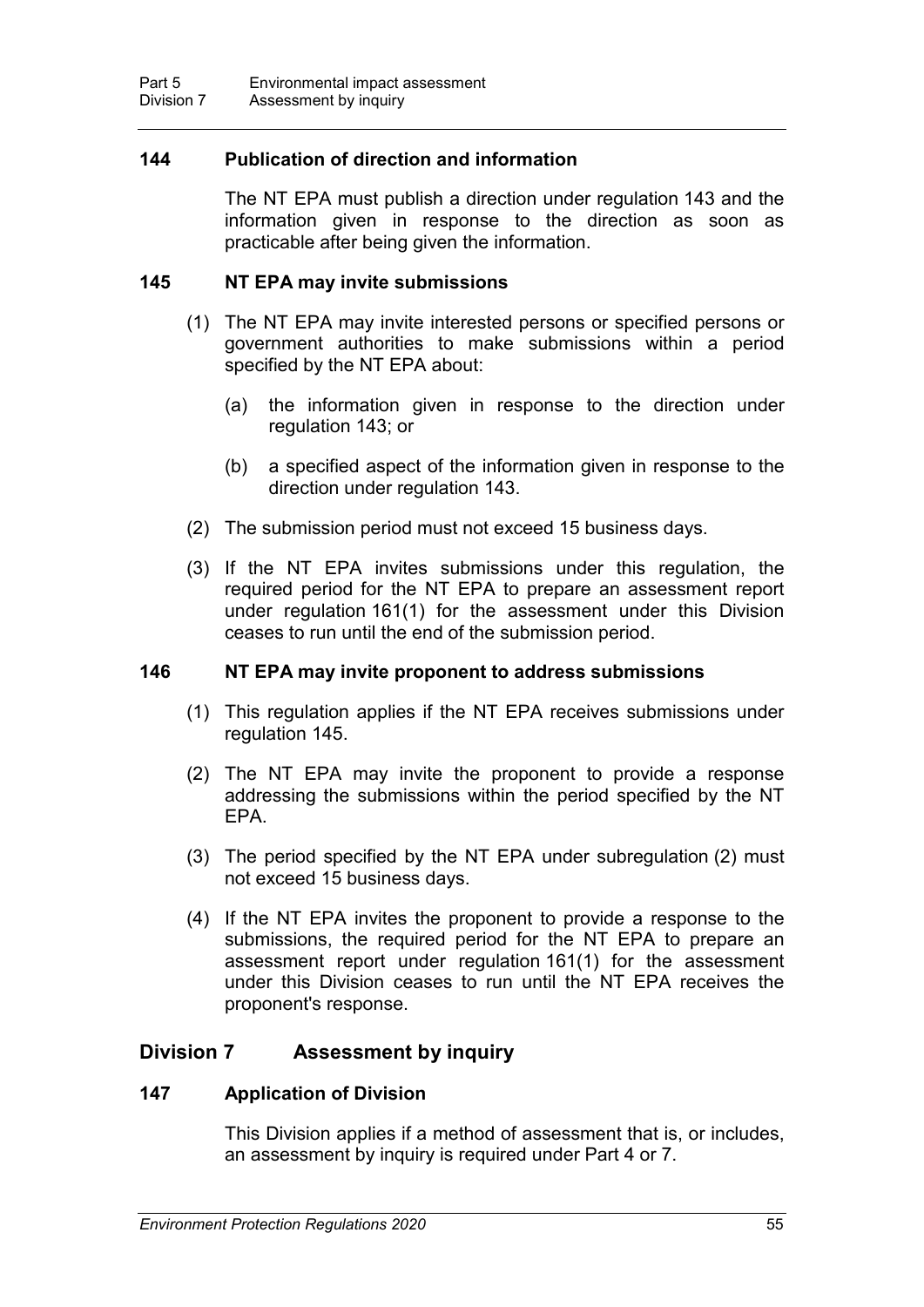# **148 NT EPA to conduct inquiry**

- (1) The NT EPA is to conduct the inquiry.
- (2) Subject to regulation 151, the NT EPA must determine and publish the procedure for the inquiry.

#### **149 Terms of reference**

- (1) The terms of reference for an assessment by inquiry are the terms of reference approved under Division 3 or Part 7 for that assessment or those terms of reference as amended under these Regulations.
- (2) The NT EPA and any inquiry panel must apply the terms of reference in conducting an inquiry.

#### **150 Appointment of inquiry panel**

- (1) The NT EPA may appoint a panel of one or more persons to assist the inquiry.
- (2) The NT EPA must ensure that any person appointed to an inquiry panel has the appropriate qualifications or experience to assist the inquiry.

## **151 Procedure of inquiry panel**

- (1) Subject to this Division, in assisting an inquiry, an inquiry panel:
	- (a) must determine the procedure to be followed by the panel; and
	- (b) is not subject to direction in its decisions by the NT EPA or the Minister; and
	- (c) is not bound by the rules of evidence.
- (2) The inquiry panel must publish the procedure determined under subregulation (1)(a).

## **152 Hearings of inquiry panel to be in public**

- (1) A hearing held by an inquiry panel as part of an inquiry must be held in public, unless the panel directs otherwise.
- (2) Subject to subregulation (3), the inquiry panel must publish all written submissions as soon as practicable after they are received by the panel.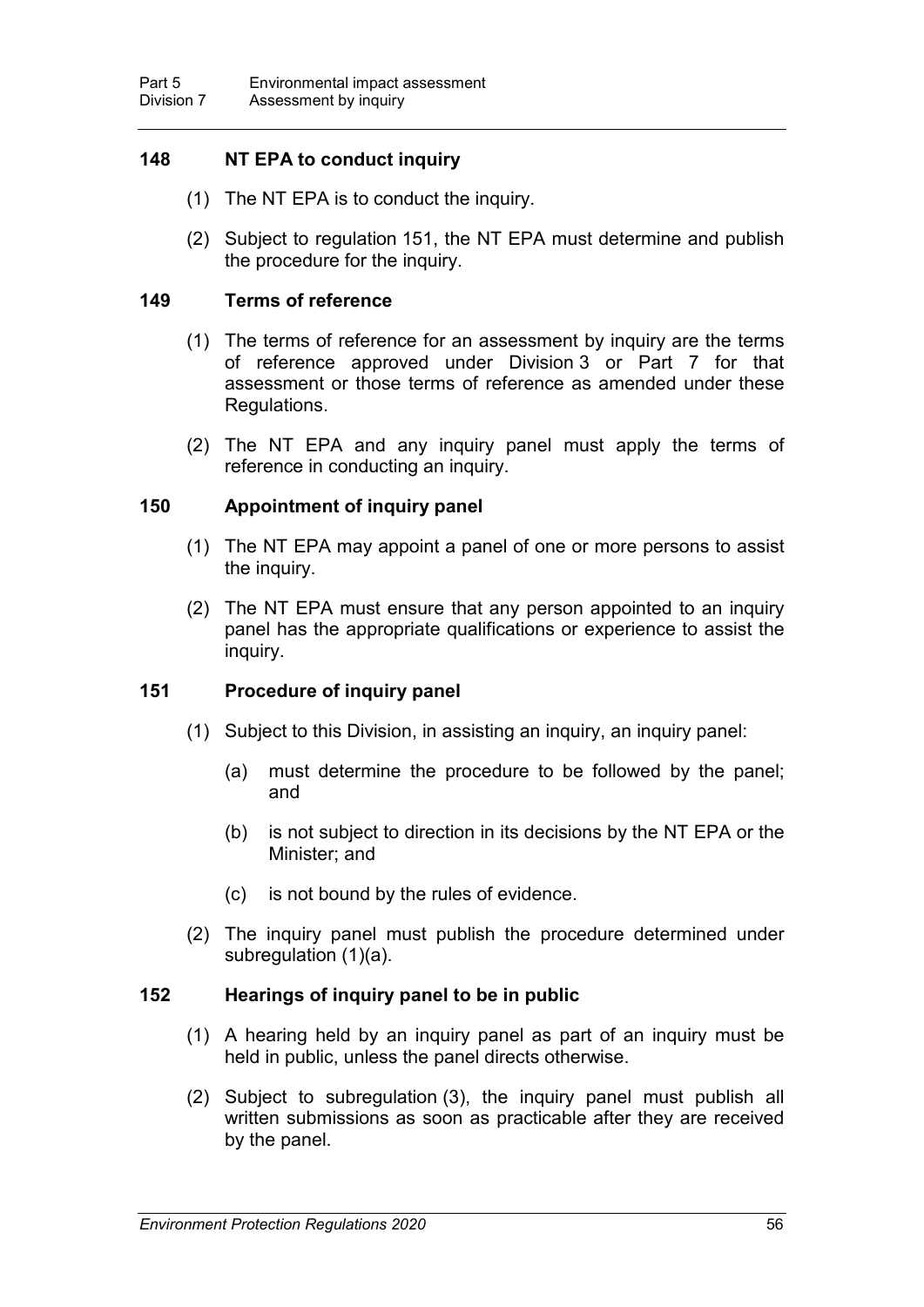- (3) If the inquiry panel considers it desirable in the public interest, the panel may:
	- (a) give directions that all or part of a hearing be held in private, specifying the persons who may be present; and
	- (b) give directions prohibiting or restricting the publication of all or part of any submission or evidence given orally or in writing to the panel.

## **153 Timing of report of inquiry or inquiry panel**

- (1) The NT EPA must complete a report of an inquiry within the period specified in the terms of reference.
- (2) An inquiry panel must complete a report of an inquiry and give it to the NT EPA within the period specified in the terms of reference.

# **154 Publication of report of inquiry or inquiry panel**

- (1) The NT EPA must publish the report of an inquiry or an inquiry panel prepared under regulation 153 as soon as practicable after the inquiry is completed.
- (2) The NT EPA must give a copy of the report to the proponent.
- (3) However, the NT EPA must not publish, or give a copy of, the report to the extent that it sets out any submission or evidence if the inquiry panel has directed under regulation 152(3)(b) that publication of the submission or evidence is prohibited or restricted.
- (4) The NT EPA must give the proponent a statement of the substance of the submission or evidence that is prohibited or restricted from publication under subregulation (3).

## **155 Proponent to have regard to report**

The proponent must have regard to the report of an inquiry or an inquiry panel in relation to a proposed action or strategic proposal in:

- (a) if applicable preparing any supplementary environmental report under Division 5 or draft environmental impact statement or supplement under Division 6 in relation to the proposed action or strategic proposal; or
- (b) giving any additional information at the direction of the NT EPA under these Regulations in relation to the proposed action or strategic proposal.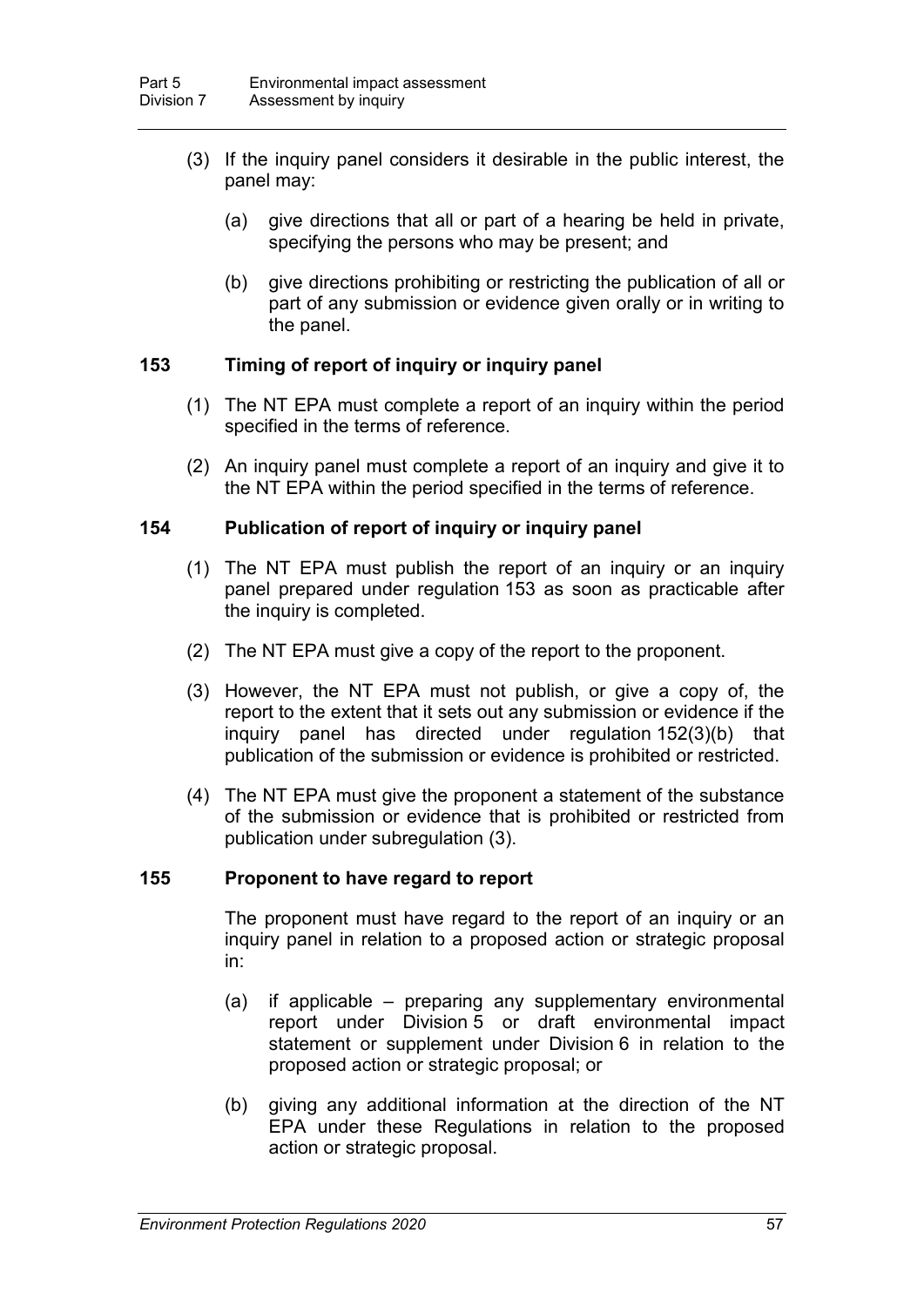# **Part 6 Assessment reports**

#### **156 Assessment report**

- (1) The NT EPA must prepare an assessment report on completion of an environmental impact assessment process.
- (2) The assessment report is to be given to the Minister under Part 5 of the Act.
- (3) The purpose of the assessment report is:
	- (a) to assess whether the proposed action or strategic proposal is likely to meet the environmental objectives; and
	- (b) to assess the potential significant environmental impacts of a proposed action or strategic proposal; and
	- (c) to make recommendations for avoiding, mitigating and managing those impacts; and
	- (d) to advise the Minister as to the environmental acceptability of the proposed action or strategic proposal.
- (4) The assessment report must assess:
	- (a) the potential environmental impacts and risks of the proposed action or strategic proposal; and
	- (b) whether there are any significant residual impacts remaining after all reasonable measures to avoid and then mitigate and manage the risks have been taken.
- (5) The assessment report may identify that an offset may be appropriate in respect of the significant residual impacts identified in the report.

## **157 Preparation of assessment report**

- (1) The NT EPA must consider the following in preparing an assessment report:
	- (a) any referral information given to the NT EPA;
	- (b) any additional information provided under regulation 40 or 83;
	- (c) any advice obtained by the NT EPA under regulation 86;
	- (d) any supplementary environmental report completed under Part 5, Division 5 in relation to the proposed action or strategic proposal;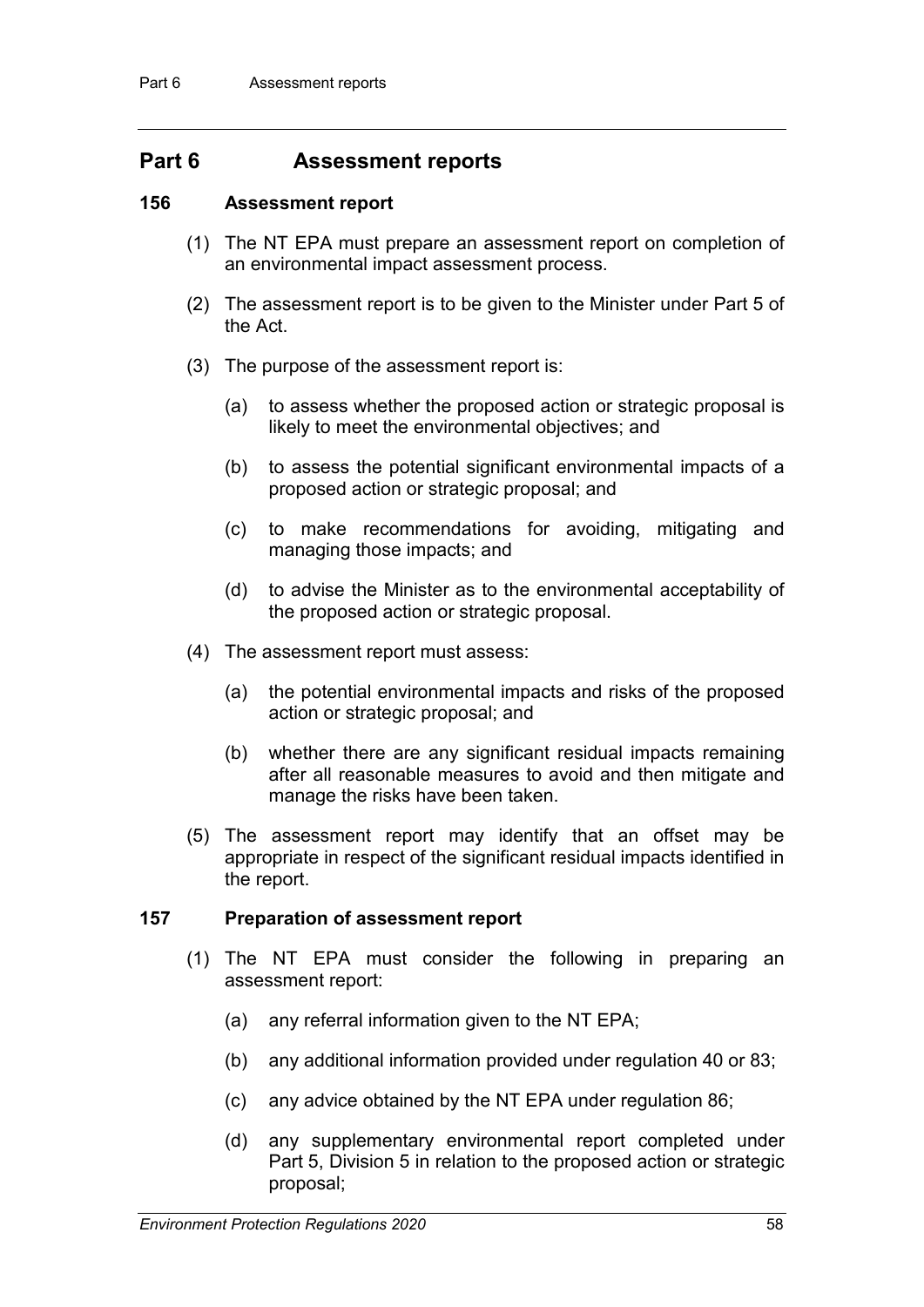- (e) any environmental impact statement completed under Part 5, Division 6 in relation to the proposed action or strategic proposal;
- (f) the report of an inquiry or an inquiry panel under Part 5, Division 7 in relation to the proposed action or strategic proposal;
- (g) any submissions made within the relevant submission period in Part 4, 5 or 7.
- (2) The NT EPA may also consider the following in preparing an assessment report:
	- (a) information based on the NT EPA's own investigations and knowledge;
	- (b) any independent review received under regulation 87;
	- (c) any other information that the NT EPA considers relevant.
- (3) The NT EPA may:
	- (a) refer to an inquiry report or an inquiry panel report in its assessment report; or
	- (b) adopt an inquiry report or inquiry panel report as its assessment report.

## **158 Draft environmental approval**

- (1) The NT EPA must prepare a draft environmental approval to be given to the Minister with the assessment report prepared under regulation 156.
- (2) Subregulation (1) does not apply if the NT EPA proposes to give the Minister a statement of unacceptable impact.

## **159 Draft statement of unacceptable impact**

The NT EPA may prepare a draft statement of unacceptable impact.

#### **160 Consultation on draft environmental approval or draft statement of unacceptable impact**

- (1) The NT EPA:
	- (a) must give a copy of the draft environmental approval (if any) to the proponent; and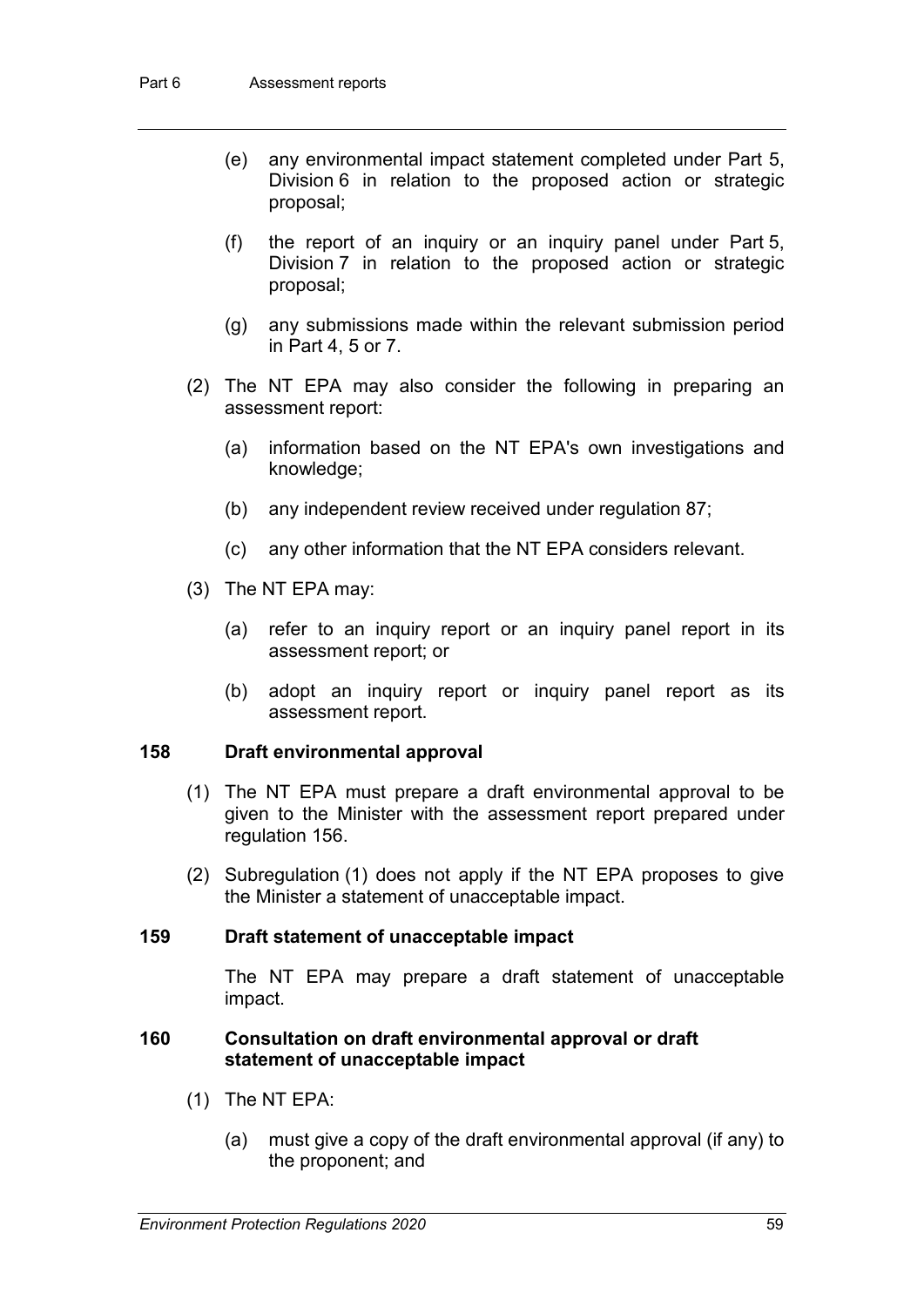- (b) may give a copy of the draft statement of unacceptable impact (if any) to the proponent; and
- (c) must invite the proponent to make a submission to the NT EPA on:
	- (i) the draft approval; or
	- (ii) if a copy of the draft statement is given to the proponent – the draft statement.
- (2) The NT EPA must:
	- (a) make reasonable efforts to obtain the views of the following in relation to a draft environmental approval or draft statement of unacceptable impact:
		- (i) any statutory decision-maker that the NT EPA considers may have a view on the draft approval or draft statement;
		- (ii) if the draft approval includes conditions that relate to a potential health impact of an action – the Chief Health Officer;
		- (iii) if the draft approval includes conditions that relate to a potential impact of an action on a social or cultural matter – the relevant government authority and
	- (b) invite each entity consulted under paragraph (a) to make a submission on the draft environmental approval or draft statement of unacceptable impact.
- (3) The NT EPA must specify a period for submissions under subregulations (1) and (2).
- (4) The NT EPA must consider any submissions made within the submission period.
- (5) The required period for the NT EPA to give an assessment report to the Minister under regulation 161(1) ceases to run during the submission period.

#### **161 Period for providing assessment report**

(1) The NT EPA must give the assessment report to the Minister and the proponent within the required period.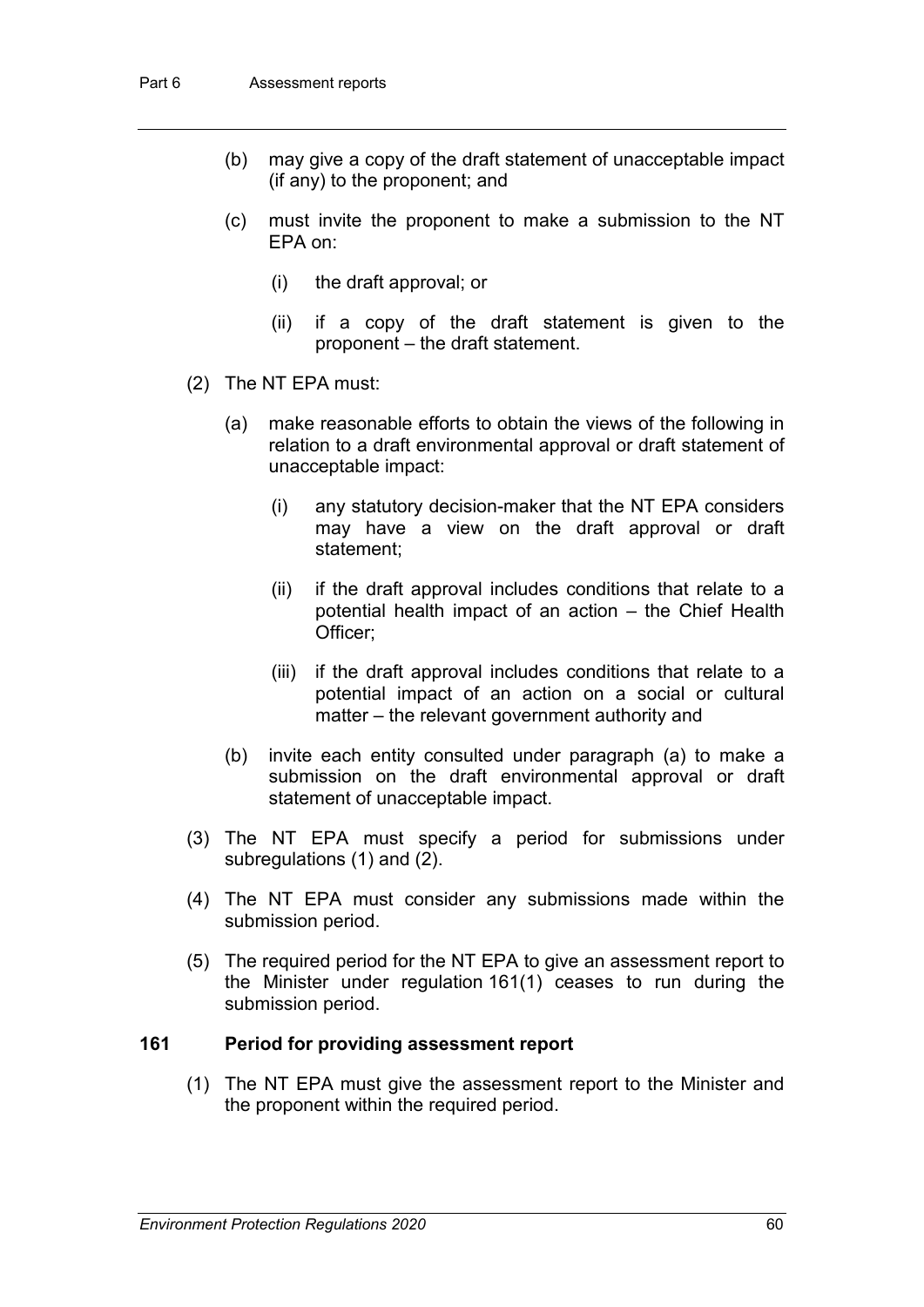(2) In this regulation:

*required period* means:

- (a) for an assessment by referral information 30 business days after the decision or recommendation on the method of assessment is made under regulation 57 or 58; or
- (b) for an assessment by supplementary environmental report 40 business days after the end of the submission period specified in the notice under regulation 122; or
- (c) for an assessment by environmental impact statement 45 business days after, as the case requires:
	- (i) the end of the submission period specified in the notice under regulation 139 for the supplement to the statement; or
	- (ii) the NT EPA giving to the proponent under regulation 141 notice of the decision to waive the requirement for a supplement to the statement; or
- (d) for an assessment that is an assessment by inquiry 45 business days after completion or receipt by the NT EPA of the report of the inquiry in relation to the assessment under regulation 153; or
- (e) for an assessment that includes an assessment by inquiry 45 business days after receipt by the NT EPA of the last of the information required to be given to the NT EPA under Part 5 in relation to the assessment.

# **Part 7 Significant variations**

# **Division 1 Process for significant variation notified during assessment process**

## **Subdivision 1 Preliminary matters**

#### **162 Application of Division**

This Division applies if the NT EPA receives either of the following before the NT EPA prepares an assessment report for the Minister in relation to a proposed action or strategic proposal:

(a) a notice of significant variation of the proposed action under section 51(1) of the Act;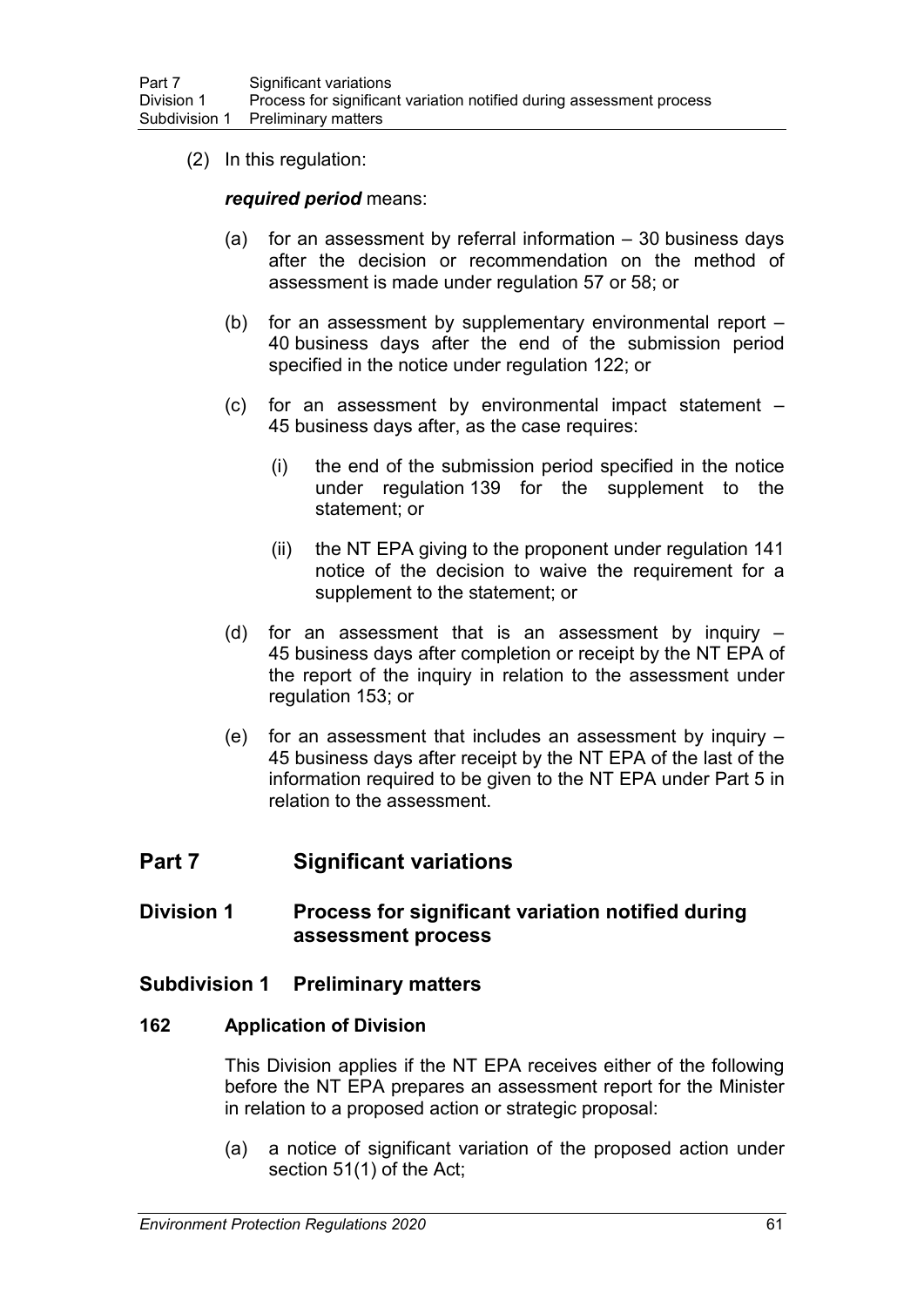(b) a notice of significant variation of the strategic proposal under section 51(2) of the Act.

## **163 NT EPA may suspend assessment process**

- (1) The NT EPA may suspend the environmental impact assessment process for the proposed action or strategic proposal until it has made a decision on the significant variation.
- (2) If the NT EPA suspends the environmental impact assessment process under subregulation (1), the required period for the NT EPA to make a decision on the proposed action or strategic proposal under Part 4, 5 or 6 ceases to run until the NT EPA makes a decision on the significant variation.

# **Subdivision 2 Initial consideration of notice of significant variation**

## **164 Additional information about significant variation**

- (1) On receipt of the notice of significant variation, the NT EPA may direct the proponent to give it additional information in relation to the significant variation.
- (2) The additional information must be:
	- (a) a material omission from the notice of significant variation; and
	- (b) required to enable the NT EPA to properly consider the notice of significant variation and whether the notice was required to be given.
- (3) A direction must be given within 10 business days after the NT EPA receives the notice of significant variation.
- (4) If the NT EPA gives a direction under this regulation, the required period in regulation 166 for the NT EPA to make a decision on the notice of significant variation ceases to run until the information is given.
- (5) Regulations 41 and 42 apply, with the necessary changes, in relation to a failure to comply with a direction under this regulation as if the notice of significant variation were a referral of a proposed action or strategic proposal.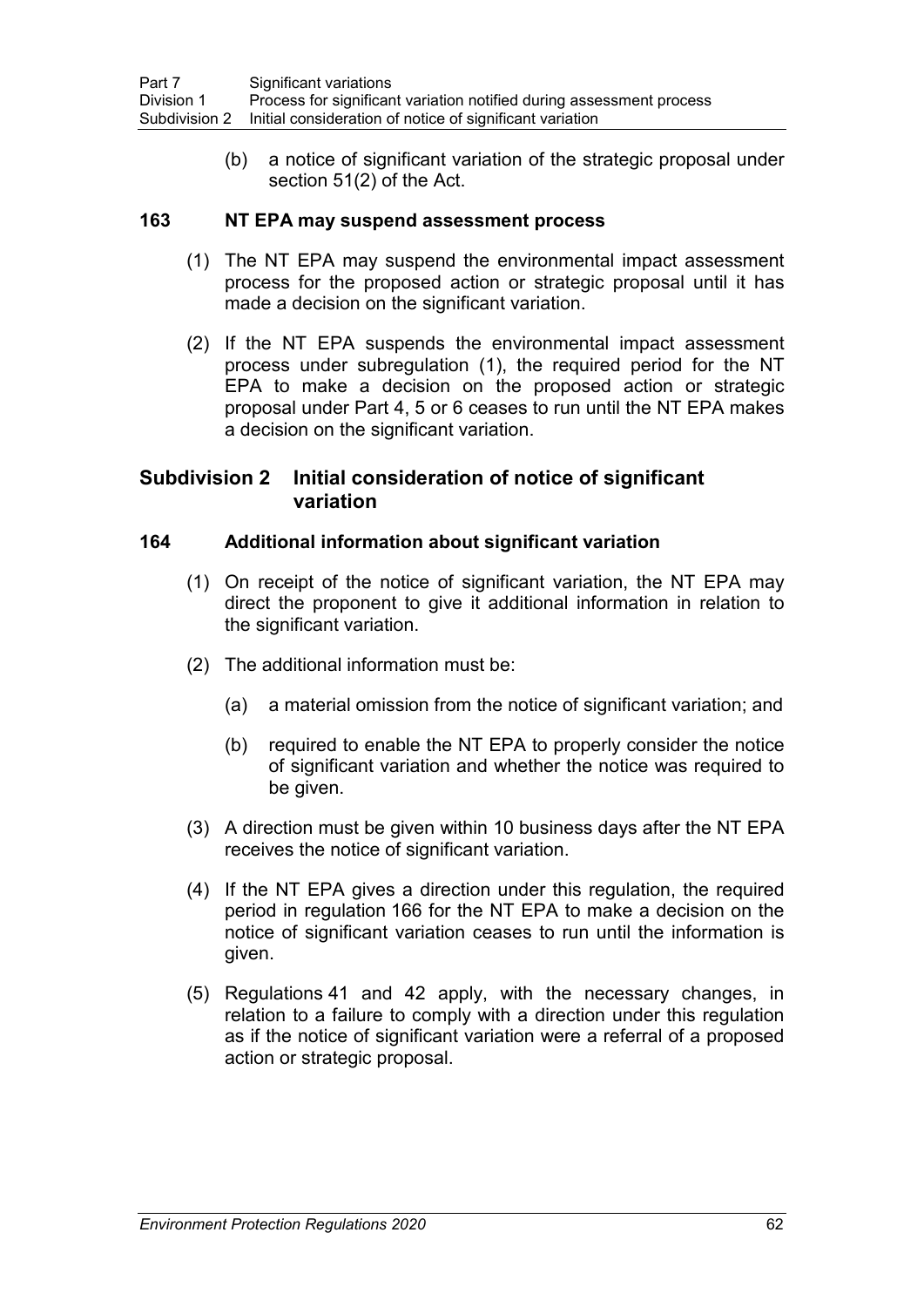## **165 Proponent may provide draft terms of reference or draft amendments**

- (1) The proponent may provide to the NT EPA, with the notice of significant variation:
	- (a) draft terms of reference that may be appropriate as a result of the significant variation; or
	- (b) draft amendments to existing approved terms of reference that may be appropriate as a result of the significant variation.
- (2) The proponent must provide a statement of reasons stating why the draft terms of reference or draft amendments to existing terms of reference are appropriate.

## **166 Decision whether to accept notice of significant variation**

- (1) The NT EPA must accept or refuse to accept a notice of significant variation of a proposed action or strategic proposal within 15 business days after the notice is given under section 51(1) or (2) of the Act.
- (2) If the NT EPA does not make a decision under subregulation (1) within the required period, the notice of significant variation is taken to be accepted.
- (3) This regulation does not apply if the NT EPA decides under regulation 41 (as applied by regulation 164(5)) not to proceed with the notice of significant variation.

## **167 Grounds for refusal to accept notice of significant variation**

The NT EPA may refuse to accept a notice of significant variation under regulation 166 if the NT EPA considers that the notice:

- (a) contains insufficient information to make an assessment decision; or
- (b) has not been prepared or certified in accordance with the requirements determined under regulation 263; or
- (c) relates to part of a larger action proposed by the proponent and information on the whole action is required to make an assessment decision; or
- (d) was not required to be given.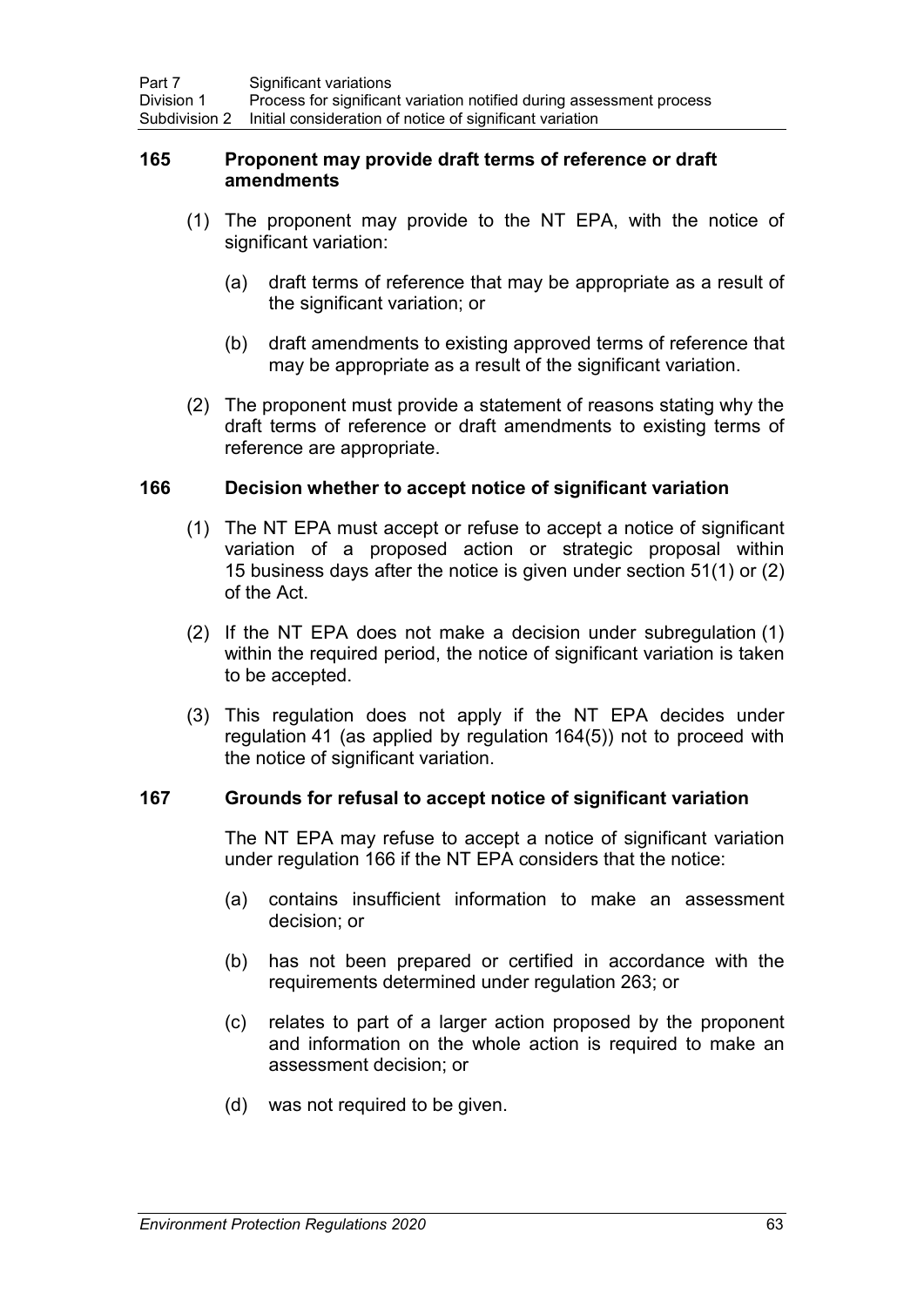## **168 Notice to proponent of decision**

- (1) The NT EPA must give notice of a decision under regulation 166 to the proponent.
- (2) The notice of decision must contain the following information:
	- (a) a statement that the notice of significant variation has been accepted or refused;
	- (b) the name of the proponent;
	- (c) the name of the proposed action or strategic proposal to which the notice relates;
	- (d) the nature of the variation.
- (3) If the NT EPA refuses to accept a notice of significant variation, the NT EPA must give the proponent a statement of reasons for the decision.
- (4) The notice of decision and, if the decision is to refuse to accept the notice of significant variation, the statement of reasons must be given to the proponent as soon as practicable after the decision is made.

## **169 Publication of documents**

- (1) The NT EPA must publish the following as soon as practicable after the decision is made:
	- (a) the notice of decision;
	- (b) if the decision is to refuse to accept the notice of significant variation – the statement of reasons for the decision.
- (2) If the notice of significant variation is accepted, the NT EPA must also publish the following as soon as practicable after the decision is made:
	- (a) a copy of the accepted notice of significant variation;
	- (b) any direction given under regulation 164;
	- (c) any additional information given in response to the direction given under regulation 164;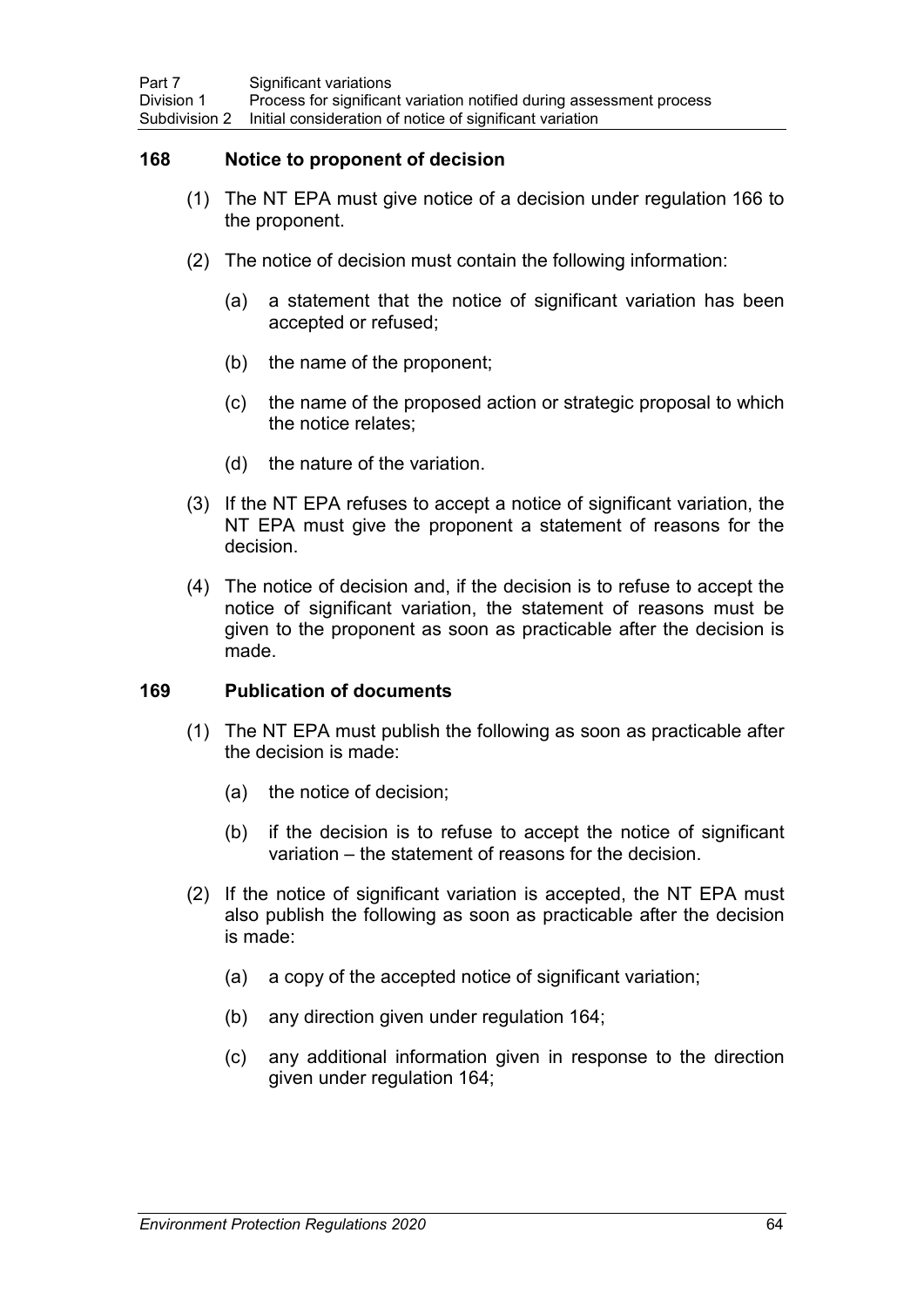(d) if the proponent has provided draft terms of reference or draft amendments to the existing approved terms of reference under regulation 165 – the draft terms of reference or draft amendments and statement of reasons provided under that regulation.

## **170 Public consultation**

- (1) If the notice of significant variation is accepted, the NT EPA must publish a notice:
	- (a) advising where the documents mentioned in regulation 169 may be inspected and obtained; and
	- (b) inviting interested persons to make a submission to the NT EPA on the significant variation within the period specified in the notice.
- (2) The submission period must be:
	- (a) for a notice relating to a standard assessment other than a notice mentioned in paragraph (b) – 20 business days after the date of the notice; or
	- (b) for a notice relating to a standard assessment for which the proponent has provided draft terms of reference or draft amendments to the existing approved terms of reference – 30 business days after the date of the notice; or
	- (c) for a notice relating to a strategic assessment other than a notice mentioned in paragraph  $(d)$  – 30 business days after the date of the notice; or
	- (d) for a notice relating to a strategic assessment for which the proponent has provided draft terms of reference or draft amendments to the existing approved terms of reference – 40 business days after the date of the notice.

## **171 Consultation with government authorities**

If the notice of significant variation is accepted, the NT EPA must:

- (a) give a copy of the documents mentioned in regulation 169 to any government authority that the NT EPA considers may have a view on the matter; and
- (b) invite the government authority to make a submission to the NT EPA on the significant variation within the relevant submission period specified in the notice under regulation 170.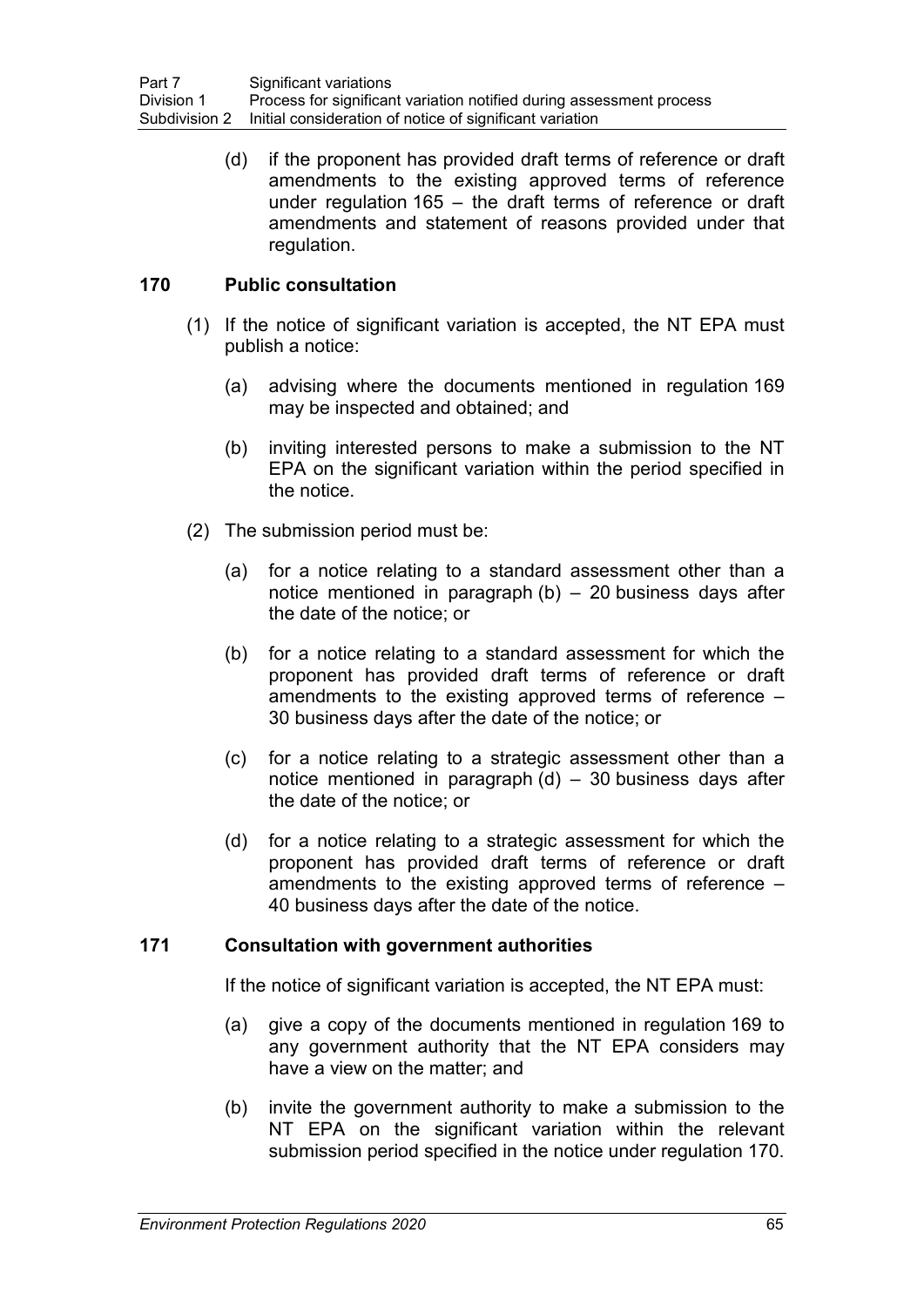# **Subdivision 3 Consideration of accepted notice of significant variation**

## **172 Matters NT EPA must consider in relation to significant variation**

- (1) The NT EPA must consider the following before making a decision under regulation 173 on the significant variation:
	- (a) the notice of significant variation;
	- (b) any additional information given to the NT EPA under regulation 164;
	- (c) any submissions received under regulation 170 or 171;
	- (d) the matters mentioned in subregulation (2).
- (2) In assessing a significant variation to determine whether a proposed action or strategic proposal requires a different method of environmental impact assessment or whether a new environmental impact assessment is required for the significant variation, the NT EPA must consider the following:
	- (a) whether the potential for a significant impact on the environment of the significant variation differs in a material way from the impacts already identified in the assessment process for the proposed action or strategic proposal;
	- (b) whether, and the extent to which, the significant variation will result in a substantial change to the type or amount of any output of the proposed action or strategic proposal in a way that significantly changes the potential significant impacts from those already identified in the assessment process for the proposed action or strategic proposal;
	- (c) whether the objects of the Act and the purpose of the environmental impact assessment process set out in section 42 of the Act would be undermined if the matters raised in the significant variation were not assessed.

## **173 Decision or recommendation on significant variation**

- (1) The NT EPA may decide that:
	- (a) for an assessment by referral information:
		- (i) the assessment can continue to assess the proposed action or strategic proposal and the significant variation with the existing assessment method; or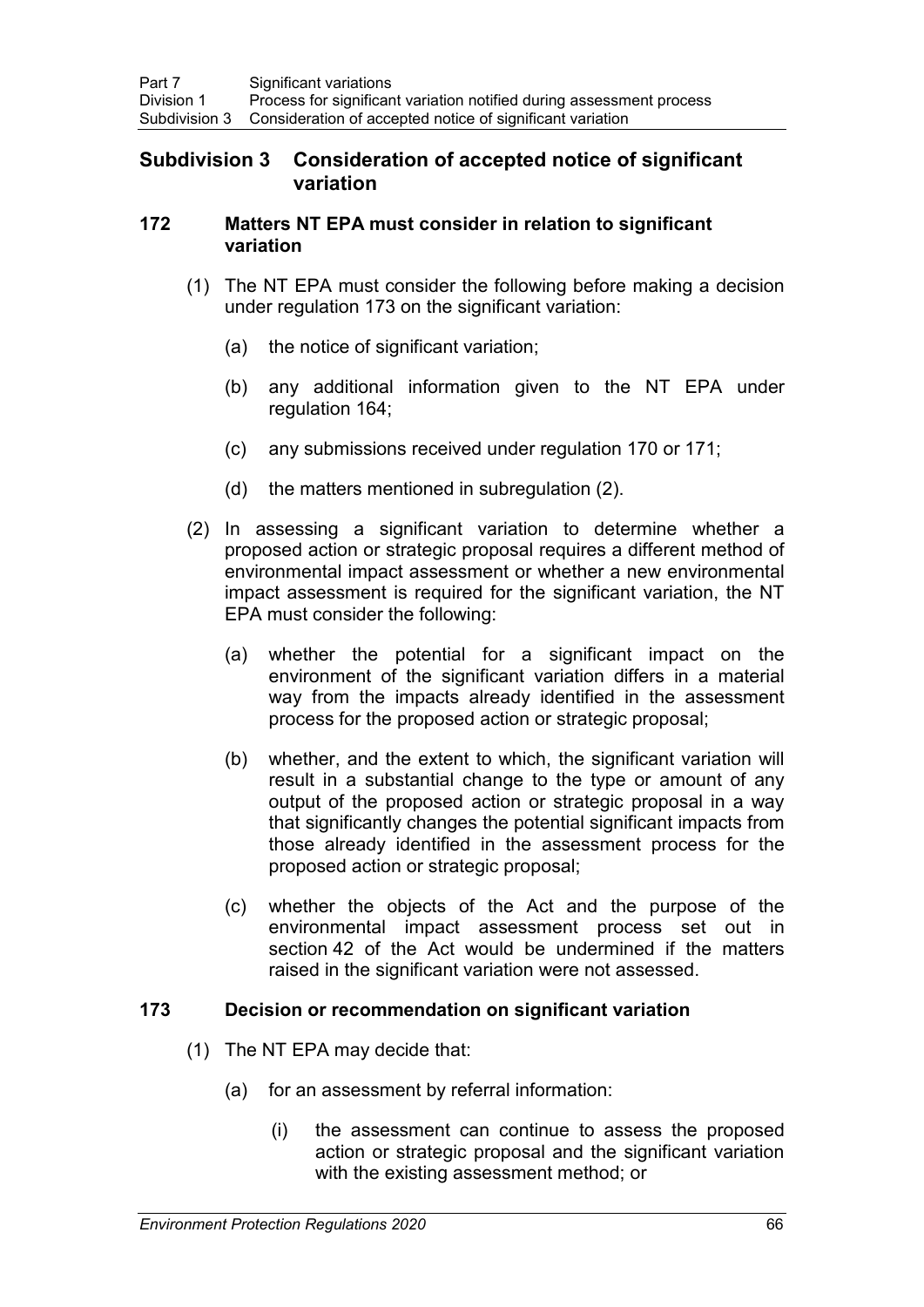- (ii) the existing assessment method is no longer appropriate and an alternative method of environmental impact assessment is required; or
- (iii) the assessment can continue to assess the proposed action or strategic proposal with the existing assessment method, but a new assessment is required for the matters in the significant variation; or
- (iv) the assessment is no longer required; or
- (b) for an assessment by supplementary environmental report:
	- (i) the assessment can continue to assess the proposed action or strategic proposal and the significant variation with the existing assessment method; or
	- (ii) the existing assessment method is no longer appropriate and an alternative method of environmental impact assessment is required; or
	- (iii) the assessment can continue to assess the proposed action or strategic proposal with the existing assessment method, but a new assessment is required for the matters in the significant variation; or
	- (iv) the assessment is no longer required; or
- (c) for an environmental impact statement process:
	- (i) the assessment can continue to assess the proposed action or strategic proposal and the significant variation within the existing terms of reference; or
	- (ii) the assessment can continue with amended terms of reference; or
	- (iii) the existing assessment method is no longer appropriate and an alternative method of environmental impact assessment is required; or
	- (iv) the assessment can continue to assess the proposed action or strategic proposal within the existing terms of reference, but a new assessment is required for the matters in the significant variation; or
	- (v) the assessment is no longer required; or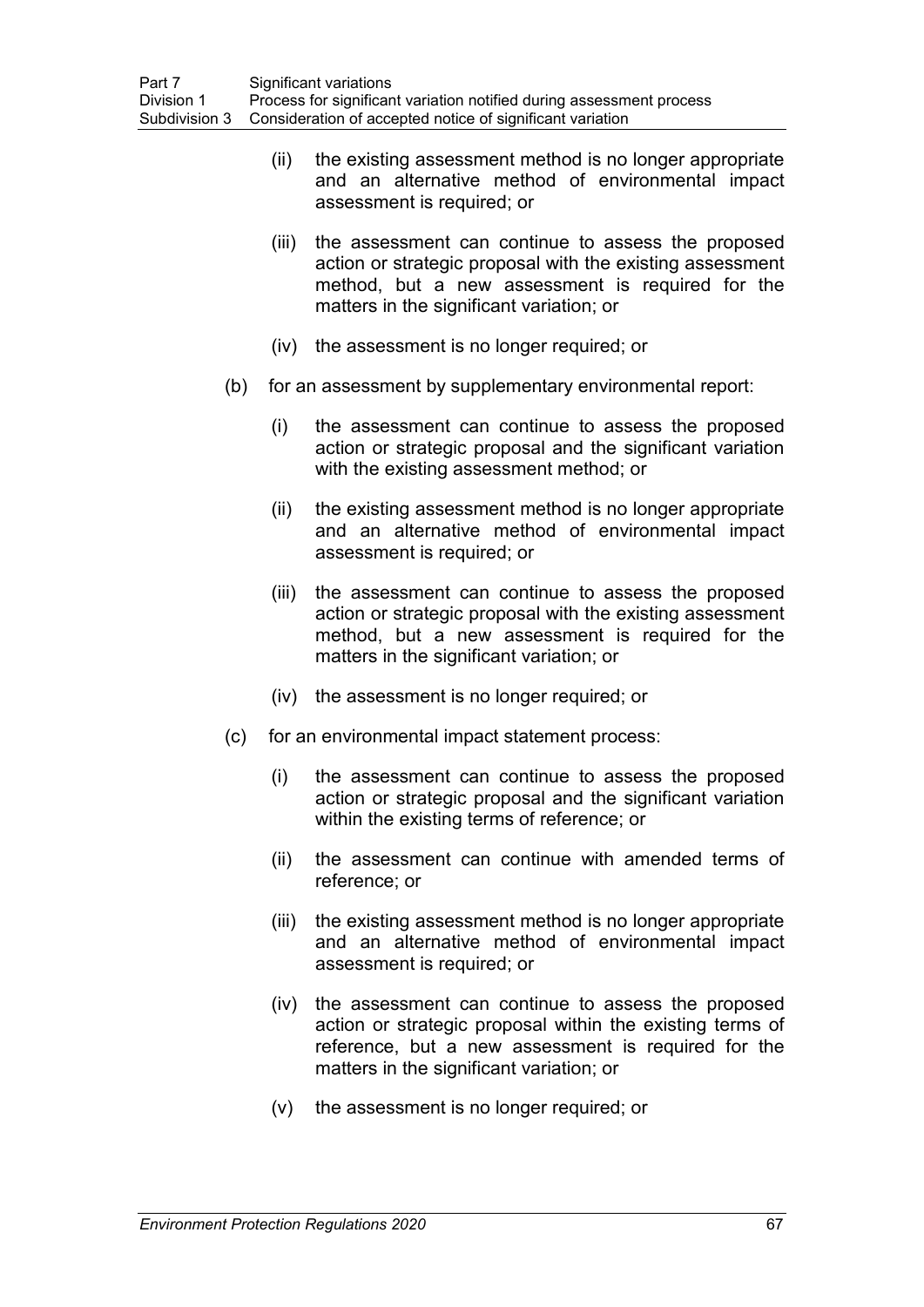- (d) for an assessment that is, or includes, an assessment by inquiry:
	- (i) the assessment can continue to assess the proposed action or strategic proposal and the significant variation with the existing terms of reference; or
	- (ii) the assessment can continue with amended terms of reference; or
	- (iii) the existing assessment method is no longer appropriate and an alternative method of environmental impact assessment is required; or
	- (iv) the assessment can continue to assess the proposed action or strategic proposal within the existing terms of reference, but a new assessment is required for the matters in the significant variation; or
	- (v) the assessment is no longer required.
- (2) A decision under subregulation (1)(c) that the terms of reference need to be amended may be made whether the notice of variation is given before or after a draft environmental impact statement is published.
- (3) A decision under subregulation (1)(d) that the terms of reference need to be amended may be made before the assessment by inquiry is completed.
- (4) The NT EPA must consult with the proponent before deciding a method of environmental impact assessment that is, or includes, an assessment by inquiry and consider any written submission received from the proponent within the period specified in writing by the NT EPA.
- (5) If the NT EPA decides that a new assessment is required for a significant variation, the NT EPA must:
	- (a) if the existing assessment is a standard assessment decide:
		- (i) that the assessment of the significant variation is to be a standard assessment; and
		- (ii) the required method of environmental impact assessment; or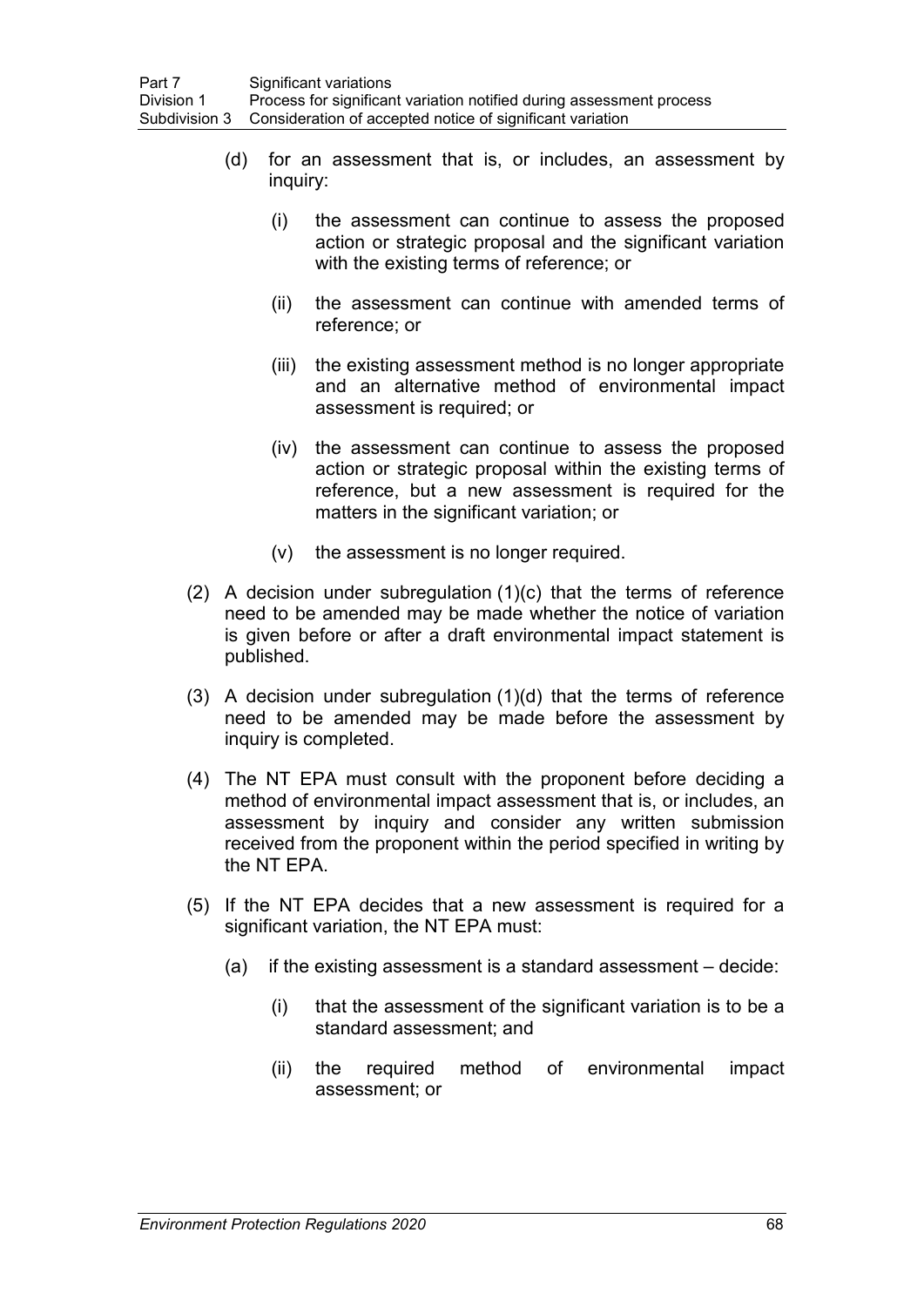- (b) if the existing assessment is a strategic assessment recommend to the Minister:
	- (i) that the assessment of the significant variation is to be a strategic assessment; and
	- (ii) the proposed method of environmental impact assessment.
- (6) Regulations 59 and 60 apply to the decision or recommendation on the method of environmental impact assessment.
- (7) A decision or recommendation under subregulation (1) or (5) must be made within 30 business days after the end of the submission period specified in the notice under regulation 170.
- (8) The required period for the NT EPA to make a decision or recommendation under subregulation (1) or (5) ceases to run during any period that the NT EPA carries out a consultation under regulation 60.

## **174 Statement of reasons**

The NT EPA must prepare a statement of reasons for a decision or recommendation under regulation 173.

## **175 Notice to proponent of decision or recommendation**

- (1) The NT EPA must give the proponent:
	- (a) notice of a decision or recommendation under regulation 173; and
	- (b) the statement of reasons for the decision or recommendation.
- (2) The notice of decision or recommendation and the statement of reasons must be given to the proponent as soon as practicable after the decision or recommendation is made.

## **176 Notice of decision or recommendation to be published**

The NT EPA must publish the following as soon as practicable after the decision or recommendation is made under regulation 173:

- (a) the notice of decision or recommendation;
- (b) the statement of reasons for the decision or recommendation.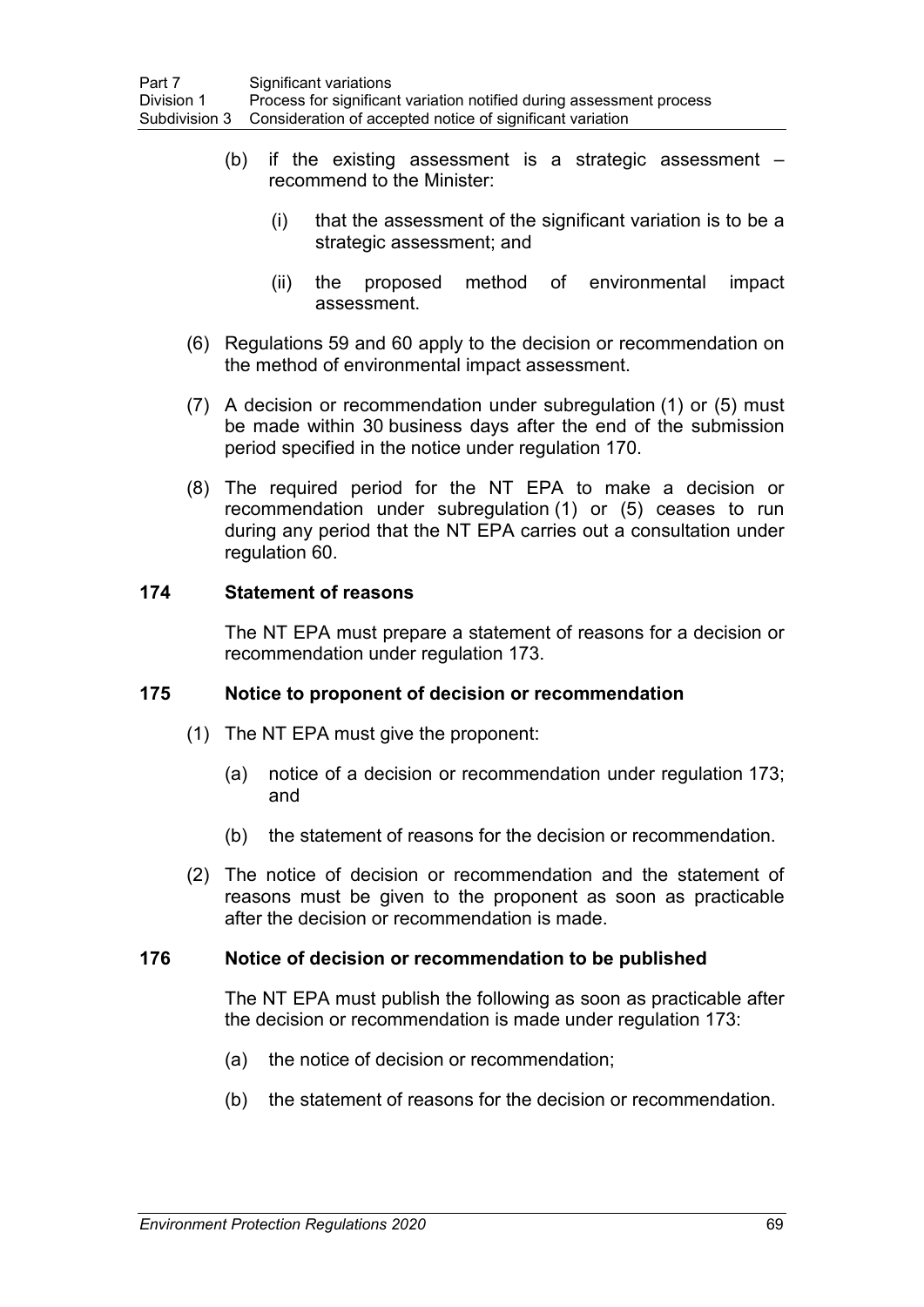## **Subdivision 4 Implementation of decision on assessment**

### **177 Assessment to continue without change**

- (1) If the NT EPA makes a decision under regulation  $173(1)(a)(i)$  that an assessment can continue, the NT EPA must recommence the environmental impact assessment process in accordance with Parts 5 and 6 within 10 business days after the decision is made.
- (2) If the NT EPA makes a decision under regulation  $173(1)(b)(i)$  that an assessment can continue, the NT EPA:
	- (a) may direct that additional information be given under regulation 83 or 124; and
	- (b) may amend a direction given under regulation 119(2)(b) or 124; and
	- (c) must recommence the environmental impact assessment process in accordance with Parts 5 and 6 within 10 business days after the decision is made.
- (3) If the NT EPA makes a decision under regulation  $173(1)(c)(i)$  that an assessment can continue within the existing terms of reference, the NT EPA:
	- (a) may direct that additional information be given under regulation 83 or 143; and
	- (b) may amend a direction given under regulation 136(1) or 143; and
	- (c) must recommence the environmental impact assessment process in accordance with Parts 5 and 6 within 10 business days after the decision is made.
- (4) If the NT EPA makes a decision under regulation  $173(1)(d)(i)$  that an assessment can continue within the existing terms of reference, the NT EPA:
	- (a) may direct that additional information be given under regulation 83; and
	- (b) must recommence the environmental impact assessment process in accordance with Parts 5 and 6 within 10 business days after the decision is made.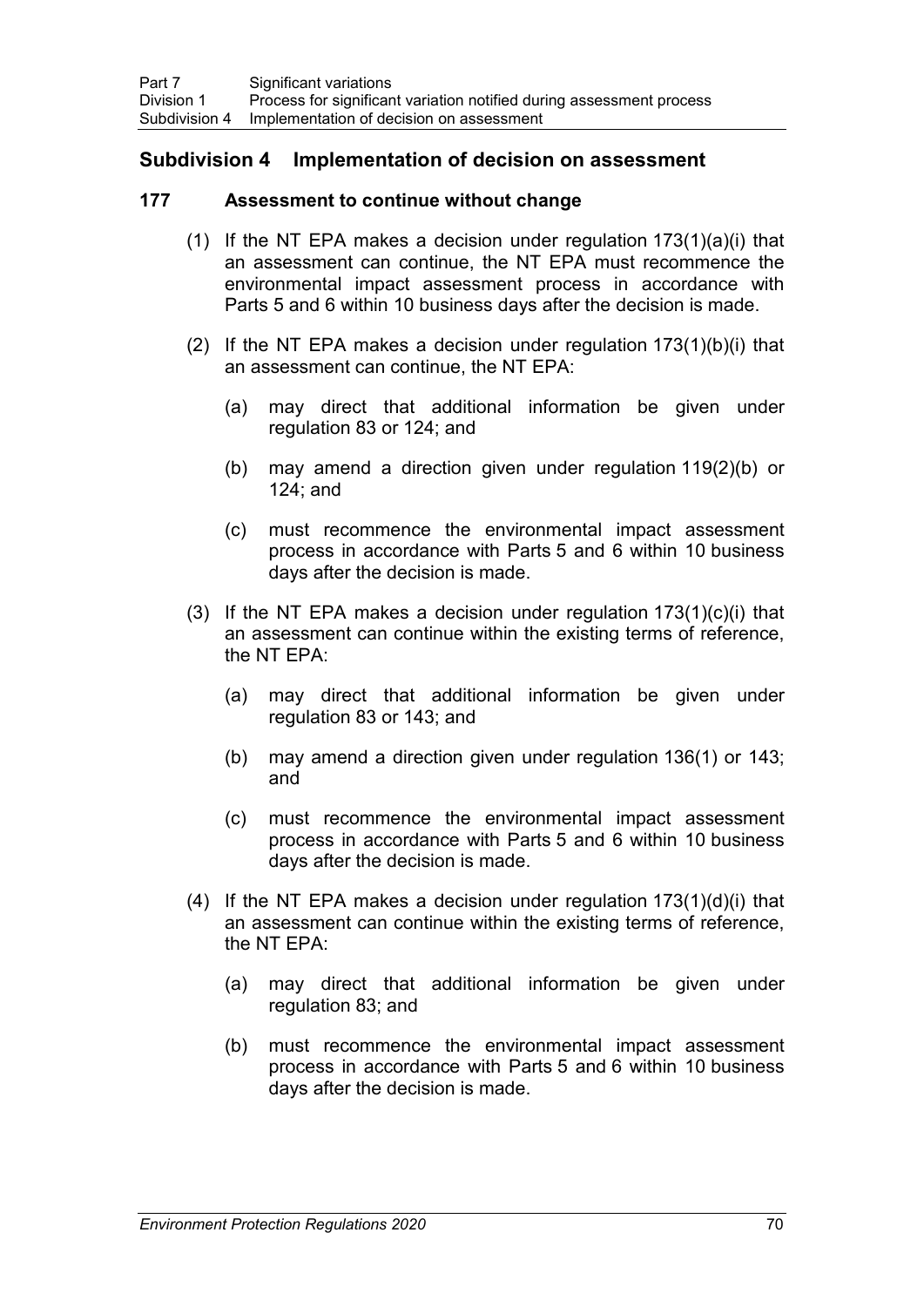## **178 Alternative method of assessment required**

- (1) If the NT EPA makes a decision under regulation 173 that an alternative method of environmental impact assessment is required, the NT EPA must:
	- (a) by written notice to the proponent, terminate the existing environmental impact assessment process; and
	- (b) decide the method of environmental impact assessment in accordance with regulations 59, 60 and 61 as soon as practicable after the decision is made; and
	- (c) carry out the new environmental impact assessment process in accordance with Parts 5 and 6.
- (2) The NT EPA may have regard to any information provided to it under the existing environmental impact assessment process in carrying out the new assessment process.

## **179 New assessment for significant variation**

- (1) If the NT EPA makes a decision under regulation 173(1) that an assessment can continue, but that a new assessment is required for the matters in the significant variation, the NT EPA must:
	- (a) recommence the existing environmental impact assessment process in accordance with Parts 5 and 6; and
	- (b) subject to subregulations (2) and (3), carry out an assessment of the significant variation.
- (2) If the NT EPA recommends to the Minister under regulation 173(5) that the assessment of the significant variation be a strategic assessment, Part 4, Division 4 applies, with the necessary changes, as if the variation were a strategic proposal.
- (3) Subject to regulation 180, Parts 5 and 6 apply, with the necessary changes, to a new assessment of a significant variation mentioned in regulation 173 as if the variation were a proposed action or strategic proposal.

## **180 Application of Part 5 if draft terms of reference for variation already published**

- (1) This regulation applies if:
	- (a) the NT EPA has determined under regulation 173 that the new assessment of a significant variation is to be an assessment by environmental impact statement; and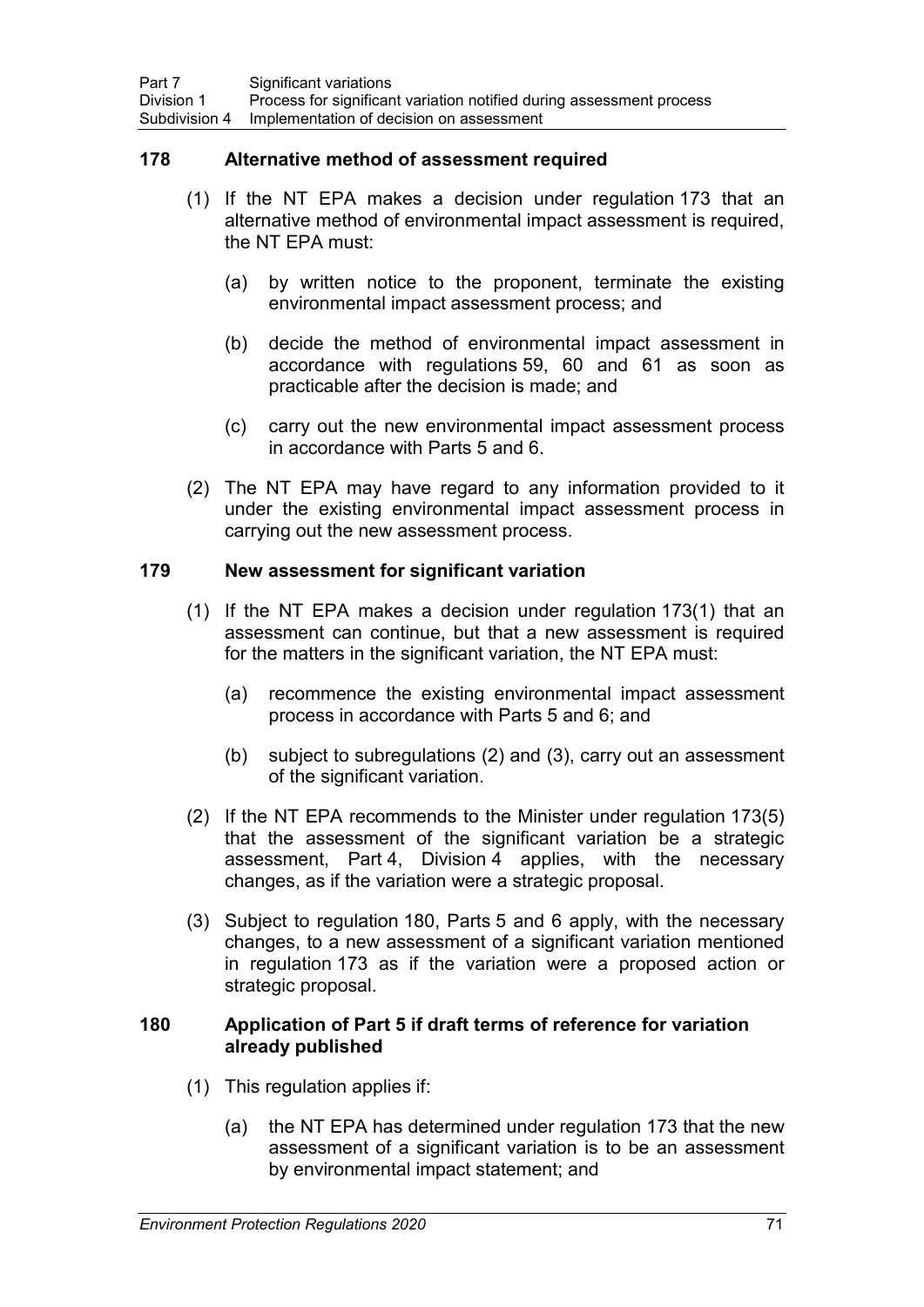- (b) draft terms of reference or draft amendments to the existing approved terms of reference for the significant variation (the *draft terms of reference for the significant variation*) were published under regulation 169.
- (2) Except as set out in subregulation (5), regulations 98(1), (3) and (4) and 100 to 104 do not apply to the draft terms of reference for the significant variation.
- (3) After considering any submissions received under regulations 170 and 171 in relation to the draft terms of reference for the significant variation, the NT EPA may:
	- (a) approve the draft terms of reference for the new assessment of the significant variation; or
	- (b) approve the draft terms of reference for the new assessment of the significant variation with any changes the NT EPA considers appropriate; or
	- (c) refuse to approve the draft terms of reference.
- (4) The NT EPA must make the decision on the draft terms of reference for the significant variation within 35 business days after the end of the submission period specified in the notice under regulation 170.
- (5) If the NT EPA refuses to approve the draft terms of reference under subregulation (3), the NT EPA must prepare draft terms of reference for the assessment under regulation 98(1).
- (6) Regulations 105 and 106 apply to a decision under subregulation (3) as if it were a decision under regulation 104(1),(3) or (4).

## **181 Assessment is no longer required**

- (1) This regulation applies if the NT EPA decides under regulation 173 that an assessment is no longer required.
- (2) The NT EPA must, by written notice to the proponent, terminate the environmental impact assessment process for the proposed action or strategic proposal.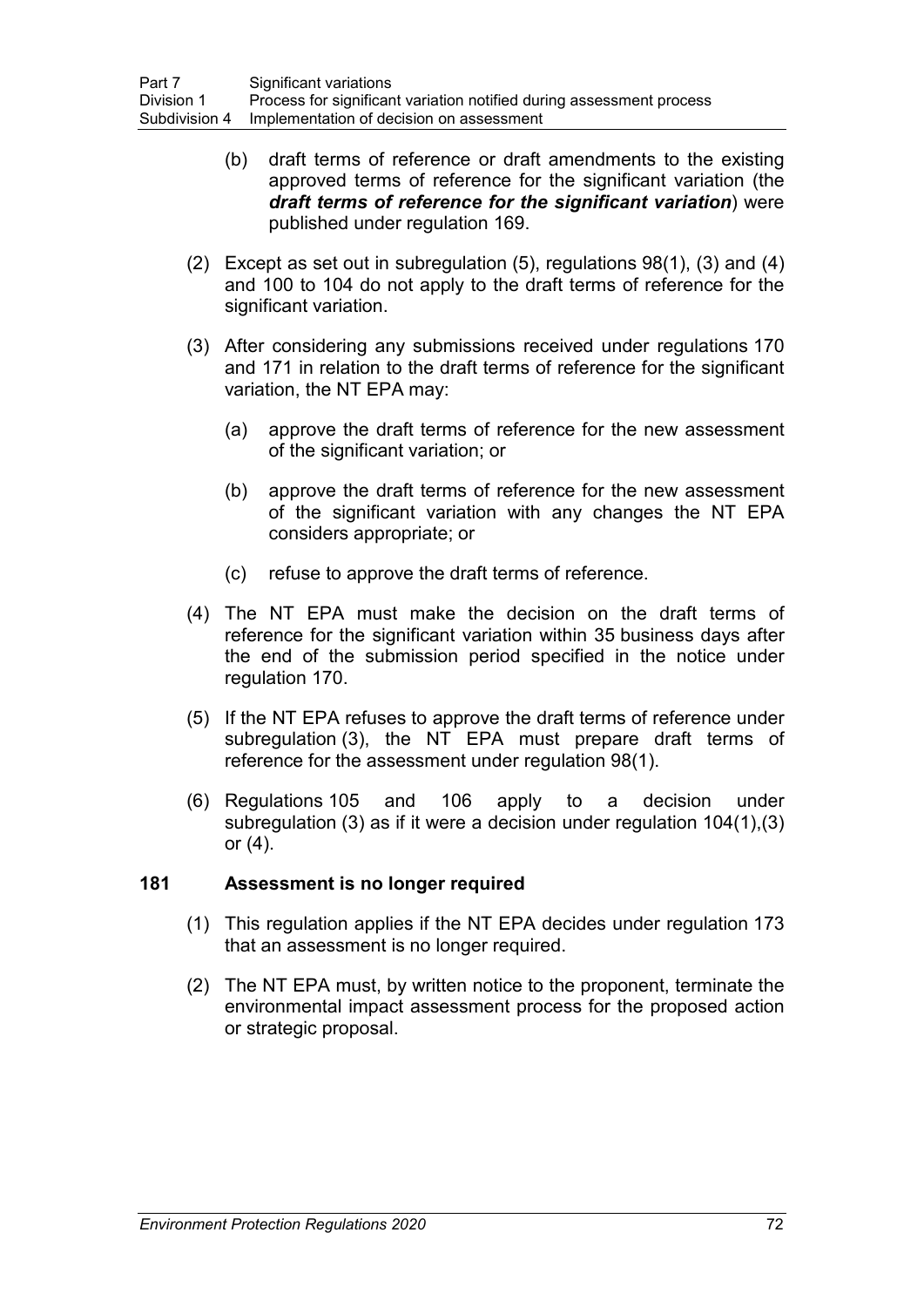# **Subdivision 5 Amendment of terms of reference**

## **182 Application of Subdivision**

This Subdivision applies if the NT EPA decides under:

- (a) regulation  $173(1)(c)(ii)$  that the terms of reference for an assessment by environmental impact statement need to be amended; or
- (b) regulation 173(1)(d)(ii) that the terms of reference for an assessment by inquiry need to be amended.

## **183 Preparation of draft amending terms of reference**

- (1) The NT EPA must prepare draft amending terms of reference that may be:
	- (a) amended terms of reference; or
	- (b) new terms of reference; or
	- (c) an addendum to the terms of reference.
- (2) Subregulation (1) and regulations 184 to 187 do not apply if draft terms of reference or draft amendments to the existing terms of reference for the assessment (the *draft amending terms of reference*) were published under regulation 169.
- (3) Subregulation (2) does not affect the requirement in regulation 188(6) to prepare draft amending terms of reference.

## **184 Consultation with proponent**

- (1) Before publishing the draft amending terms of reference under regulation 185, the NT EPA:
	- (a) may consult with the proponent; and
	- $(b)$  if the proponent is consulted must consider any written submission from the proponent received within the time specified by the NT EPA.
- (2) The required period for the NT EPA to publish the draft amending terms of reference ceases to run during any period that the NT EPA carries out a consultation under subregulation (1).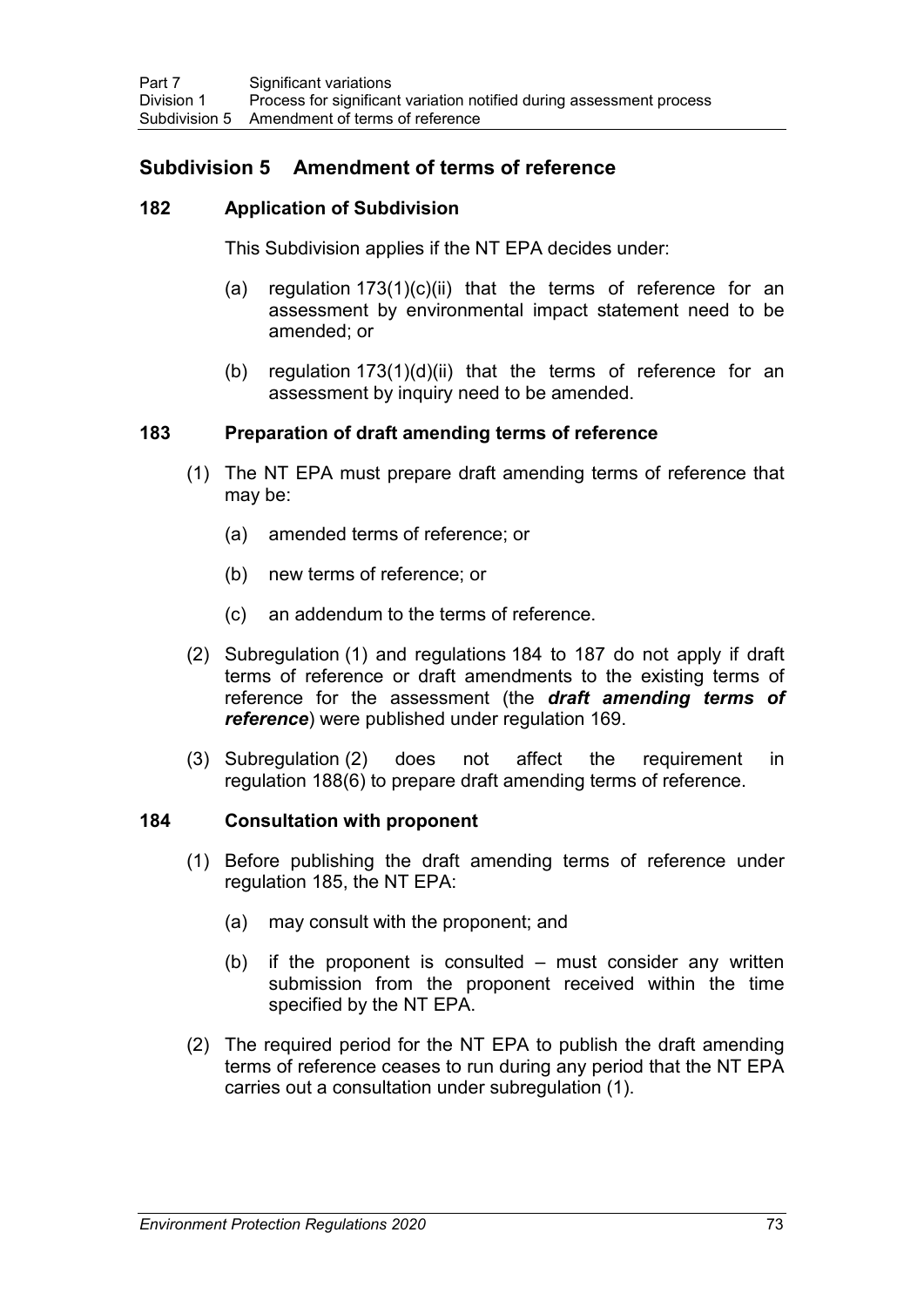### **185 Publication of draft amending terms of reference**

The NT EPA must publish the draft amending terms of reference prepared under regulation 183 within 40 business days after the decision is made under regulation  $173(1)(c)(ii)$  or  $(d)(ii)$ .

### **186 Public consultation**

- (1) The NT EPA must publish a notice of the draft amending terms of reference prepared under regulation 183.
- (2) The notice must:
	- (a) state where the draft amending terms of reference may be inspected and obtained; and
	- (b) invite interested persons to make a submission to the NT EPA on the draft amending terms of reference within the period specified in the notice.
- (3) The submission period must be 15 business days after the notice is published under subregulation (1).

### **187 Consultation with government authorities**

The NT EPA must:

- (a) give a copy of the draft amending terms of reference to any government authority that the NT EPA considers may have a view on the matter; and
- (b) invite the government authority to make a submission to the NT EPA on the draft amending terms of reference within the submission period specified in the notice under regulation 186.

### **188 Decision on draft amending terms of reference for significant variation**

- (1) After considering any submissions received under regulations 186 and 187, the NT EPA may:
	- (a) approve the draft amending terms of reference; or
	- (b) approve the draft amending terms of reference with any changes the NT EPA considers appropriate; or
	- (c) refuse to approve the draft amending terms of reference.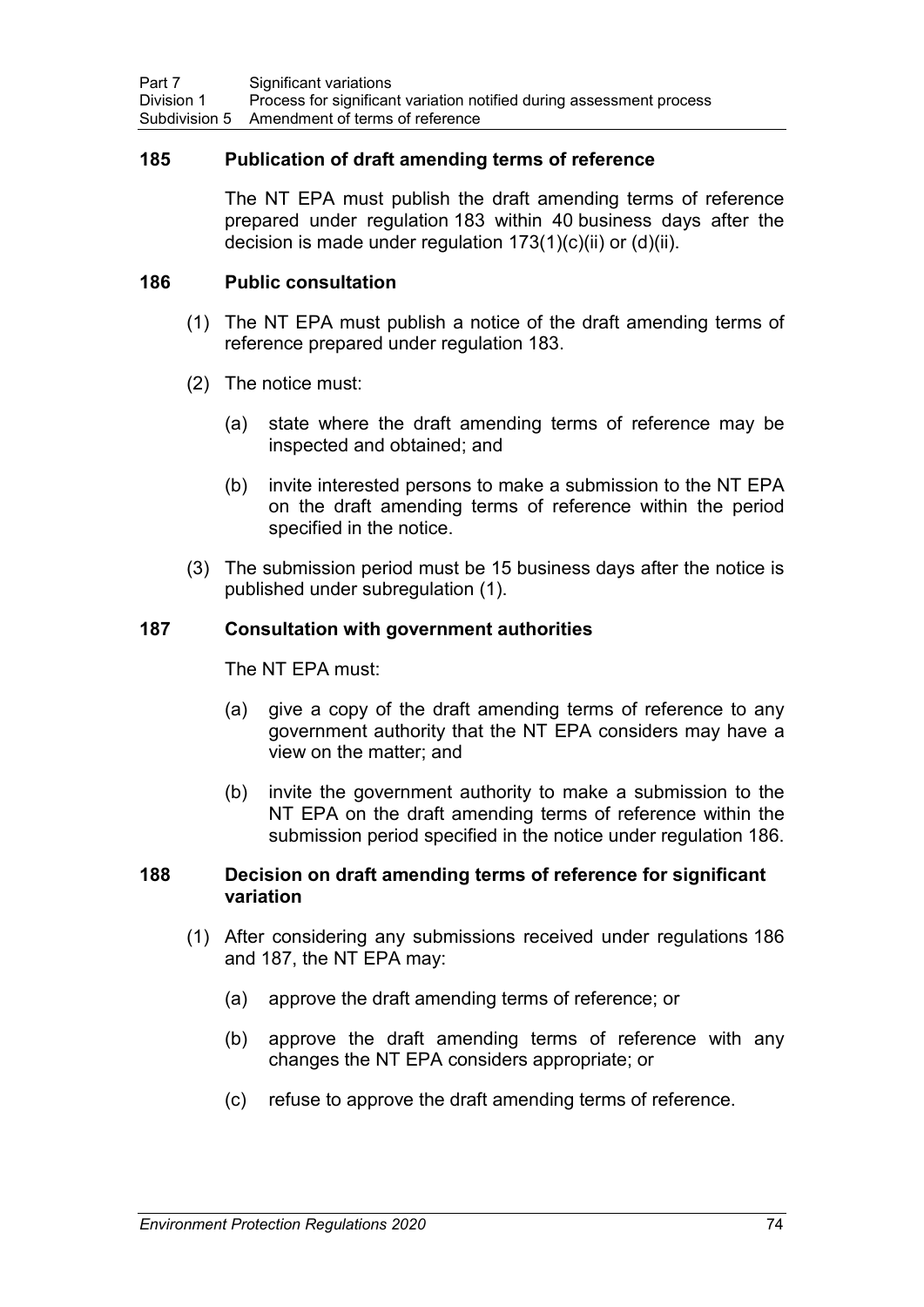- (2) Subregulation (3) applies if draft terms of reference or draft amendments to the existing approved terms of reference (the *draft amending terms of reference*) for the significant variation were published under regulation 169.
- (3) After considering any submissions received under regulations 170 and 171, the NT EPA may:
	- (a) approve the draft amending terms of reference published under regulation 169; or
	- (b) approve the draft amending terms of reference with any changes the NT EPA considers appropriate; or
	- (c) refuse to approve the draft amending terms of reference.
- (4) The NT EPA must make a decision under subregulation (1) within 15 business days after the end of the submission period specified in the notice under regulation 186.
- (5) The NT EPA must make a decision under subregulation (3) within 30 business days after the end of the submission period specified in the notice under regulation 170.
- (6) If the NT EPA refuses to approve the draft amending terms of reference for an assessment under subregulation (3), the NT EPA must prepare draft amending terms of reference for the assessment under regulation 183(1).
- (7) If the draft amending terms of reference are approved under subregulation (1) or (3), the terms of reference have effect as amended:
	- (a) on the date that the approved amending terms of reference are published under regulation 190; or
	- (b) on a later date specified in the amending terms of reference.

## **189 Notice to proponent of decision**

- (1) The NT EPA must give notice of a decision under regulation 188(1) or (3) to the proponent.
- (2) If the NT EPA approves the draft amending terms of reference (with or without changes), the NT EPA must give the proponent a copy of the approved amending terms of reference.
- (3) If the NT EPA refuses to approve the amending terms of reference, the NT EPA must give the proponent a statement of reasons for the decision.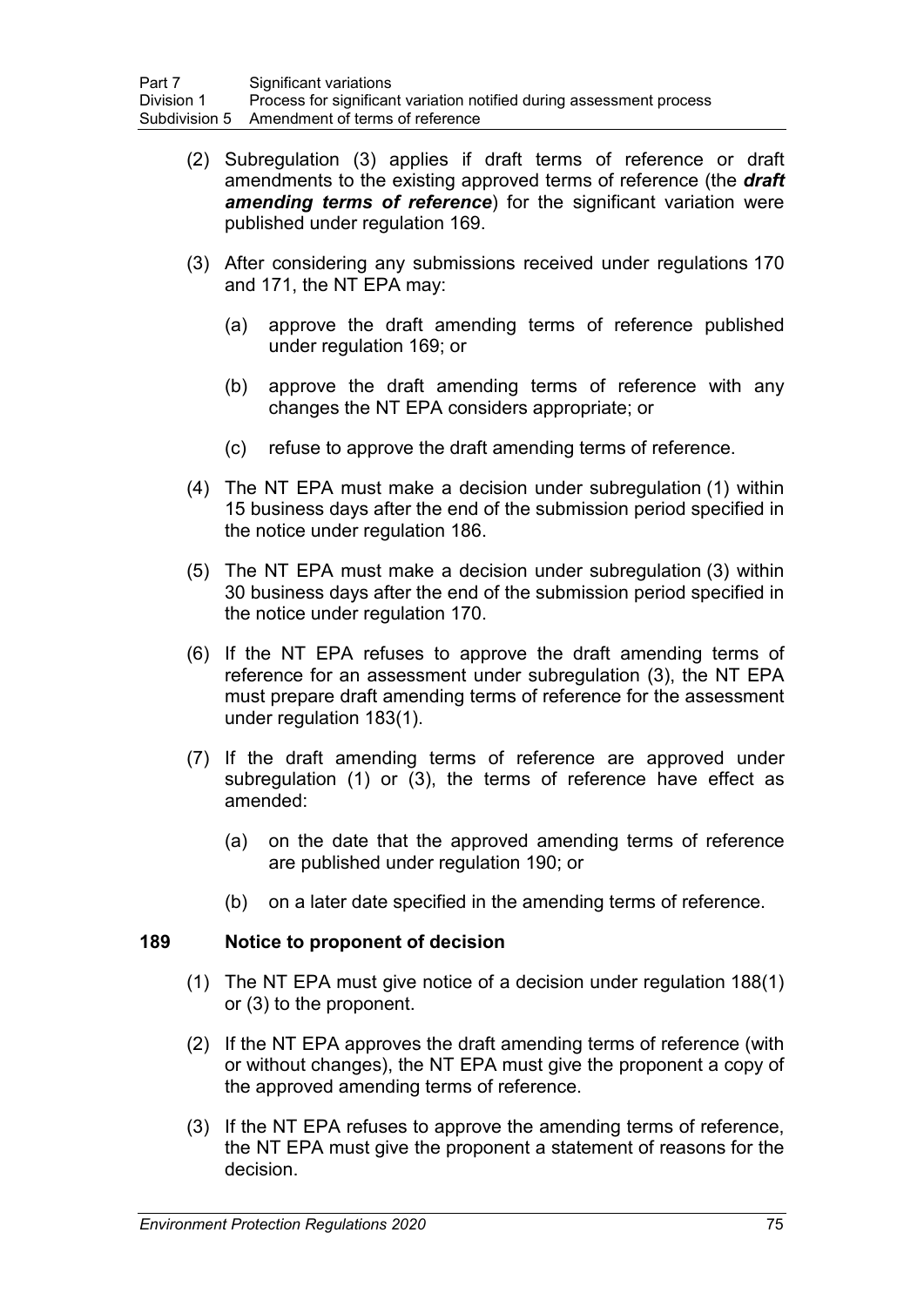(4) The notice of decision and either the approved amending terms of reference or, if the decision is to refuse to approve the draft amending terms of reference, the statement of reasons must be given to the proponent as soon as practicable after the decision is made.

## **190 Notice of decision to be published**

The NT EPA must publish the following as soon as practicable after the decision is made under regulation 188(1) or (3):

- (a) the notice of decision;
- (b) if the draft amending terms of reference are approved, with or without changes – the approved amending terms of reference;
- (c) if the NT EPA refuses to approve the draft amending terms of reference – the statement of reasons for the decision.

### **191 Assessment process after amending terms of reference approved**

- (1) This regulation applies if the NT EPA approves draft amending terms of reference under regulation 188.
- (2) If the terms of reference are for an assessment by environmental impact statement:
	- (a) the NT EPA and the proponent must carry out the environmental impact assessment process under Part 5 in accordance with the amended terms of reference; and
	- (b) the proponent must prepare any documents for the assessment as directed by the NT EPA in accordance with the amended terms of reference.
- (3) If the terms of reference are for an assessment by inquiry, the NT EPA and the proponent must carry out the environmental impact assessment process under Part 5 in accordance with the amended terms of reference.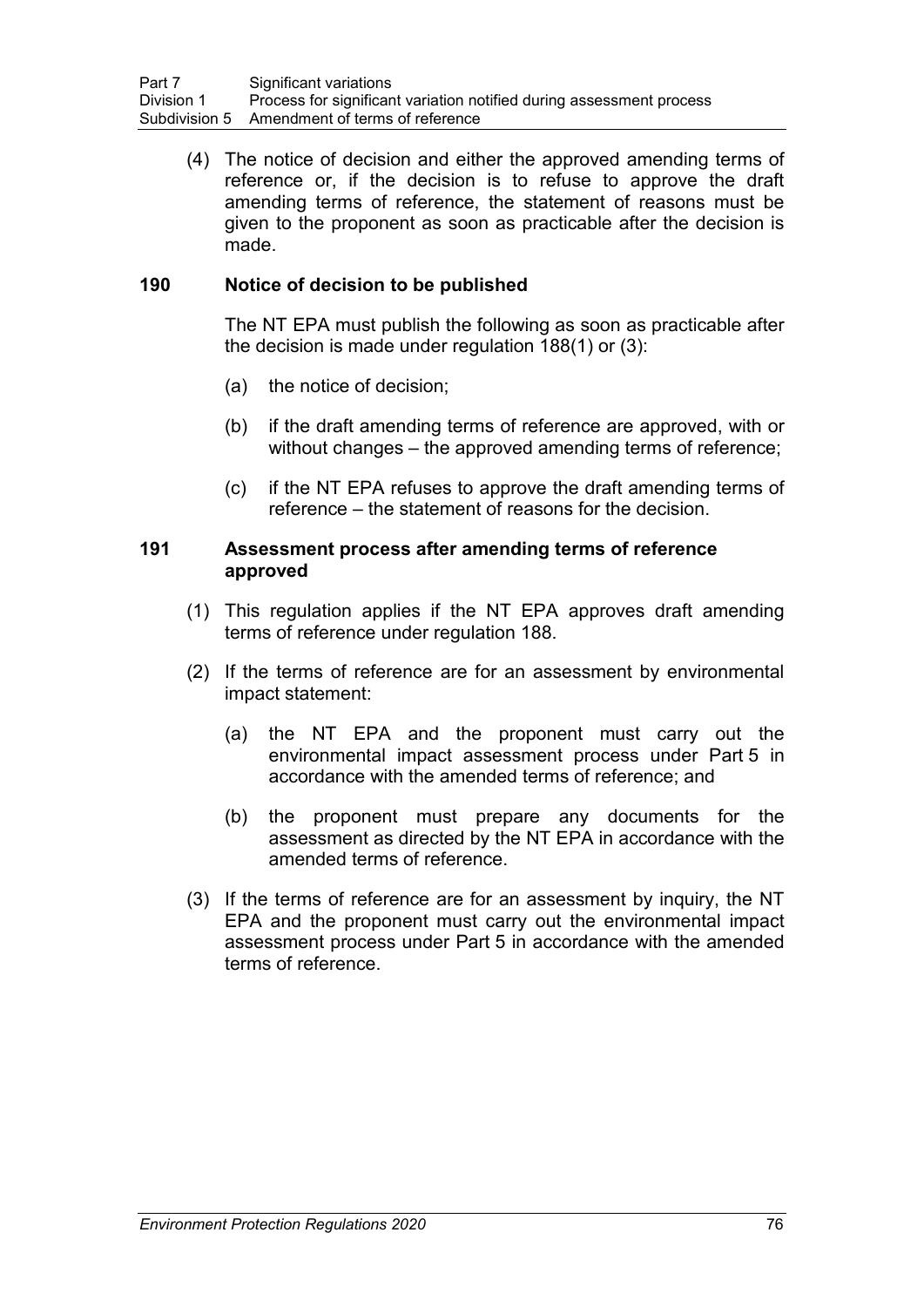# **Division 2 Process for significant variation notified after assessment report**

## **Subdivision 1 Preliminary matters**

### **192 Application of Division**

This Division applies if the NT EPA receives a notice of significant variation under section 51(1) or (2) of the Act:

- (a) after the assessment report on the proposed action or strategic proposal is prepared by the NT EPA; and
- (b) before an environmental approval is given for the proposed action or strategic proposal.

#### *Note for regulation 192*

*Section 56(2) of the Act provides that the approval process under Part 5 of the Act ceases until the assessment of the variation is completed.*

### **193 NT EPA to notify Minister of receipt of notice of significant variation**

The NT EPA must notify the Minister without delay of the receipt of the notice of significant variation.

# **Subdivision 2 Initial consideration of notice of significant variation**

## **194 Additional information about significant variation**

- (1) On receipt of the notice of significant variation under section 51(1) or (2) of the Act, the NT EPA may direct the proponent to give it additional information in relation to the significant variation.
- (2) The additional information must be:
	- (a) a material omission from the notice of significant variation; and
	- (b) required to enable the NT EPA to properly consider the notice of significant variation and whether the notice was required to be given.
- (3) A direction must be made within 10 business days after the NT EPA receives the notice of significant variation.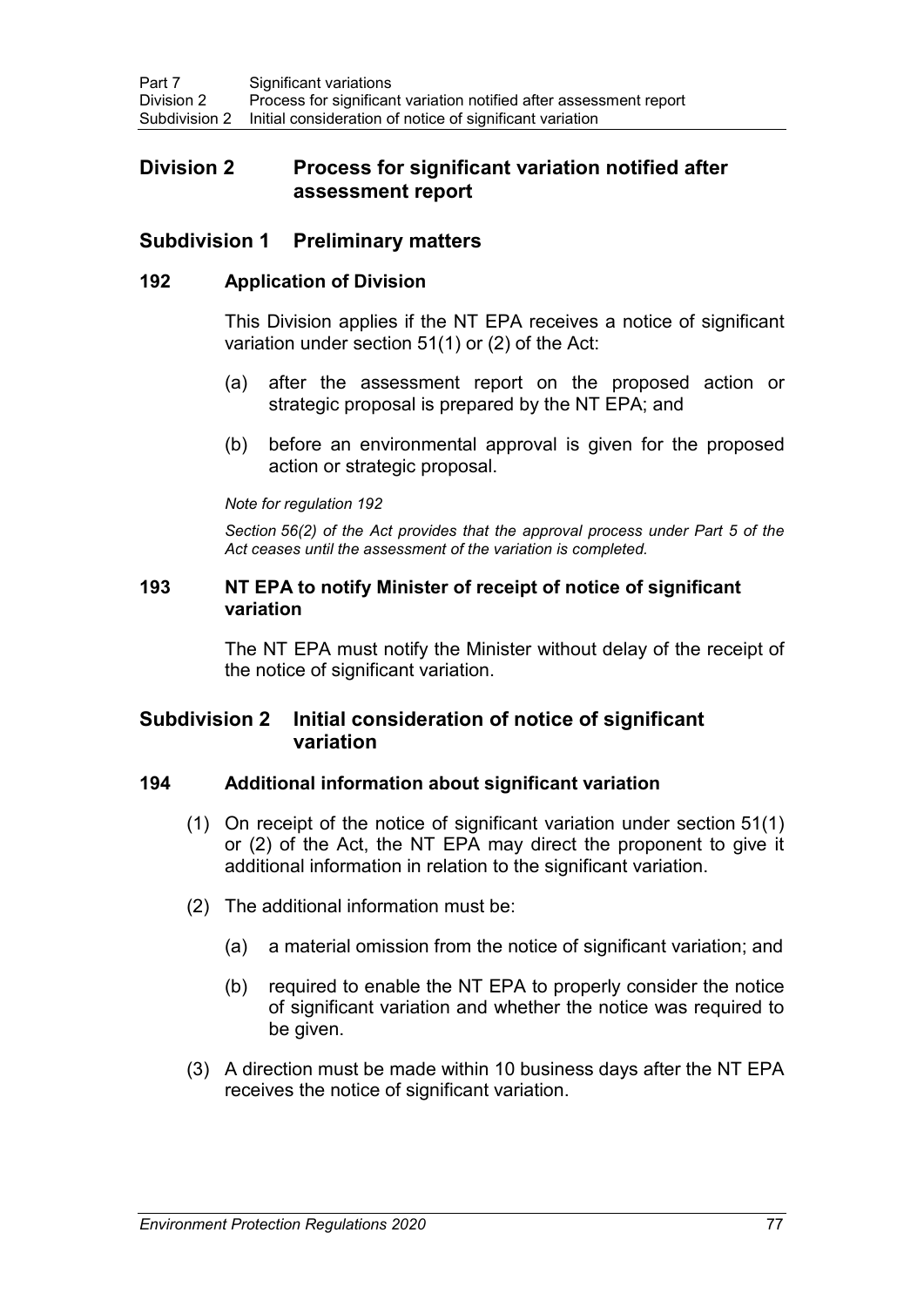- (4) If the NT EPA gives a direction under this regulation, the required period for the NT EPA to make a decision under regulation 196 on the notice of significant variation ceases to run until the information is given.
- (5) Regulations 41 and 42 apply, with the necessary changes, in relation to a failure to comply with a direction under this regulation as if the notice of significant variation were a referral of a proposed action or strategic proposal.

## **195 Proponent may provide draft terms of reference**

- (1) The proponent may provide to the NT EPA, with the notice of significant variation, draft terms of reference that may be appropriate as a result of the significant variation.
- (2) The proponent must provide a statement of reasons stating why the draft terms of reference are appropriate.

## **196 Decision whether to accept notice of significant variation**

- (1) The NT EPA must accept or refuse to accept a notice of significant variation of a proposed action or strategic proposal within 15 business days after the notice is given under section 51(1) or (2) of the Act.
- (2) If the NT EPA does not make a decision under subregulation (1) within the required period, the notice of significant variation is taken to be accepted.
- (3) This regulation does not apply if the NT EPA decides under regulation 41 (as applied by regulation 194(5)) not to proceed with the notice of significant variation.

## **197 Grounds for refusal to accept notice of significant variation**

The NT EPA may refuse to accept a notice of significant variation under regulation 196 if the NT EPA considers that the notice:

- (a) contains insufficient information to make an assessment decision; or
- (b) has not been prepared or certified in accordance with the requirements determined under regulation 263; or
- (c) relates to part of a larger action proposed by the proponent and information on the whole action is required to make an assessment decision; or
- (d) was not required to be given.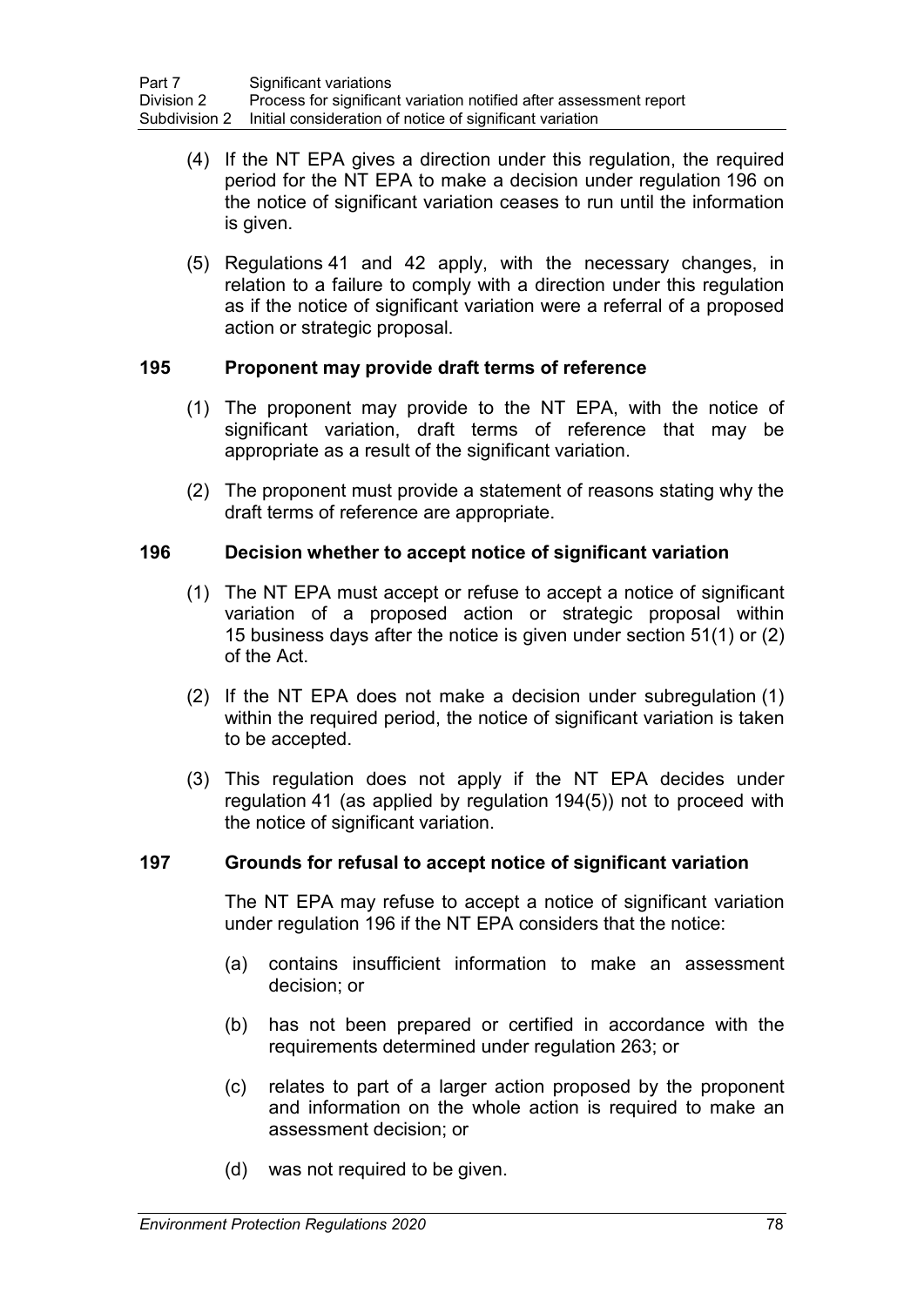### **198 Matters to be provided to Minister if notice of variation refused**

If the NT EPA refuses to accept a notice of significant variation, the NT EPA must provide to the Minister:

- (a) a statement that the notice of significant variation has been refused; and
- (b) a statement of reasons for the decision.

### **199 Notice to proponent of decision**

- (1) The NT EPA must give notice of a decision under regulation 196 to the proponent.
- (2) The notice of decision must contain the following information:
	- (a) a statement that the notice of strategic variation has been accepted or refused;
	- (b) the name of the proponent;
	- (c) the name of the proposed action or strategic proposal to which the notice relates;
	- (d) the nature of the significant variation.
- (3) If the NT EPA refuses to accept a notice of significant variation, the NT EPA must give the proponent a statement of reasons for the decision.
- (4) The notice of decision and, if the decision is to refuse to accept the notice of significant variation, the statement of reasons must be given to the proponent as soon as practicable after the decision is made.

## **200 Publication of documents**

- (1) The NT EPA must publish the following as soon as practicable after the decision is made:
	- (a) the notice of decision;
	- (b) if the decision is to refuse to accept the notice of significant variation – the statement of reasons for the decision.
- (2) If a notice of significant variation is accepted, the NT EPA must also publish the following as soon as practicable after the decision is made:
	- (a) a copy of the accepted notice of significant variation;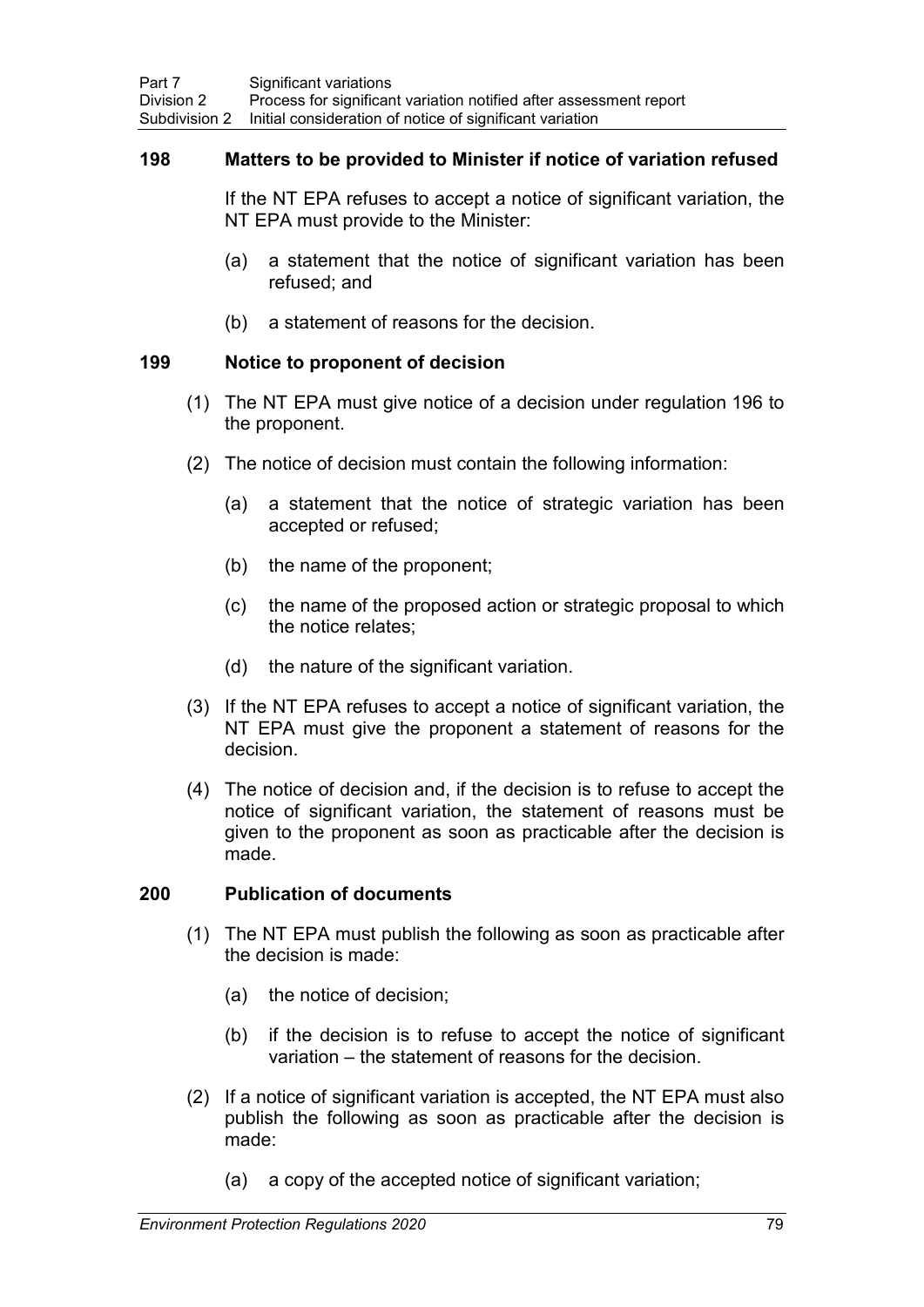- (b) any direction given under regulation 194;
- (c) any additional information given in response to the direction given under regulation 194;
- (d) if the proponent has provided draft terms of reference under regulation 195 – the draft terms of reference and the statement of reasons provided under that regulation.

## **201 Public consultation**

- (1) If a notice of significant variation is accepted, the NT EPA must publish a notice:
	- (a) advising where the documents mentioned in regulation 200 may be inspected and obtained; and
	- (b) inviting interested persons to make a submission to the NT EPA on the significant variation within the period specified in the notice.
- (2) The submission period must be:
	- (a) for a notice relating to a standard assessment other than a notice mentioned in paragraph  $(b) - 20$  business days after the date of the notice; or
	- (b) for a notice relating to a standard assessment for which the proponent has provided draft terms of reference under regulation 195 – 30 business days after the date of the notice; or
	- (c) for a notice relating to a strategic assessment other than a notice mentioned in paragraph  $(d)$  – 30 business days after the date of the notice; or
	- (d) for a notice relating to a strategic assessment for which the proponent has provided draft terms of reference under regulation 195 – 40 business days after the date of the notice.

#### **202 Consultation with government authorities**

If a notice of significant variation is accepted, the NT EPA must:

(a) give a copy of the documents mentioned in regulation 200 to any government authority that the NT EPA considers may have a view on the matter; and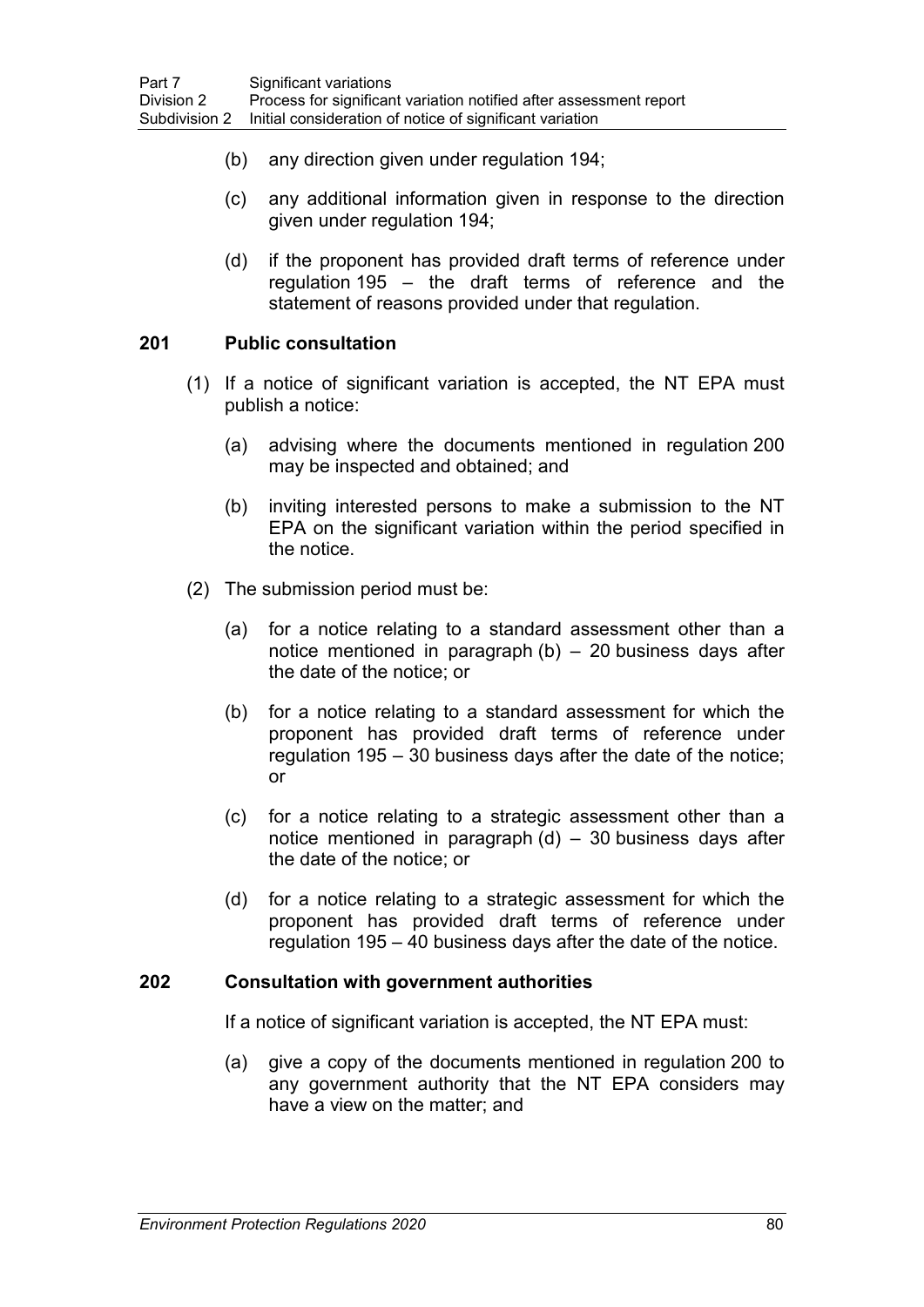(b) invite the government authority to make a submission to the NT EPA on the significant variation within the relevant submission period specified in the notice under regulation 201.

# **Subdivision 3 Consideration of accepted notice of significant variation**

### **203 Matters NT EPA must consider in relation to significant variation**

- (1) The NT EPA must consider the following before making a decision under regulation 204 or 205 on a significant variation:
	- (a) the notice of significant variation;
	- (b) any additional information given to the NT EPA under regulation 194;
	- (c) any submissions received under regulation 201 or 202;
	- (d) the matters mentioned in subregulation (2).
- (2) In assessing a significant variation to determine whether or not the variation requires a new environmental impact assessment, the NT EPA must consider the following:
	- (a) whether the potential for a significant impact on the environment of the significant variation differs in a material way from the impacts already identified in the assessment process for the proposed action or strategic proposal;
	- (b) whether, and the extent to which, the significant variation will result in a substantial change to the type or amount of any output of the proposed action or strategic proposal in a way that significantly changes the potential significant impacts from those already identified in the assessment process for the proposed action or strategic proposal;
	- (c) whether the objects of the Act and the purpose of the environmental impact assessment process set out in section 42 of the Act would be undermined if the matters raised in the significant variation were not assessed.

## **204 Decision or recommendation on significant variation**

(1) This regulation does not apply to a significant variation of a proposed action or strategic proposal if the NT EPA has prepared a statement of unacceptable impact in relation to the proposed action or strategic proposal.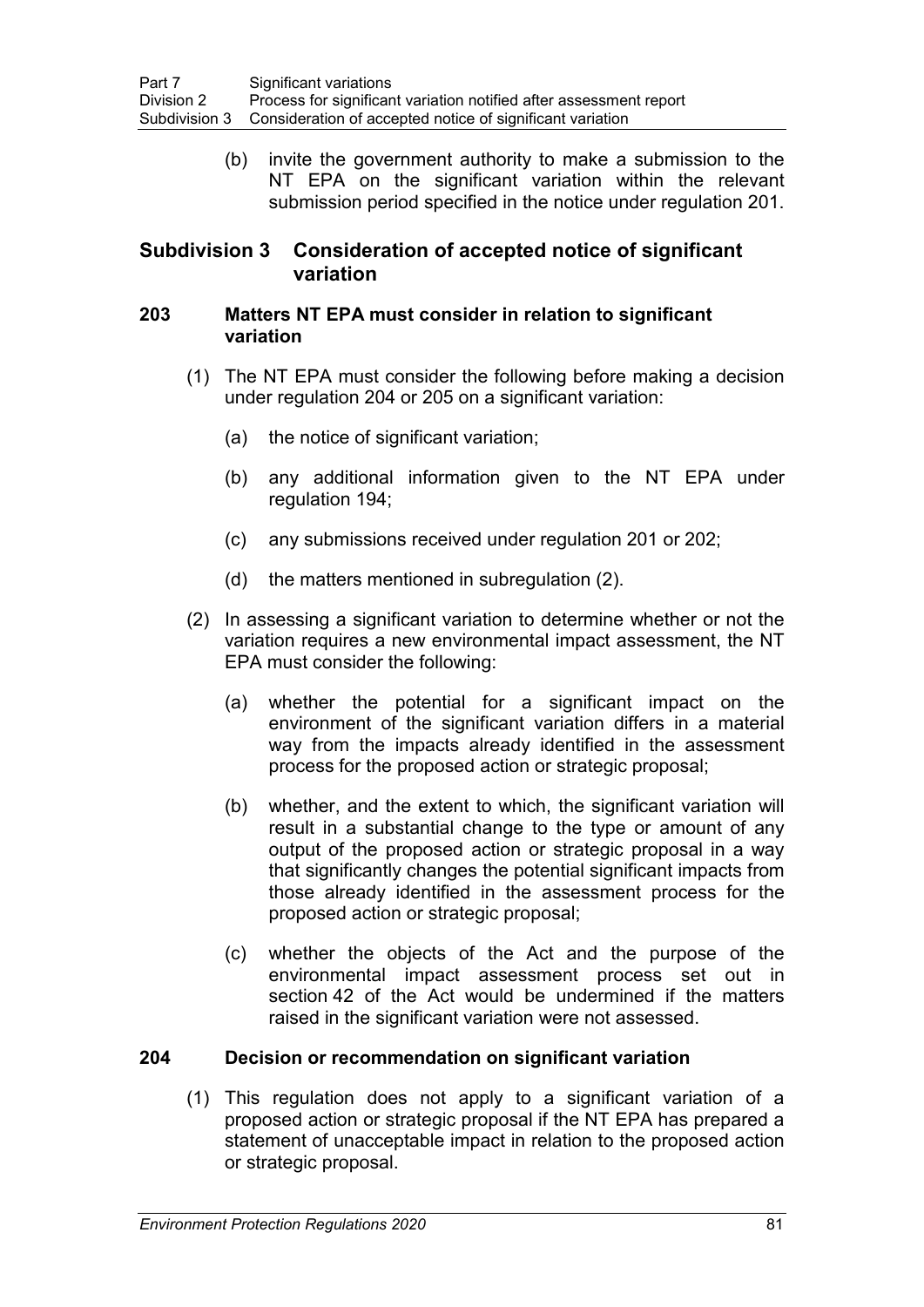- (2) The NT EPA must consider a significant variation of a proposed action or strategic proposal and decide whether:
	- (a) the potential significant impacts of the variation can be avoided or mitigated or managed through the proposed conditions of the draft environmental approval given to the Minister with the assessment report; or
	- (b) the potential significant impacts of the variation can be avoided or mitigated or managed if an amendment is made to the proposed conditions of the draft environmental approval given to the Minister with the assessment report; or
	- (c) the potential significant impacts of the variation are such that a new assessment is required for the matters in the significant variation.
- (3) If the NT EPA decides that a new assessment is required for a significant variation, the NT EPA must:
	- (a) if the existing assessment is a standard assessment decide:
		- (i) that the assessment of the significant variation is to be a standard assessment; and
		- (ii) the required method of environmental impact assessment; or
	- (b) if the existing assessment is a strategic assessment recommend to the Minister:
		- (i) that the assessment of the significant variation is to be a strategic assessment; and
		- (ii) the proposed method of environmental impact assessment.
- (4) Regulations 59 and 60 apply to the decision or recommendation on the method of environmental impact assessment.
- (5) A decision or recommendation under subregulation (2) or (3) must be made within 30 business days after the end of the submission period specified in the notice under regulation 201.
- (6) The required period for the NT EPA to make a decision or recommendation under subregulation (2) or (3) ceases to run during any period that the NT EPA carries out a consultation under regulation 60.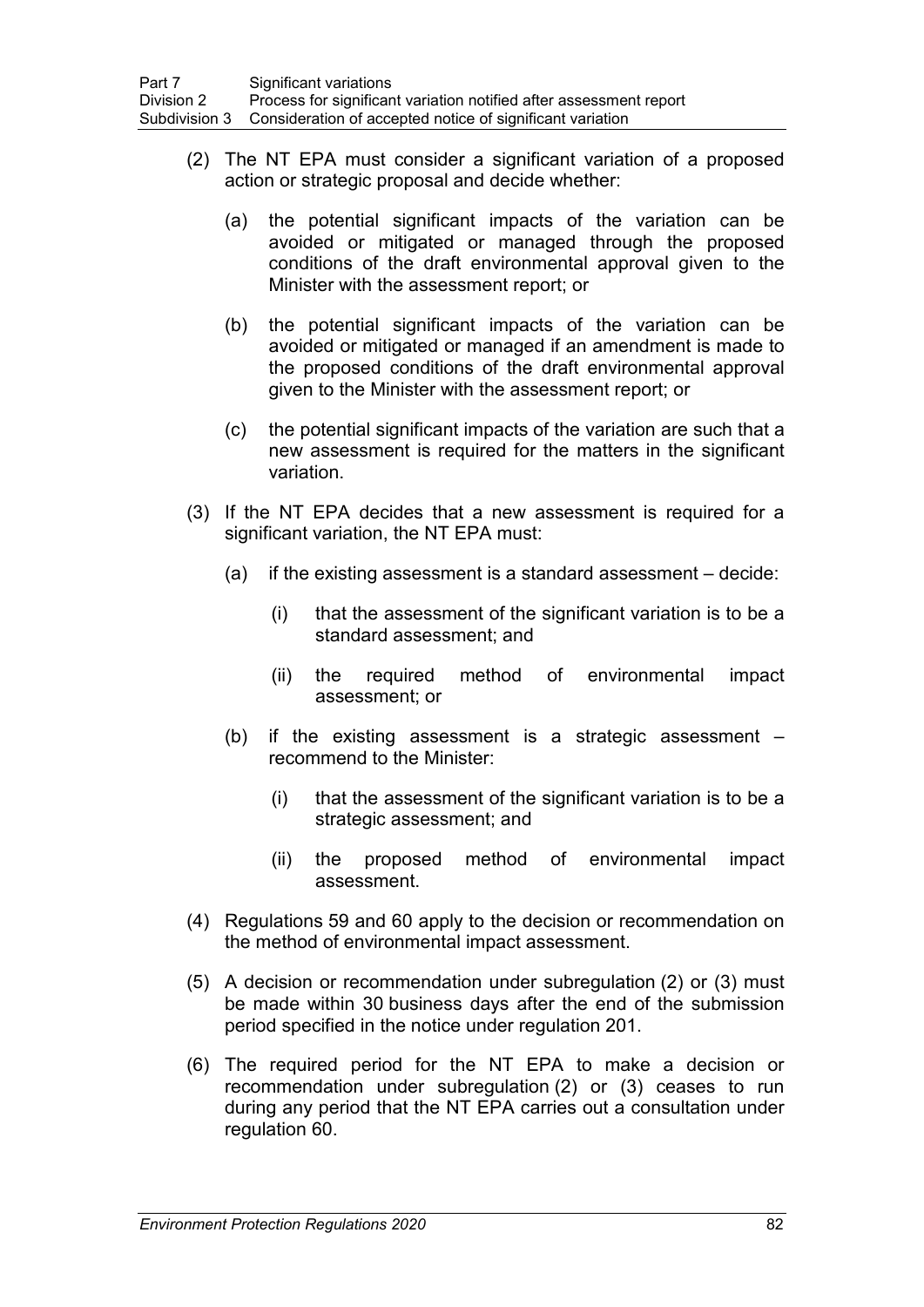### **205 Decision or recommendation if statement of unacceptable impact prepared**

- (1) This regulation applies to a significant variation of a proposed action or strategic proposal if the NT EPA has prepared a statement of unacceptable impact in relation to the proposed action or strategic proposal.
- (2) The NT EPA must consider the significant variation and decide whether:
	- (a) the potential significant impacts of the proposed action or strategic proposal can be avoided or mitigated or managed through the conditions of an environmental approval; or
	- (b) the potential significant impacts of the proposed action or strategic proposal cannot be avoided or mitigated or managed through the conditions of an environmental approval; or
	- (c) the environmental impacts of the significant variation are such that a new assessment is required for the matters in the significant variation.
- (3) The NT EPA may consult with the proponent if it proposes to make a decision under subregulation (2)(b) and must consider any written submission received from the proponent within the period specified in writing by the NT EPA.
- (4) If the NT EPA decides that a new assessment is required for a significant variation, the NT EPA must:
	- (a) if the existing assessment is a standard assessment decide:
		- (i) that the assessment of the significant variation is to be a standard assessment; and
		- (ii) the required method of environmental impact assessment; or
	- (b) if the existing assessment is a strategic assessment recommend to the Minister:
		- (i) that the assessment of the significant variation is to be a strategic assessment; and
		- (ii) the proposed method of environmental impact assessment.
- (5) Regulations 59 and 60 apply to the decision or recommendation on the method of environmental impact assessment.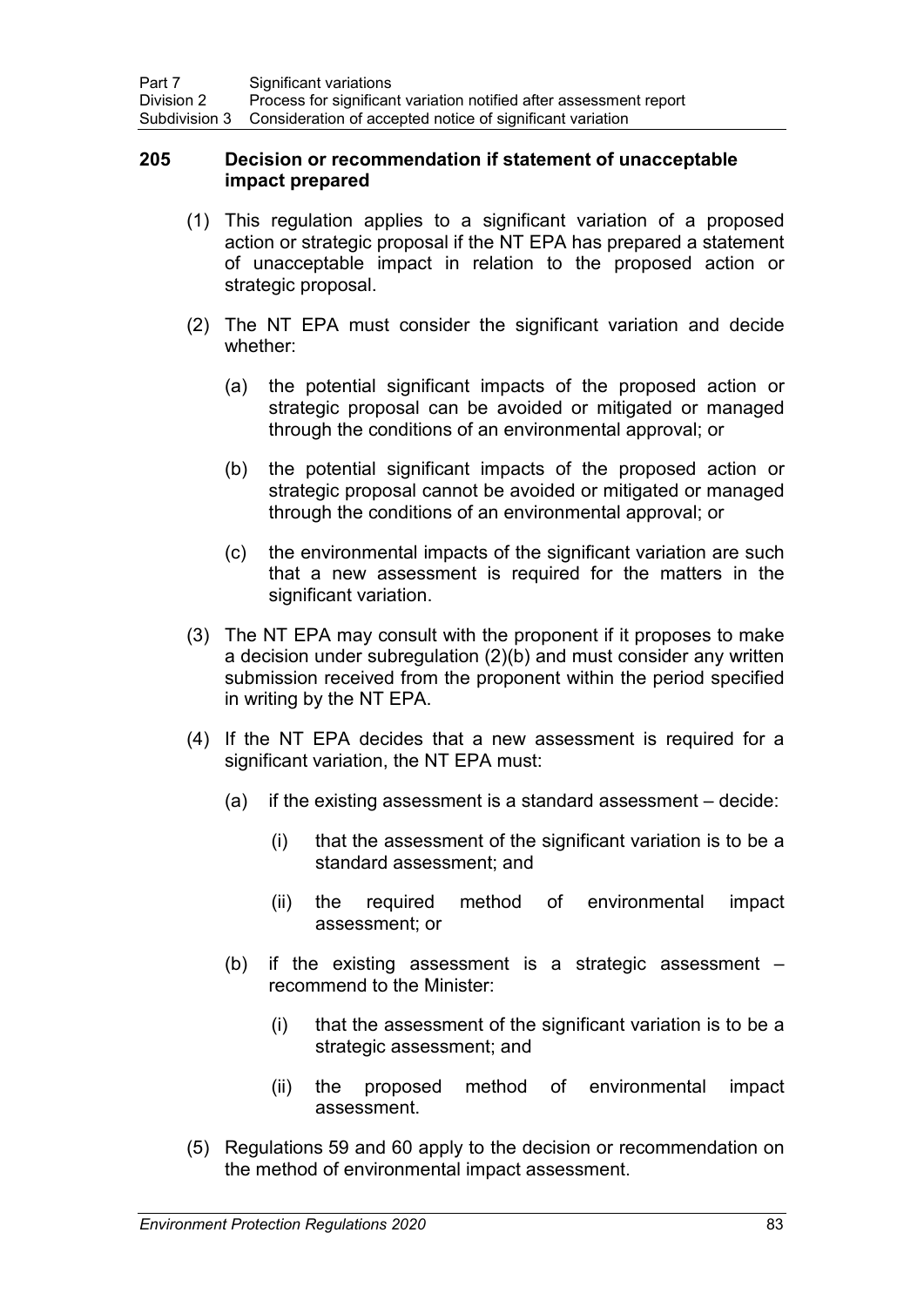- (6) A decision or recommendation under subregulation (2) or (4) must be made within 30 business days after the end of the submission period specified in the notice under regulation 201.
- (7) The required period for the NT EPA to make a decision or recommendation under subregulation (2) or (4) ceases to run during any period that the NT EPA carries out a consultation under regulation 60.

## **206 Notice to proponent of decision or recommendation**

- (1) The NT EPA must give the proponent:
	- (a) notice of a decision or recommendation under regulation 204 or 205; and
	- (b) a statement of reasons for the decision or recommendation.
- (2) The notice of decision or recommendation and the statement of reasons must be given as soon as practicable after the decision or recommendation is made.

## **207 Notice of decision or recommendation to be published**

The NT EPA must publish the following as soon as practicable after a decision or recommendation is made under regulation 204 or 205:

- (a) the notice of decision or recommendation;
- (b) the statement of reasons for the decision or recommendation.

# **Subdivision 4 Implementation of decision on assessment**

## **208 Matters to be provided to Minister if additional assessment not required**

- (1) If the NT EPA makes a decision under regulation 204(2)(a), the NT EPA must prepare and provide to the Minister under section 56(2)(b) of the Act a report or addendum that contains:
	- (a) a statement setting out the decision; and
	- (b) a statement of reasons for the decision.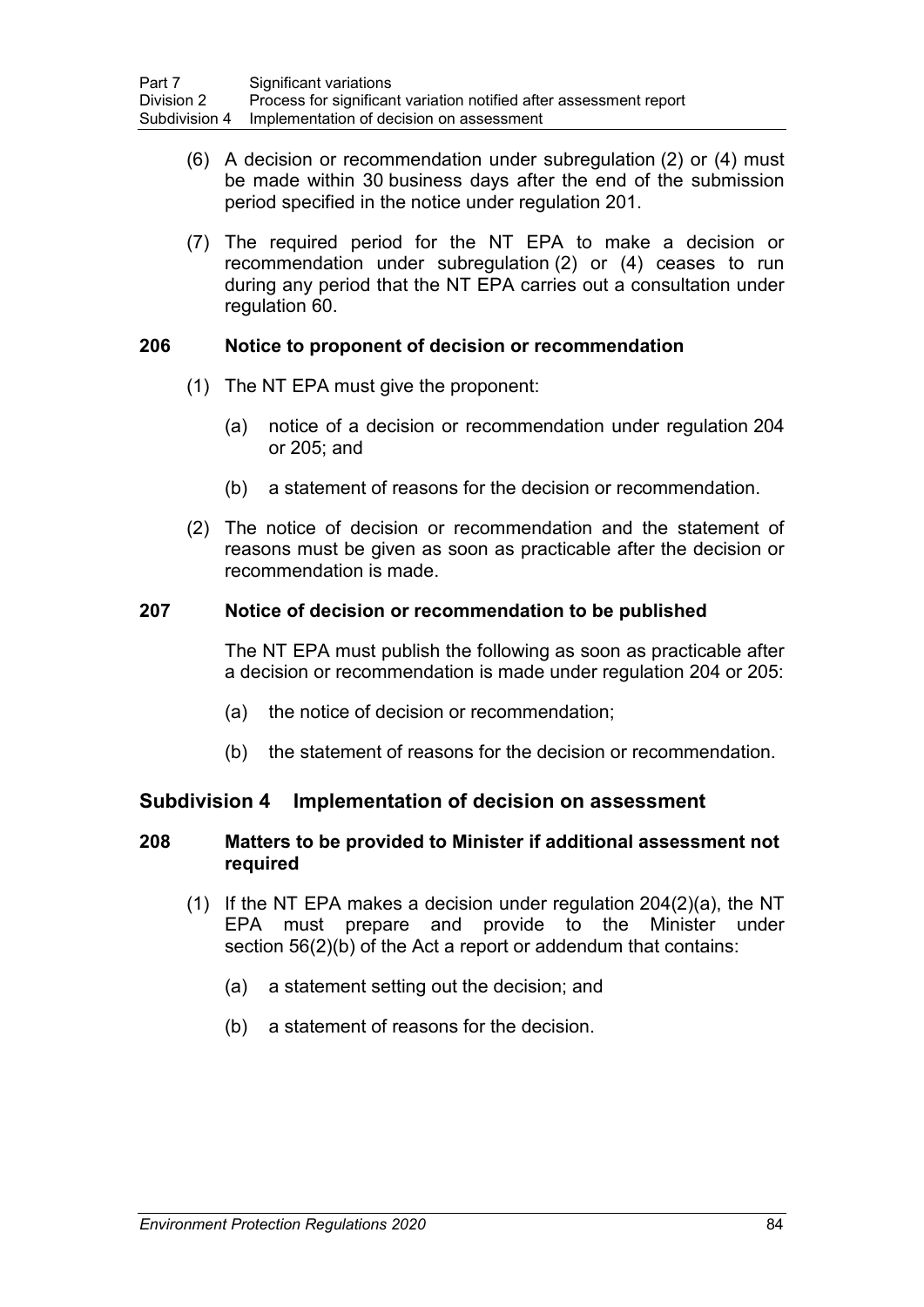- (2) If the NT EPA makes a decision under regulation 204(2)(b), the NT EPA must prepare and provide to the Minister under section 56(2) of the Act:
	- (a) a report or addendum that contains:
		- (i) a statement setting out the decision; and
		- (ii) a statement of reasons for the decision; and
	- (b) a revised draft environmental approval prepared in accordance with regulation 212.
- (3) A document mentioned in subregulation (1) or (2) must be provided within 30 business days after the relevant decision is made under regulation 204.
- (4) The required period for the NT EPA to provide a document mentioned in subregulation (1) or (2) ceases to run during any period that the NT EPA carries out a consultation under regulation 212 in relation to the revised draft environmental approval.

### **209 Documents to be provided to Minister if new assessment not required**

- (1) If the NT EPA makes a decision under regulation 205(2)(a), the NT EPA must:
	- (a) prepare and provide to the Minister under section 56(2)(b) of the Act a report or addendum that contains:
		- (i) a statement setting out the decision; and
		- (ii) a statement of reasons for the decision; and
	- (b) prepare and provide to the Minister under section 56(2)(c) of the Act a draft environmental approval prepared in accordance with regulation 212; and
	- (c) cancel the statement of unacceptable impact.
- (2) If the NT EPA makes a decision under regulation 205(2)(b), the NT EPA must prepare and provide to the Minister under section 56(2) of the Act:
	- (a) a report or addendum that contains:
		- (i) a statement setting out the decision; and
		- (ii) a statement of reasons for the decision; and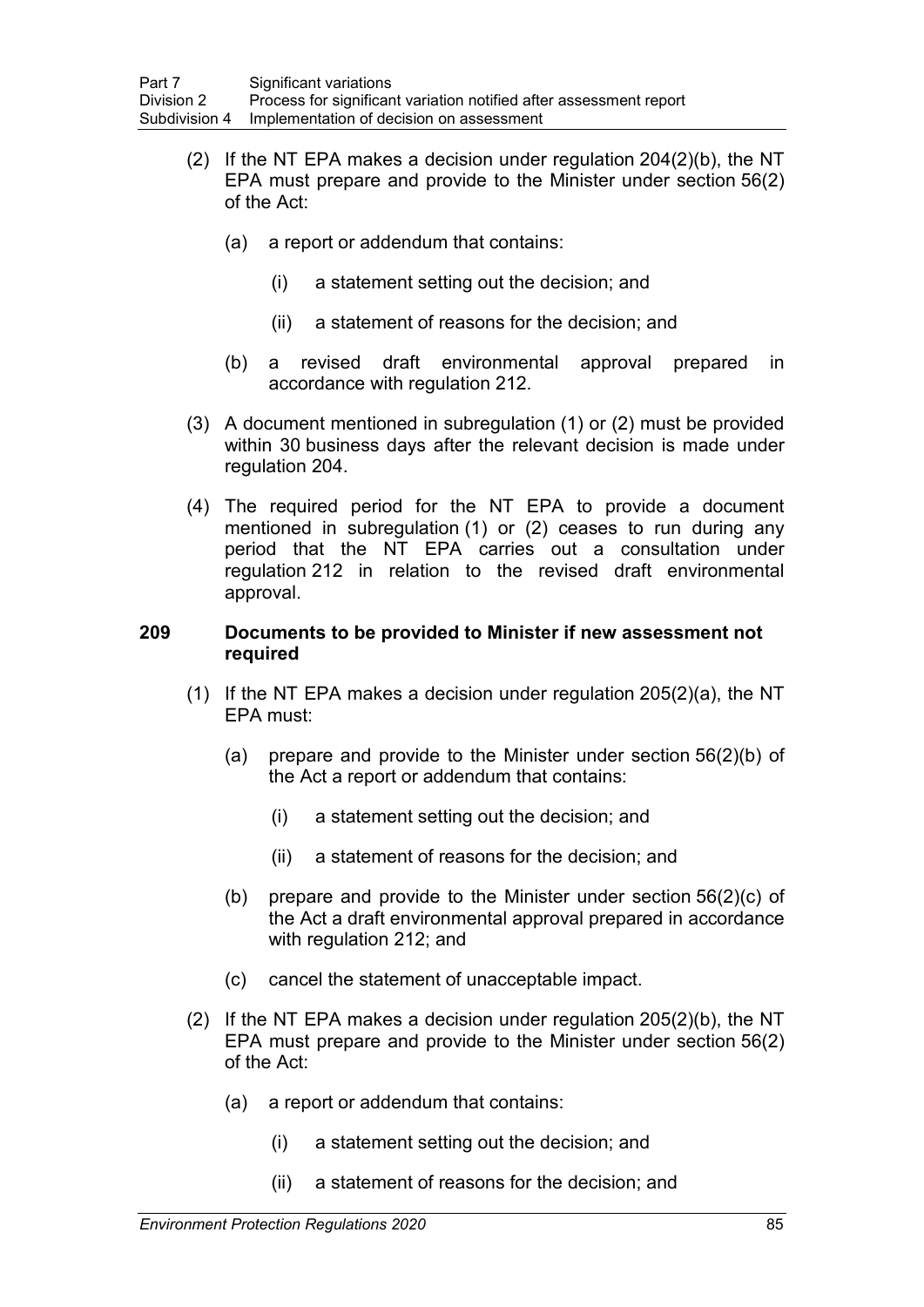- (b) a revised statement of unacceptable impact.
- (3) A document mentioned in subregulation (1) or (2) must be provided within 30 business days after the relevant decision is made under regulation 205.
- (4) The required period for the NT EPA to provide a document mentioned in subregulation (1) ceases to run during any period that the NT EPA carries out a consultation under regulation 212 in relation to the draft environmental approval.

### **210 New assessment for significant variation**

- (1) This regulation applies if the NT EPA makes a decision under regulation 204(2)(c) or 205(2)(c) that a new assessment is required for the matters in the significant variation.
- (2) Subject to subregulations (3) and (4), the NT EPA must carry out an assessment of the significant variation.
- (3) If the NT EPA recommends to the Minister under regulation 204(3) that the assessment of the significant variation be a strategic assessment, Part 4, Division 4 applies, with the necessary changes, as if the variation were a strategic proposal.
- (4) Subject to regulation 211, Parts 5 and 6 apply, with the necessary changes, to the assessment of the significant variation as if:
	- (a) the variation were a proposed action or strategic proposal; and
	- (b) a reference in Part 6 to:
		- (i) an assessment report were a reference to a new or revised assessment report mentioned in section 56(2)(b) of the Act; and
		- (ii) a draft environmental approval were a reference to a revised draft environmental approval mentioned in section 56(2)(c) of the Act.

### **211 Application of Part 5 if draft terms of reference for variation already published**

- (1) This regulation applies if:
	- (a) the NT EPA has determined under regulation 204 or 205 or Part 4, Division 4 that the new assessment of a significant variation is to be an assessment by environmental impact statement; and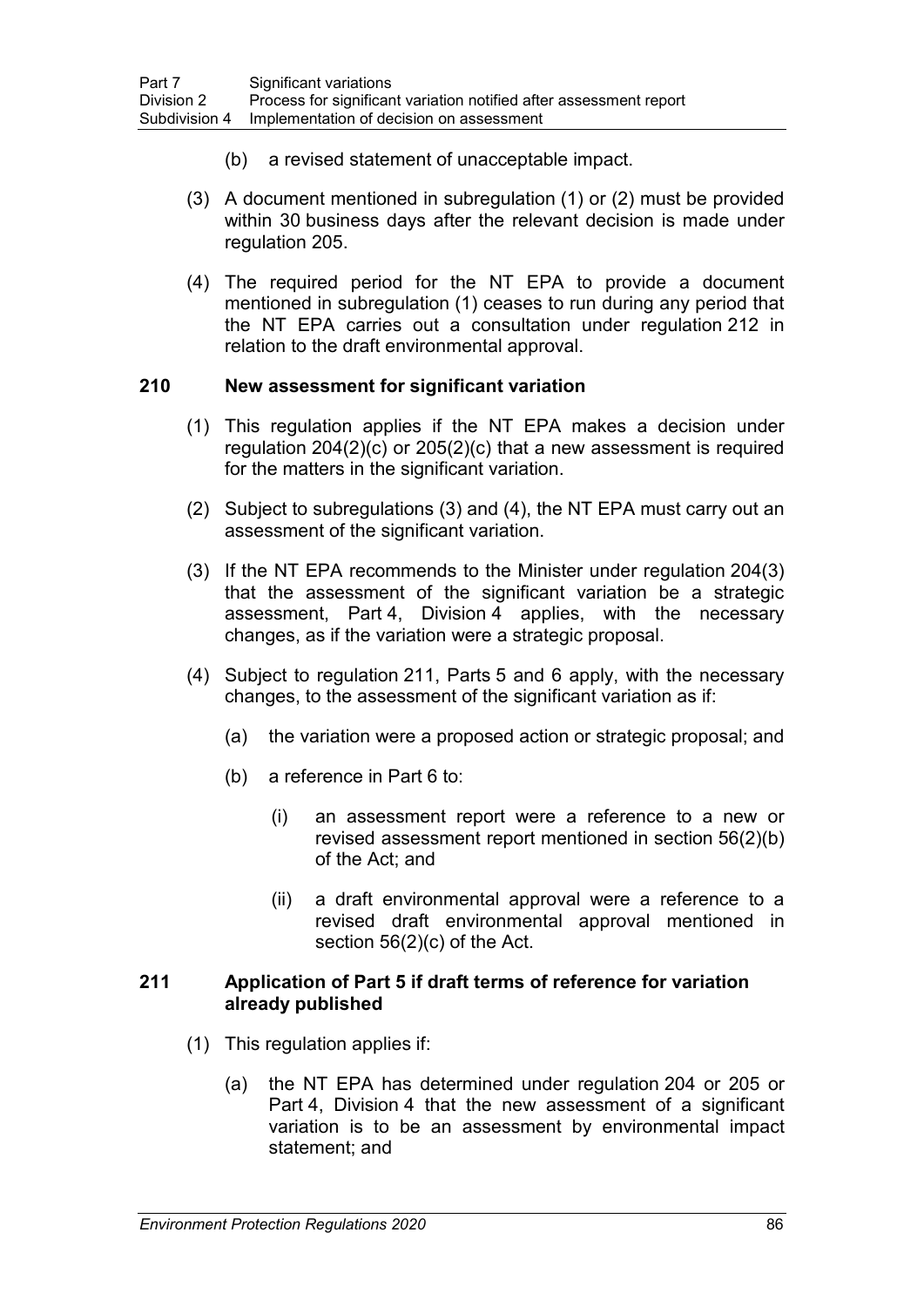- (b) draft terms of reference for the significant variation were published under regulation 200.
- (2) Except as set out in subregulation (5), regulations 98(1), (3) and (4) and 100 to 104 do not apply to the terms of reference for the significant variation.
- (3) After considering any submissions received under regulations 201 and 202 in relation to the draft terms of reference published under regulation 200, the NT EPA may:
	- (a) approve the draft terms of reference for the new assessment of the significant variation; or
	- (b) approve the draft terms of reference for the new assessment of the significant variation with any changes the NT EPA considers appropriate; or
	- (c) refuse to approve the draft terms of reference.
- (4) The NT EPA must make the decision on the draft terms of reference within 35 business days after the end of the submission period specified in the notice under regulation 201.
- (5) If the NT EPA refuses to approve the draft terms of reference for an assessment under subregulation (3), the NT EPA must prepare terms of reference for the assessment under regulation 98(1).
- (6) Regulations 105 and 106 apply to a decision under subregulation (3) on the draft terms of reference as if it were a decision under regulation 104(1), (3) or (4).

## **212 Consultation on draft or revised draft environmental approval**

- (1) This regulation applies to the preparation of:
	- (a) a revised draft environmental approval mentioned in regulation 208; or
	- (b) a draft environmental approval mentioned in regulation 209.
- (2) The NT EPA must:
	- (a) consult with the proponent on:
		- (i) the proposed revisions to the draft environmental approval; or
		- (ii) the proposed draft environmental approval; and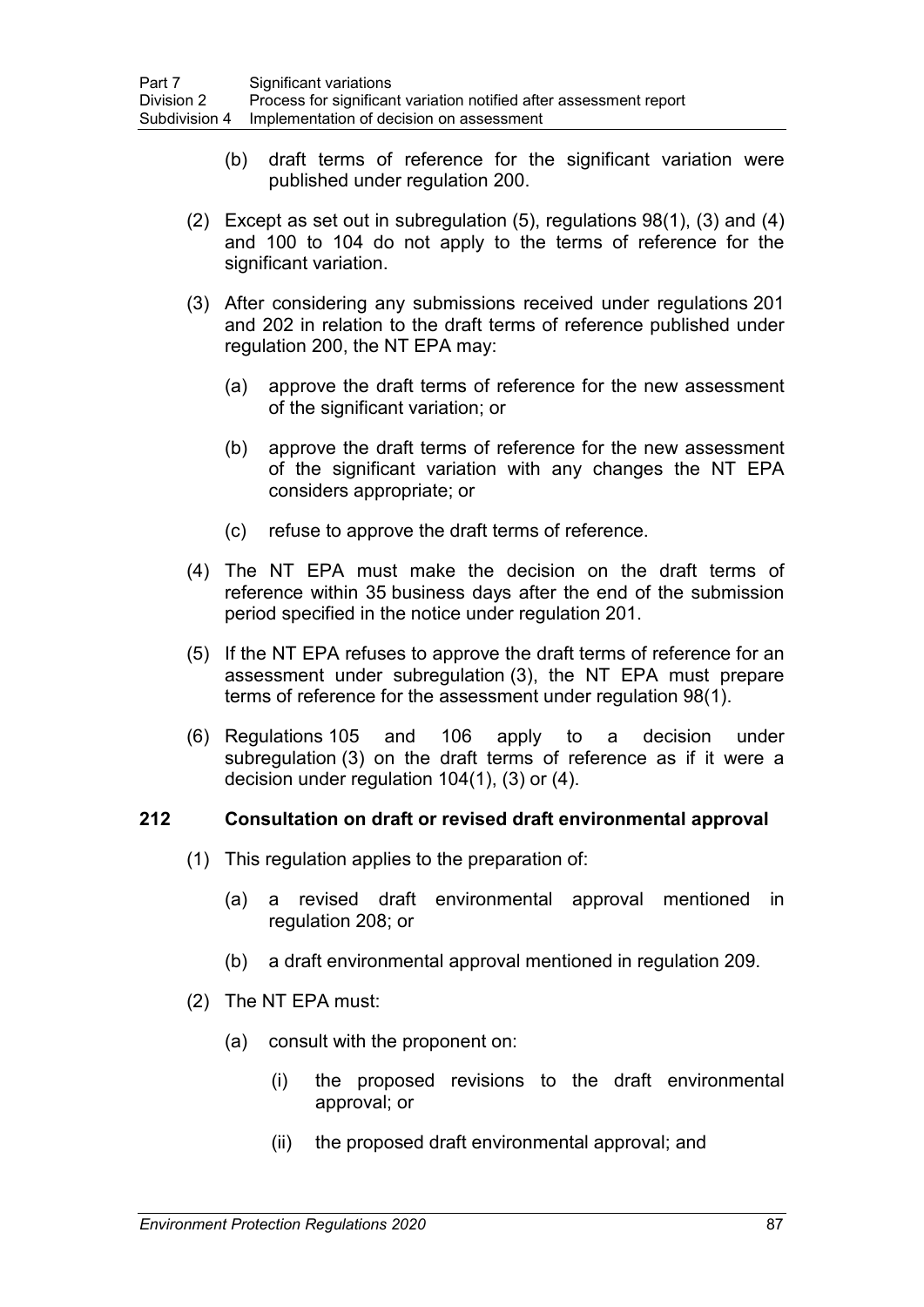| Part 7     | Significant variations                                                     |
|------------|----------------------------------------------------------------------------|
| Division 3 | Process for referral of significant variation after environmental approval |
|            | dranted                                                                    |
|            | Subdivision 1 Preliminary matters                                          |

- (b) invite the proponent to make a submission to the NT EPA on the matters on which the proponent is consulted.
- (3) The NT EPA must:
	- (a) make reasonable efforts to obtain the views of the following:
		- (i) any statutory decision-maker that the NT EPA considers may have a view on the proposed revisions or the draft environmental approval, as the case requires;
		- (ii) in relation to any proposed revisions to the draft environmental approval or conditions of the proposed draft environmental approval that relate to a potential health impact of an action – the Chief Health Officer;
		- (iii) in relation to any proposed revisions to the draft environmental approval or conditions of the proposed draft environmental approval that relate to a potential impact of an action on a social or cultural matter – the relevant government authority; and
	- (b) invite each entity consulted under paragraph (a) to make a submission on matters on which the entity is consulted.
- (4) The NT EPA must specify a period for submissions under subregulations (2) and (3).
- (5) The NT EPA must consider any submissions made under subregulation (2) or (3) within the submission period on the relevant matters.

# **Division 3 Process for referral of significant variation after environmental approval granted**

# **Subdivision 1 Preliminary matters**

## **213 Application of Division**

This Division applies if a proposed significant variation of an action is referred to the NT EPA under section 52 of the Act after the environmental approval for the action is granted.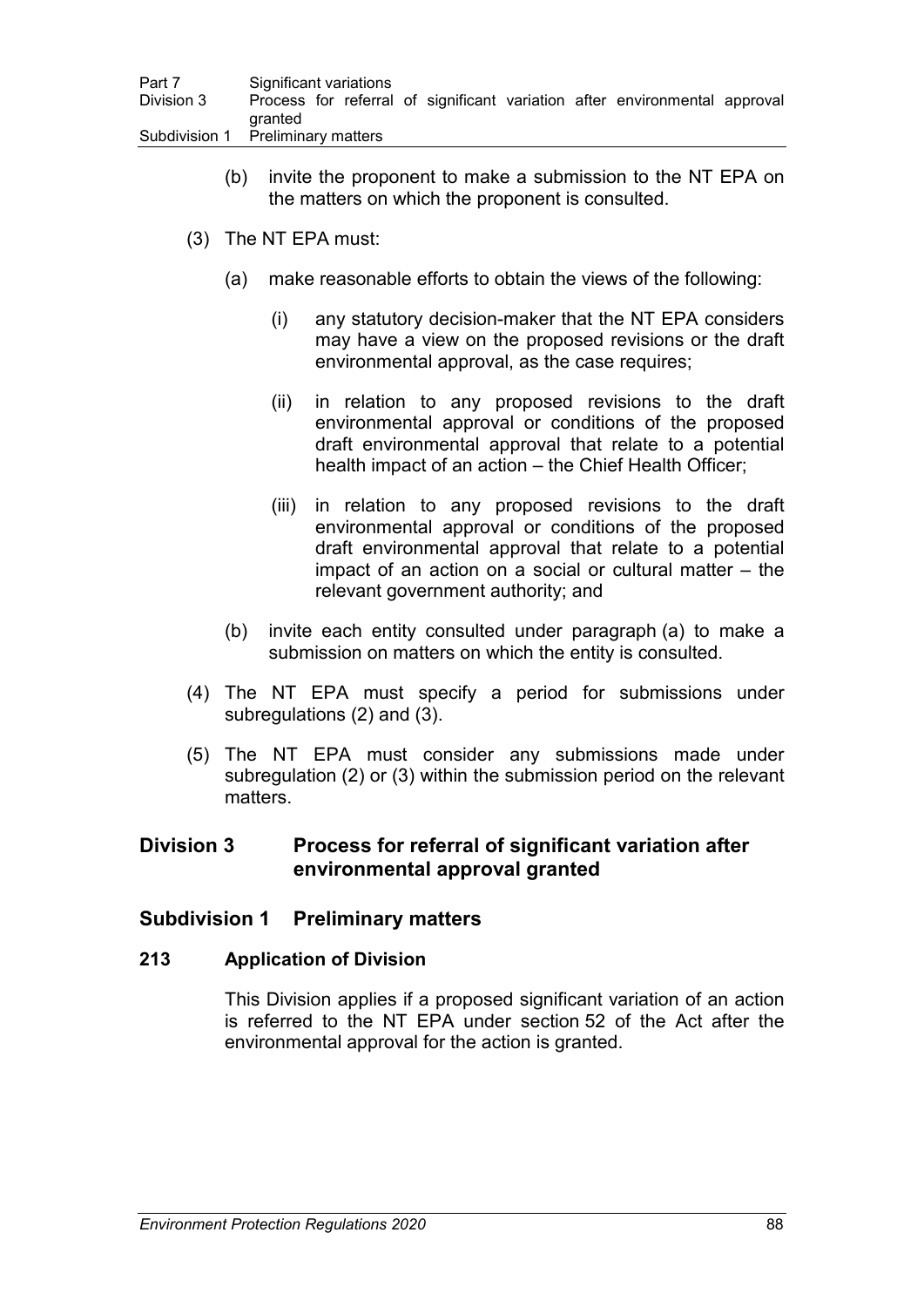| Part 7     | Significant variations                                                     |
|------------|----------------------------------------------------------------------------|
| Division 3 | Process for referral of significant variation after environmental approval |
|            | <b>aranted</b>                                                             |
|            | Subdivision 2 Initial consideration of referral of significant variation   |

# **Subdivision 2 Initial consideration of referral of significant variation**

## **214 Additional information about referral**

- (1) On receipt of a referral of a significant variation under section 52 of the Act, the NT EPA may direct the approval holder to give it additional information in relation to the referral within a specified period.
- (2) The additional information must be:
	- (a) a material omission from the referral; and
	- (b) required to enable the NT EPA to properly consider the referral and whether the referral was required to be made.
- (3) A direction must be made within 10 business days after the NT EPA receives the referral.
- (4) If the NT EPA gives a direction under this regulation, the required period for the NT EPA to make a decision on the referral under regulation 216, 217 or 218 ceases to run until the information is given.
- (5) Regulations 41 and 42 apply, with the necessary changes, in relation to a failure to comply with a direction under this regulation as if the referral of the significant variation were a referral of a proposed action or strategic proposal.

## **215 Approval holder initiated EIS referral**

An approval holder may include in a referral of a significant variation under section 52 of the Act:

- (a) draft terms of reference for an assessment by environmental impact statement for the significant variation; and
- (b) a statement of reasons why:
	- (i) an assessment by environmental impact statement is required for the significant variation; and
	- (ii) the draft terms of reference are appropriate.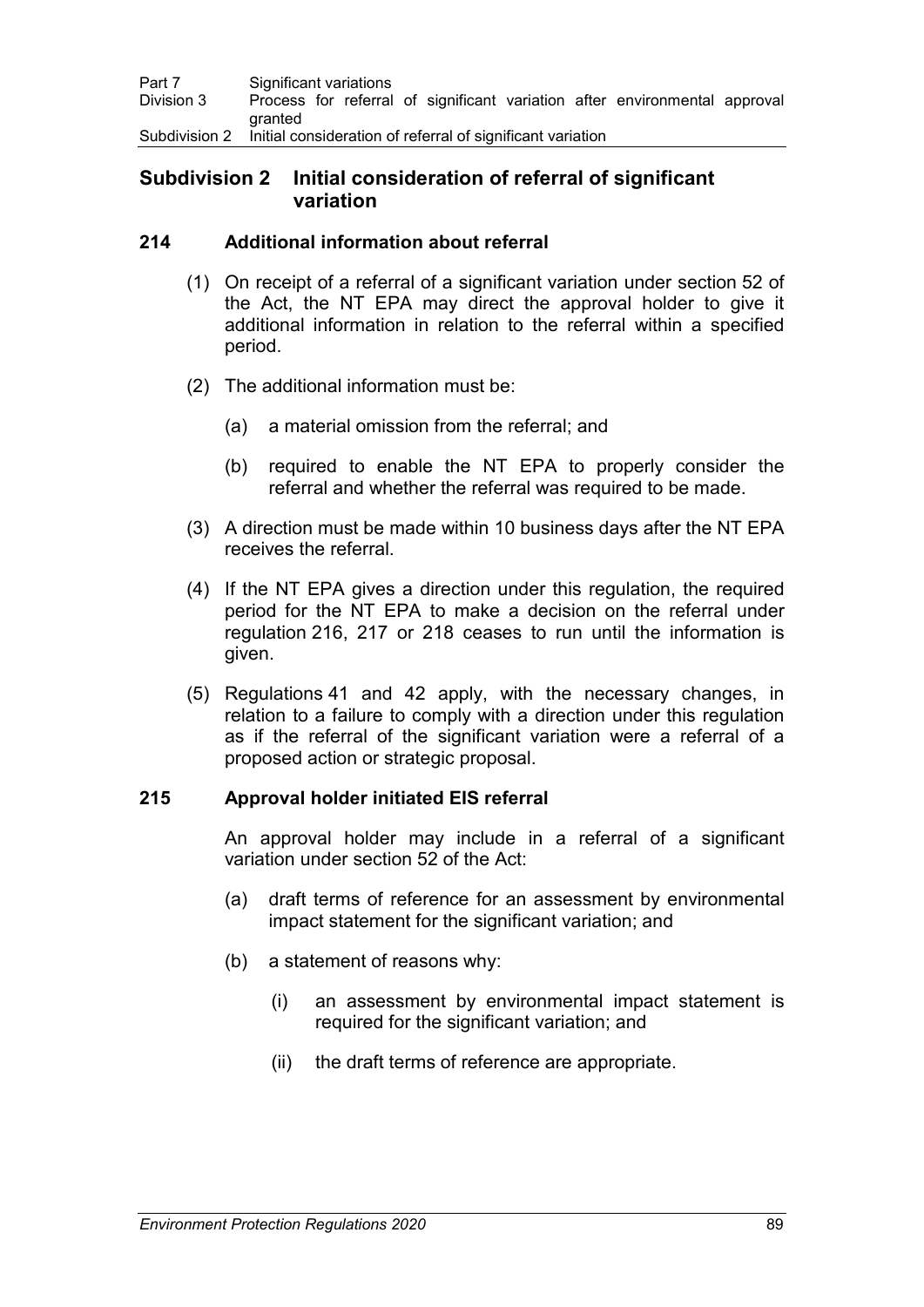| Part 7     | Significant variations                                                     |
|------------|----------------------------------------------------------------------------|
| Division 3 | Process for referral of significant variation after environmental approval |
|            | granted                                                                    |
|            | Subdivision 2 Initial consideration of referral of significant variation   |

## **216 Decision whether to accept referral for standard assessment**

- (1) The NT EPA must accept or refuse to accept a referral of a significant variation under section 52 of the Act for a standard assessment if the environmental approval was granted on the basis of a standard assessment.
- (2) The NT EPA must make a decision under subregulation (1) within 15 business days after the referral is made.
- (3) If the NT EPA does not make a decision under subregulation (1) within the required period, the referral is taken to be accepted.
- (4) This regulation does not apply if the NT EPA decides under regulation 41 (as applied by regulation 214(5)) not to proceed with the referral.

#### **217 Decision whether to accept referral for strategic assessment**

- (1) The NT EPA may accept or refuse to accept a referral of a significant variation under section 52 of the Act for a strategic assessment if it considers it appropriate to do so.
- (2) The NT EPA must make a decision under subregulation (1) within 15 business days after the referral is made.
- (3) This regulation does not apply if the NT EPA decides under regulation 41 (as applied by regulation 214(5)) not to proceed with the referral.

#### **218 Decision on approval holder initiated EIS referral**

If a referral of a significant variation includes the matters mentioned in regulation 215(a) and (b), the NT EPA may decide to accept the referral as an approval holder initiated EIS referral.

#### **219 General grounds for refusal to accept referral**

The NT EPA may refuse to accept a referral of a significant variation under section 52 of the Act if the NT EPA considers that the referral:

- (a) contains insufficient information to make an assessment decision; or
- (b) has not been prepared or certified in accordance with the requirements determined under regulation 263; or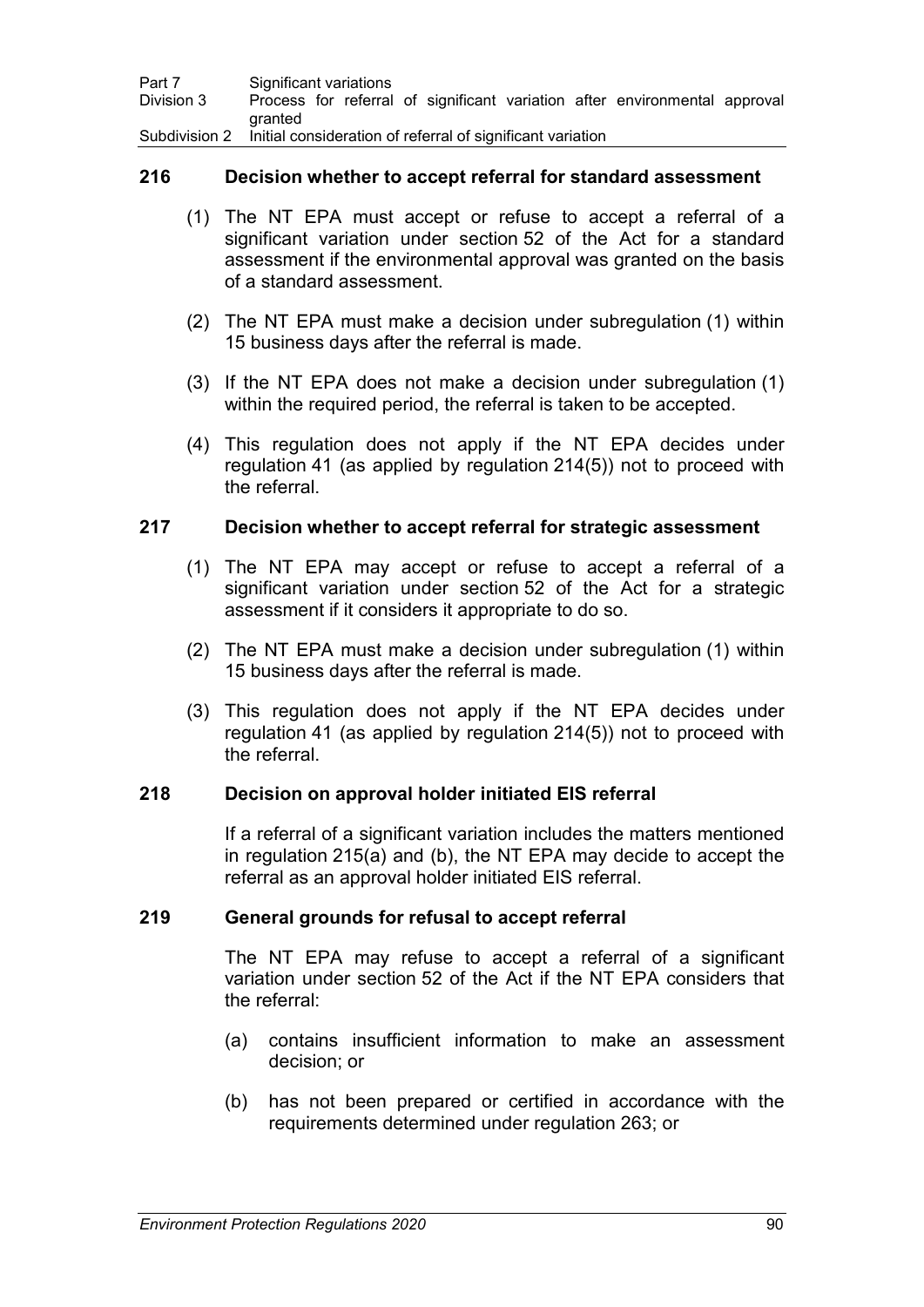| Part 7     | Significant variations                                                     |
|------------|----------------------------------------------------------------------------|
| Division 3 | Process for referral of significant variation after environmental approval |
|            | aranted                                                                    |
|            | Subdivision 2 Initial consideration of referral of significant variation   |

- (c) relates to part of a larger action proposed by the approval holder and information on the whole action is required to make an assessment decision; or
- (d) was not required to be made.

## **220 Ground for refusal to accept referral for strategic assessment**

- (1) Without limiting regulation 219, the NT EPA may refuse to accept a referral of a significant variation for a strategic assessment if it considers that a standard assessment is more appropriate.
- (2) If the NT EPA refuses to accept a referral of a significant variation for a strategic assessment, it may accept the referral as a referral for a standard assessment.

## **221 Ground for refusal to accept referral as approval holder initiated EIS referral**

- (1) Without limiting regulation 219 or 220, the NT EPA may refuse to accept a referral of a significant variation as an approval holder initiated EIS referral if the NT EPA considers that an assessment by environmental impact statement is unlikely to be required for the significant variation.
- (2) If the NT EPA refuses to accept a referral of a significant variation as an approval holder initiated EIS referral, it may accept the referral as a referral for a standard assessment or strategic assessment.

## **222 Notice to approval holder of decision**

- (1) The NT EPA must give notice of a decision under regulation 216, 217 or 218 to the approval holder.
- (2) The notice of decision must contain the following information:
	- (a) a statement that the referral of a significant variation has been accepted or refused;
	- (b) the name of the approval holder;
	- (c) the name of the action or strategic proposal;
	- (d) the nature of the proposed significant variation.
- (3) If the NT EPA refuses to accept a referral of a significant variation, the NT EPA must give the approval holder a statement of reasons for the decision.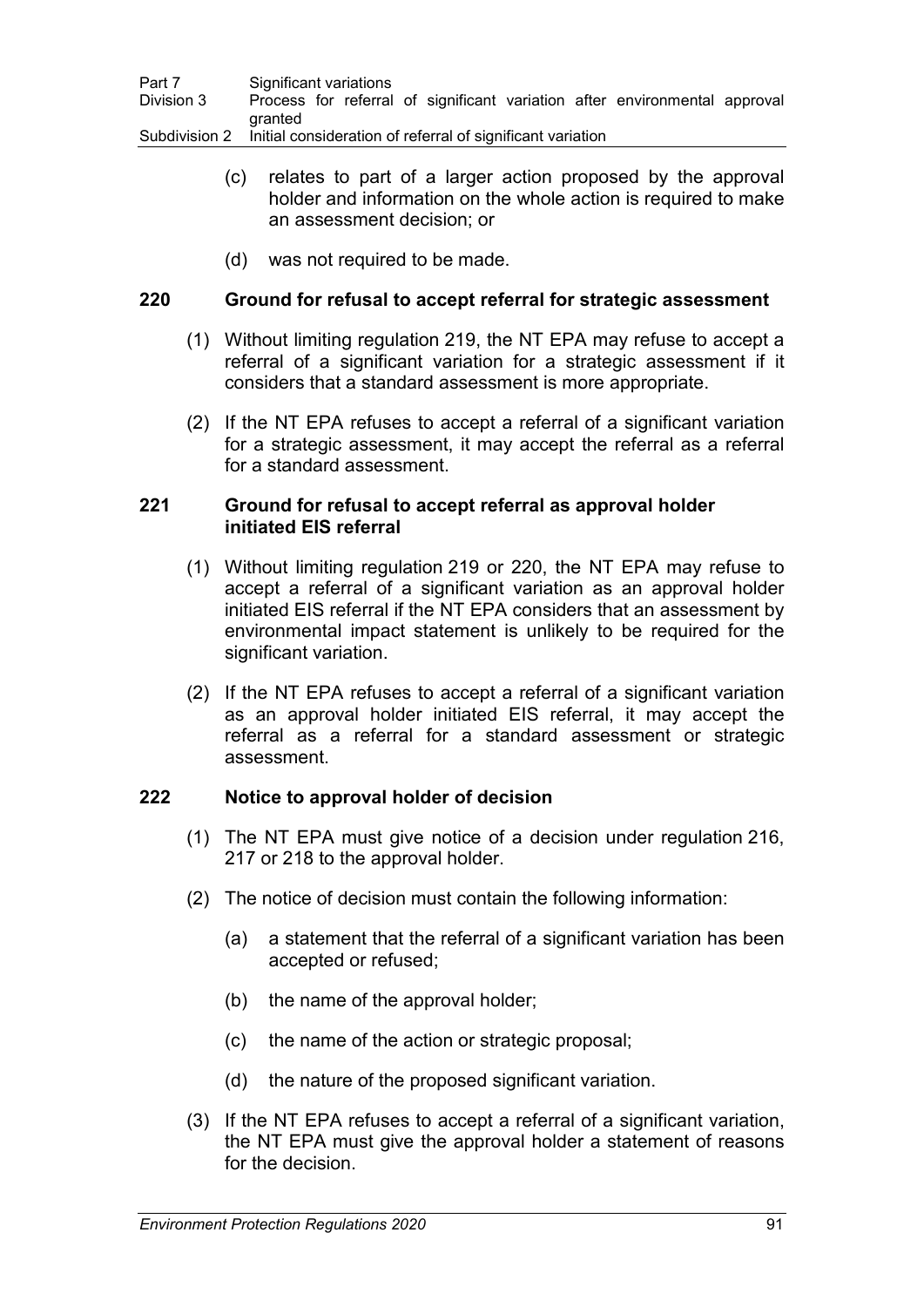| Part 7        | Significant variations                                                     |
|---------------|----------------------------------------------------------------------------|
| Division 3    | Process for referral of significant variation after environmental approval |
|               | aranted                                                                    |
| Subdivision 2 | Initial consideration of referral of significant variation                 |

(4) The notice of decision and, if the decision is to refuse to accept the referral of the significant variation, the statement of reasons must be given to the approval holder as soon as practicable after the decision is made.

## **223 Publication of documents**

- (1) The NT EPA must publish the following as soon as practicable after the decision is made:
	- (a) the notice of decision;
	- (b) if the decision is to refuse to accept the referral  $-$  a statement of reasons for the decision.
- (2) If the referral is accepted, the NT EPA must also publish the following as soon as practicable after the decision is made:
	- (a) a copy of the referral of the significant variation;
	- (b) any direction given under regulation 214;
	- (c) any additional information given in response to the direction given under regulation 214;
	- (d) for an accepted approval holder initiated EIS referral the draft terms of reference and statement of reasons provided under regulation 215.

## **224 Public consultation**

- (1) If a referral of a significant variation is accepted, the NT EPA must publish a notice:
	- (a) advising where the documents mentioned in regulation 223 may be inspected and obtained; and
	- (b) inviting interested persons to make a submission to the NT EPA on the referral of the significant variation within the period specified in the notice.
- (2) The submission period must be:
	- (a) for a referral of a significant variation relating to a standard assessment that is not an accepted approval holder initiated EIS referral – 20 business days after the date of the notice; or
	- (b) for a referral of a significant variation relating to a standard assessment that is an accepted approval holder initiated EIS referral – 30 business days after the date of the notice; or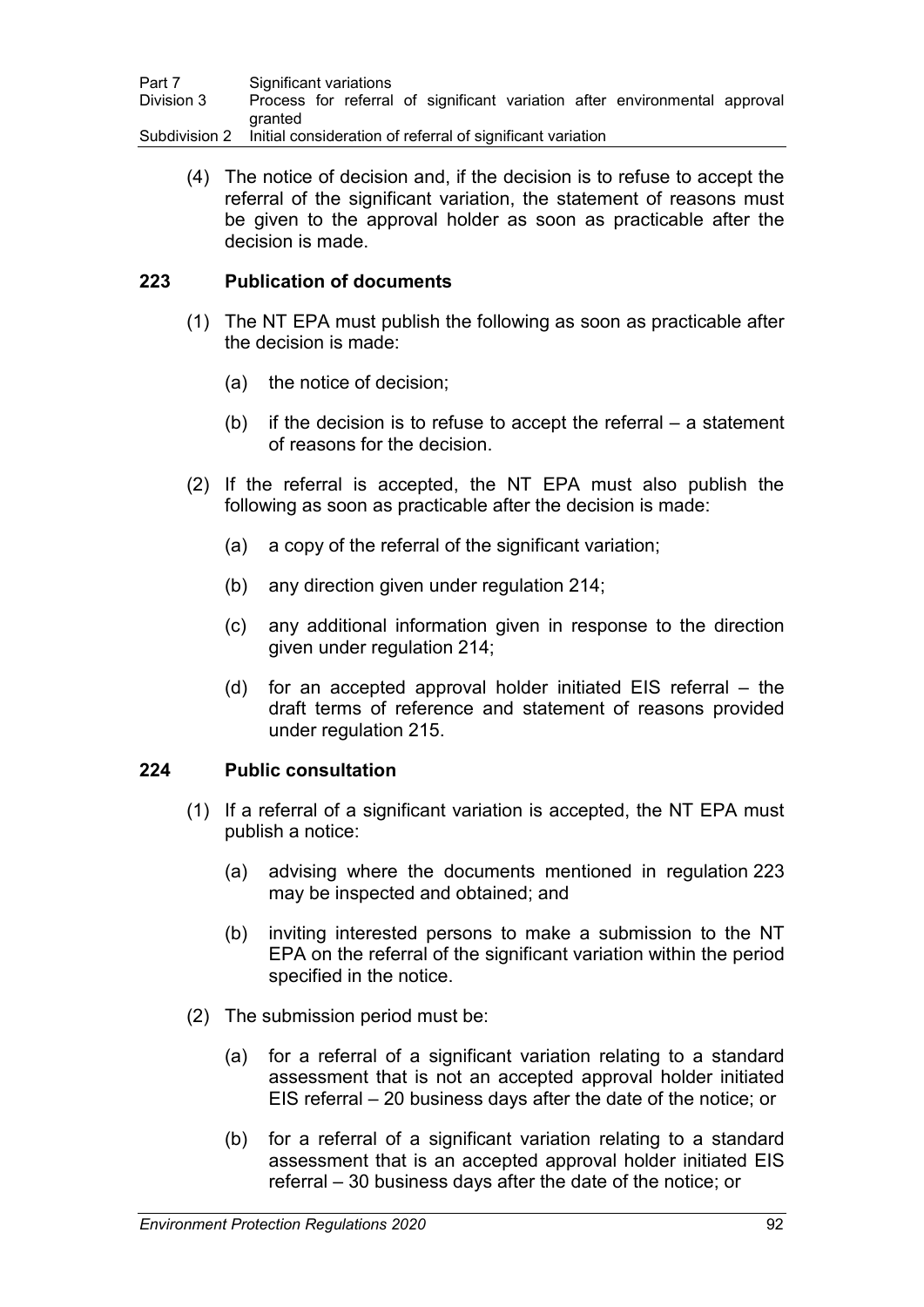| Part 7     | Significant variations                                                     |
|------------|----------------------------------------------------------------------------|
| Division 3 | Process for referral of significant variation after environmental approval |
|            | aranted                                                                    |
|            | Subdivision 3 Consideration of accepted referral of significant variation  |

- (c) for a referral of a significant variation relating to a strategic assessment that is not an accepted approval holder initiated EIS referral – 30 business days after the date of the notice; or
- (d) for a referral of a significant variation relating to a strategic assessment that is an accepted approval holder initiated EIS referral – 40 business days after the date of the notice.

### **225 Consultation with government authorities**

If a referral of a significant variation is accepted, the NT EPA must:

- (a) give a copy of the documents mentioned in regulation 223 to any government authority that the NT EPA considers may have a view on the referral; and
- (b) invite the government authority to make a submission to the NT EPA about the referral within the submission period specified in the notice under regulation 224.

## **Subdivision 3 Consideration of accepted referral of significant variation**

### **226 Matters NT EPA must consider in relation to significant variation**

- (1) The NT EPA must consider the following before making a decision or recommendation under regulation 227:
	- (a) the referral of the significant variation;
	- (b) any additional information given to the NT EPA under regulation 214;
	- (c) any submissions received under regulation 224 or 225;
	- (d) the matters mentioned in subregulation (2).
- (2) In making a decision or recommendation under regulation 227, the NT EPA must consider the following:
	- (a) whether the potential for significant impact on the environment of the significant variation differs in a material way from the impacts identified in the environmental impact assessment process for the proposed action or strategic proposal;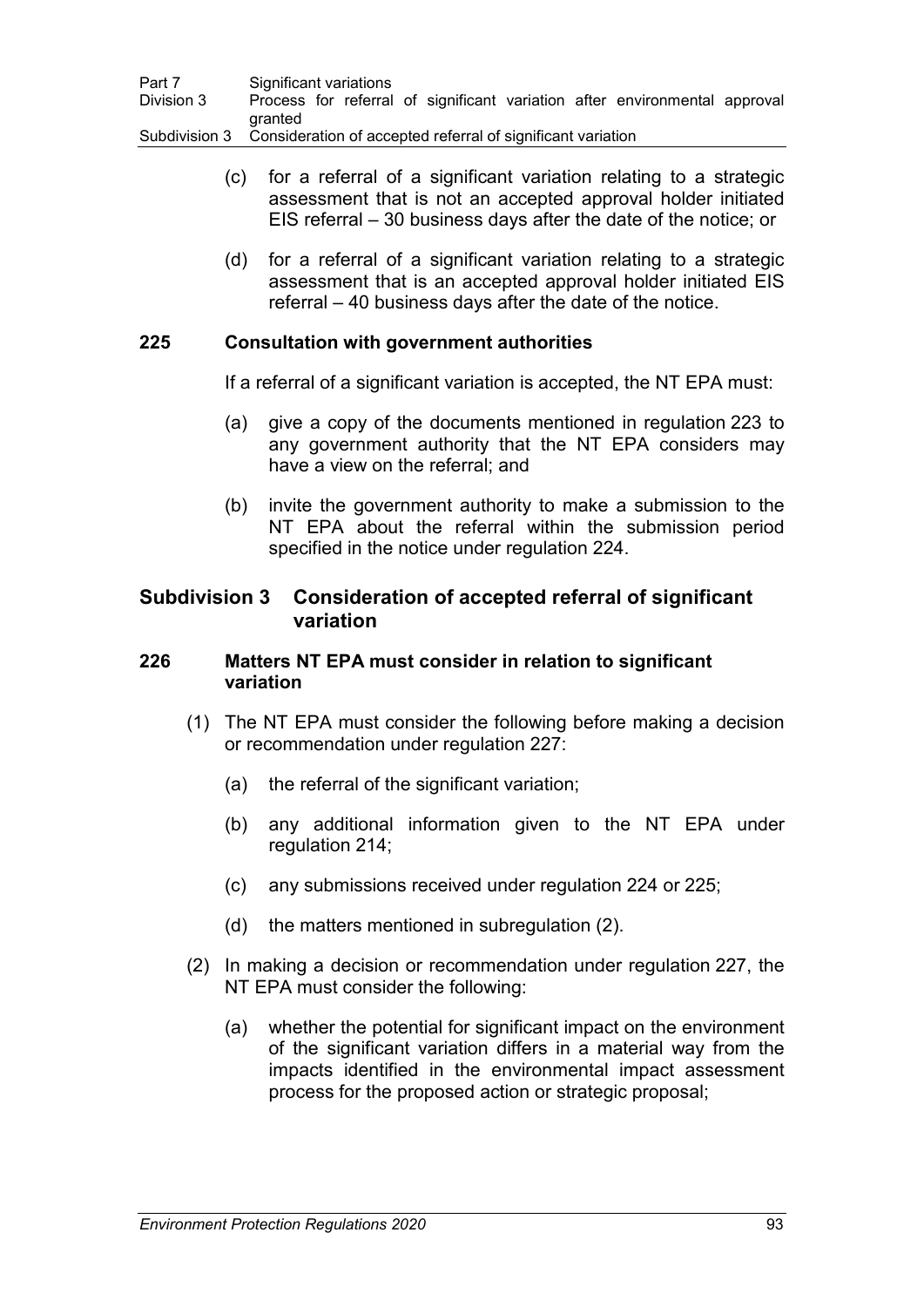| Part 7     | Significant variations                                                     |
|------------|----------------------------------------------------------------------------|
| Division 3 | Process for referral of significant variation after environmental approval |
|            | <b>aranted</b>                                                             |
|            | Subdivision 3 Consideration of accepted referral of significant variation  |

- (b) whether, and the extent to which, the significant variation will result in a substantial change to the type or amount of any output of the proposed action or strategic proposal in a way that significantly changes the potential significant impacts from those identified in the environmental impact assessment process for the proposed action or strategic proposal;
- (c) whether the objects of the Act and the purpose of the environmental impact assessment process set out in section 42 of the Act would be undermined if the matters raised in the significant variation were not assessed.

## **227 Decision or recommendation on significant variation**

- (1) The NT EPA must consider the significant variation and decide whether:
	- (a) the environmental impact of the variation can be managed through the existing conditions of the environmental approval; or
	- (b) the environmental impact of the variation can be managed through amendments to the environmental approval; or
	- (c) the environmental impacts of the variation are such that a new environmental impact assessment of the variation is required.
- (2) If the NT EPA decides that a new assessment is required for a significant variation, the NT EPA must:
	- (a) decide:
		- (i) that the assessment of the significant variation is to be a standard assessment; and
		- (ii) the required method of environmental impact assessment; or
	- (b) recommend to the Minister:
		- (i) that the assessment of the significant variation be a strategic assessment; and
		- (ii) the proposed method of environmental impact assessment.
- (3) Regulations 59, 60 and 61 apply to the decision or recommendation on the method of environmental impact assessment.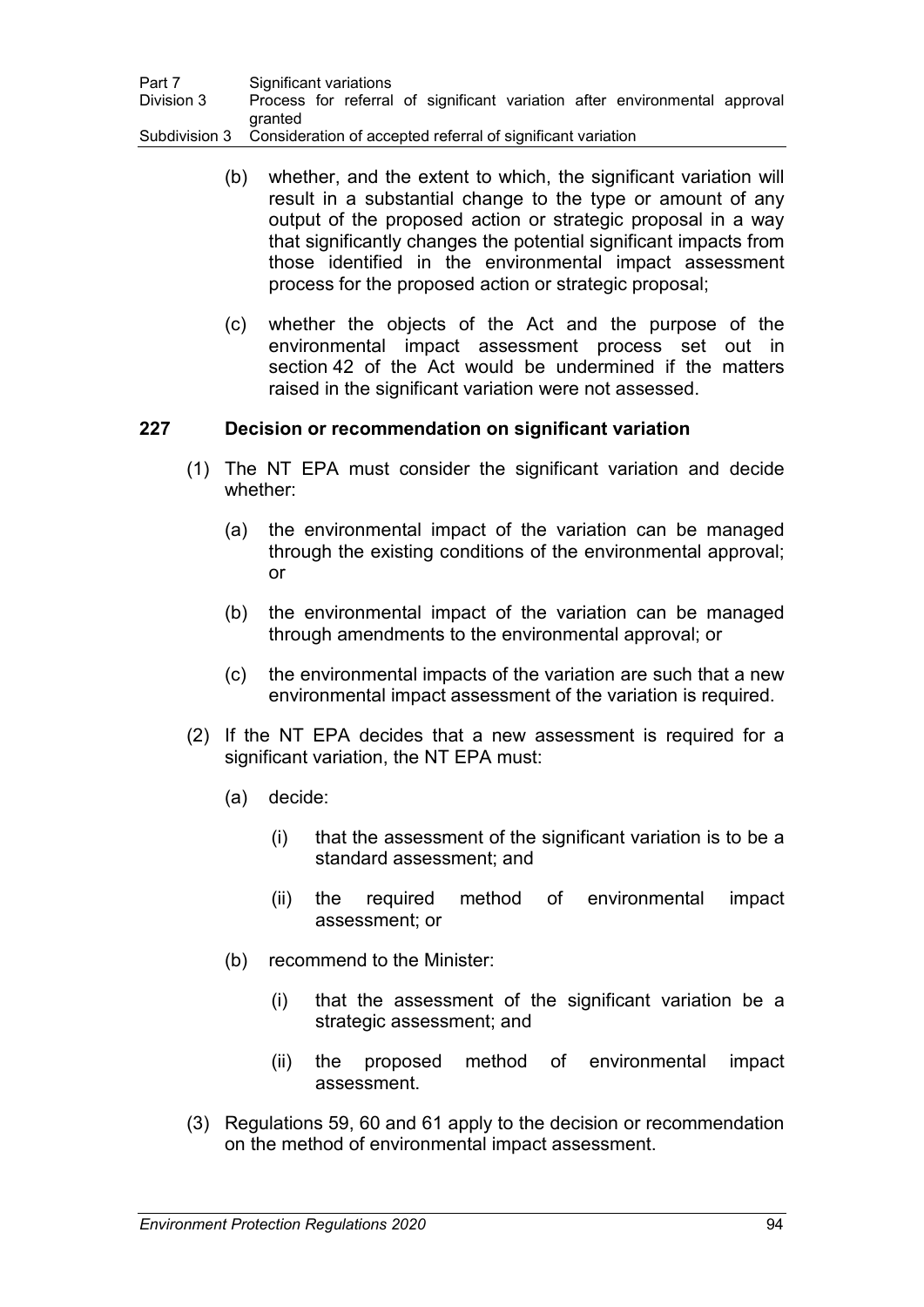| Part 7        | Significant variations                                                     |
|---------------|----------------------------------------------------------------------------|
| Division 3    | Process for referral of significant variation after environmental approval |
|               | aranted                                                                    |
| Subdivision 4 | Implementation of decision on accepted referral of significant variation   |

- (4) A decision or recommendation under subregulations (1) and (2) must be made within 30 business days after the end of the submission period specified in the notice under regulation 224.
- (5) The required period for the NT EPA to make a decision or recommendation under subregulation (1) or (2) ceases to run during any period that the NT EPA carries out a consultation under regulation 60 or 61.

## **228 Notice to approval holder of decision or recommendation**

- (1) The NT EPA must give the approval holder:
	- (a) notice of a decision or recommendation under regulation 227; and
	- (b) a statement of reasons for the decision or recommendation.
- (2) The notice of decision or recommendation and the statement of reasons must be given as soon as practicable after the decision or recommendation is made.

### **229 Notice of decision or recommendation to be published**

The NT EPA must publish the following as soon as practicable after a decision or recommendation is made under regulation 227:

- (a) the notice of decision or recommendation;
- (b) the statement of reasons for the decision or recommendation.

# **Subdivision 4 Implementation of decision on accepted referral of significant variation**

## **230 Documents to be provided to Minister if environmental impact assessment not required**

- (1) If the NT EPA makes a decision under regulation 227(1)(a), the NT EPA must prepare and provide to the Minister:
	- (a) a statement setting out the decision; and
	- (b) the statement of reasons for the decision.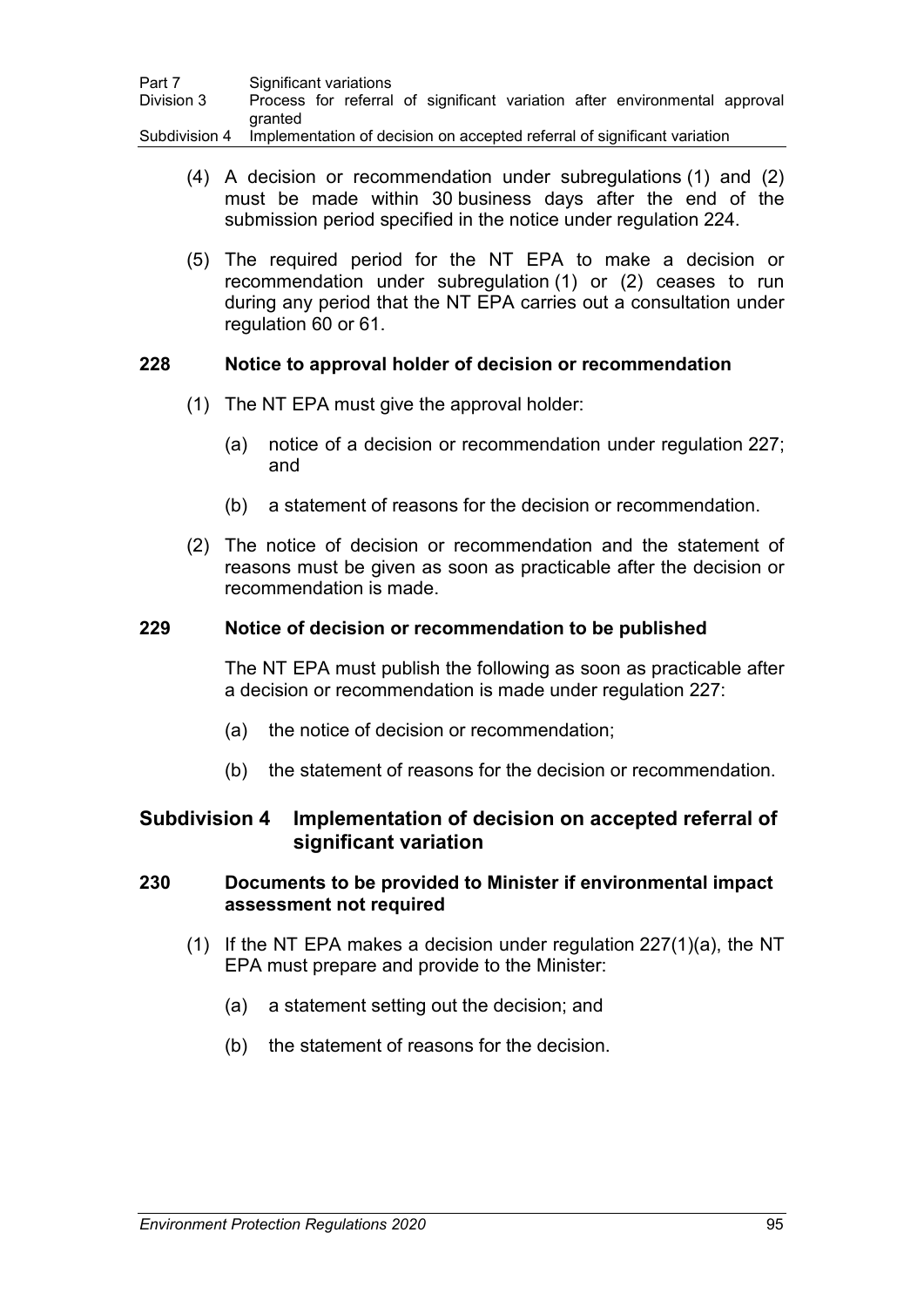| Part 7        | Significant variations                                                     |
|---------------|----------------------------------------------------------------------------|
| Division 3    | Process for referral of significant variation after environmental approval |
|               | granted                                                                    |
| Subdivision 4 | Implementation of decision on accepted referral of significant variation   |

- (2) If the NT EPA makes a decision under regulation 227(1)(b), the NT EPA must prepare and provide to the Minister:
	- (a) the following:
		- (i) a statement setting out the decision;
		- (ii) the statement of reasons for the decision; and
	- (b) a draft amended environmental approval containing the amendments recommended by the NT EPA.
- (3) The statements and the draft amended environmental approval must be provided to the Minister within 30 business days after the relevant decision is made under regulation 227.
- (4) The required period for the NT EPA to provide a document mentioned in subregulation (1) or (2) ceases to run during any period that the NT EPA carries out a consultation under regulation 233 in relation to the draft amended environmental approval.

## **231 New assessment for significant variation**

- (1) This regulation applies if the NT EPA makes a decision under regulation 227(1)(c) in relation to a significant variation.
- (2) Subject to subregulations (3) and (4), the NT EPA must carry out an assessment of the significant variation.
- (3) If the NT EPA recommends to the Minister that the assessment of the significant variation be a strategic assessment, Part 4, Division 4 applies, with the necessary changes, as if the variation were a strategic proposal.
- (4) Subject to regulation 232, Parts 5 and 6 apply, with the necessary changes, to the assessment of the significant variation as if:
	- (a) the variation were a proposed action or strategic proposal; and
	- (b) any reference to the proponent were a reference to the approval holder.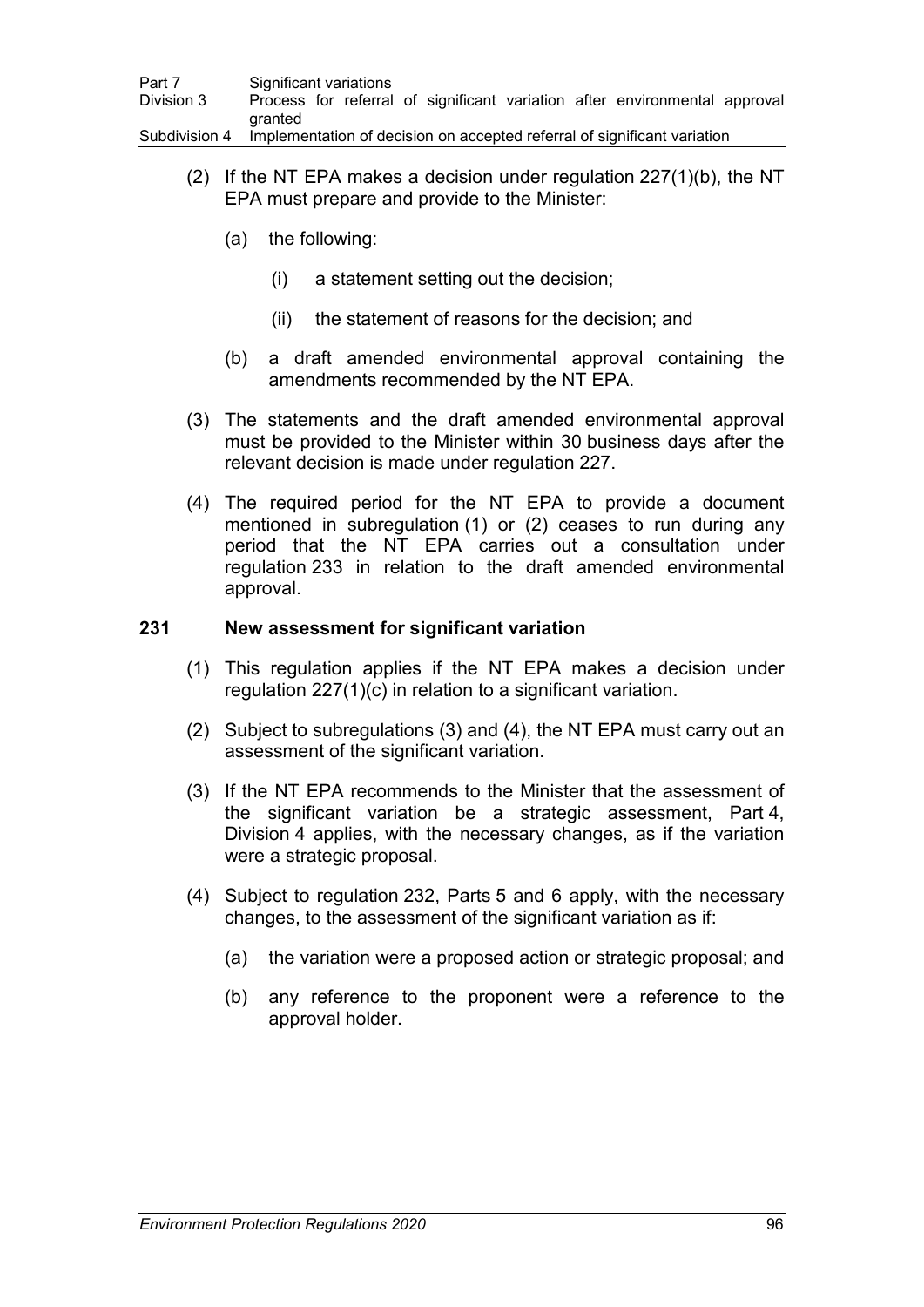| Part 7     | Significant variations                                                                 |  |  |  |
|------------|----------------------------------------------------------------------------------------|--|--|--|
| Division 3 | Process for referral of significant variation after environmental approval             |  |  |  |
|            | <b>aranted</b>                                                                         |  |  |  |
|            | Subdivision 4 Implementation of decision on accepted referral of significant variation |  |  |  |

#### **232 Application of Part 5 if draft terms of reference for variation already published**

- (1) This regulation applies if:
	- (a) the NT EPA has determined under regulation 227(2) or Part 4, Division 4 that the new assessment of a significant variation is to be an assessment by environmental impact statement; and
	- (b) draft terms of reference for the significant variation were published under regulation 223.
- (2) Except as set out in subregulation (5), regulations 98(1), (3) and (4) and 100 to 104 do not apply to the draft terms of reference for the significant variation.
- (3) After considering any submissions received under regulations 224 and 225 in relation to the draft terms of reference published under regulation 223, the NT EPA may:
	- (a) approve the draft terms of reference for the new assessment of the significant variation; or
	- (b) approve the draft terms of reference for the new assessment of the significant variation with any changes the NT EPA considers appropriate; or
	- (c) refuse to approve the draft terms of reference.
- (4) The NT EPA must make the decision on the draft terms of reference within 35 business days after the end of the submission period specified in the notice under regulation 224.
- (5) If the NT EPA refuses to approve the draft terms of reference for an assessment under subregulation (3), the NT EPA must prepare terms of reference for the assessment under regulation 98(1).
- (6) Regulations 105 and 106 apply to a decision under subregulation (3) on the draft terms of reference as if it were a decision under regulation 104(1), (3) or (4).

#### **233 Consultation on draft amended environmental approval**

- (1) This regulation applies to the preparation of a draft amended environmental approval mentioned in regulation 230(2)(b).
- (2) The NT EPA must:
	- (a) consult with the approval holder on the amendments in the draft amended environmental approval; and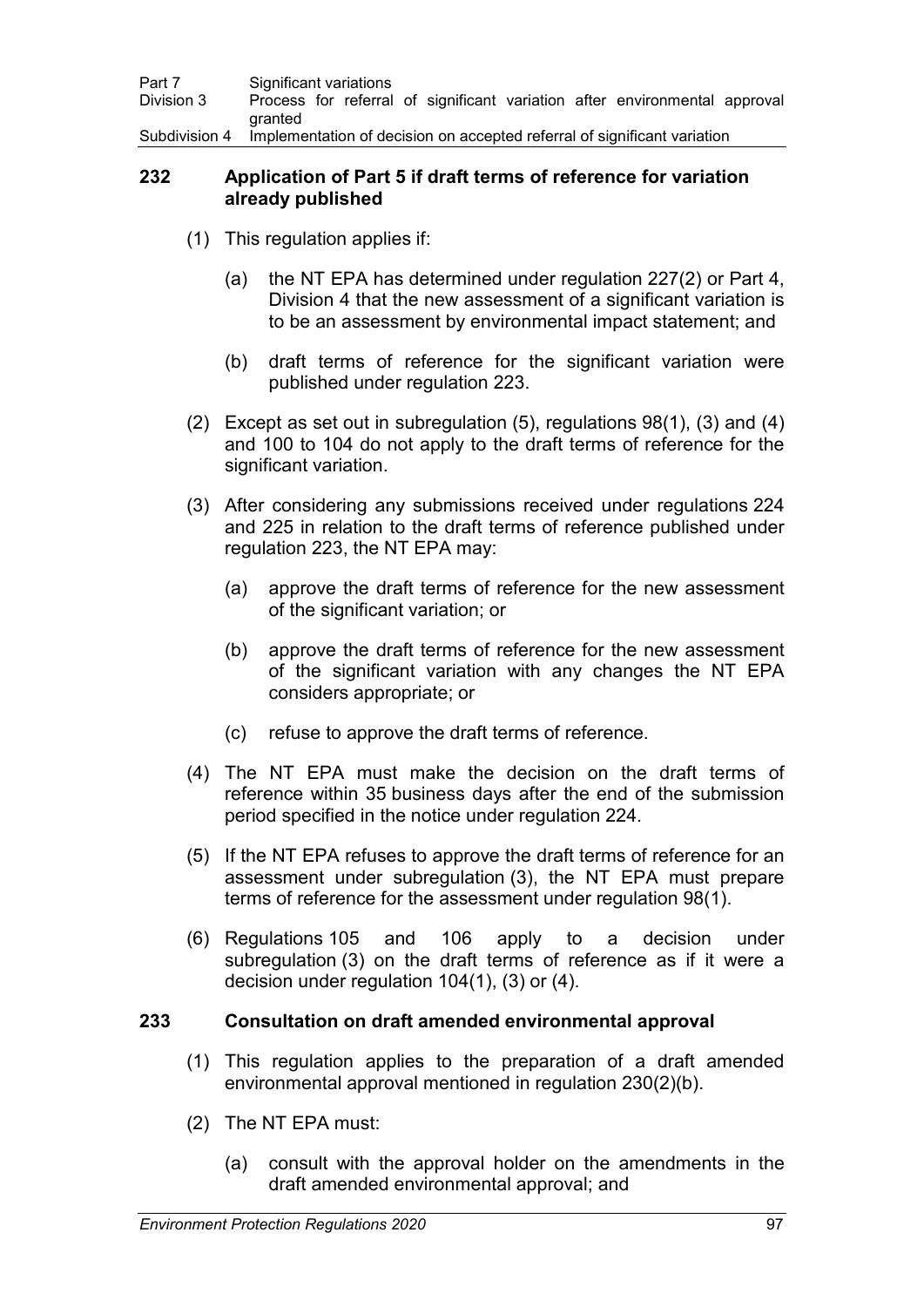- (b) must invite the proponent to make a submission to the NT EPA on the matters on which the proponent is consulted.
- (3) The NT EPA must:
	- (a) make reasonable efforts to obtain the views of the following:
		- (i) any statutory decision-maker that the NT EPA considers may have a view on the amendments in the draft amended environmental approval;
		- (ii) in relation to any amendments in the draft amended environmental approval that affect or include conditions relating to a potential health impact of an action – the Chief Health Officer;
		- (iii) in relation to any amendments in the draft amended environmental approval that affect or include conditions relating to a potential impact of an action on a social or cultural matter – the relevant government authority; and
	- (b) invite each entity consulted under paragraph (a) to make a submission on the matters on which the entity is consulted.
- (4) The NT EPA must specify a period for submissions under subregulations (2) and (3).
- (5) The NT EPA must consider any submissions made under subregulation (2) or (3) within the submission period on the relevant matters.

#### **Part 8 Environment protection bonds**

#### **234 Claim on environment protection bond**

- (1) For section 131(2) of the Act, if the Minister or the CEO intends to make a claim on an environment protection bond, the Minister or CEO must give the approval holder a written notice including:
	- (a) the reason for making the claim; and
	- (b) the amount of the bond that is to be claimed.
- (2) The approval holder may make submissions to the Minister or the CEO, as the case requires, in relation to the matters in the notice within the period specified in the notice.
- (3) The submission period must be not less than 10 business days after the date of the notice.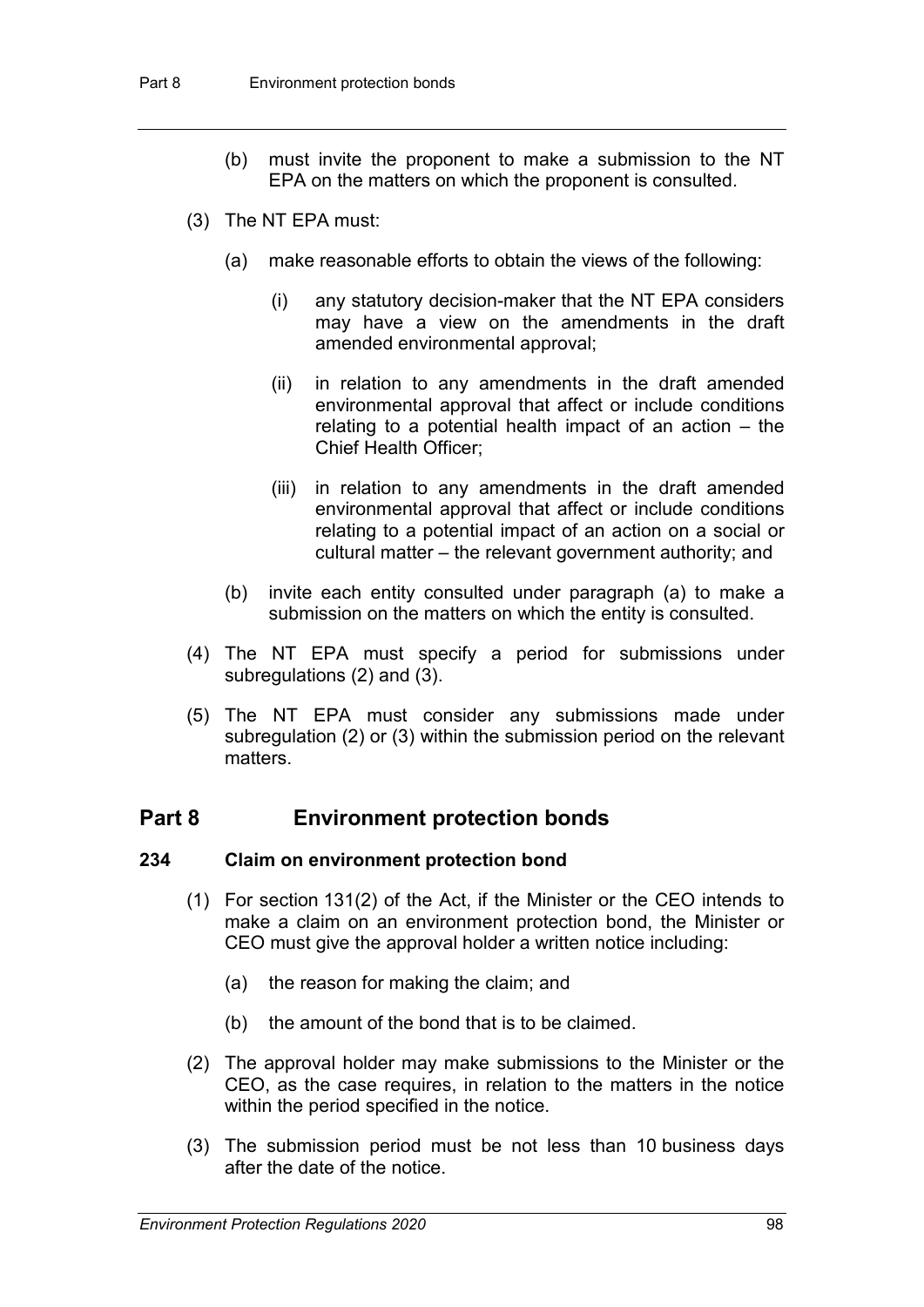- (4) The Minister or the CEO may make a claim on the environment protection bond if the Minister or CEO has:
	- (a) given the approval holder a notice under subregulation (1); and
	- (b) considered any submission made by the approval holder within the submission period; and
	- (c) notified the approval holder of the decision to make a claim on the bond.
- (5) If the amount of bond is less than the reasonable costs and expenses incurred by the Minister or the CEO to which the claim applies, the recovery of an amount of bond does not prevent the Minister or CEO from recovering the remaining costs and expenses from the approval holder.

#### **Part 9 Registration of environmental auditors and environmental practitioners**

#### **Division 1 Preliminary matters**

#### **235 Meaning of** *fit and proper person*

In determining under this Part whether a person is or is not a *fit and proper person* to be registered as an environmental auditor or an environmental practitioner, the CEO may have regard to:

- (a) whether there are reasonable grounds to believe that the person:
	- (i) has contravened a law of the Territory or another jurisdiction that relates to the physical or biological environment, including matters relating to pollution, biodiversity, natural resources, planning, development or waste; or
	- (ii) has contravened a law of the Territory or another jurisdiction that relates to heritage, health or cultural matters, including matters relating to sacred sites; or
	- (iii) has committed an offence against any law of the Territory or another jurisdiction that involves an element of fraud or dishonesty; or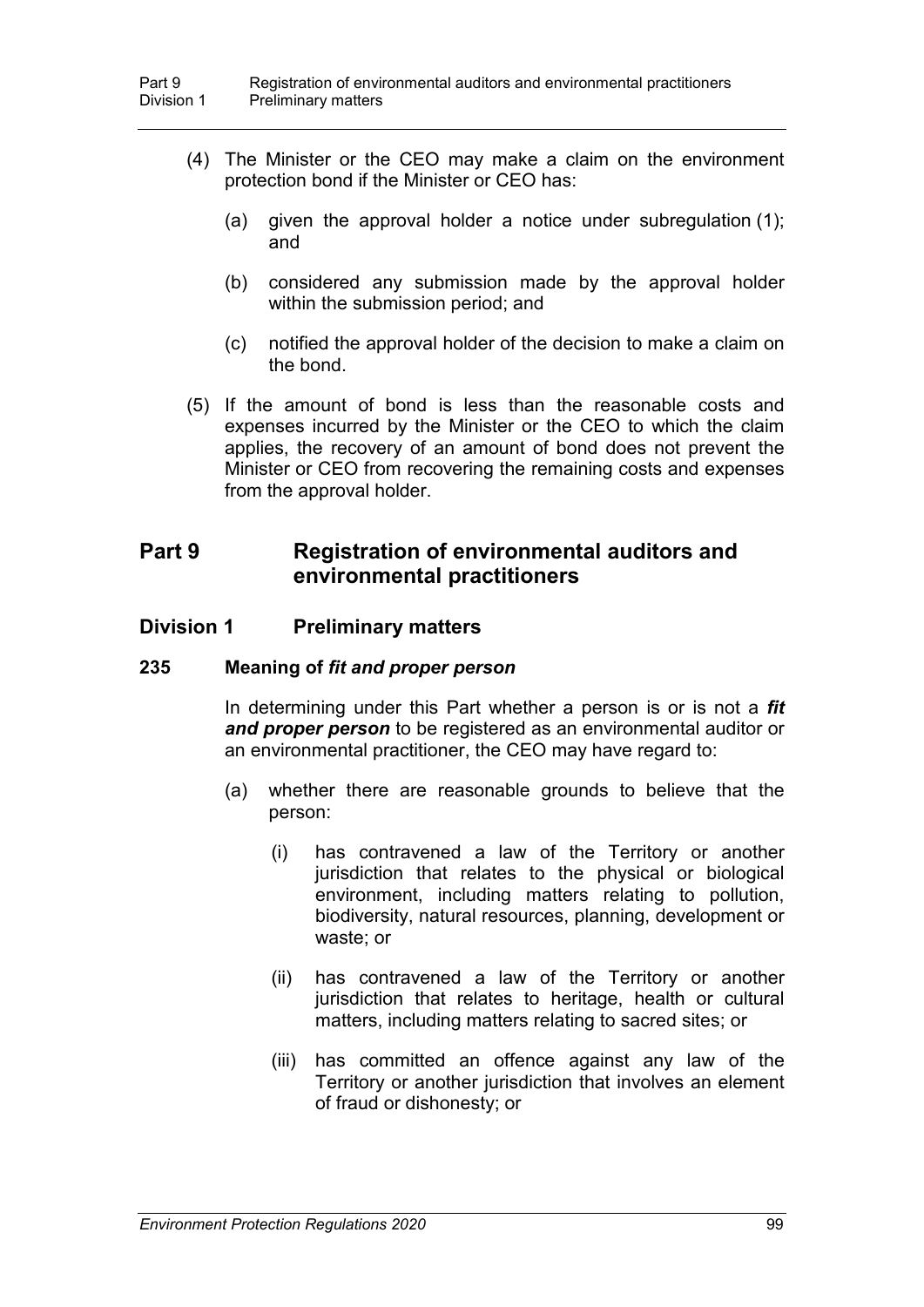- (iv) has behaved or is likely to behave in a way that is inconsistent with the individual's duties as a registered environmental auditor or registered environmental practitioner; and
- (b) whether, in the CEO's opinion, the person is of good repute, having regard to character, honesty and integrity; and
- (c) any other matters the CEO considers relevant.

#### **236 Determinations of CEO**

- (1) For the purposes of this Part, the CEO may determine classes of environmental auditors and environmental practitioners.
- (2) The CEO may determine requirements and qualifications for registration as:
	- (a) an environmental auditor in a particular class; or
	- (b) an environmental practitioner in a particular class.
- (3) The CEO may determine the kinds of environmental audit that a class of registered environmental auditors is authorised to carry out.
- (4) The CEO may determine the kinds of environmental work that a class of registered environmental practitioners is authorised to carry out.
- (5) The CEO must publish any determination under this regulation.

#### **Division 2 Registration and renewal of registration**

#### **237 Application for registration**

- (1) An individual may apply for registration as an environmental auditor or an environmental practitioner.
- (2) An application for registration as an environmental auditor or an environmental practitioner must:
	- (a) be made in the manner and form determined by the CEO; and
	- (b) specify the class of registration applied for; and
	- (c) contain the information required by the CEO; and
	- (d) be accompanied by the prescribed fee.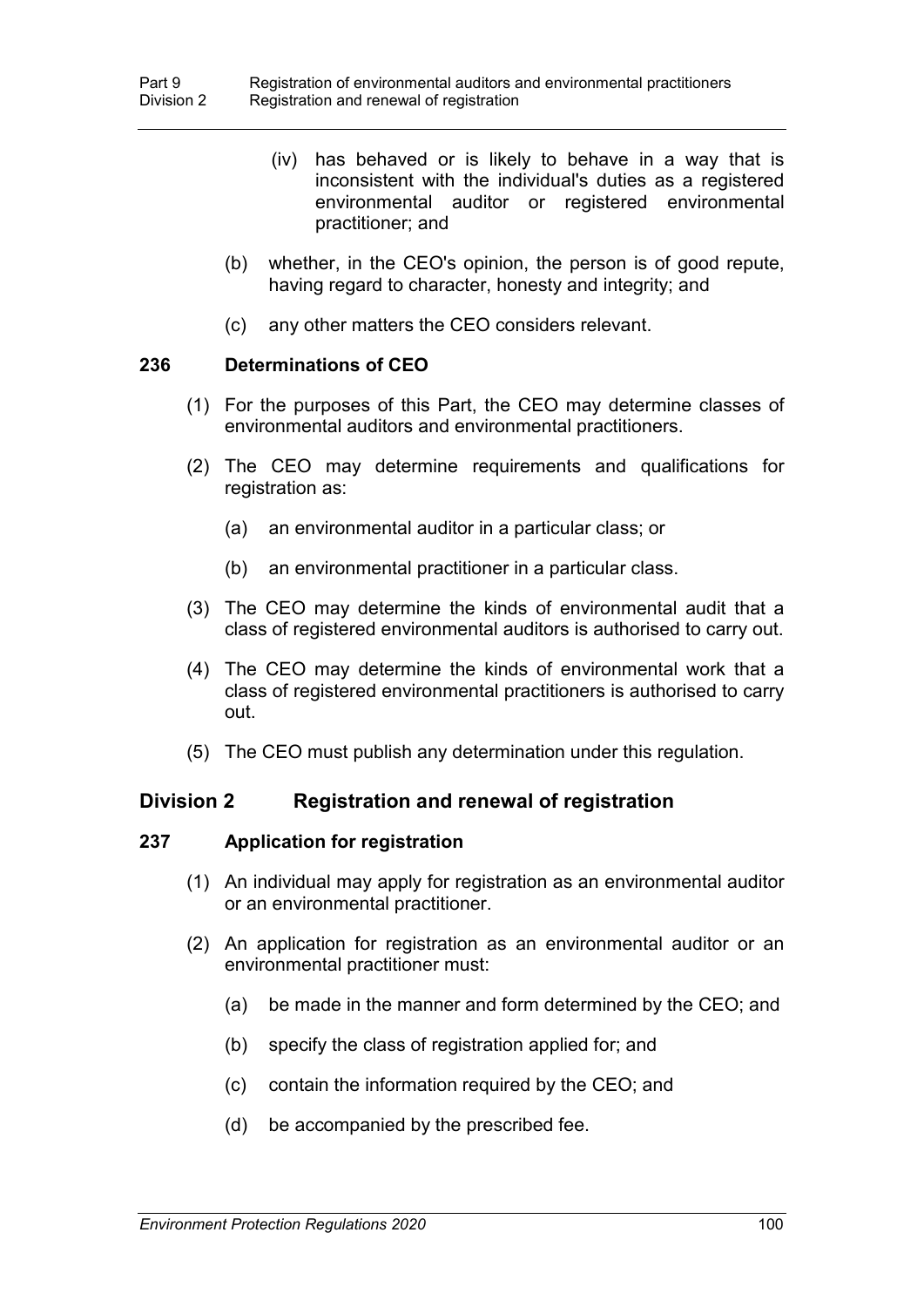- (3) The CEO may, by written notice, require an applicant to give the CEO any further information the CEO requires to determine the application.
- (4) The applicant must give the information within the period specified in the notice.

#### **238 Grant of registration as environmental auditor**

The CEO may grant a registration as an environmental auditor in a particular class if the CEO is satisfied that the applicant:

- (a) meets the requirements and qualifications for registration as an environmental auditor in that class; and
- (b) is a fit and proper person to be registered; and
- (c) has complied with the requirements of regulation 237.

#### **239 Grant of registration as environmental practitioner**

The CEO may grant a registration as an environmental practitioner in a particular class if the CEO is satisfied that the applicant:

- (a) meets the requirements and qualifications for registration as an environmental practitioner in that class; and
- (b) is a fit and proper person to be registered; and
- (c) has complied with the requirements of regulation 237.

#### **240 Show cause process**

- (1) The CEO must not make a decision to refuse to grant registration as an environmental auditor or an environmental practitioner under regulation 238 or 239 unless the CEO has first complied with this regulation.
- (2) The CEO must give written notice (a *show cause notice*) to the applicant:
	- (a) stating the CEO's intention to refuse to grant registration; and
	- (b) asking the applicant to show cause why the registration should be granted.
- (3) The show cause notice must specify the date by which the applicant may show cause.
- (4) The date specified in the show cause notice must be not less than 10 business days after the date of the notice.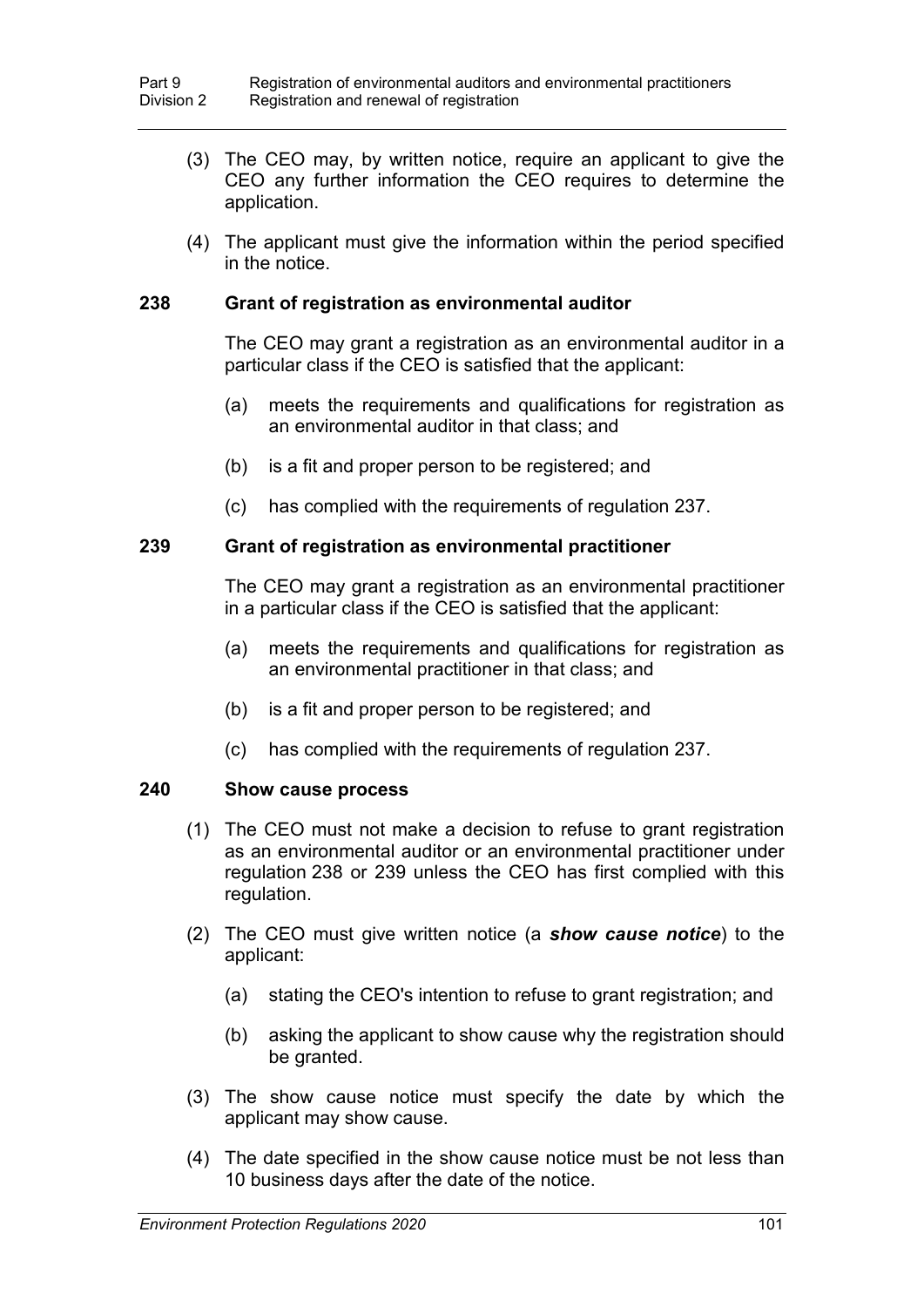(5) The CEO must consider any response given by the applicant to the show cause notice in making a decision under regulation 238 or 239.

#### **241 Notice of registration**

If the CEO grants registration as an environmental auditor or an environmental practitioner, the CEO must give the applicant written notice of the following:

- (a) the grant of registration;
- (b) any conditions to which the registration is subject;
- (c) for registration as an environmental auditor the kinds of environmental audit the registered environmental auditor is authorised to carry out;
- (d) for registration as an environmental practitioner the kinds of environmental work the registered environmental practitioner is authorised to carry out;
- (e) the period of registration.

#### **242 Conditions of registration**

- (1) The CEO may impose conditions on the registration of an environmental auditor or an environmental practitioner:
	- (a) on the grant or renewal of registration; or
	- (b) at any time during the period of registration.
- (2) The CEO may at any time during the period of registration, by written notice to the environmental auditor or environmental practitioner, vary or revoke a condition of the registration.
- (3) An imposition, variation or revocation of a condition of registration during the period of registration takes effect on the later of:
	- (a) the date specified in the notice under subregulation (2); or
	- (b) the date the written notice is given to the environmental auditor or environmental practitioner under subregulation (2).

#### **243 Application for renewal of registration**

(1) A registered environmental auditor or registered environmental practitioner may apply to the CEO for renewal of registration.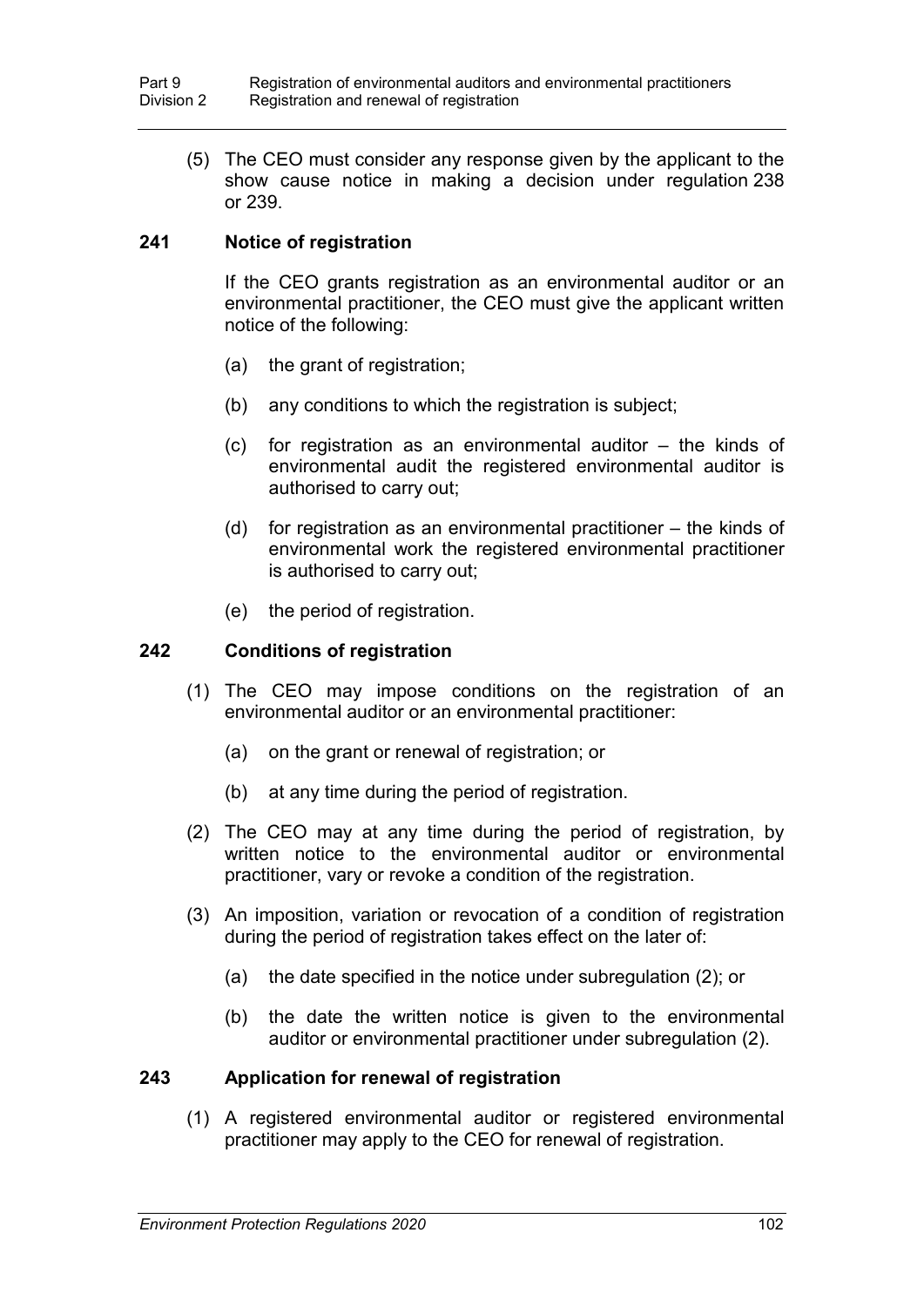- (2) An application for renewal of registration must:
	- (a) be made in the manner and form determined by the CEO; and
	- (b) contain the information required by the CEO; and
	- (c) be made within any period determined by the CEO under subregulation (3); and
	- (d) be accompanied by the prescribed fee.
- (3) The CEO may determine the period within which applications for renewal of registration must be made.
- (4) The CEO must publish a determination under subregulation (3).
- (5) The CEO may, by written notice, require the applicant to give the CEO any further information the CEO requires to determine the application.
- (6) The applicant must give the information within the period specified in the notice.

#### **244 Grant of renewal of registration**

The CEO may grant a renewal of registration as an environmental auditor or an environmental practitioner to an applicant if the CEO is satisfied that the applicant:

- (a) meets the requirements and qualifications for registration in that class of environmental auditor or environmental practitioner, as the case requires; and
- (b) is a fit and proper person to be registered; and
- (c) has complied with the requirements of regulation 243.

#### **245 Show cause process**

- (1) The CEO must not make a decision to refuse to grant a renewal of registration as an environmental auditor or environmental practitioner under regulation 244 unless the CEO has first complied with this regulation.
- (2) The CEO must give written notice (a *show cause notice*) to the applicant:
	- (a) stating the CEO's intention to refuse to grant renewal of registration; and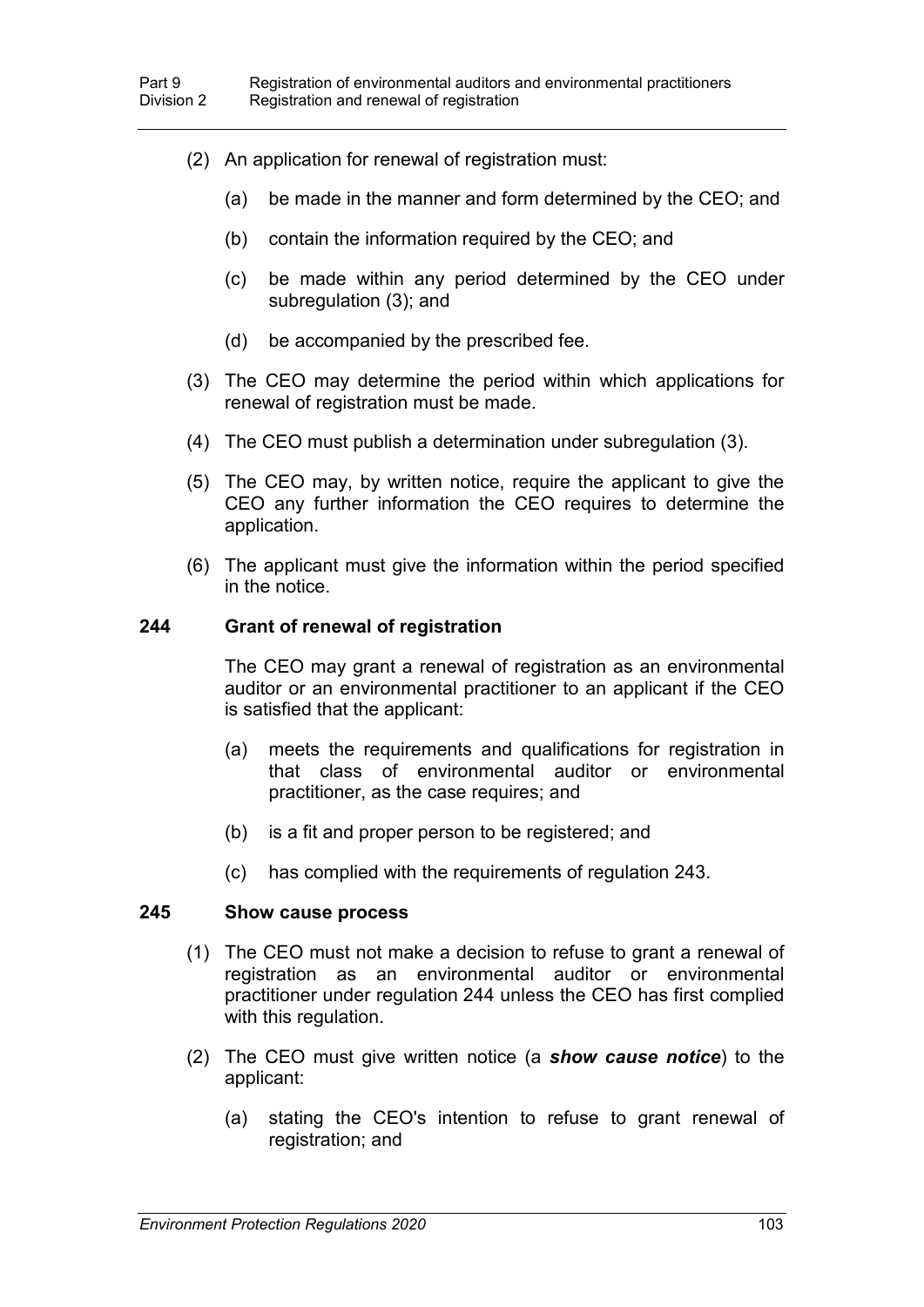- (b) asking the applicant to show cause why the registration should be renewed.
- (3) The show cause notice must specify the date by which the applicant may show cause.
- (4) The date specified in the show cause notice must be not less than 10 business days after the date of the notice.
- (5) The CEO must consider any response given by the applicant to the show cause notice in making a decision under regulation 244.

#### **246 Notice of renewal of registration**

If the CEO grants a renewal of registration, the CEO must give the applicant for renewal written notice of the following:

- (a) the grant of renewal of registration;
- (b) any conditions to which the renewed registration is subject;
- (c) for renewal of registration as an environmental auditor the kinds of environmental audit the registered environmental auditor is authorised to carry out;
- (d) for renewal of registration as an environmental practitioner the kinds of environmental work the registered environmental practitioner is authorised to carry out;
- (e) the period of the renewed registration.

#### **Division 3 Suspension or revocation of registration**

#### **247 Suspension or revocation of registration**

- (1) The CEO may suspend or revoke the registration of a person as an environmental auditor or an environmental practitioner if:
	- (a) the CEO is satisfied that the person does not meet the requirements and qualifications for that registration; or
	- (b) the CEO is satisfied that the individual is not a fit and proper person to be registered as an environmental auditor or an environmental practitioner; or
	- (c) the person has contravened:
		- (i) the Act; or
		- (ii) the conditions or requirements of registration; or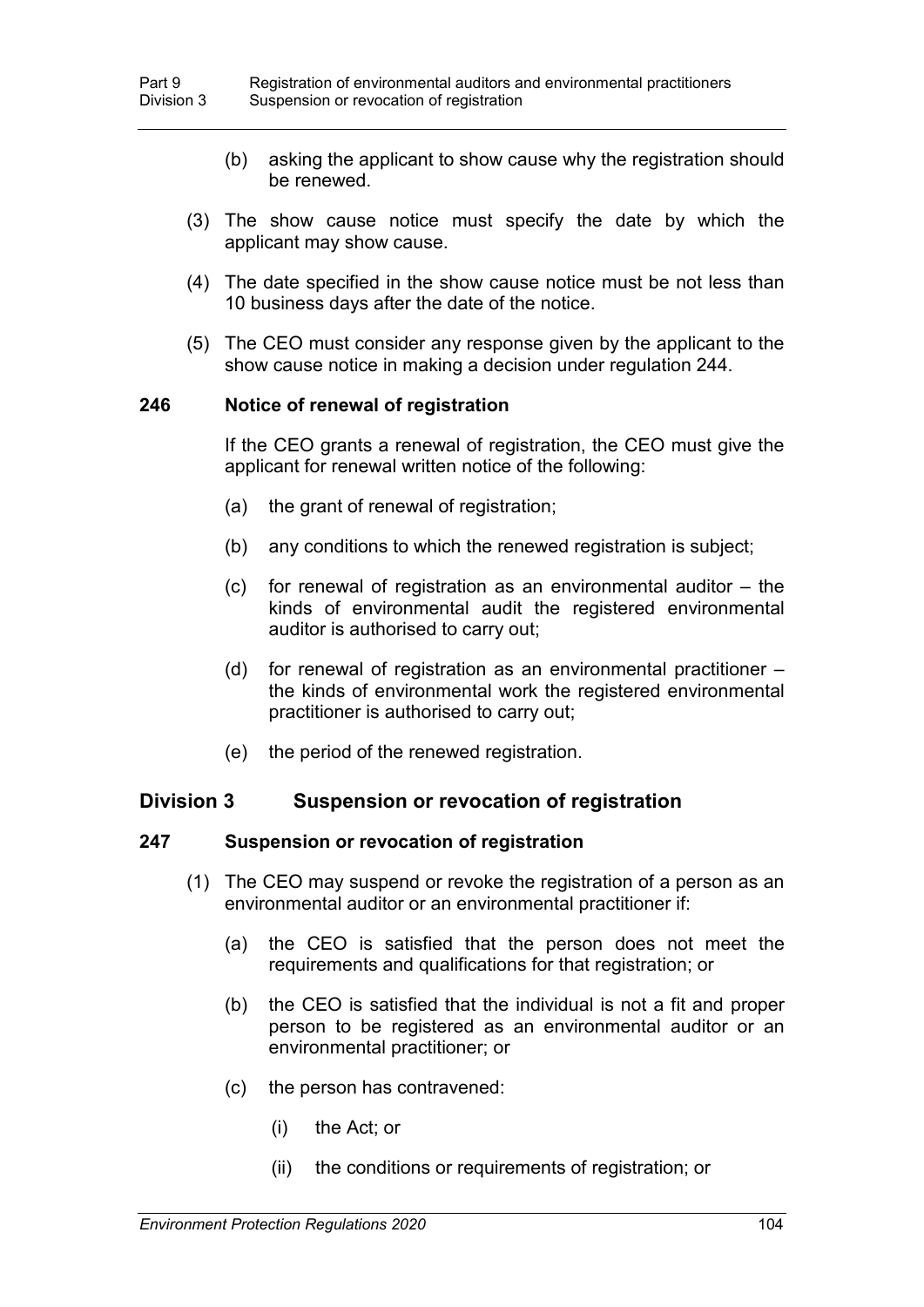- (d) the registration of the person as an environmental auditor or an environmental practitioner (however described) in another jurisdiction has been suspended or revoked on a ground similar to a ground in this subregulation; or
- (e) the person gave false or misleading information in an application for registration or renewal of registration as an environmental auditor or an environmental practitioner; or
- (f) the suspension or revocation of the registration is justified having regard to:
	- (i) the quality of the person's work as an environmental auditor or an environmental practitioner; or
	- (ii) any other matter the CEO considers relevant to the person's suitability for registration.
- (2) The CEO may revoke the registration of an environmental auditor or environmental practitioner that is suspended.

#### **248 Show cause process**

- (1) The CEO must not make a decision to suspend or revoke the registration of a person as an environmental auditor or environmental practitioner under regulation 247 unless the CEO has first complied with this regulation.
- (2) The CEO must give written notice (a *show cause notice*) to the registered environmental auditor or registered environmental practitioner:
	- (a) stating the CEO's intention to suspend or revoke the registration; and
	- (b) asking the registered environmental auditor or registered environmental practitioner to show cause why the registration should not be suspended or revoked.
- (3) The show cause notice must specify the date by which the registered environmental auditor or registered environmental practitioner may show cause.
- (4) The date specified in the show cause notice must be not less than 10 business days after the date of the notice.
- (5) The CEO must consider any response given by the registered environmental auditor or registered environmental practitioner to the show cause notice in making a decision under regulation 247.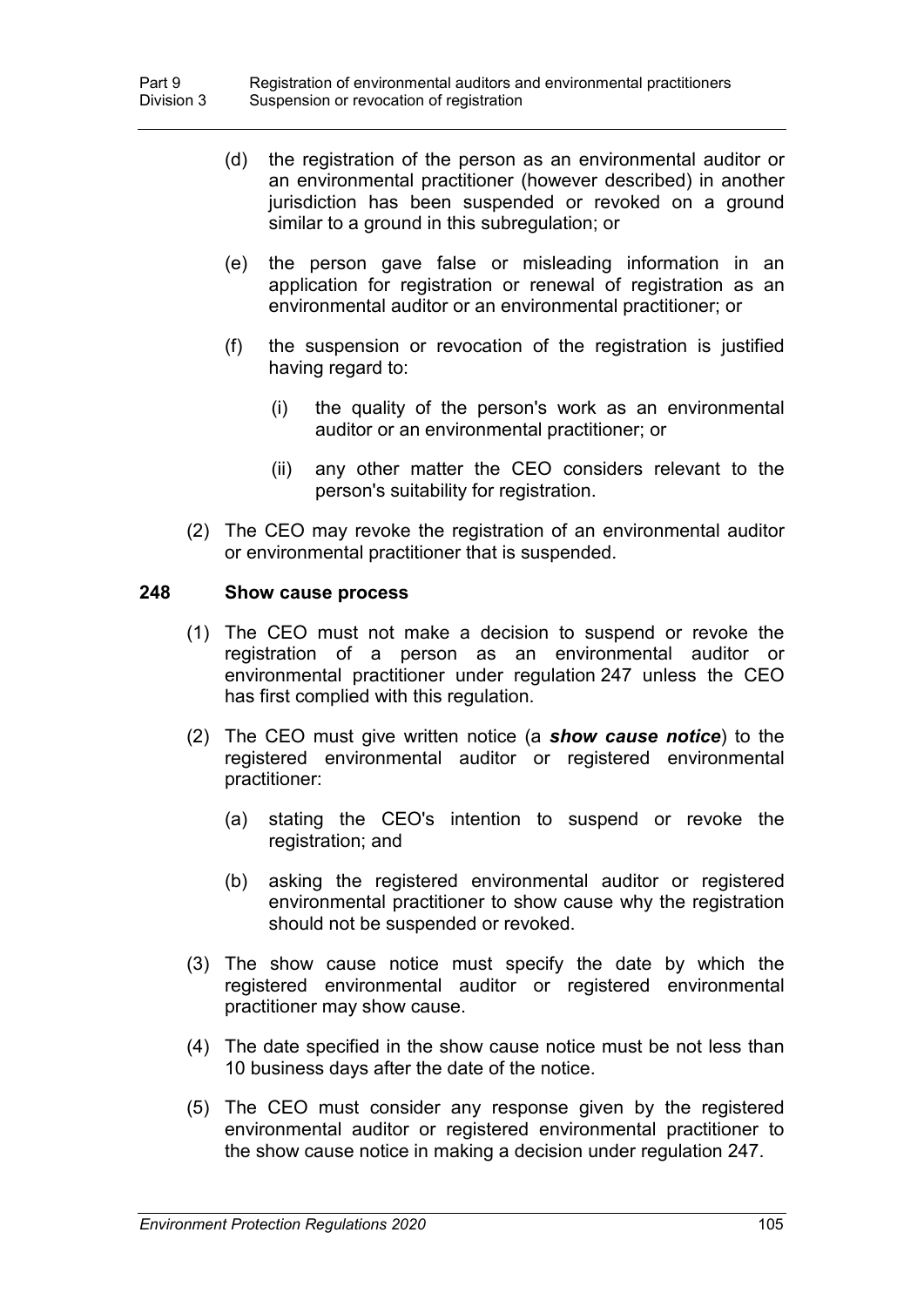#### **249 Notice of suspension**

- (1) If the CEO suspends the registration of a person as an environmental auditor or an environmental practitioner under regulation 247, the CEO must give written notice to the person that the registration is suspended:
	- (a) for a specified period; or
	- (b) until conditions specified by the CEO are complied with; or
	- (c) until further notice by the CEO.
- $(2)$  A notice of a suspension under subregulation  $(1)(b)$  must state that the person's registration will be reinstated as soon as practicable after the person has complied with the specified conditions.

#### **250 Notice of revocation**

If the CEO revokes the registration of a person as an environmental auditor or an environmental practitioner under regulation 247, the CEO must give written notice to the person of that revocation and the reasons for the revocation.

#### **251 When suspension or revocation has effect**

- (1) A suspension of registration has effect:
	- (a) for the period specified by the CEO; or
	- (b) for a suspension notified under regulation  $249(1)(b)$  or  $(c)$  for the period beginning on the date of the notice and ending when the CEO notifies the environmental auditor or environmental practitioner that the registration has been reinstated.
- (2) A revocation of registration takes effect on the date specified in the notice under regulation 250.

#### **Division 4 Review of decisions**

#### **252 Review by NTCAT**

For section 277 of the Act and the Schedule to the Act, the reviewable decisions and affected persons set out in Schedule 1 are prescribed.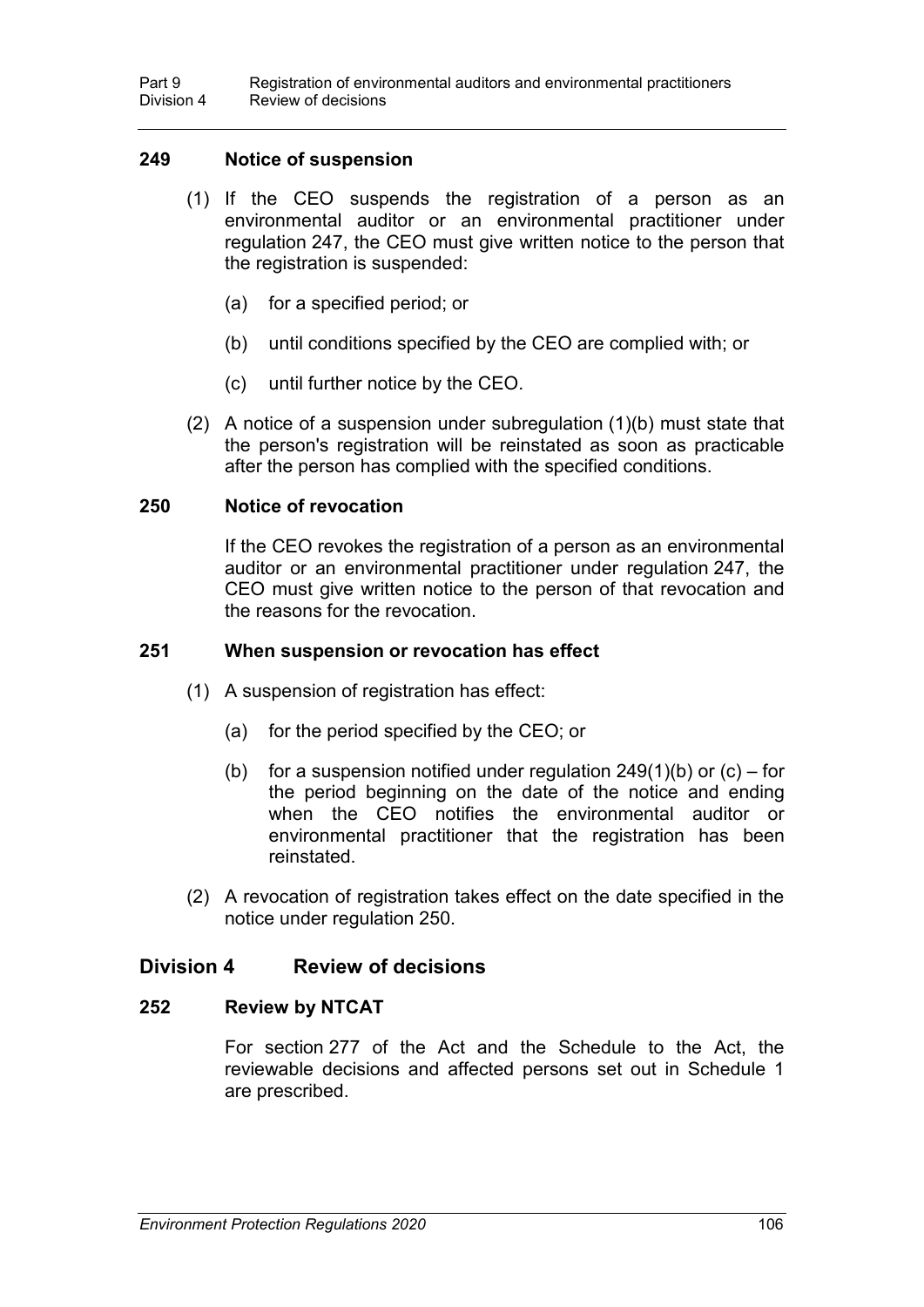#### **Division 5 Registers**

#### **253 Register of environmental auditors**

- (1) The CEO must maintain a public register of environmental auditors.
- (2) The register must:
	- (a) identify each registered environmental auditor; and
	- (b) specify for each registered environmental auditor:
		- (i) the class of registration; and
		- (ii) the kinds of environmental audit that the auditor is authorised to carry out.
- (3) The CEO may adopt the register of environmental auditors (however described) of another jurisdiction to form part of the public register of environmental auditors.
- (4) A person registered on a register adopted under subregulation (3) is taken to be an environmental auditor registered under this Part.
- (5) A person registered as an environmental auditor under the *Waste Management and Pollution Control Act 1998* is taken to be an environmental auditor registered under this Part.
- (6) If a person is taken to be registered as an environmental auditor under subregulation (4) or (5), the registration of the person under this Part:
	- (a) is subject to any conditions imposed from time to time on the registration of the person under the law of the other jurisdiction or under the *Waste Management and Pollution Control Act 1998* (as the case requires); and
	- (b) is taken to be suspended or revoked if the registration of the person under the law of the other jurisdiction or under the *Waste Management and Pollution Control Act 1998* is suspended or revoked.

#### **254 Register of environmental practitioners**

- (1) The CEO must maintain a public register of environmental practitioners.
- (2) The register must:
	- (a) identify each registered environmental practitioner; and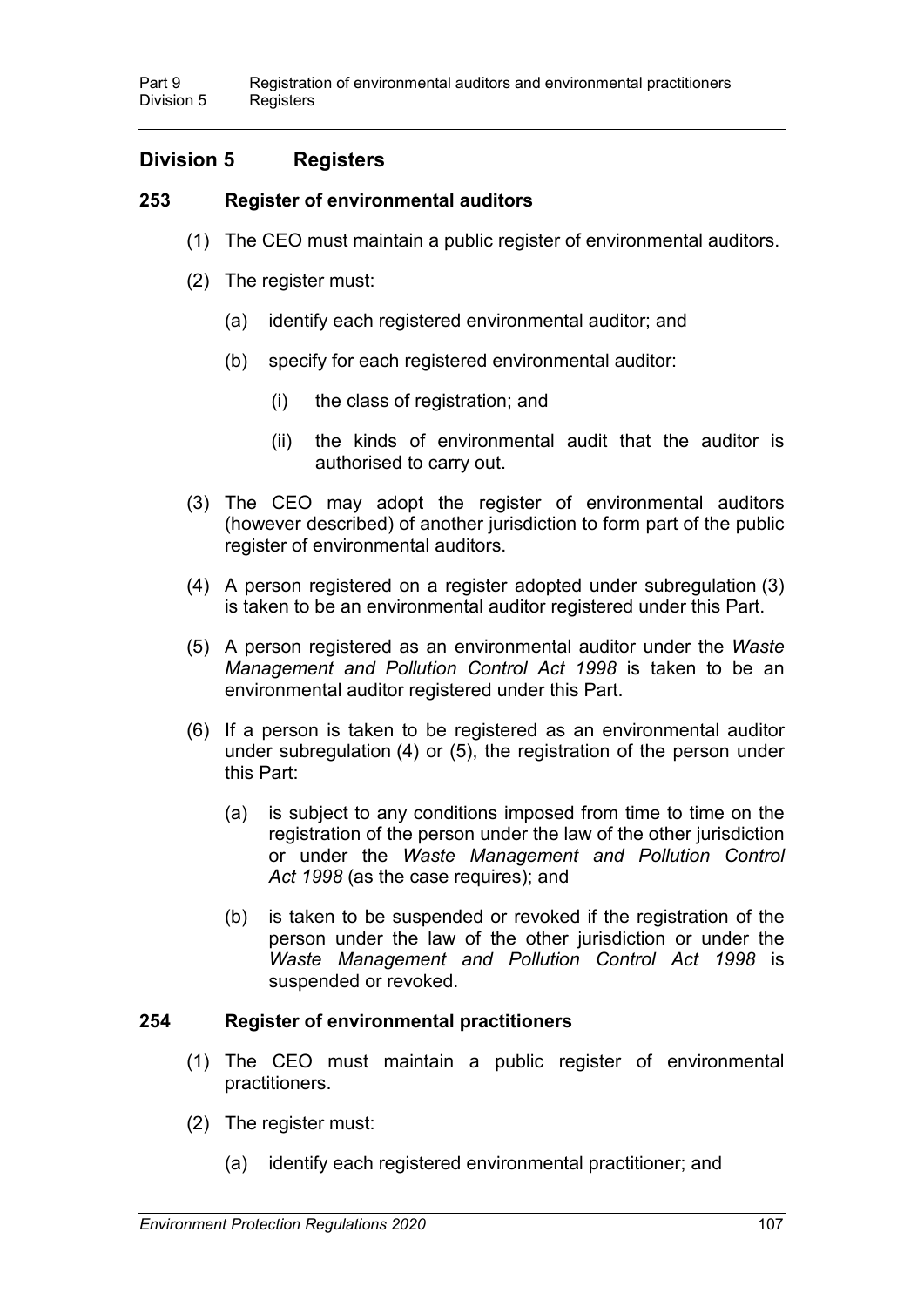- (b) specify for each registered environmental practitioner:
	- (i) the class of registration; and
	- (ii) the kinds of environmental work that the practitioner is authorised to carry out.
- (3) The CEO may adopt the register of environmental practitioners (however described) of another jurisdiction to form part of the public register of environmental practitioners.
- (4) A person registered on a register adopted under subregulation (3) is taken to be an environmental practitioner registered under this Part.
- (5) If a person is taken to be registered as an environmental practitioner under subregulation (4), the registration of the person under this Part:
	- (a) is subject to any conditions imposed from time to time on the registration of the person under the law of the other jurisdiction; and
	- (b) is taken to be suspended or revoked if the registration of the person under the law of the other jurisdiction is suspended or revoked.

#### **Part 10 Notice of environmental incidents**

#### **255 Relevant information to be given**

- (1) For Part 9, Division 8 of the Act, the relevant information about an incident required to be notified to the CEO consists of the following:
	- (a) the time, date, nature, duration and location of the incident;
	- (b) the location of the place where the environmental harm is occurring or is likely to occur;
	- (c) the nature, the estimated quantity or volume and the concentration of any pollution involved;
	- (d) the circumstances in which the incident occurred (including the cause of the incident, if known);
	- (e) the action taken or proposed to be taken to deal with the incident and any resulting environmental harm, if known.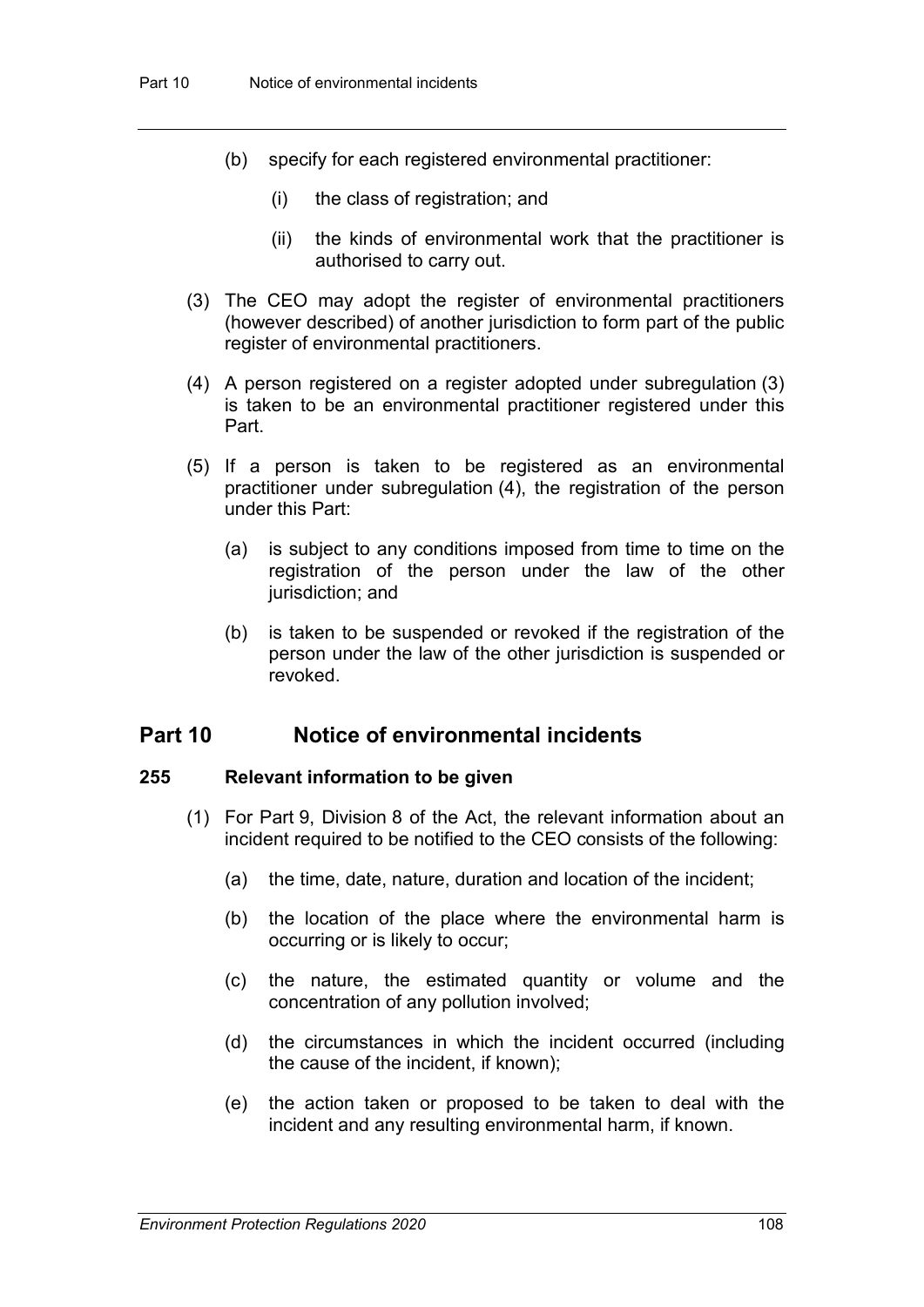- (2) The information required to be given by this regulation is the information known to the person notifying the incident when the notice is required to be given.
- (3) If the information required by subregulation  $(1)(c)$ ,  $(d)$  or  $(e)$  to be included in a notice of an incident is not known to that person when the initial notification is made but becomes known afterwards, that information must be notified immediately after it becomes known.
- (4) Subject to subregulation (5), a notice must be given in writing.
- (5) In an emergency, notice of an incident may be given by:
	- (a) notifying the CEO orally of the required information; and
	- (b) giving the CEO a written notice containing the required information within 24 hours after the oral notice is given.
- (6) A notice is given to the CEO if it is given to a person nominated by the CEO under this regulation to receive notices on the CEO's behalf.
- (7) In this regulation:

*pollution*, see section 4(1) of the *Waste Management and Pollution Control Act 1998*.

#### **Part 11 Infringement notice offences**

#### **256 Infringement notice offence and prescribed amount payable**

- (1) An *infringement notice offence* is an offence against a provision specified in Schedule 2.
- (2) The *prescribed amount* for an infringement notice offence (other than an environmental offence) is the amount equal to the monetary value of the number of penalty units specified for the offence in Schedule 2.

#### *Note for regulation 256*

*The Environmental Penalties and Offences Act 1996 sets out the infringement penalties for environmental offences.*

#### **257 When infringement notice may be given**

If an environmental officer believes on reasonable grounds a person has committed an infringement notice offence, the environmental officer may give a notice (an *infringement notice*) to the person.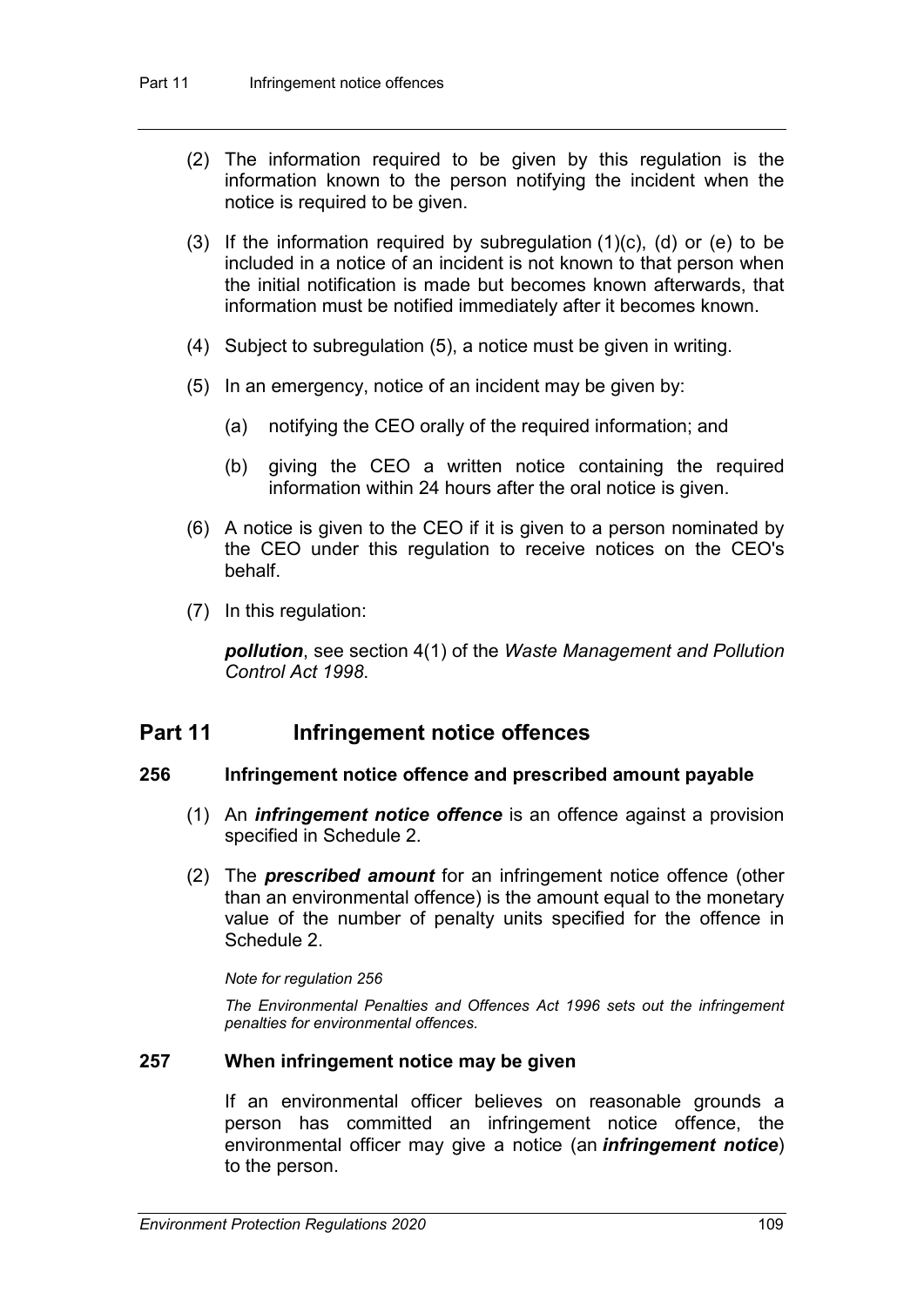#### **258 Contents of infringement notice**

- (1) The infringement notice must specify the following:
	- (a) the name and address of the person, if known;
	- (b) the date the infringement notice is given to the person;
	- (c) the date and time of the infringement notice offence and the place at which the infringement offence occurred;
	- (d) a description of the offence;
	- (e) for an environmental offence the penalty payable in accordance with section 8 of the *Environmental Offences and Penalties Act 1996*;
	- (f) for any other offence  $-$  the prescribed amount payable for the offence;
	- (g) the enforcement agency, as defined in the *Fines and Penalties (Recovery) Act 2001*, to which the penalty or prescribed amount is payable.
- (2) The infringement notice must include a statement to the effect of the following:
	- (a) the person may expiate the infringement notice offence and avoid any further action in relation to the offence by paying the prescribed amount to the specified enforcement agency within 28 days after the notice is given;
	- (b) the person may elect under section 21 of the *Fines and Penalties (Recovery) Act 2001* to have the matter dealt with by a court instead of under that Act by completing a statement of election and giving it to the specified enforcement agency;
	- (c) if the person does nothing in response to the notice, enforcement action may be taken under the *Fines and Penalties (Recovery) Act 2001*.
- (3) Also, the infringement notice must include an appropriate form for making the statement of election mentioned in subregulation (2)(b).

#### **259 Electronic payment and payment by cheque**

(1) If the person uses electronic means to pay the prescribed amount, payment is not effected until the amount is credited to the enforcement agency's bank account.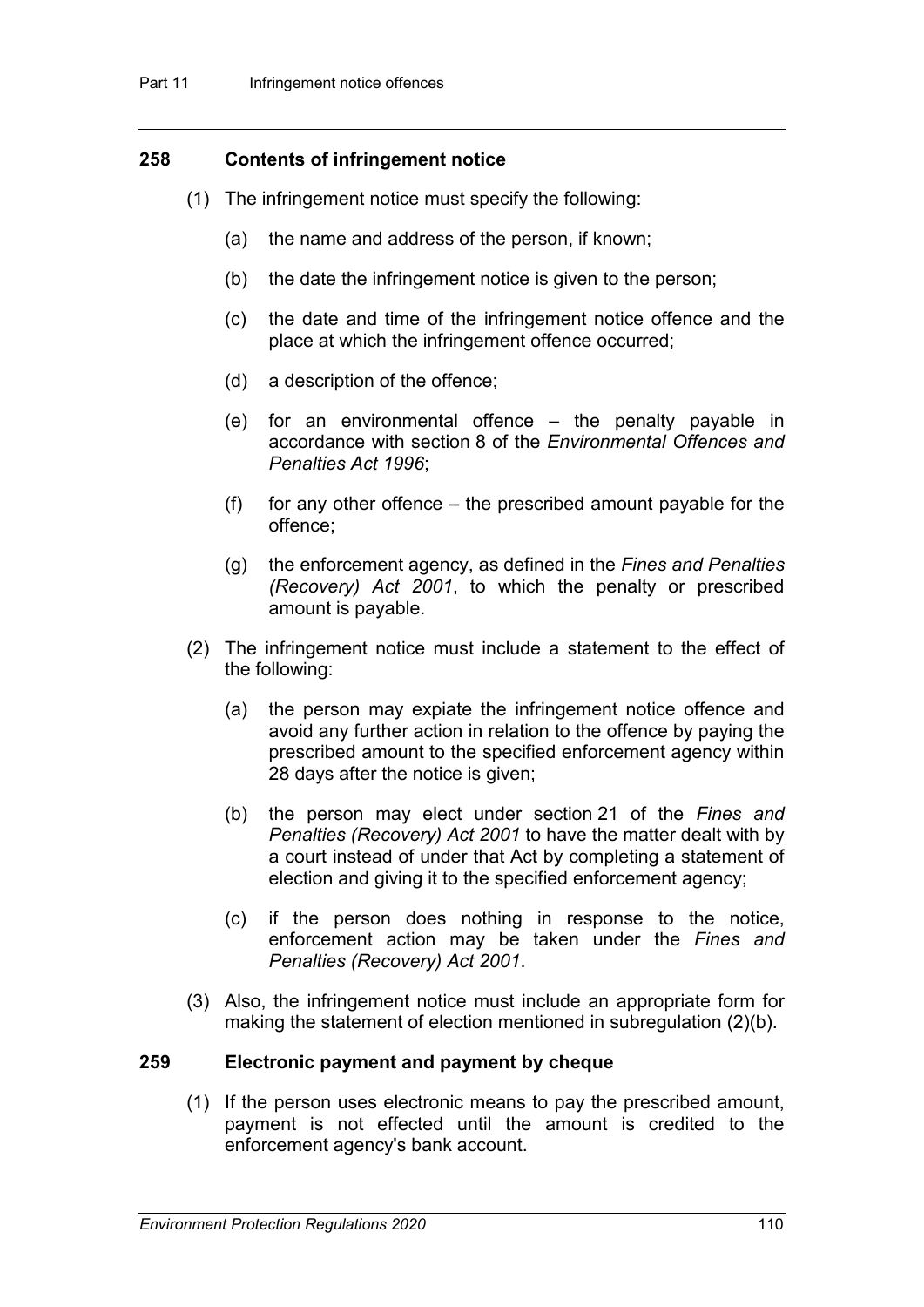(2) If the person tenders a cheque in payment of the prescribed amount, payment is not effected unless the cheque is cleared on first presentation.

#### **260 Withdrawal of infringement notice**

- (1) The CEO may withdraw the infringement notice by written notice given to the person.
- (2) The notice must be given:
	- (a) within 28 days after the infringement notice is given to the person; and
	- (b) before payment of the prescribed amount.

#### **261 Application of Part**

- (1) This Part does not prejudice or affect the start or continuation of proceedings for an infringement notice offence for which an infringement notice has been given unless the offence is expiated.
- (2) Also, this Part does not:
	- (a) require an infringement notice to be given; or
	- (b) affect the liability of a person to be prosecuted in a court for an offence for which an infringement notice has not been given; or
	- (c) prevent more than one infringement notice for the same offence being given to a person.
- (3) If more than one infringement notice for the same offence has been given to a person, the person may expiate the offence by paying the prescribed amount in accordance with any of the notices.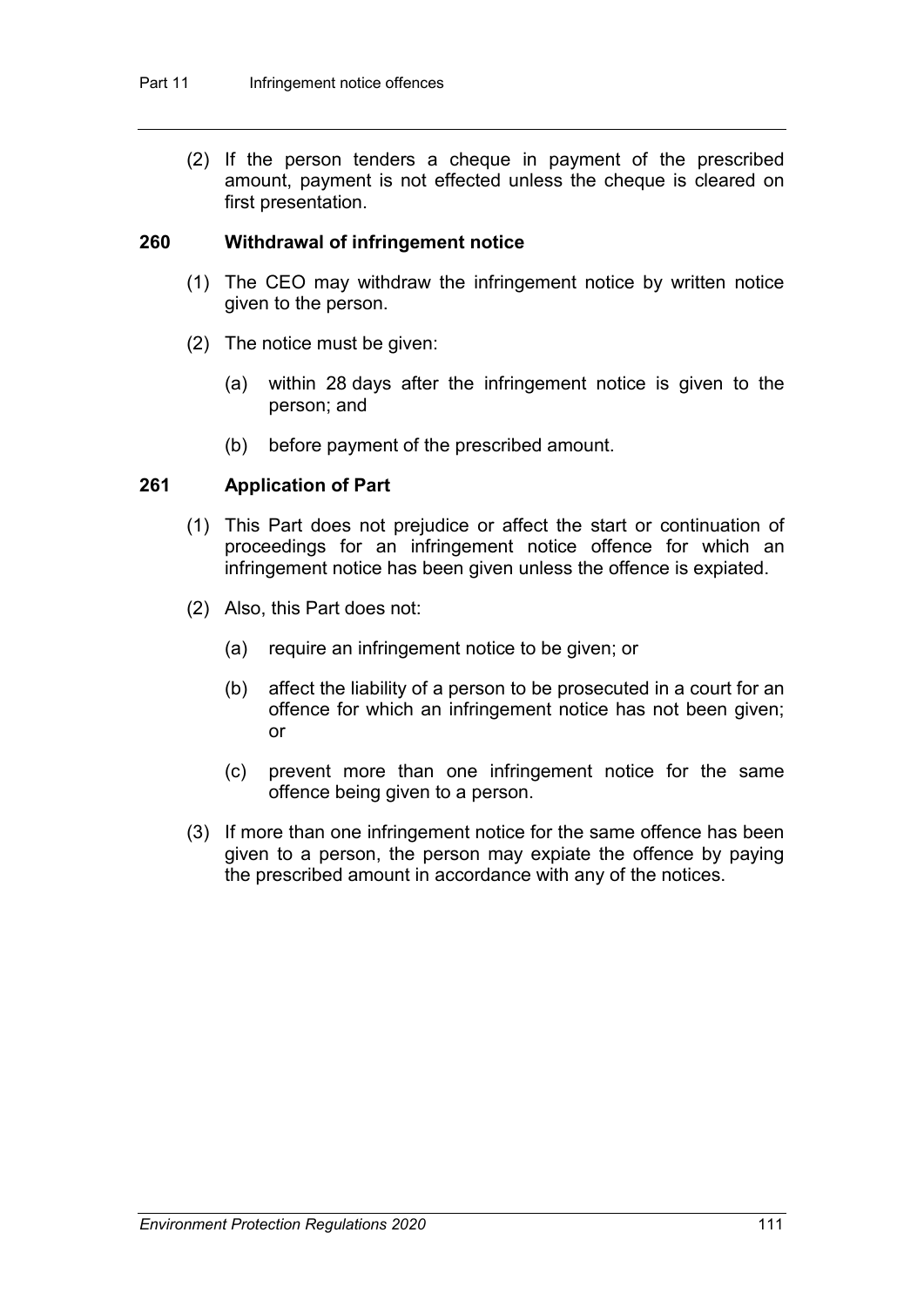#### **Part 12 General matters**

#### **Division 1 Documents and information**

#### **Subdivision 1 Referral and assessment documents**

#### **262 Definition**

In this Subdivision:

#### *referral and assessment documents* means:

- (a) a referral of a proposed action or strategic proposal to which Part 4 applies; or
- (b) a document required to be prepared by the proponent or approval holder under Part 5 or 7; or
- (c) a notice of significant variation under Part 7, Division 1 or 2; or
- (d) a referral of a significant variation under Part 7, Division 3; or
- (e) any information required to be provided by the proponent or approval holder to the NT EPA under Part 4, 5 or 7.

#### **263 Document and information requirements**

- (1) The NT EPA may, by *Gazette* notice, determine requirements for:
	- (a) the form and content of referral and assessment documents; and
	- (b) referral or assessment documents to be prepared or certified by a registered environmental practitioner who is registered in relation to environmental work of a kind specified in the determination.
- (2) A proponent or approval holder must comply with any applicable requirements determined under subregulation (1).

#### **264 Proponent or approval holder to have regard to objectives in preparing documents**

A proponent or approval holder must have regard to the environmental objectives in preparing the following:

- (a) a referral of a proposed action or strategic proposal to which Part 4 applies;
- (b) a notice of significant variation under Part 7, Division 1 or 2;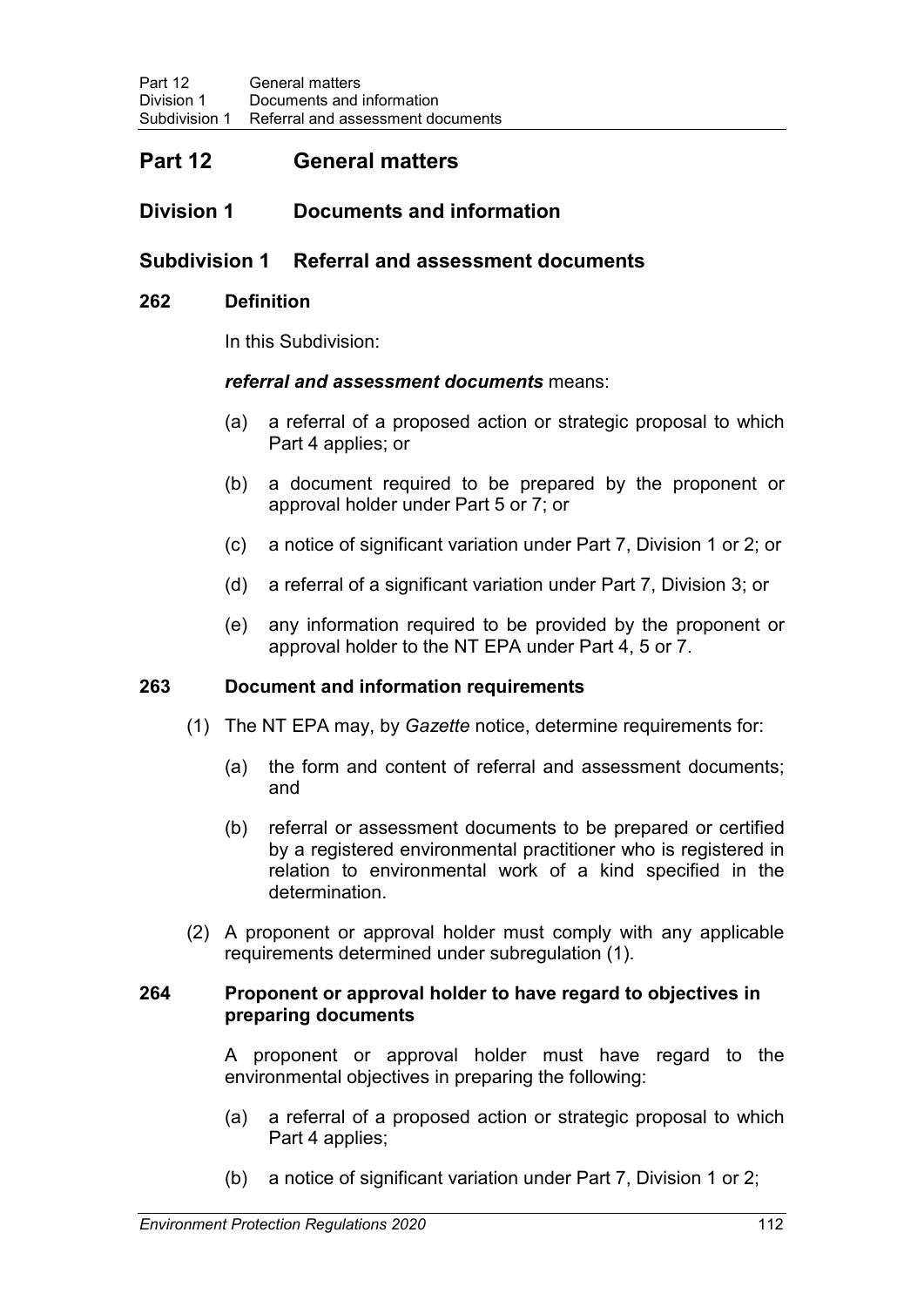(c) a referral of a significant variation under Part 7, Division 3.

#### **Subdivision 2 Submissions**

#### **265 Form of submissions to NT EPA**

A submission to the NT EPA under these Regulations may be made:

- (a) in writing; or
- (b) orally in person or by audio or audio-visual communication or recording; or
- (c) in any other manner approved by the NT EPA.

#### **266 NT EPA to give copies of submissions to proponent or approval holder**

Subject to regulations 152, 268 and 269, the NT EPA must give a proponent or approval holder under an environmental impact assessment process:

- (a) a copy of all written submissions the NT EPA receives during the environmental impact assessment process; and
- (b) a statement of the substance of each oral submission the NT EPA receives during the environmental impact assessment process.

#### **267 Publication of submissions received during assessment process**

Subject to regulations 152, 268 and 269, the NT EPA must publish all submissions it receives during an environmental impact assessment process as soon as practicable after they are received.

#### **268 Publication relating to form response or petition**

- (1) If the NT EPA receives a number of submissions in the form of a form response prepared by a body or organisation, it is sufficient for the NT EPA to publish:
	- (a) at least one of the submissions or the substance of one of the submissions; and
	- (b) the total number of submissions received.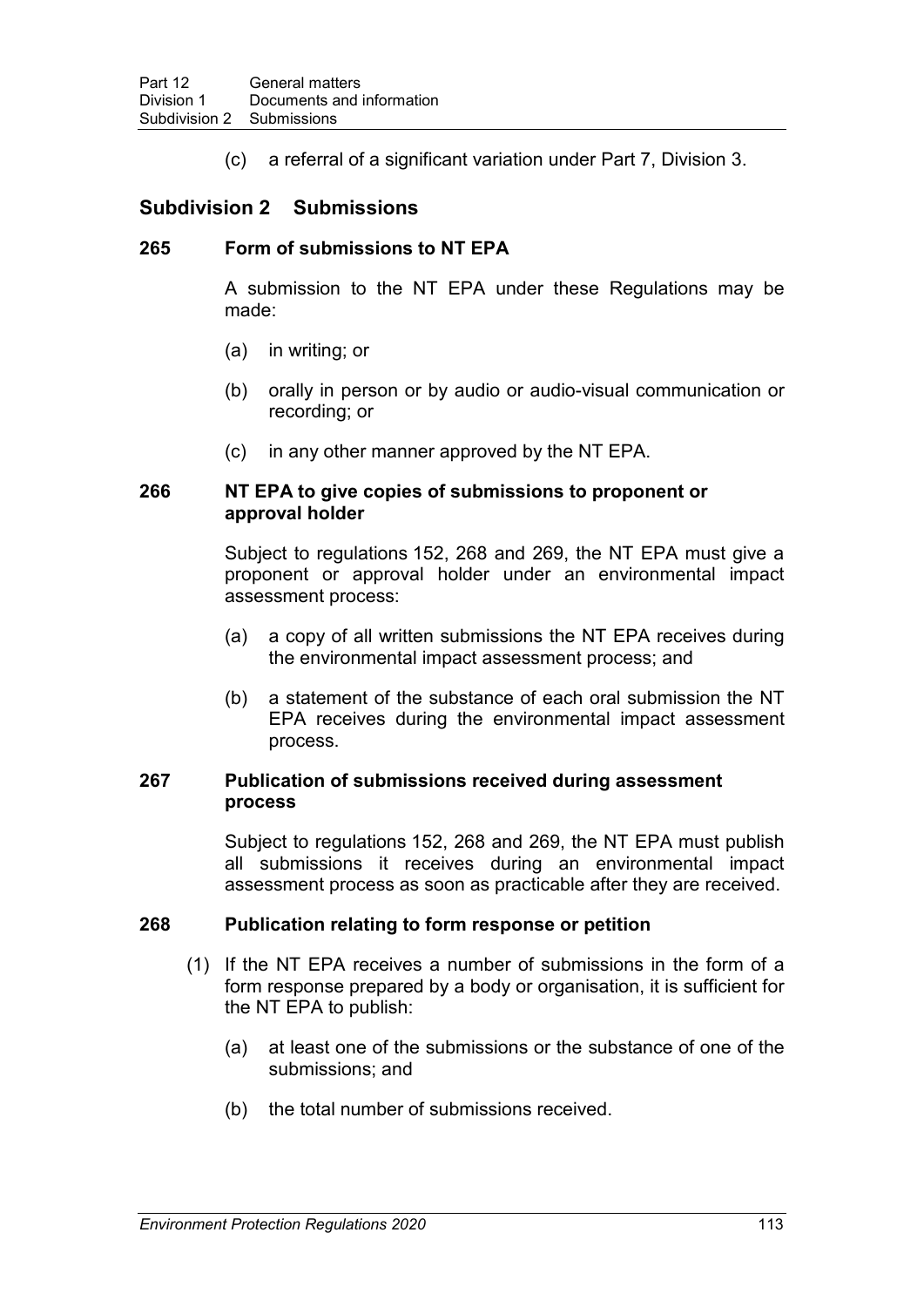- (2) If the NT EPA receives a submission in the form of a petition, it is sufficient for the NT EPA to publish:
	- (a) the substance or intent of the petition; and
	- (b) the total number of persons who signed the petition.

#### **269 Request not to publish submission**

- (1) A person making a submission, other than the proponent or a person acting on behalf of the proponent, may request that the submission or part of the submission not be published.
- (2) On receipt of a request under subregulation (1), the NT EPA may:
	- (a) withhold the submission or part of the submission from publication; or
	- (b) remove any identifying information from the submission before publication.
- (3) The NT EPA must give a copy of the submission to the proponent after removing any identifying information under subregulation (2)(b).

#### **Subdivision 3 Prescribed documents**

#### **270 Prescribed documents**

For section 153 of the Act, the following documents are prescribed:

- (a) any direction to carry out an environmental audit under section 142 of the Act;
- (b) any amendment to a direction under section 142 of the Act that changes the scope of the audit;
- (c) the environmental audit report under section 144 of the Act;
- (d) an authorisation under section 147 of the Act;
- (e) the declarations required under section 150 of the Act;
- (f) a document detailing:
	- (i) any sampling or monitoring program conducted for the purposes of undertaking the environmental audit; and
	- (ii) the results of any sampling, monitoring or analysis;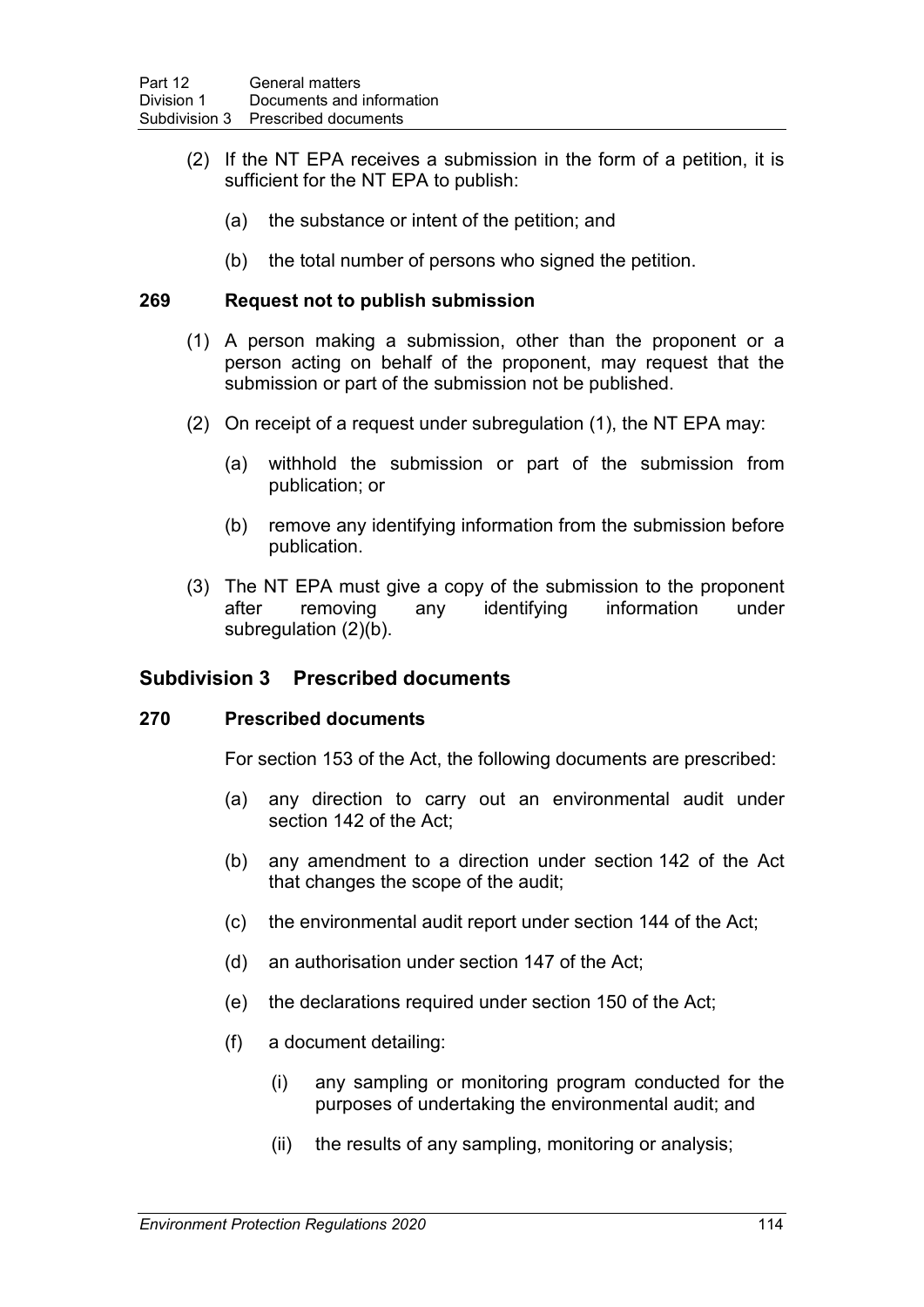(g) any monitoring, remediation or management plans (however described) prepared in response to the recommendations contained in the environmental audit report.

#### **Subdivision 4 Confidential information**

#### **271 Confidential information**

For section 281 of the Act, an application must be in the approved form.

#### **Division 2 Specified periods and extensions of specified periods**

#### **Subdivision 1 Extension of specified period for proponent or approval holder**

#### **272 Definition**

In this Subdivision:

#### *specified period* means:

- (a) an assessment period specified under regulation 99; or
- (b) any other specified period within which a proponent or approval holder is required under these Regulations to prepare a document or information or provide a document or information to the NT EPA.

#### **273 Application for extension of specified period**

The proponent or approval holder may apply to the NT EPA for an extension of a specified period.

#### **274 Decision on application for extension**

- (1) On an application under regulation 273, the NT EPA may:
	- (a) extend the specified period for the period applied for; or
	- (b) extend the specified period for a period determined by the NT EPA; or
	- (c) refuse to extend the specified period.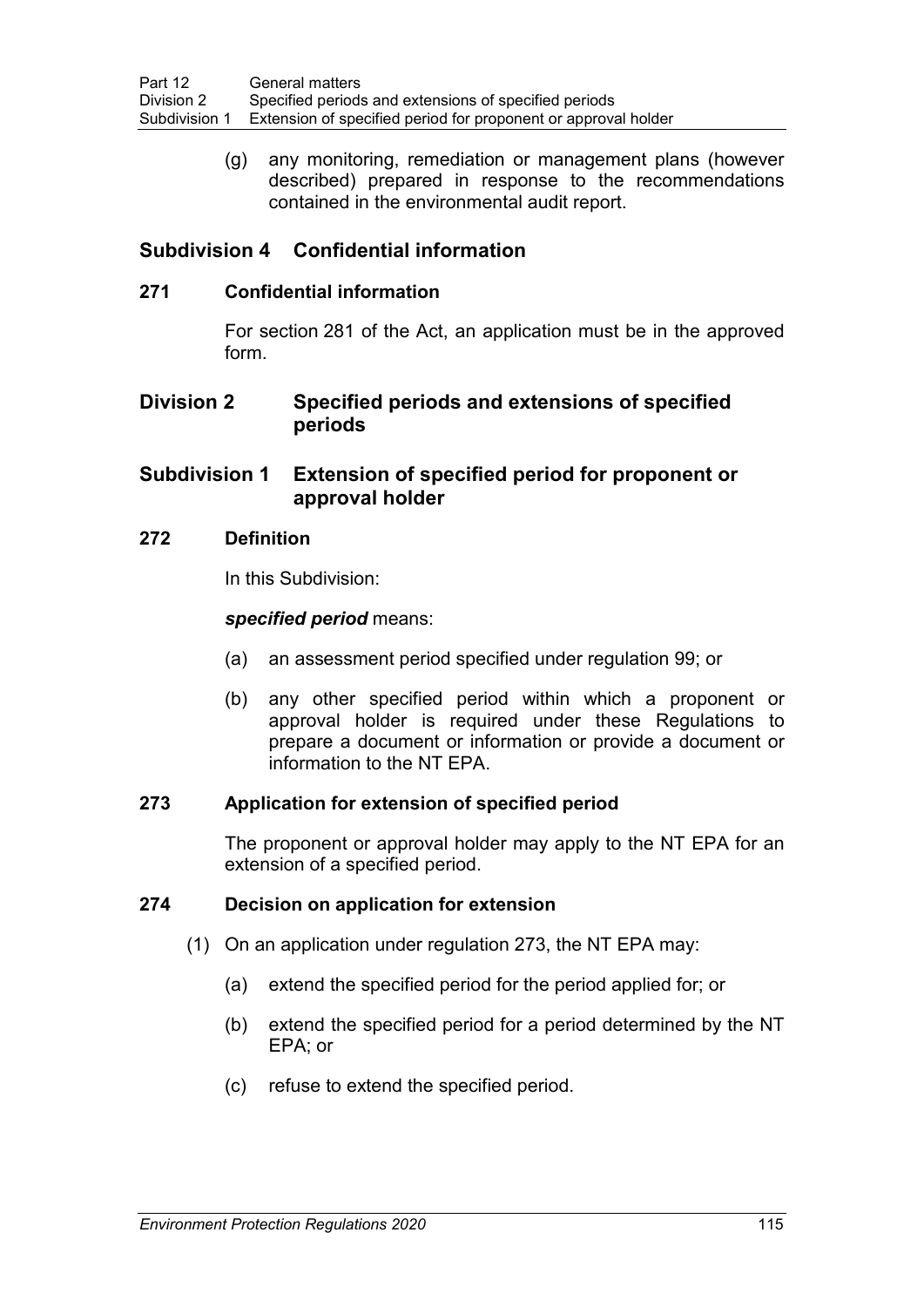- (2) The NT EPA may extend an assessment period under subregulation (1):
	- (a) with the same terms of reference; or
	- (b) if a ground in regulation 107 applies with amended terms of reference.
- (3) The NT EPA must make a decision under subregulation (1) within 10 business days after receiving the application under regulation 273.
- (4) The NT EPA may only extend a specified period under this regulation if the NT EPA reasonably considers that the extension of the period is:
	- (a) necessary to meet the objects of the Act; and
	- (b) in the case of a period relating to an environmental impact assessment process – consistent with the purpose of the assessment process under section 42 of the Act.
- (5) The NT EPA must not unreasonably refuse to extend the specified period.
- (6) If, under this regulation, the NT EPA extends a specified period, that specified period as extended is taken to be that specified period under these Regulations.
- (7) Part 5, Division 3, Subdivision 2 applies to an amendment of the terms of reference mentioned in subregulation (2)(b) as if a reference to a decision under regulation 107 were a reference to a decision under subregulation (1).
- (8) The extension of a specified period does not prevent the NT EPA from terminating an environmental impact assessment process under regulation 92, but the NT EPA must take the extension into account in considering whether to terminate the assessment process.

#### **275 Statement of reasons**

The NT EPA must prepare a statement of reasons for a decision under regulation 274.

#### **276 Notice to proponent or approval holder of decision**

- (1) The NT EPA must give the proponent or approval holder:
	- (a) notice of a decision under regulation 274; and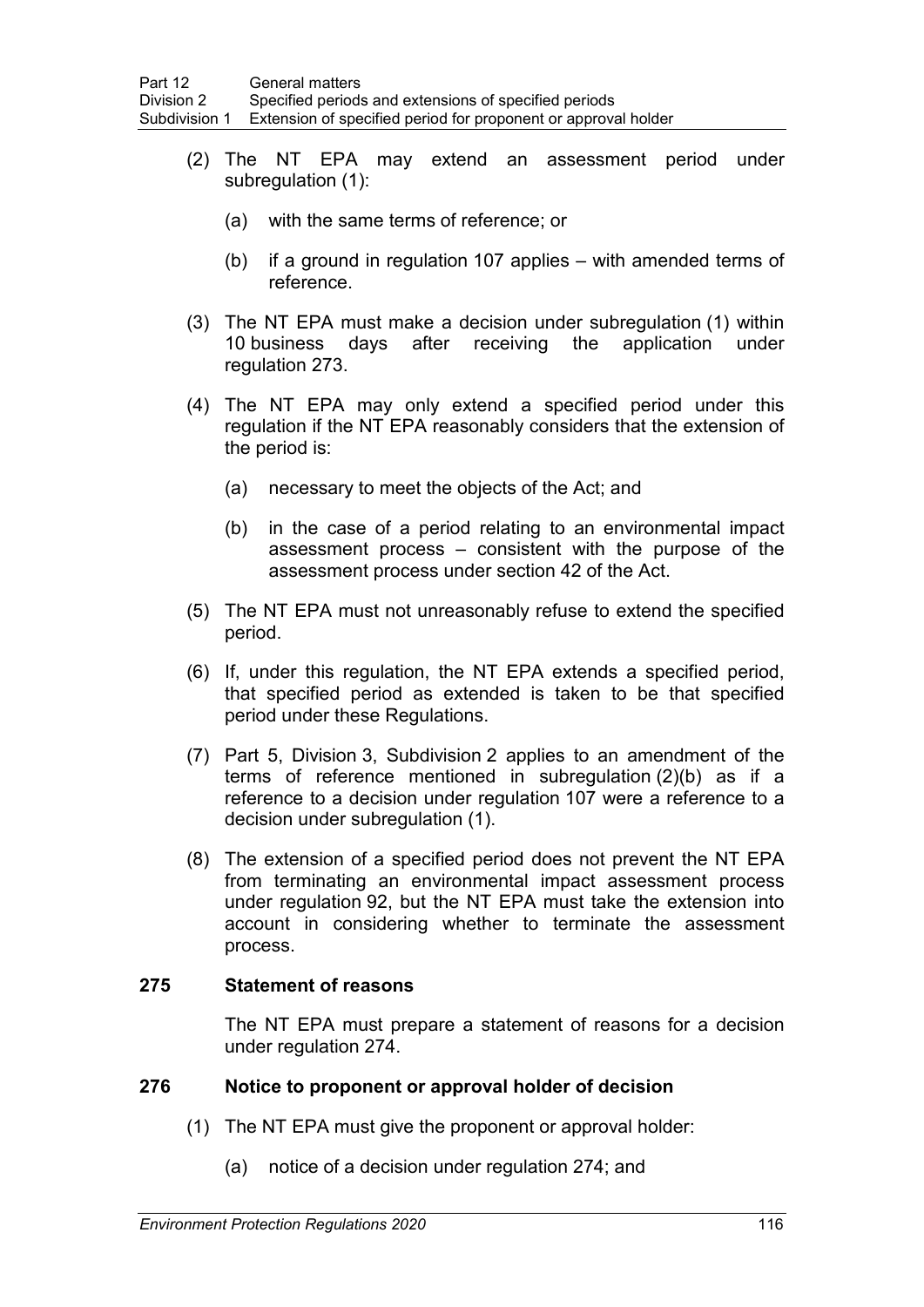- (b) the statement of reasons for the decision.
- (2) The notice of decision and statement of reasons must be given as soon as practicable after the decision is made.
- (3) If the specified period is extended under regulation 274, the notice of decision must include the period of the extension.

#### **277 Notice of decision**

The NT EPA must publish the following as soon as practicable after the decision is made under regulation 274:

- (a) the notice of decision;
- (b) the statement of reasons for the decision.

#### **Subdivision 2 Required period for NT EPA to do thing**

#### **278 Extension of period for NT EPA or inquiry panel to do thing**

- (1) This regulation applies if the NT EPA or an inquiry panel is required under these Regulations to make a decision or to do another thing within a specified period.
- (2) The NT EPA, after consulting the proponent or approval holder, may extend the specified period.
- (3) The NT EPA may only extend a specified period under this regulation if the NT EPA reasonably considers that the extension of the specified period is:
	- (a) necessary to meet the objects of the Act; and
	- (b) in the case of a period relating to an environmental impact assessment process – consistent with the purpose of the assessment process under section 42 of the Act.
- (4) The NT EPA may only extend the period for giving a direction under regulation 40, 164, 194 or 214 to a period of 15 business days after the NT EPA receives the referral or the notice of significant variation or referral of a significant variation (as the case requires).
- (5) If, under this regulation, the NT EPA extends a specified period to make a decision or do another thing, that specified period as extended is taken to be the specified period under these Regulations to make the decision or do the thing.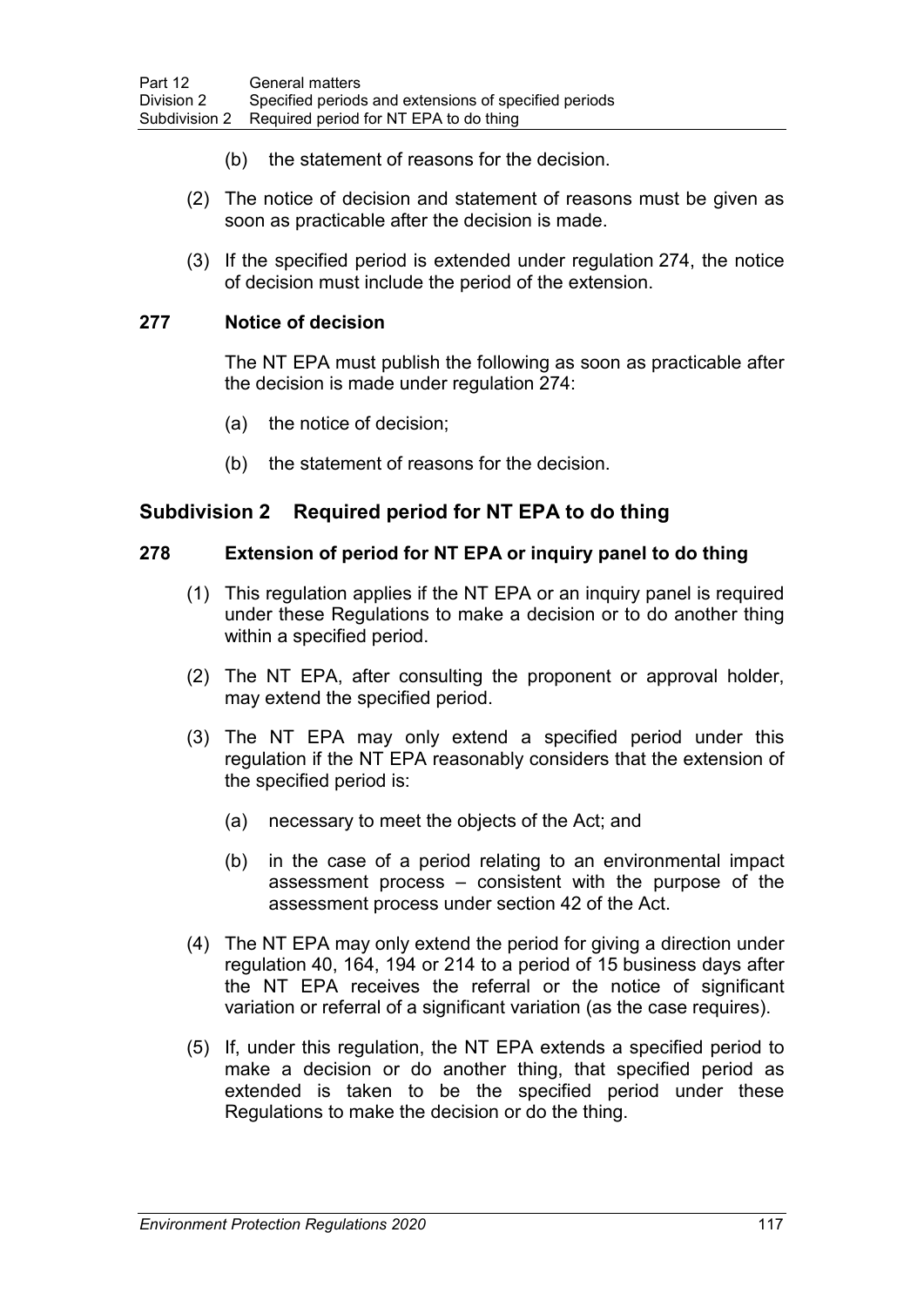#### **279 Failure of NT EPA to make decision or give direction within specified time**

A failure of the NT EPA to make a decision or give a direction under these Regulations within a specified time does not invalidate the decision or direction.

#### **Division 3 Costs and fees**

#### **280 Recovery of costs**

- (1) The CEO may recover from the proponent or the approval holder (as the case requires):
	- (a) the costs of the engagement by the NT EPA of a person or body under regulation 86 to give advice in relation to an environmental impact assessment process; and
	- (b) the costs of an inquiry panel in relation to an environmental impact assessment process; and
	- (c) any other costs (including notification and publication costs) incurred by the NT EPA for and during an environmental impact assessment process.
- (2) The CEO may recover the costs as a debt payable to the Territory.
- (3) The NT EPA may suspend an environmental impact assessment process under these Regulations during any period that an amount due under subregulation (1) in relation to that assessment remains unpaid.
- (4) The required period for the NT EPA to take any step during an environmental impact assessment process ceases to run during a suspension under subregulation (3).
- (5) The NT EPA must recommence the environmental impact assessment process, suspended under subregulation (3), within 2 business days after the amount due under subregulation (1) is paid.

#### **281 Fees and charges not refunded**

If an environmental impact assessment process is terminated under these Regulations or the proponent or approval holder withdraws from the assessment process:

(a) any fees or charges paid are not refundable; and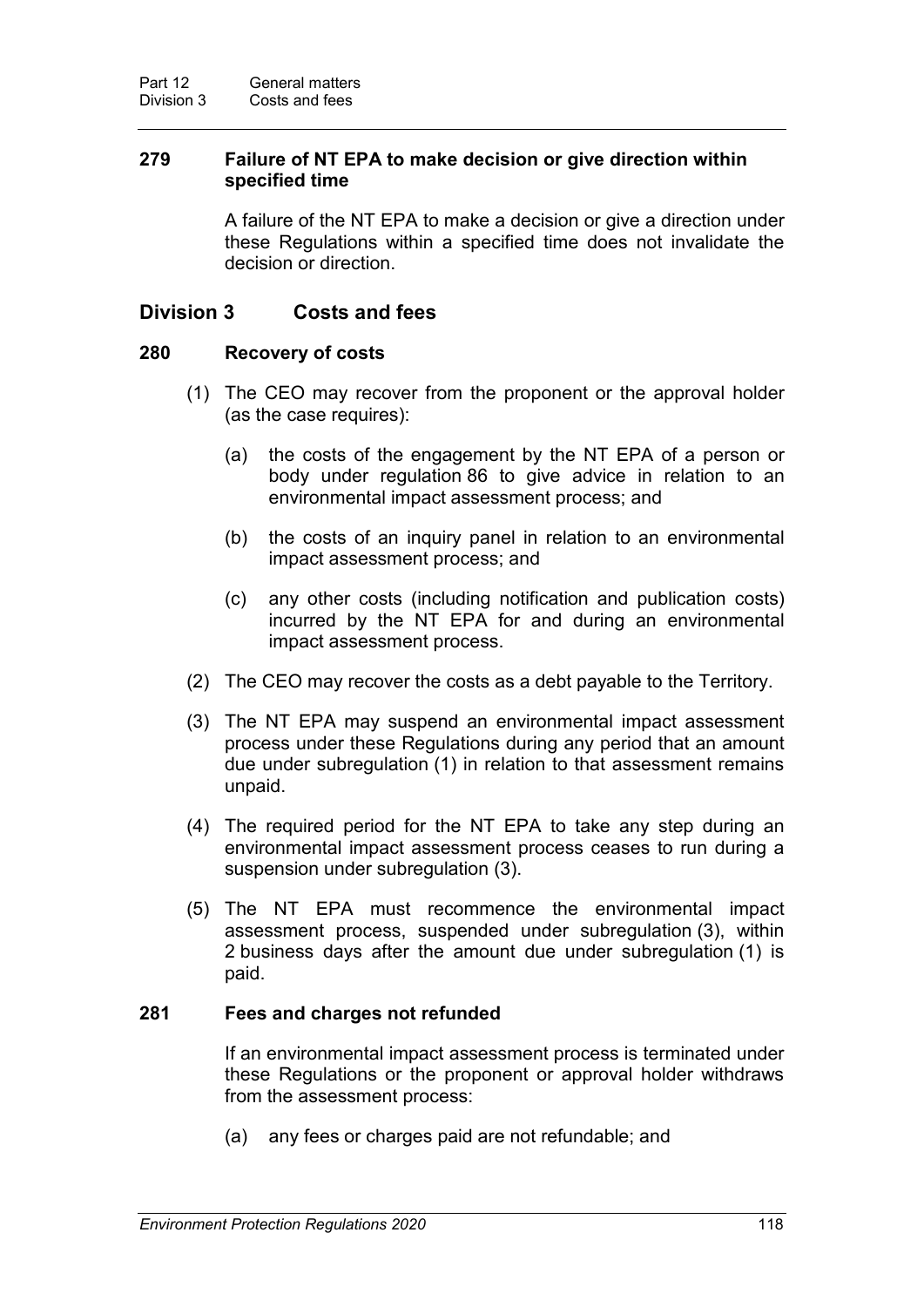(b) any outstanding fees and charges may be recovered by the CEO as a debt payable to the Territory.

#### **Division 4 Public register**

#### **282 Public register**

- (1) For section 284(3) of the Act, the CEO must include the following information in the public register:
	- (a) all information provided by the proponent or the approval holder to the NT EPA during an environmental impact assessment process;
	- (b) any reports or other information obtained by the NT EPA in accordance with regulation 86;
	- (c) any assessment report prepared by the NT EPA under Part 6 of these Regulations;
	- (d) any call-in notice given by the NT EPA under section 53 of the Act;
	- (e) any stop work notice issued by the NT EPA under section 194 of the Act;
	- (f) any environmental approval granted by the Minister under the Act;
	- (g) any statement of unacceptable impact accepted by the Minister under the Act;
	- (h) any statement of reasons for a decision made by the Minister, CEO or NT EPA under the Act;
	- (i) any report submitted by an approval holder under an environmental approval;
	- (j) any report of an environmental audit provided under the Act;
	- (k) any environment protection notice issued under Part 9, Division 2 of the Act except an emergency environment protection notice issued under section 182 or 183 of the Act;
	- (l) any closure notice issued by the Minister under section 199 of the Act;
	- (m) any closure certificate issued by the Minister under section 213 of the Act;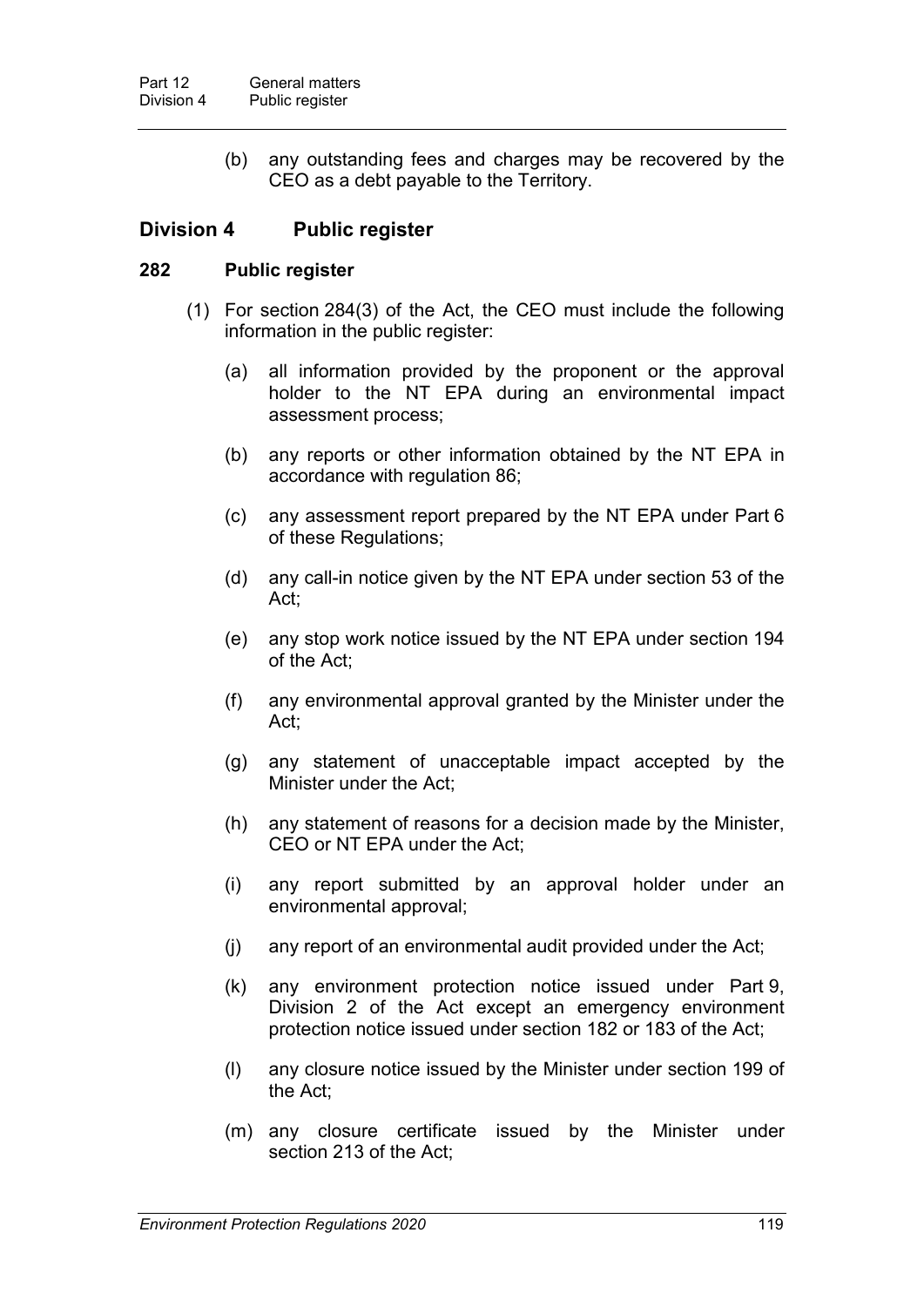- (n) any emergency authorisation issued by the CEO under section 223 of the Act;
- (o) any incident notified under section 225 of the Act.
- (2) Subregulation (1) does not apply to any confidential information withheld from publication under section 282 of the Act or these Regulations.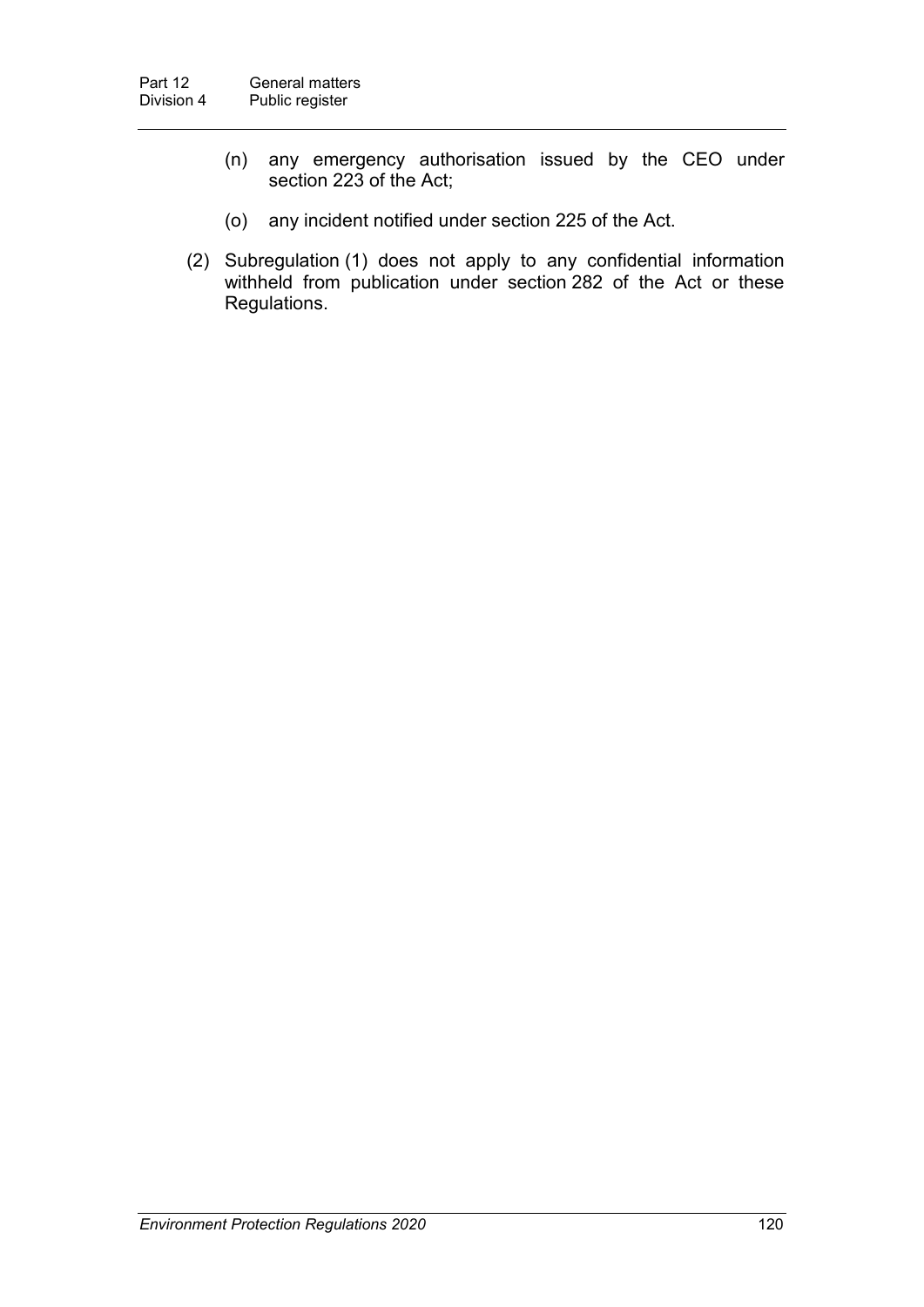## **Schedule 1 Reviewable decisions and affected persons**

regulation 252

| <b>Reviewable decision</b>                                                                                                                                           | <b>Affected person</b>                                       |
|----------------------------------------------------------------------------------------------------------------------------------------------------------------------|--------------------------------------------------------------|
| A decision of the CEO to refuse an<br>application for registration as an<br>environmental auditor or an<br>environmental practitioner under<br>regulation 238 or 239 | The applicant for registration                               |
| A decision of the CEO to impose or<br>vary a condition of registration as an<br>environmental auditor or an<br>environmental practitioner under<br>regulation 242    | The person on whose registration<br>the condition is imposed |
| A decision of the CEO to refuse to<br>renew a registration as an<br>environmental auditor or an<br>environmental practitioner under<br>regulation 244                | The applicant for renewal of<br>registration                 |
| A decision of the CEO to suspend a<br>registration as an environmental<br>auditor or an environmental<br>practitioner under regulation 247                           | The person whose registration is<br>suspended                |
| A decision of the CEO to revoke a<br>registration as an environmental<br>auditor or an environmental<br>practitioner under regulation 247                            | The person whose registration is<br>revoked                  |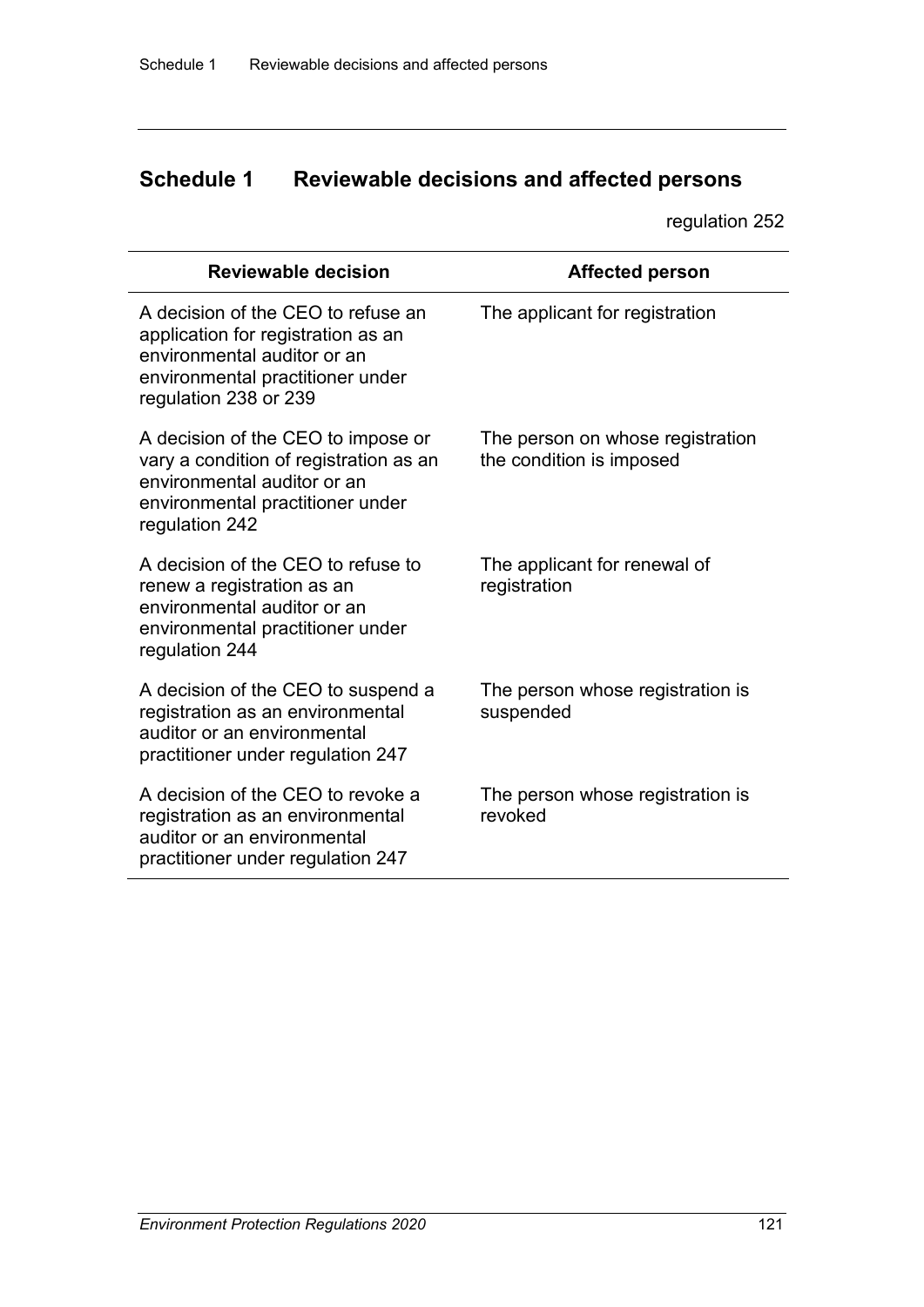### **Schedule 2 Infringement notice offences and prescribed amounts**

regulation 256(1) and (2)

#### *Environment Protection Act 2019*

*Environmental offences*

sections 34(4) and (5), 40(4), 41(4), 89(4), 117(4), 145(1), 154(2), 191(4), 198(4), 208(1) and 228(3) and (4)

*Other offences*

#### **Provision Prescribed amount in penalty units**

|                                                   | for individual | for body corporate |
|---------------------------------------------------|----------------|--------------------|
| sections 54(1), 155(1),<br>$157(1)$ and $173(1)$  | 20             | 100                |
| section $146(1)$                                  | 10             | 50                 |
| sections 169(1), 189(1),<br>$206(1)$ and $287(1)$ | 2              | 10                 |